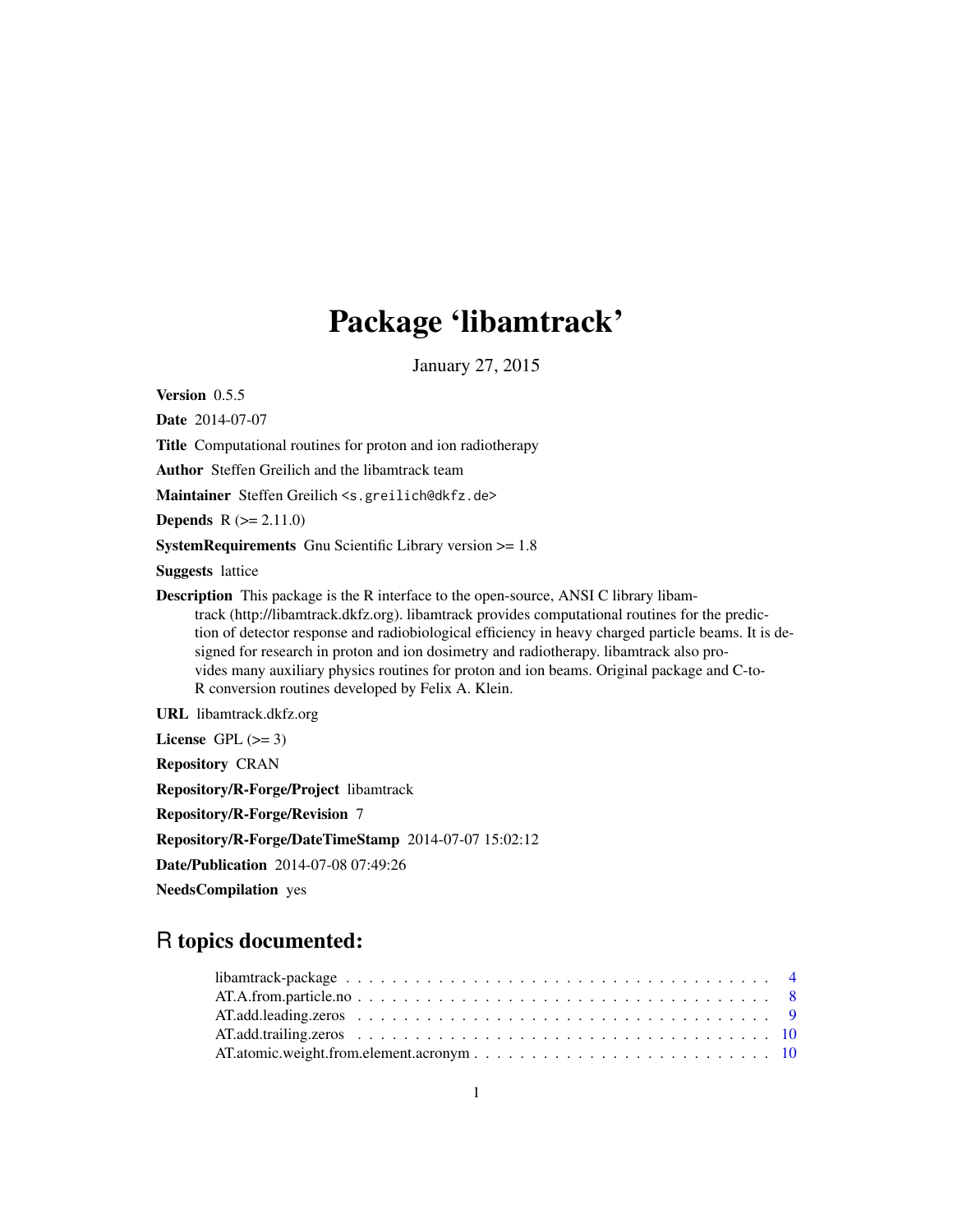|                                                                                                                     | 11 |
|---------------------------------------------------------------------------------------------------------------------|----|
|                                                                                                                     | 12 |
|                                                                                                                     | 13 |
|                                                                                                                     | 14 |
|                                                                                                                     | 15 |
|                                                                                                                     | 15 |
|                                                                                                                     | 16 |
|                                                                                                                     | 17 |
|                                                                                                                     | 18 |
|                                                                                                                     | 19 |
|                                                                                                                     | 21 |
|                                                                                                                     | 21 |
|                                                                                                                     | 22 |
|                                                                                                                     |    |
|                                                                                                                     | 23 |
|                                                                                                                     | 24 |
|                                                                                                                     | 25 |
|                                                                                                                     | 26 |
|                                                                                                                     | 27 |
|                                                                                                                     | 28 |
|                                                                                                                     |    |
|                                                                                                                     | 29 |
|                                                                                                                     |    |
|                                                                                                                     | 30 |
|                                                                                                                     |    |
|                                                                                                                     |    |
|                                                                                                                     |    |
|                                                                                                                     |    |
|                                                                                                                     | 34 |
|                                                                                                                     |    |
|                                                                                                                     |    |
|                                                                                                                     | 36 |
|                                                                                                                     | 37 |
|                                                                                                                     |    |
|                                                                                                                     | 38 |
|                                                                                                                     | 39 |
|                                                                                                                     |    |
|                                                                                                                     | 41 |
|                                                                                                                     | 41 |
| AT.get.materials.data                                                                                               | 43 |
|                                                                                                                     | 44 |
|                                                                                                                     | 45 |
|                                                                                                                     | 46 |
|                                                                                                                     | 46 |
| AT.kappa<br>a de la caractería de la caractería de la caractería de la caractería de la caractería de la caractería | 47 |
|                                                                                                                     | 48 |
|                                                                                                                     | 48 |
|                                                                                                                     | 49 |
|                                                                                                                     | 50 |
|                                                                                                                     |    |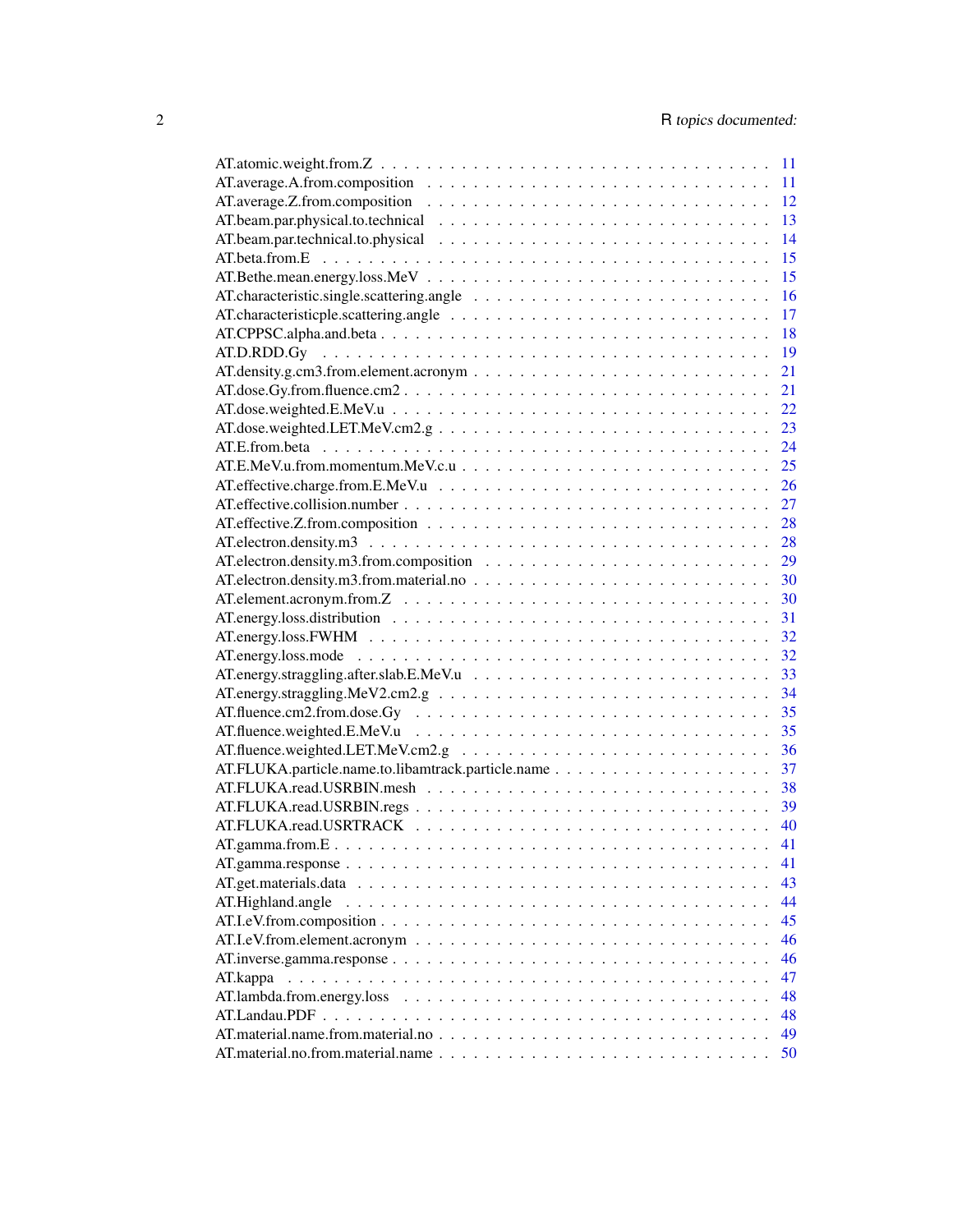| $AT.max.E.transfer.MeV \ldots \ldots \ldots \ldots \ldots \ldots \ldots \ldots \ldots \ldots \ldots \ldots \ldots$ | 50 |
|--------------------------------------------------------------------------------------------------------------------|----|
|                                                                                                                    | 52 |
|                                                                                                                    | 53 |
|                                                                                                                    | 53 |
|                                                                                                                    | 54 |
|                                                                                                                    | 55 |
|                                                                                                                    | 55 |
|                                                                                                                    | 56 |
|                                                                                                                    | 57 |
|                                                                                                                    | 57 |
|                                                                                                                    | 58 |
|                                                                                                                    | 58 |
|                                                                                                                    | 59 |
|                                                                                                                    | 60 |
|                                                                                                                    | 62 |
|                                                                                                                    | 64 |
|                                                                                                                    | 66 |
|                                                                                                                    | 67 |
|                                                                                                                    | 68 |
|                                                                                                                    | 68 |
|                                                                                                                    | 69 |
|                                                                                                                    |    |
|                                                                                                                    | 70 |
|                                                                                                                    | 70 |
|                                                                                                                    | 71 |
|                                                                                                                    | 72 |
|                                                                                                                    | 73 |
|                                                                                                                    | 74 |
|                                                                                                                    | 78 |
|                                                                                                                    | 78 |
|                                                                                                                    | 79 |
|                                                                                                                    | 82 |
|                                                                                                                    | 83 |
|                                                                                                                    | 83 |
|                                                                                                                    | 85 |
|                                                                                                                    | 86 |
|                                                                                                                    | 87 |
|                                                                                                                    | 88 |
|                                                                                                                    | 89 |
| AT.WEPL.Bethe                                                                                                      | 89 |
|                                                                                                                    | 90 |
|                                                                                                                    | 91 |
|                                                                                                                    | 91 |
|                                                                                                                    | 91 |
|                                                                                                                    | 92 |
|                                                                                                                    | 92 |
|                                                                                                                    | 93 |
| material.no                                                                                                        | 94 |
|                                                                                                                    | 95 |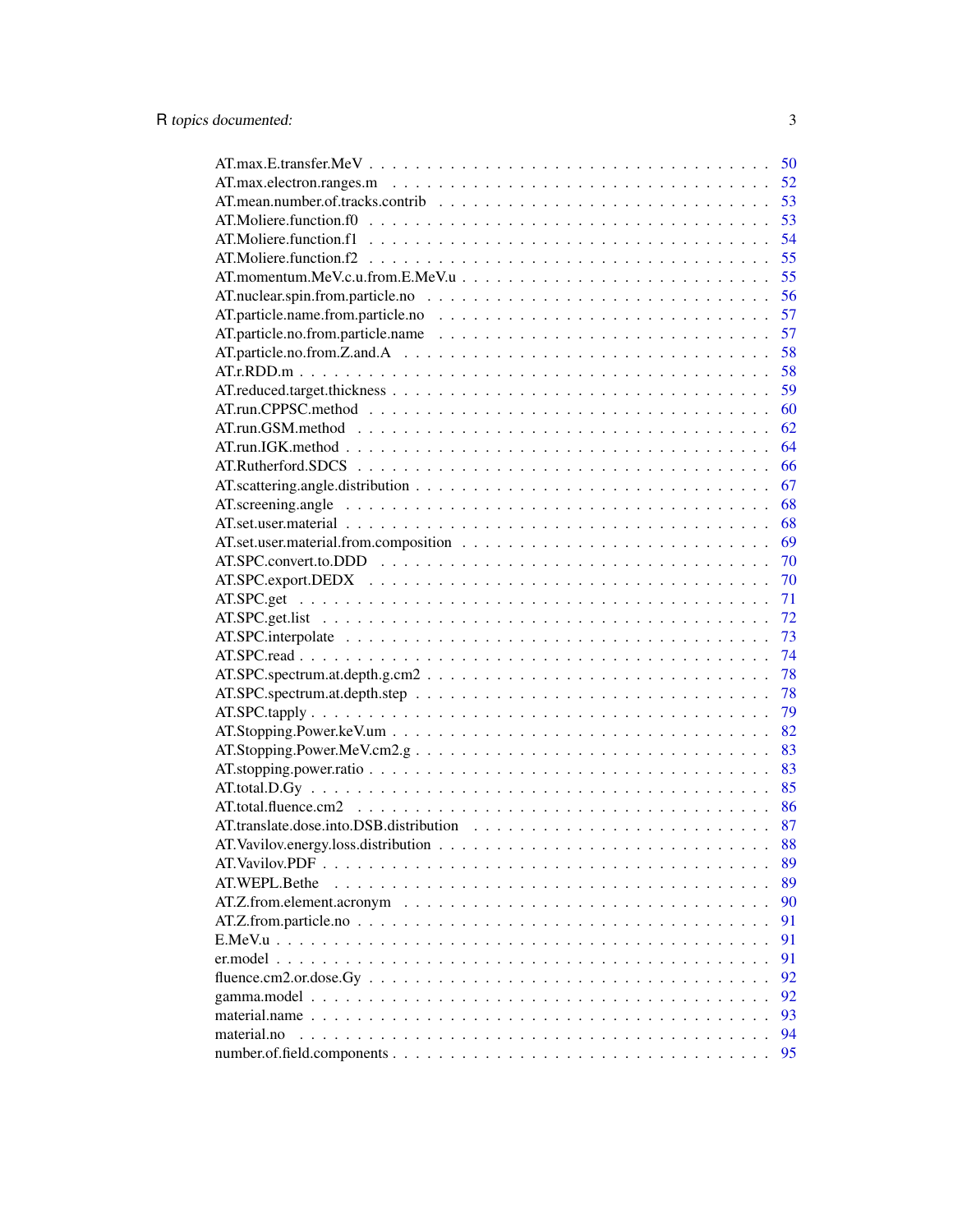<span id="page-3-0"></span>

libamtrack-package *libamtrack package*

#### Description

This package is the R interface to the open-source, ANSI C library libamtrack. libamtrack provides computational routines for the prediction of detector response and relative biological efficiency in heavy charged particle beams. It is designed for research in proton and ion dosimetry and radiotherapy. libamtrack also provides many auxiliary physics routines for proton and ion beams. Please note that libamtrack is still under heavy development and so is the R interface. Function can be unstable especially when arguments are pushed out of their scope. If you experience any trouble your feed back is very appreciated: <s.greilich@dkfz.de>.

# Details

| Package:            | libamtrack                                                   |
|---------------------|--------------------------------------------------------------|
| Version:            | 0.5.5 (Violet Wombat)                                        |
| Date:               | 2014-07-07                                                   |
| Depends:            | $R (= 2.12.0)$                                               |
| Suggests:           | lattice                                                      |
| SystemRequirements: | gsl (optinally: cernlib to enable energy loss distributions) |
| License:            | GPL (version 3 or later)                                     |

FUNCTION INDEX: Efficiency / RBE routines: These functions compute the relative efficiency / RBE of a mixed particle field according to a specific amorphous track model flavour and phyiscs

| AT.run.GSM.method       | Grid-summation ('checkerboard') method                                       |
|-------------------------|------------------------------------------------------------------------------|
| AT.run.IGK.method       | Ion-gamma-kill ('Katz') method                                               |
| AT.run.CPPSC.method     | Compund-Poison process with successive convolutions (CPP-SC, 'SPIFF') method |
| AT.CPPSC.alpha.and.beta | Alpha, beta for ion beams as predicted by CPP-SC method                      |

Track-structure routines: These functions handle underlying physic used in amorphous track modeling:

| AT.D.RDD.Gv               | Dose distribution around a particle track         |
|---------------------------|---------------------------------------------------|
| AT.r.RDD.m                | Inverse dose distribution around a particle track |
| AT.max.electron.ranges.m  | Maximum electron range / track width              |
| AT.gamma.response         | Gamma / X ray response of a system                |
| AT.inverse.gamma.response | Inverse Gamma / X ray response of a system        |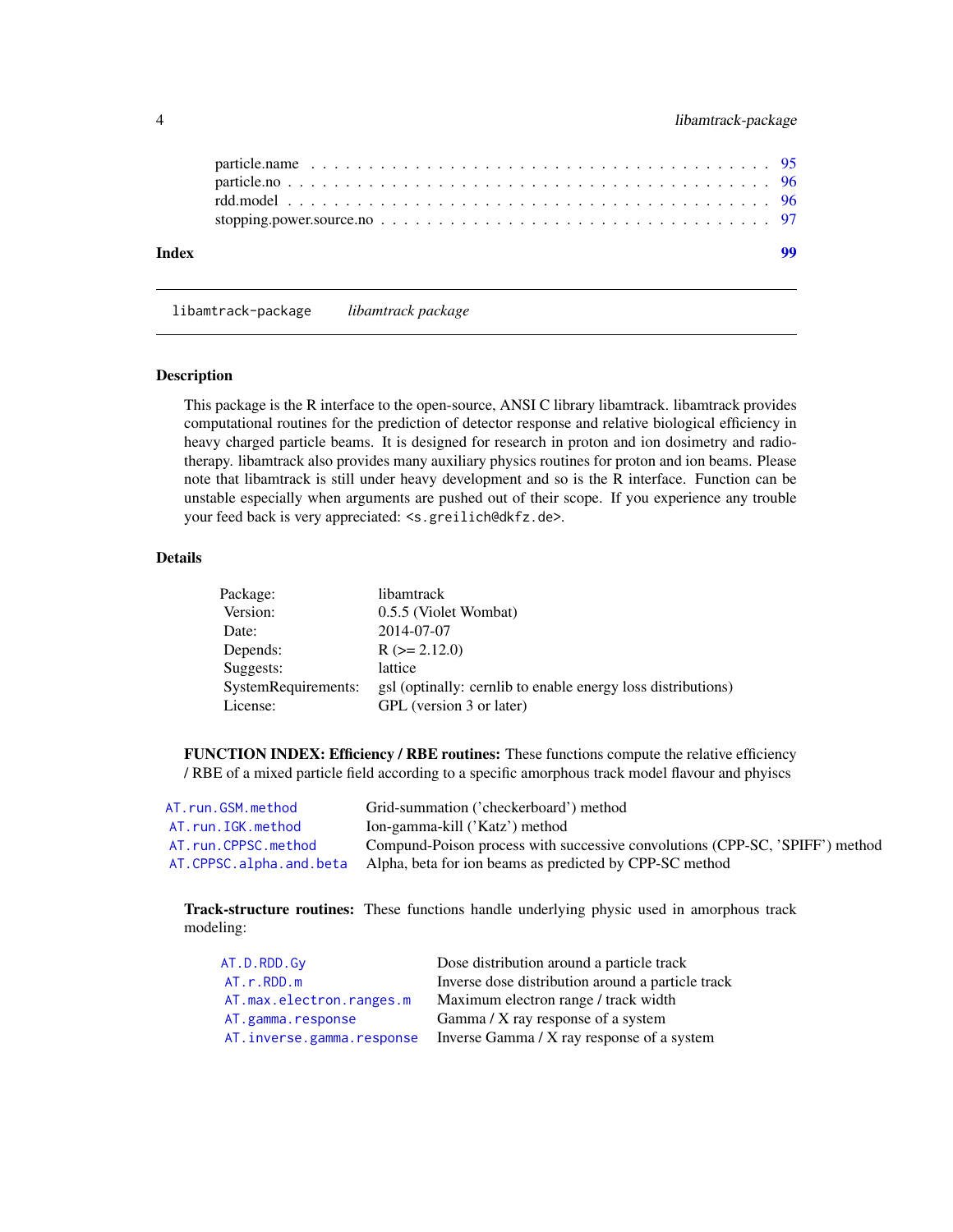SPC routines: These functions provide an interface to spectral depth data:

| AT.SPC.read                    | Read in spc data from file                               |
|--------------------------------|----------------------------------------------------------|
| AT.SPC.spectrum.at.depth.step  | Extract spectrum at given depth step                     |
| AT.SPC.spectrum.at.depth.g.cm2 | Extract spectrum at given depth (will use clostest step) |
| AT.SPC.tapply                  | Applies a function to all depths of spc data             |

FLUKA routines: These function provide an interface to FLUKA output files:

| AT.FLUKA.read.USRBIN.mesh                                                                                          | Reads USRBIN output (Cartesian mesh, also for multiple run |
|--------------------------------------------------------------------------------------------------------------------|------------------------------------------------------------|
| AT. FLUKA. read. USRBIN. regs                                                                                      | Reads USRBIN output (regions, also for multiple runs).     |
| AT. FLUKA. read. USRTRACK                                                                                          | Reads USRTRACK output (energy spectra, also for multiple   |
| AT. FLUKA. particle. name. to. libamtrack. particle. name Converts FLUKA particle names to libamtrack conventions. |                                                            |
|                                                                                                                    |                                                            |

Physics routines: These functions handle the physics of proton and ion beams needed in libamtrack. Stopping-power routines:

| AT.Stopping.Power.keV.um         | Unrestricted LET / Stopping power                     |
|----------------------------------|-------------------------------------------------------|
| AT. Stopping. Power. MeV. cm2. g | Unrestricted LET per mass / mass stopping power       |
| AT.stopping.power.ratio          | Computes stopping power ratios, also for mixed fields |
| TODO:                            | Re-enable CSDA functions                              |
| AT.WEPL.Bethe                    | Water equivalent path length from Bethe range         |

Mean LET / energy in mixed fields routines:

| AT.fluence.weighted.LET.MeV.cm2.g Computes fluence-weighted LET |                                       |
|-----------------------------------------------------------------|---------------------------------------|
| AT.dose.weighted.LET.MeV.cm2.g                                  | Computes dose-weighted LET            |
| AT.fluence.weighted.E.MeV.u                                     | Computes fluence-weighted mean energy |
| AT.dose.weighted.E.MeV.u                                        | Computes dose-weighted mean energy    |

Dose / fluence conversions:

|                             | AT. dose. Gy. from. fluence. cm2 Compute dose(s) for given fluence(s) and particle(s) |
|-----------------------------|---------------------------------------------------------------------------------------|
| AT.fluence.cm2.from.dose.Gy | Compute fluence(s) given dose(s) and particle(s)                                      |
| AT.total.D.Gv               | Computes total dose for a mixed field                                                 |
| AT.total.fluence.cm2        | Computes total fluence for a mixed field                                              |
|                             |                                                                                       |

Beam related routines:

| AT. beam. par. technical. to. physical For double Gaussian beam, converts FWHM and particle number into fluence and |
|---------------------------------------------------------------------------------------------------------------------|
| AT. beam. par. physical. to. technical Inverse, converts fluence and sigma width into FWHM and particle number      |

Misc physics routines:

| $AT.E.MeV.u.from.momentum.MeV.c.u$ Kinetic energy from momentum |                                                                                                   |
|-----------------------------------------------------------------|---------------------------------------------------------------------------------------------------|
|                                                                 | AT. effective. charge. from. E. MeV. u Effective charge of an ion depending on its kinetic energy |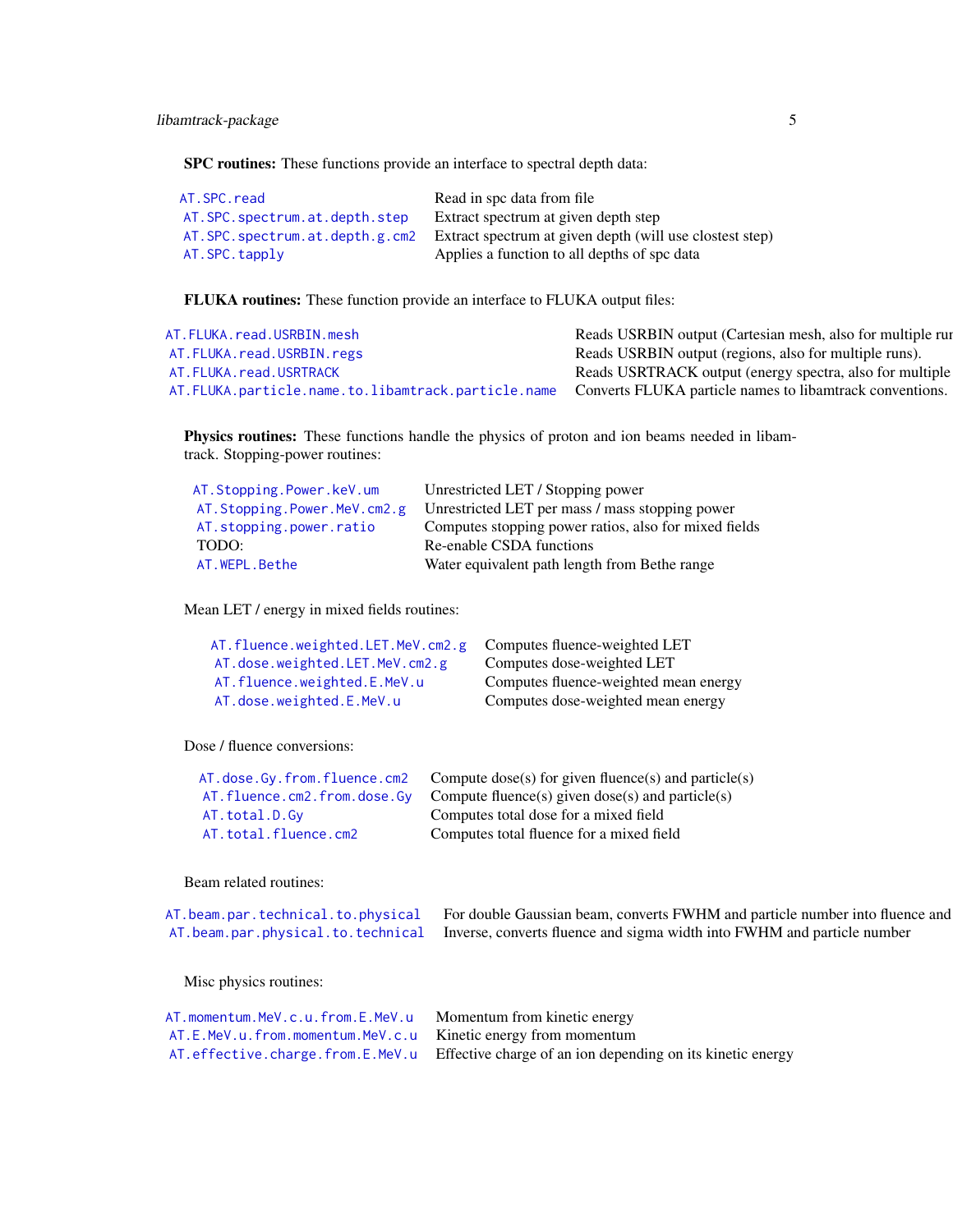# 6 libamtrack-package

AT. beta. from. E Relativistic beta of an ion with [AT.E.from.beta](#page-23-1) Kinetic energy for given beta [AT.gamma.from.E](#page-40-2) Relativistic gamma of an ion

[AT.max.E.transfer.MeV](#page-49-1) Max energy transfered from an ion to secondary electrons [AT.mean.number.of.tracks.contrib](#page-52-1) Mean number of tracks that desposite dose in a representative point AT. Rutherford. SDCS Rutherford cross section of energy transferred to sec. electrons

# Other routines:

| AT.particle.name.from.particle.no       | Converts particle index numbers into partic   |
|-----------------------------------------|-----------------------------------------------|
| AT.particle.no.from.particle.name       | Converts particle names into particle index   |
| AT.particle.no.from.Z.and.A             | Returns particle index number for given ma    |
| AT.A.from.particle.no                   | Returns mass number for given particle number |
| AT.Z.from.particle.no                   | Returns atomic number for given particle n    |
| AT.nuclear.spin.from.particle.no        | Returns nuclear spin for given particle num   |
| AT.electron.density.m3                  | Returns electron density from average Z an    |
| AT.electron.density.m3.from.material.no | Returns electron density for given material   |
| AT.material.name.from.material.no       | Converts material index numbers into mate     |
| AT.material.no.from.material.name       | Converts material names into material inde    |
| AT.electron.density.m3.from.composition | Computes electron density from material co    |
| AT.average.A.from.composition           | Computes average mass number from mate        |
| AT.average.Z.from.composition           | Computes average atomic number from ma        |
| AT.effective.Z.from.composition         | Computes effective atomic number from m       |
| AT.I.eV.from.composition                | Computes average I value from material co     |
| AT.set.user.material                    | Sets properties of user defined material (CA  |
| AT.set.user.material.from.composition   | Sets properties of user defined material from |
| AT.get.materials.data                   | Returns properties of pre-defined materials   |

Converts particle index numbers into particle names Converts particle names into particle index numbers Returns particle index number for given mass and atomic number Returns mass number for given particle number Returns atomic number for given particle number Returns nuclear spin for given particle number Returns electron density from average Z and A Returns electron density for given material Converts material index numbers into material names Converts material names into material index numbers Computes electron density from material composition Computes average mass number from material composition Computes average atomic number from material composition Computes effective atomic number from material composition Computes average I value from material composition Sets properties of user defined material (CAVE: only valid until library is f Sets properties of user defined material from elemental composition (CAV

Helper routines shipped with libamtrack:

[AT.add.leading.zeros](#page-8-1) Adds leading zeros to a character string representing a number [AT.add.trailing.zeros](#page-9-1) Adds trailing zeros to a character string representing a number

#### Author(s)

C2R autoconversion developed by: Felix Klein <fklein@embl.de> Package maintainer: Steffen Greilich <s.greilich@dkfz.de>

#### References

Greilich, Grzanka, Bassler, Andersen and Jakel, Amorphous track models: A numerical comparison study, doi:10.1016/j.radmeas.2010.05.039

#### See Also

<http://libamtrack.dkfz.org>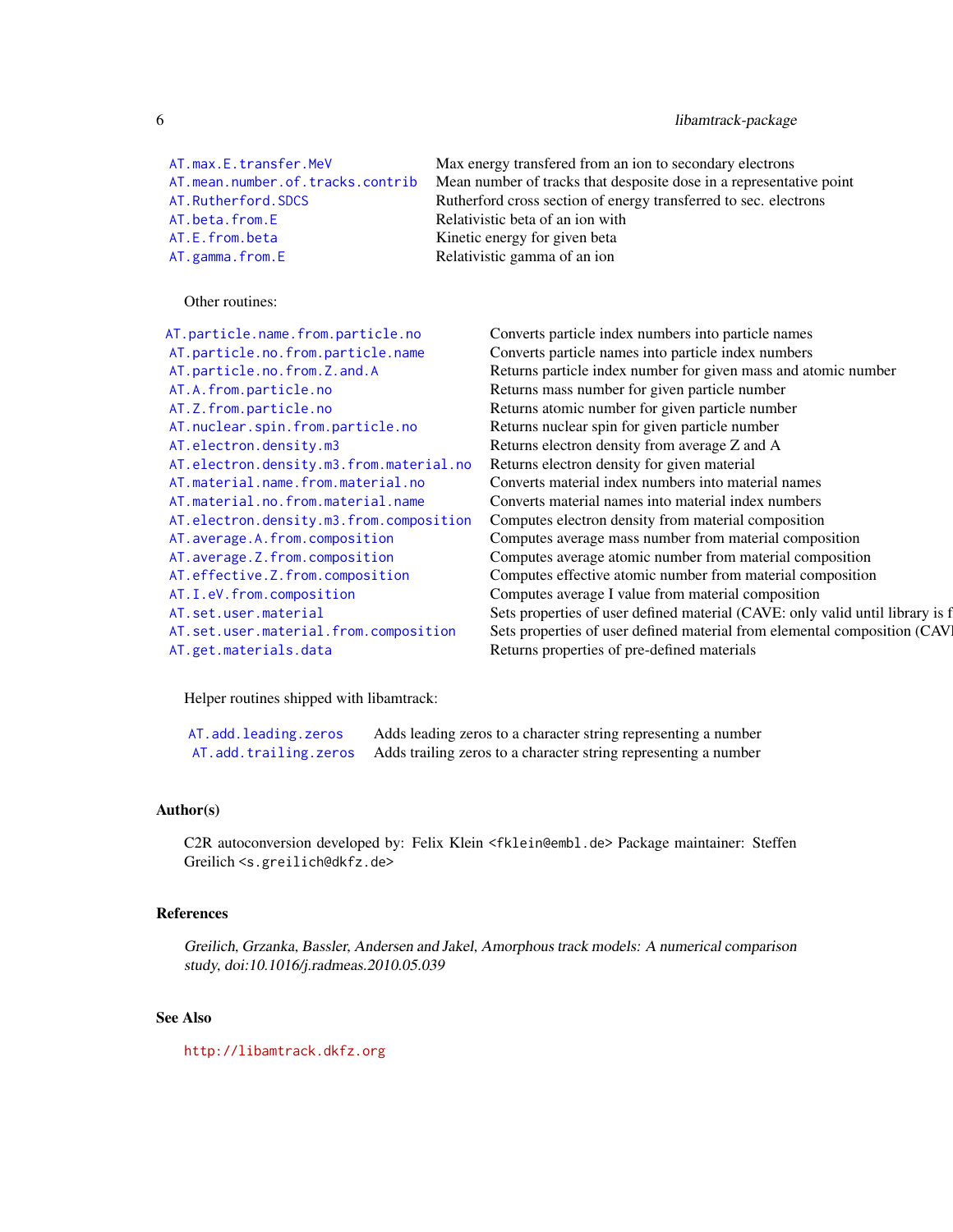#### Examples

```
##############################################################################
############################ 1. LET ##########################################
cat("Compute the LET (in MeV*cm2/g) of a 270 MeV/u carbon ion in Aluminum\n")
cat("using the PSTAR stopping power data:\n")
AT. Stopping. Power. MeV. cm2.g( E. MeV. u = 270,
                particle.no = AT.particle.no.from.particle.name("12C"),
                material.no = AT.material.no.from.material.name("Aluminum"),
                stopping.power.source.no = 0)
cat("... and in water:\n'AT.Stopping.Power.MeV.cm2.g( E.MeV.u = 270,particle.no = AT.particle.no.from.particle.name("12C"),
                material.no = AT.material.no.from.material.name
("Water, Liquid"),
                stopping.power.source.no = 0)
###############################################################################
# 2. DOSE AROUND A TRACK
cat
("Compare the Geiss parametrization for protons and Carbon at different energies:\n"
)
require(lattice)
df \langle - expand.grid( E.MeV.u = 10^{\circ}seq(0, 3, length.out = 4),
     # from 1 to 1000 MeV/u in 4 steps
                         particle.no = c(1001, 6012),# protons and carbons
                         r.m = 10^seq(-9, -2, length.out =
 100), # from 1 nm to 1 cm in 100 steps
                         material.no = 2,# Aluminium Oxide
                         rdd.model = 3,
     # Geiss parametrization
                         rdd.parameter = 5e-8,
     # Fixed core size of 50 nm
                         er.model = 4,# Geiss track width parametrization
                         D.Gy = 0)# For later use
ii <- df$particle.no == 1001
     # Add particle names
df$particle.name <- "Carbon-12"
df$particle.name[ii] <- "Protons"
for (i in 1:nrow(df)){
     # Loop through particles/energies
   df$D.Gy[i] \le - AT.D.RDD.Gy( r.m = df$r.m[i],
                                     E.MeV.u = dfE.MeV.u[i],particle.no = df$particle.no[i],
                                     material.no = df$material.nordd \text{.} \text{model} = df$rdd.model[i],
                                     rdd.parameter =
```
df\$rdd.parameter[i],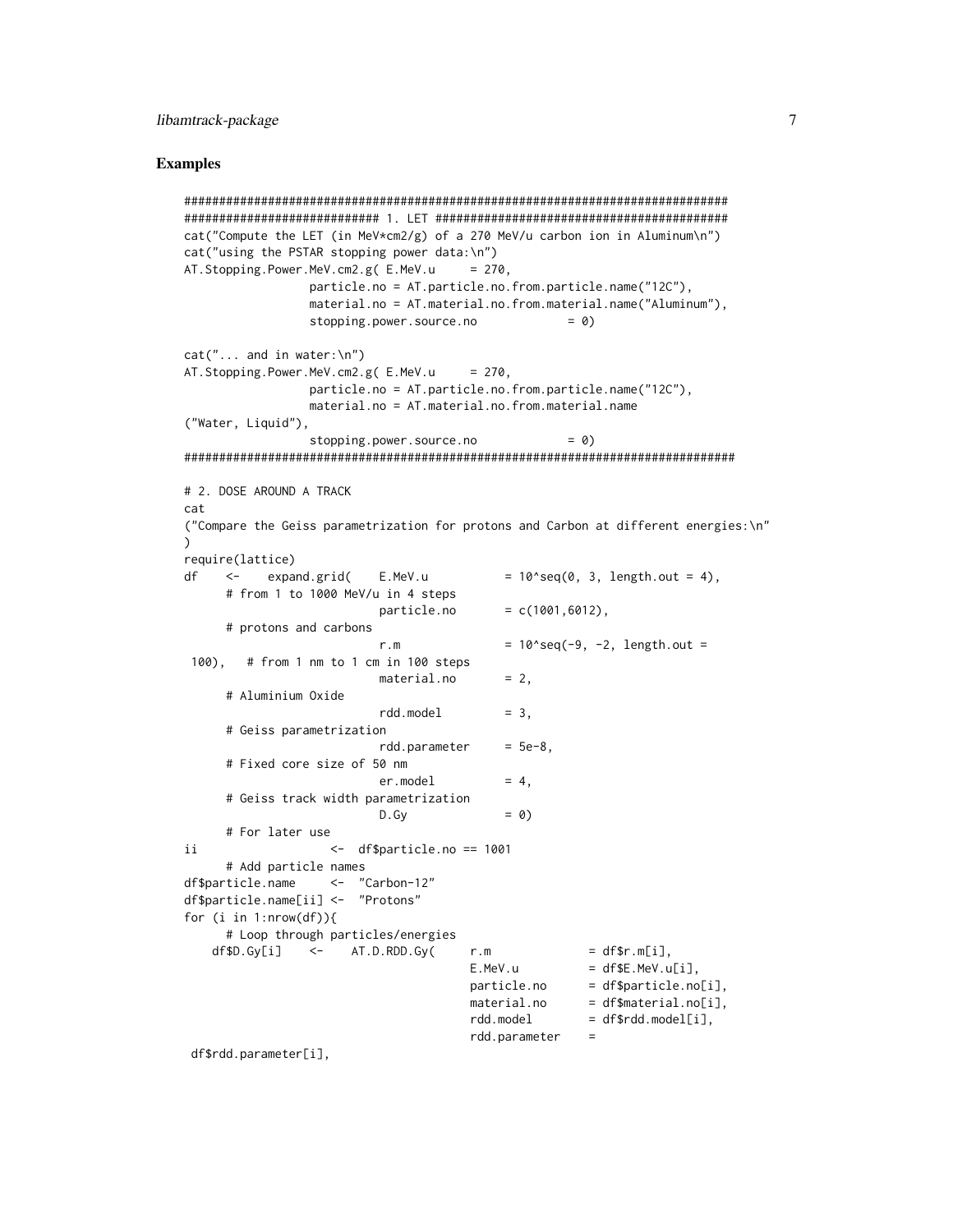```
er.model = df$er.model[i],
                                 stopping.power.source.no
= 0)[[1]] # use PSTAR data
}
xyplot( log10(D.Gy) ~ log10(r.m)|particle.name,
    # Plot
      df,
      type = 'l',groups = E.MeV.u,auto.key = TRUE)[c(2,1)]#####################################################################
#################### 3. DETECTOR EFFICIENCY #########################
cat("Compute the relative efficiency of Alanine in 10 MeV protons\n")
cat("Waligorskis version of the Katz' model\n")
AT.run.IGK.method( particle.no = 1001,
       # namely protons with
               E.MeV.u = 10,# 10 MeV/u
               fluence.cm2. or.dose.Gy = c(-1.0),# delivering 1 Gy
               material.no = 5,
       # i.e. Alanine
               rdd.model = 4,
# Katz parametrization of radial dose distribution with simplified extended
# targets
               rdd.parameter = c(5e-8,1e-10),
       # with 50 nm target size and 1e-10 dose minimum
               er.model = 2,
       # Butts&Katz parametrization of track radius
               gamma.model = 2,
       # Use general target/hit model but here...
               gamma. parameters = c(1, 500, 1, 1, 0),
       # ...as exponential saturation with characteristic dose 500 Gy
               saturation.cross.section.factor = 1.4,
       # factor to take 'brush' around track into account
```
 $write.output$  = TRUE, # write a log file stopping.power.source.no = 0) # use PSTAR data

<span id="page-7-1"></span>AT.A.from.particle.no *AT.A.from.particle.no*

# Description

Returns mass number for given particle number

<span id="page-7-0"></span>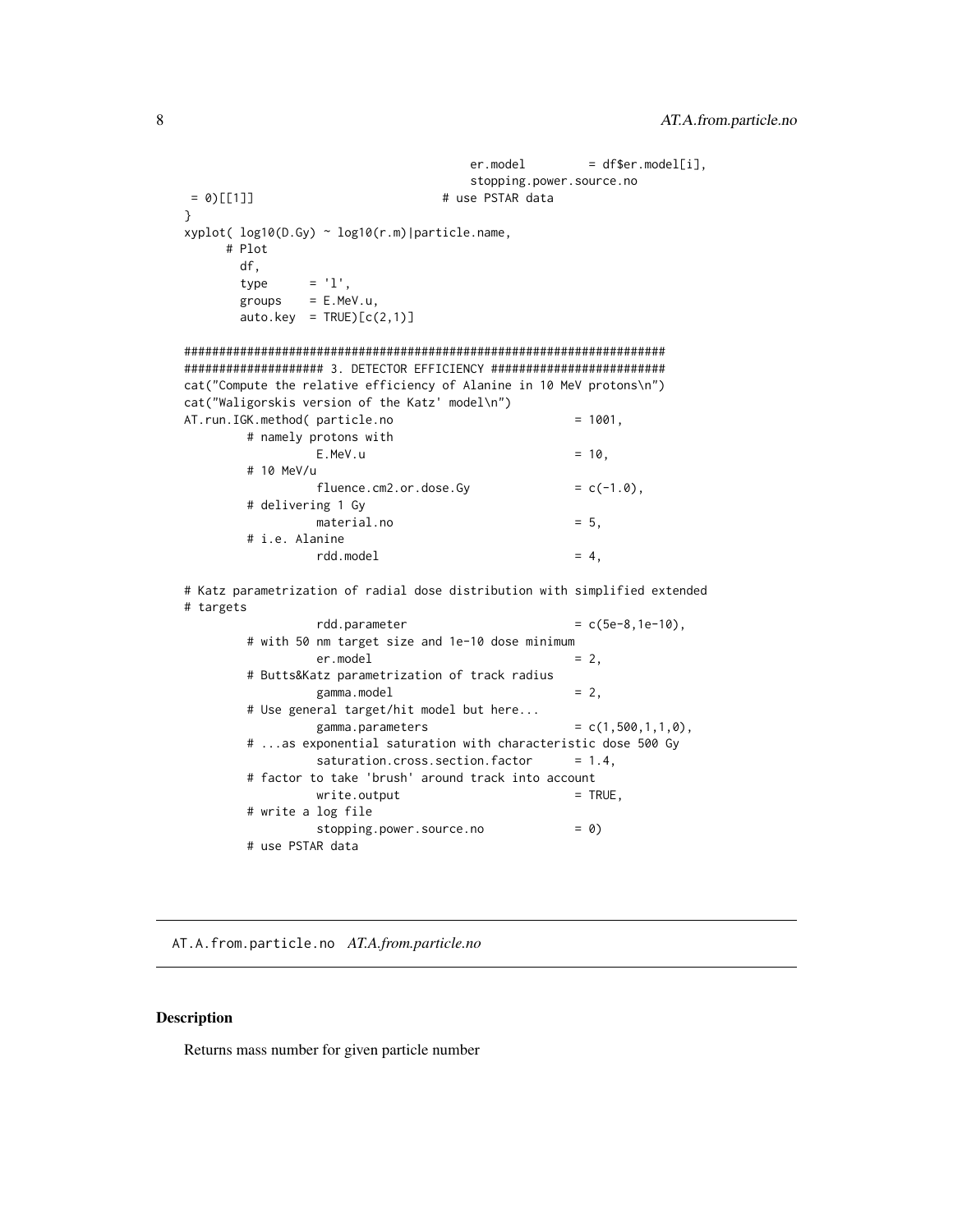# <span id="page-8-0"></span>AT.add.leading.zeros 9

# Usage

AT.A.from.particle.no(particle.no)

# Arguments

```
particle.no particle index number (array of size n) (see also particle.no).
```
# Value

|        | mass number (array of size n) |
|--------|-------------------------------|
| return | refurn                        |

# See Also

View the C source code here: [http://sourceforge.net/apps/trac/libamtrack/browser/trun](http://sourceforge.net/apps/trac/libamtrack/browser/trunk/src/AT_DataParticle.c#L53)k/ [src/AT\\_DataParticle.c#L53](http://sourceforge.net/apps/trac/libamtrack/browser/trunk/src/AT_DataParticle.c#L53)

<span id="page-8-1"></span>AT.add.leading.zeros *AT.add.leading.zeros*

# Description

Adds leading zeros to a number and represent it in a string of fixed length.

# Usage

```
AT.add.leading.zeros( x, digits = 5)
```
# Arguments

|        | number |                                                                 |
|--------|--------|-----------------------------------------------------------------|
| digits |        | length of resulting string. Should be larger that $log 10(x)$ . |

#### Value

Character string with digits characters.

# Examples

```
# Represent 99 as '00099'
AT.add.leading.zeros(x = 9, digits = 5)
```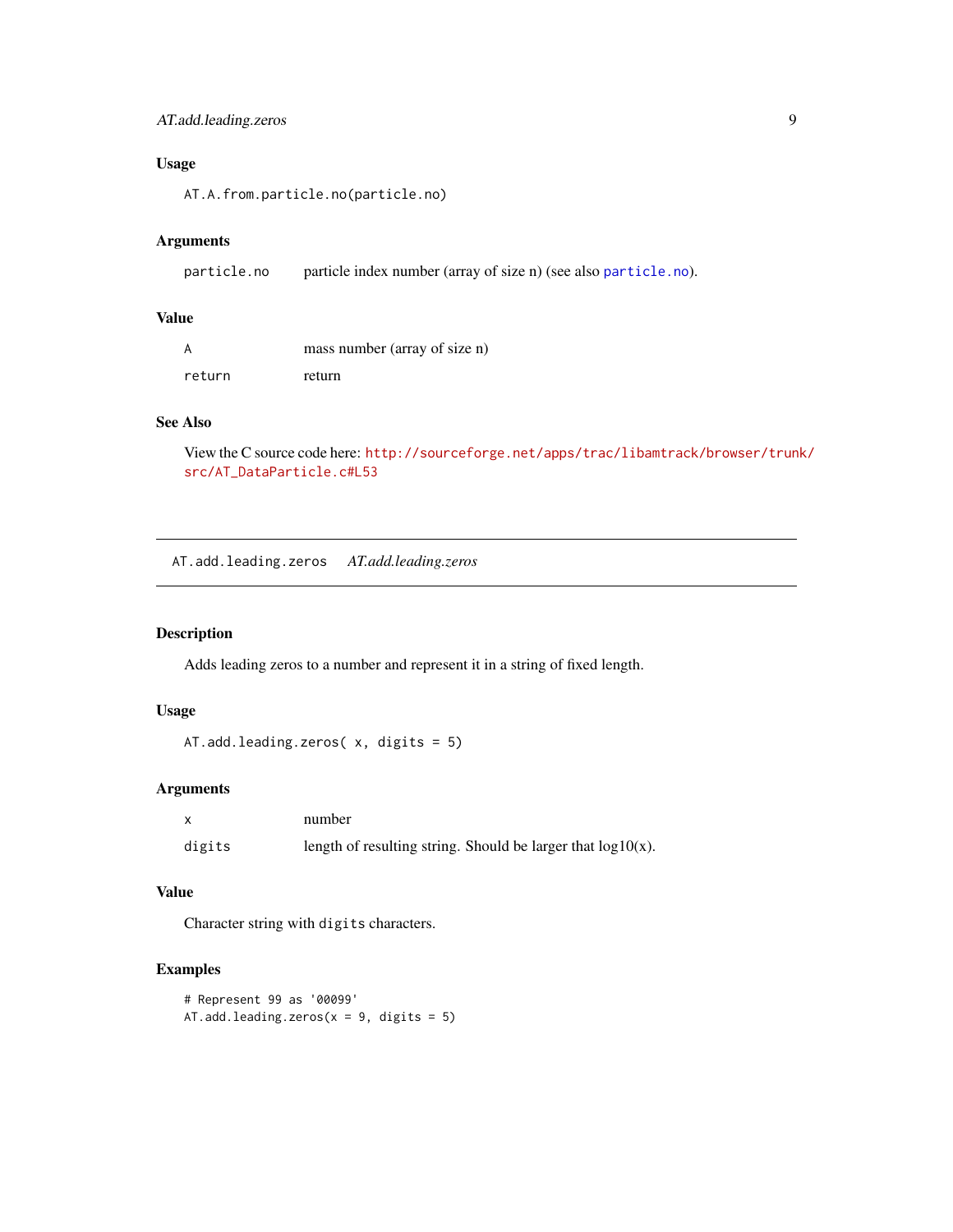<span id="page-9-1"></span><span id="page-9-0"></span>AT.add.trailing.zeros *AT.add.trailing.zeros*

# Description

Adds trailing zeros to a number and represent it in a string of fixed length.

# Usage

```
AT.add.trailing.zeros( x, digits = 5)
```
### Arguments

|        | number                      |
|--------|-----------------------------|
| digits | length of resulting string. |

# Value

Character string with digits characters.

#### Examples

# Represent 99.1 as '99.100' AT.add.trailing.zeros( $x = 99.1$ , digits = 5)

AT.atomic.weight.from.element.acronym *AT.atomic.weight.from.element.acronym*

#### Description

Returns atomic weight for given elemental symbols

# Usage

AT.atomic.weight.from.element.acronym(acronym)

#### Arguments

acronym elemental symbols (array of size n).

# Value

atomic.weight corresponding A (array of size n) status status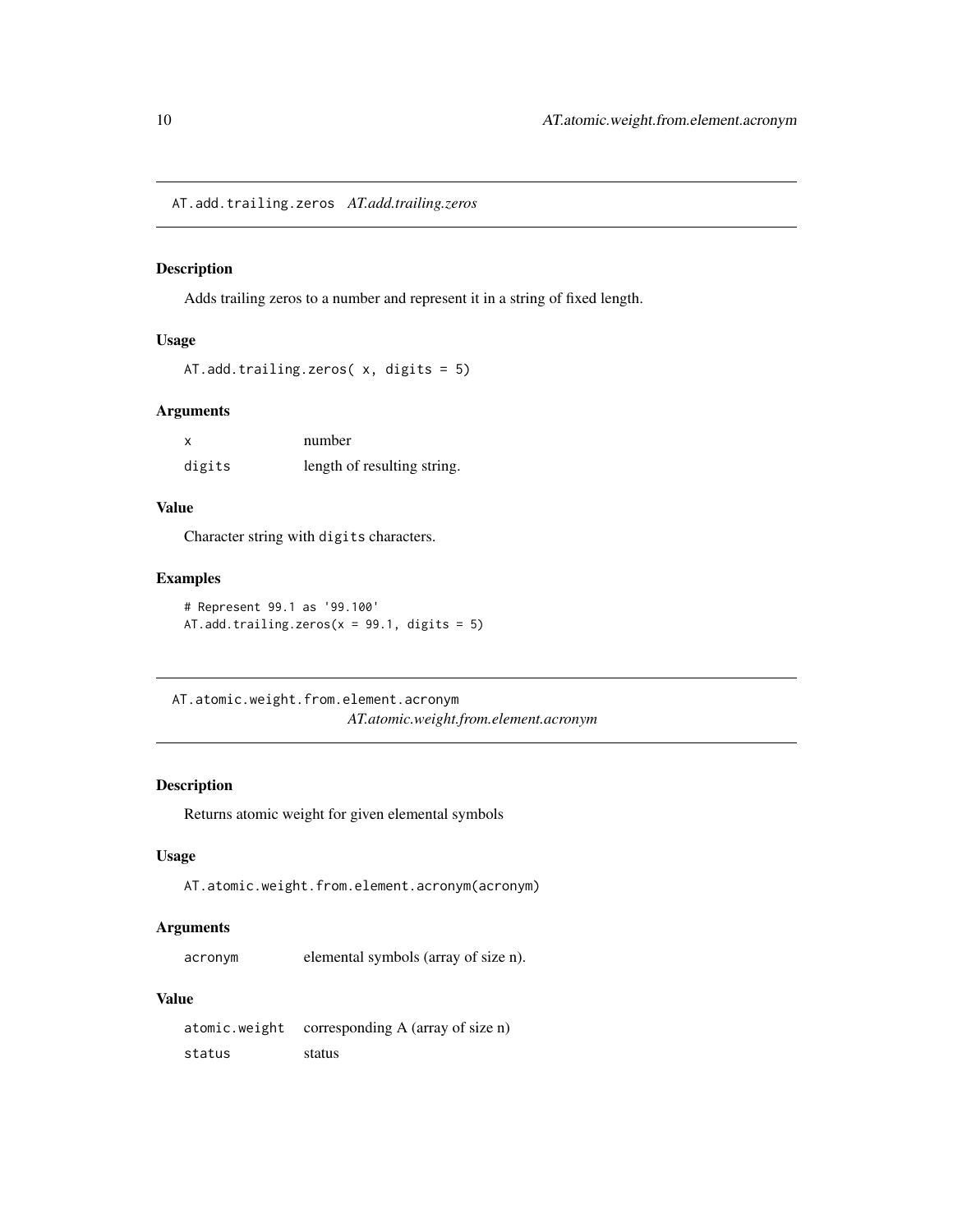# <span id="page-10-0"></span>See Also

View the C source code here: [http://sourceforge.net/apps/trac/libamtrack/browser/trun](http://sourceforge.net/apps/trac/libamtrack/browser/trunk/src/AT_DataParticle.c#L391)k/ [src/AT\\_DataParticle.c#L391](http://sourceforge.net/apps/trac/libamtrack/browser/trunk/src/AT_DataParticle.c#L391)

AT.atomic.weight.from.Z

*AT.atomic.weight.from.Z*

#### Description

Returns atomic weight for given Z

#### Usage

AT.atomic.weight.from.Z(Z)

#### Arguments

Z atomic number (array of size n).

#### Value

atomic.weight atomic weight (array of size n) return return

# See Also

View the C source code here: [http://sourceforge.net/apps/trac/libamtrack/browser/trun](http://sourceforge.net/apps/trac/libamtrack/browser/trunk/src/AT_DataParticle.c#L109)k/ [src/AT\\_DataParticle.c#L109](http://sourceforge.net/apps/trac/libamtrack/browser/trunk/src/AT_DataParticle.c#L109)

<span id="page-10-1"></span>AT.average.A.from.composition *AT.average.A.from.composition*

#### Description

Computes the average mass number for a given material composition

# Usage

AT.average.A.from.composition(A, weight.fraction)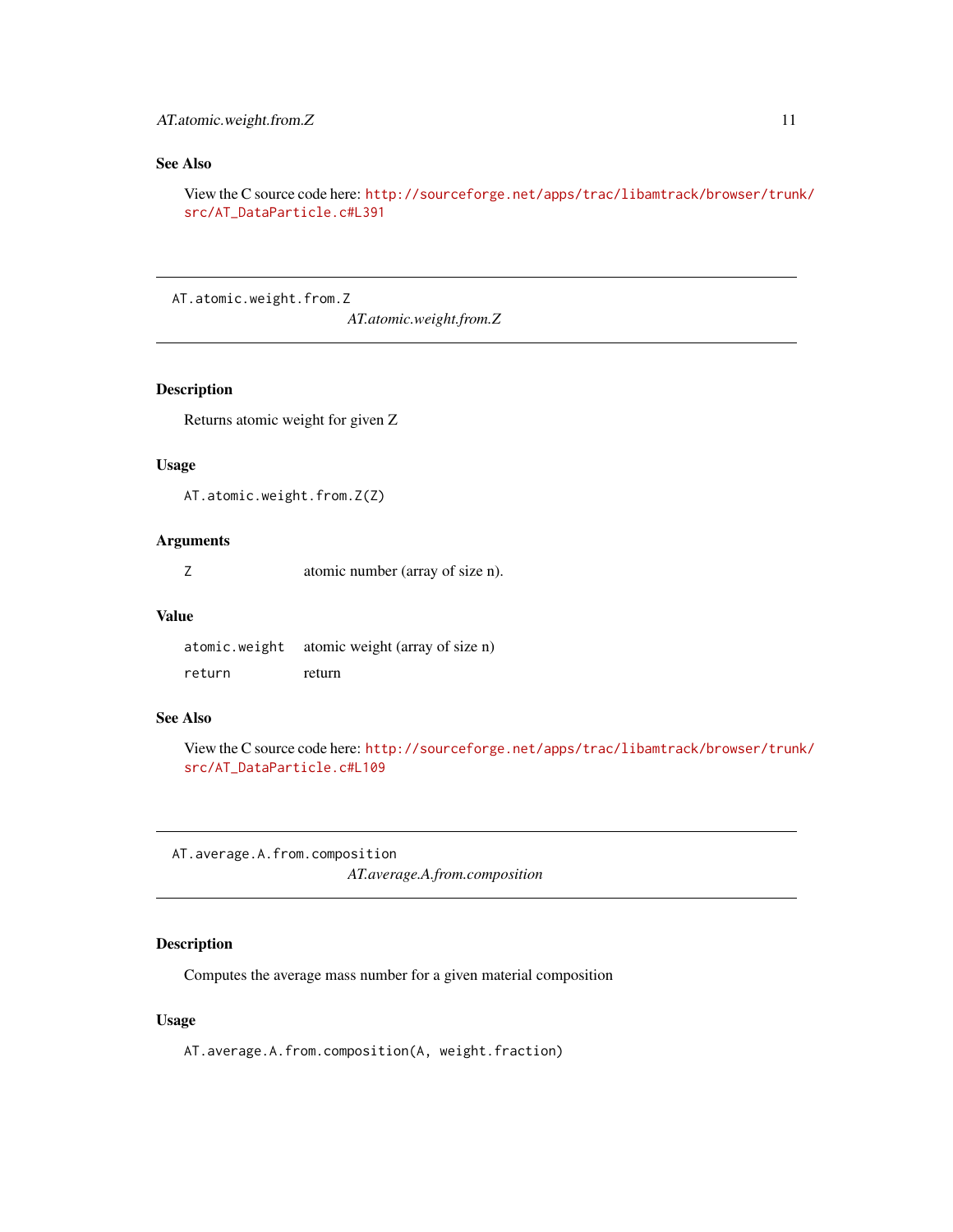<span id="page-11-0"></span>A mass numbers of constituents (array of size n). weight.fraction

relative fractions of weight of constituents (array of size n).

# Value

average.A average A

#### See Also

View the C source code here: [http://sourceforge.net/apps/trac/libamtrack/browser/trun](http://sourceforge.net/apps/trac/libamtrack/browser/trunk/src/AT_DataMaterial.c#L386)k/ [src/AT\\_DataMaterial.c#L386](http://sourceforge.net/apps/trac/libamtrack/browser/trunk/src/AT_DataMaterial.c#L386)

<span id="page-11-1"></span>AT.average.Z.from.composition *AT.average.Z.from.composition*

# Description

Computes the average atomic number for a given material composition

# Usage

AT.average.Z.from.composition(Z, weight.fraction)

# Arguments

Z atomic numbers of constituents (array of size n).

weight.fraction

relative fractions of weight of constituents (array of size n).

# Value

average.Z average Z

# See Also

View the C source code here: [http://sourceforge.net/apps/trac/libamtrack/browser/trun](http://sourceforge.net/apps/trac/libamtrack/browser/trunk/src/AT_DataMaterial.c#L403)k/ [src/AT\\_DataMaterial.c#L403](http://sourceforge.net/apps/trac/libamtrack/browser/trunk/src/AT_DataMaterial.c#L403)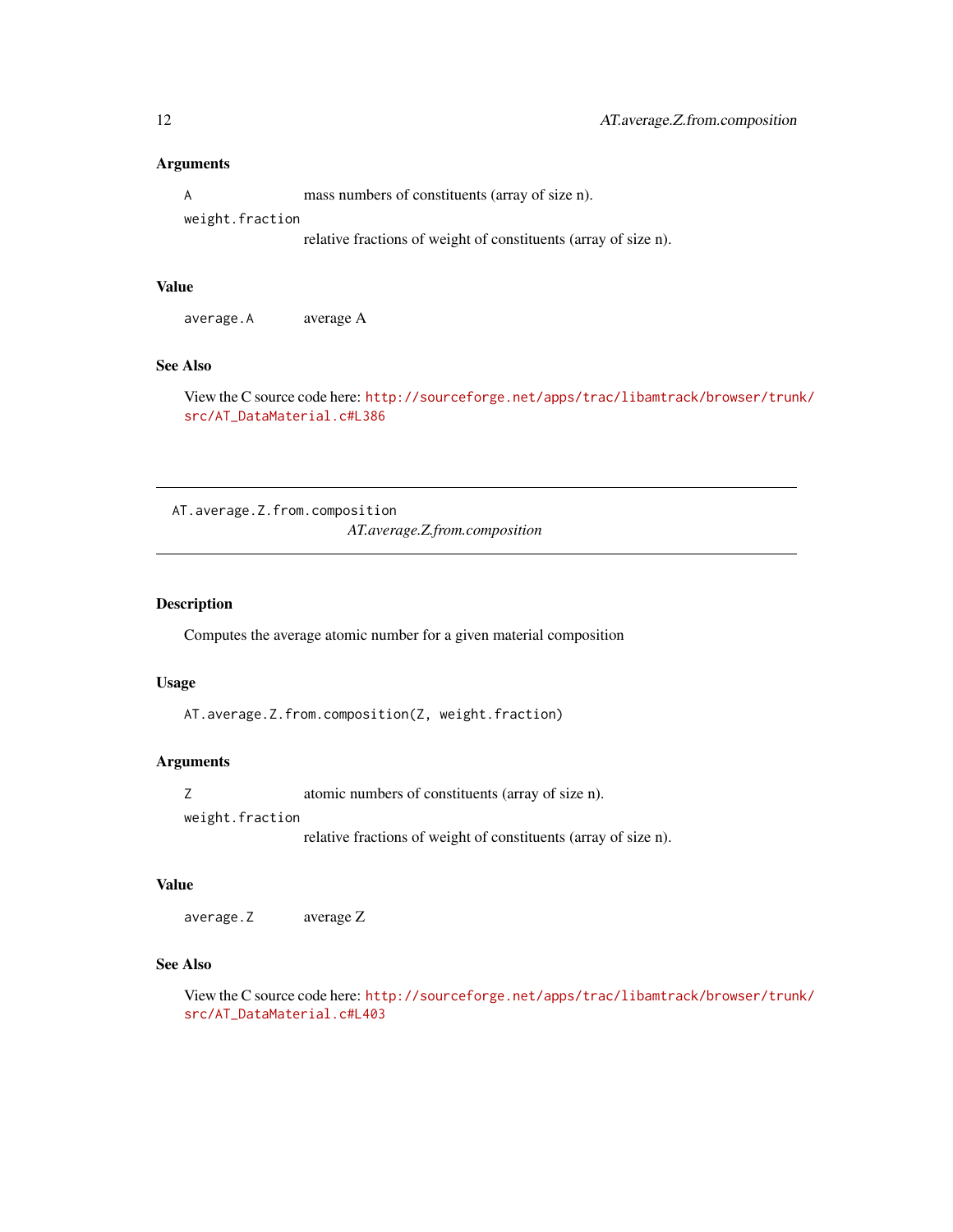<span id="page-12-1"></span><span id="page-12-0"></span>AT.beam.par.physical.to.technical *AT.beam.par.physical.to.technical*

# Description

Converts physical beam parameters of a symmetric, double lateral Gaussian shape beam, i.e. central (=peak) fluence and width (= 1 standard deviation) to technical, accelerator parameters, i.e. total number of particles and FWHM

# Usage

AT.beam.par.physical.to.technical(fluence.cm2, sigma.cm)

#### Arguments

| fluence.cm2 | fluence in beam center (array of size n). |
|-------------|-------------------------------------------|
| sigma.cm    | beam width stdev (array of size n).       |

#### Value

| Ν       | resulting absolute particle numbers (array of size n) |
|---------|-------------------------------------------------------|
| FWHM.mm | resulting FWHMs (in mm) (array of size n)             |

# See Also

View the C source code here: [http://sourceforge.net/apps/trac/libamtrack/browser/trun](http://sourceforge.net/apps/trac/libamtrack/browser/trunk/src/AT_PhysicsRoutines.c#L371)k/ [src/AT\\_PhysicsRoutines.c#L371](http://sourceforge.net/apps/trac/libamtrack/browser/trunk/src/AT_PhysicsRoutines.c#L371)

# Examples

```
# Technical parameters for a double Gaussian beam
# of Carbon ions at 270 MeV/u in water with
# 0.5 cm sigma width and 1 Gy in the peak
AT.beam.par.physical.to.technical( fluence.cm2 = AT.fluence.cm2.from.dose.Gy(
E.MeV.u = 270,D.Gy = 1.0,
particle.no = AT.particle.no.from.particle.name("12C"),
material.no = AT.material.no.from.material.name("Water, Liquid"),
stopping.power.source.no = 0),
                                  sigma.cm = 0.5)
```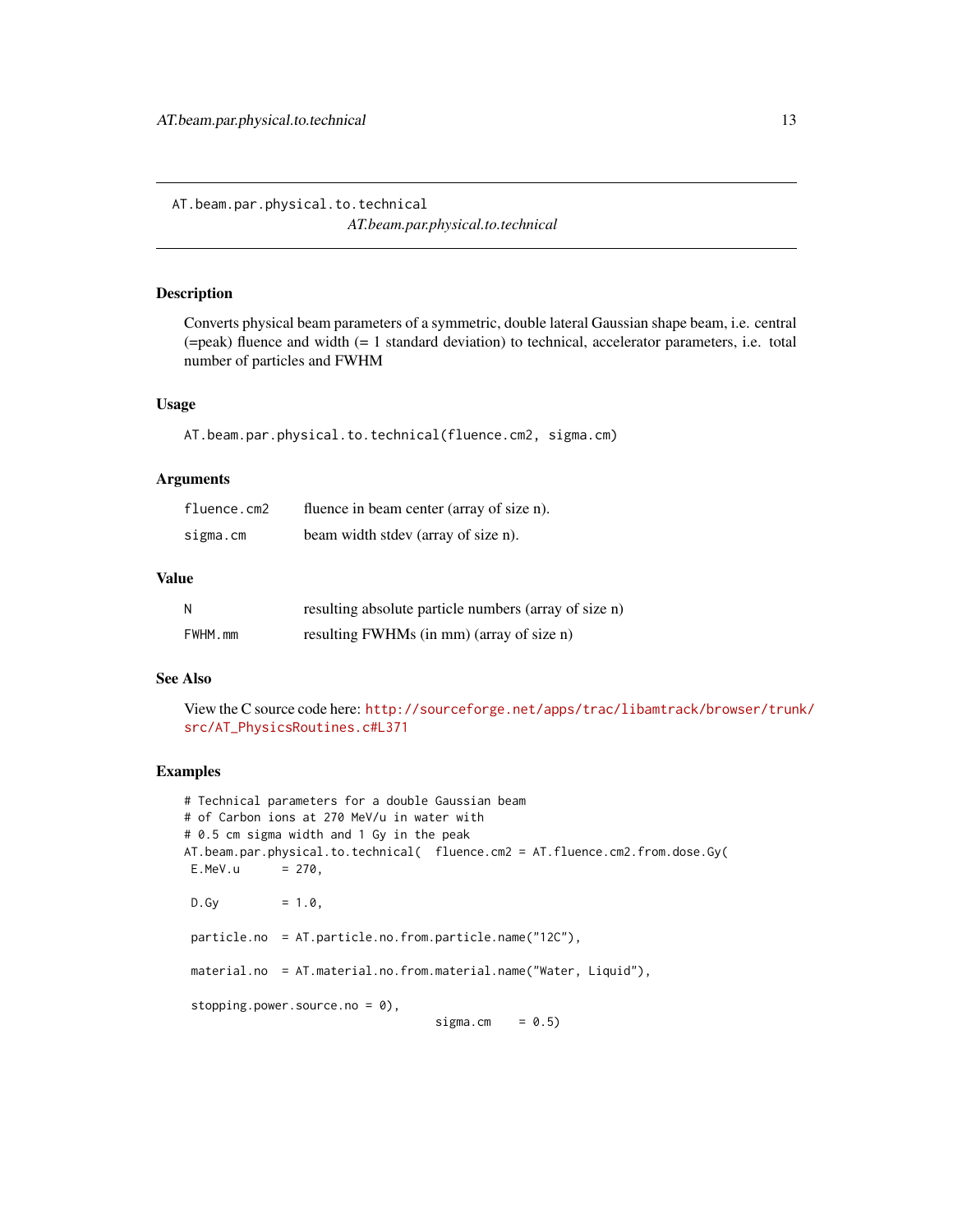<span id="page-13-1"></span><span id="page-13-0"></span>AT.beam.par.technical.to.physical *AT.beam.par.technical.to.physical*

#### Description

Converts technical, accelerator parameters of a symmetric, double lateral Gaussian shape beam, i.e. total number of particles and FWHM to physical beam parameters, i.e. central (=peak) fluence and width (= 1 standard deviation)

#### Usage

AT.beam.par.technical.to.physical(N, FWHM.mm)

#### Arguments

| N       | absolute particle numbers (array of size n). |
|---------|----------------------------------------------|
| FWHM.mm | FWHMs (in mm) (array of size n).             |

# Value

| fluence.cm2 | resulting fluence in beam center (array of size n) |
|-------------|----------------------------------------------------|
| sigma.cm    | resulting beam width stdev (array of size n)       |

# See Also

View the C source code here: [http://sourceforge.net/apps/trac/libamtrack/browser/trun](http://sourceforge.net/apps/trac/libamtrack/browser/trunk/src/AT_PhysicsRoutines.c#L384)k/ [src/AT\\_PhysicsRoutines.c#L384](http://sourceforge.net/apps/trac/libamtrack/browser/trunk/src/AT_PhysicsRoutines.c#L384)

#### Examples

```
# Get peak dose of a 142.66 MeV protons in Alox
# from technical beam parameters
peak.fluence.cm2 <- AT.beam.par.technical.to.physical( N = 3.2e8,
                                                      FWHM.mm = 15.2)[1]AT.dose.Gy.from.fluence.cm2( E.MeV.u = 142.66,
                            particle.no =
AT.particle.no.from.particle.name("1H"),
                            material.no =
AT.material.no.from.material.name("Aluminum Oxide"),
                            fluence.cm2 = peak.fluence.cm2,
                            stopping.power.source.no = 0)
```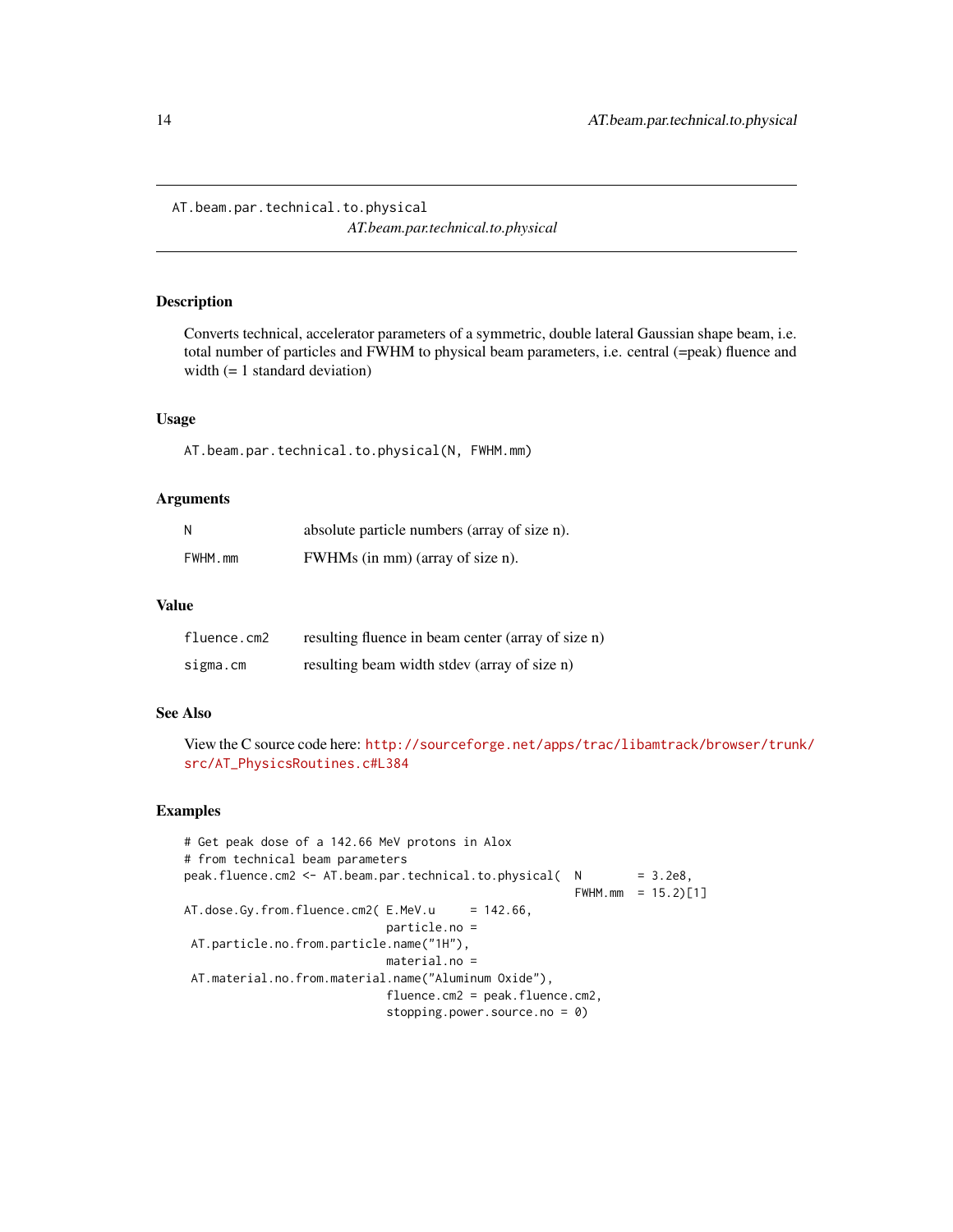<span id="page-14-1"></span><span id="page-14-0"></span>AT.beta.from.E *AT.beta.from.E*

#### Description

Returns relativistic speed for many particles

#### Usage

AT.beta.from.E(E.MeV.u)

# Arguments

| E.MeV.u | vector of energies of particle per nucleon [MeV] (array of size n) (see also |
|---------|------------------------------------------------------------------------------|
|         | E.MeV.u).                                                                    |

#### Value

| beta   | vector of relative particle speed beta = $v/c$ (array of size n) |
|--------|------------------------------------------------------------------|
| status | status                                                           |

# See Also

View the C source code here: [http://sourceforge.net/apps/trac/libamtrack/browser/trun](http://sourceforge.net/apps/trac/libamtrack/browser/trunk/src/AT_PhysicsRoutines.c#L34)k/ [src/AT\\_PhysicsRoutines.c#L34](http://sourceforge.net/apps/trac/libamtrack/browser/trunk/src/AT_PhysicsRoutines.c#L34)

# Examples

# Compute beta between 1 and 1000 MeV/u:  $AT.beta. from.E( E.MeV.u = c(1, 10, 100, 1000))$ 

AT.Bethe.mean.energy.loss.MeV

*AT.Bethe.mean.energy.loss.MeV*

# Description

Computes the mean energy loss in a slab of material using the Bethe formula for many particles according to ICRU49 BUT WITHOUT shell, Bloch or Barkas correction! No effective projectile charge is considered!

# Usage

```
AT.Bethe.mean.energy.loss.MeV(E.MeV.u, particle.no, material.no,
 slab.thickness.um)
```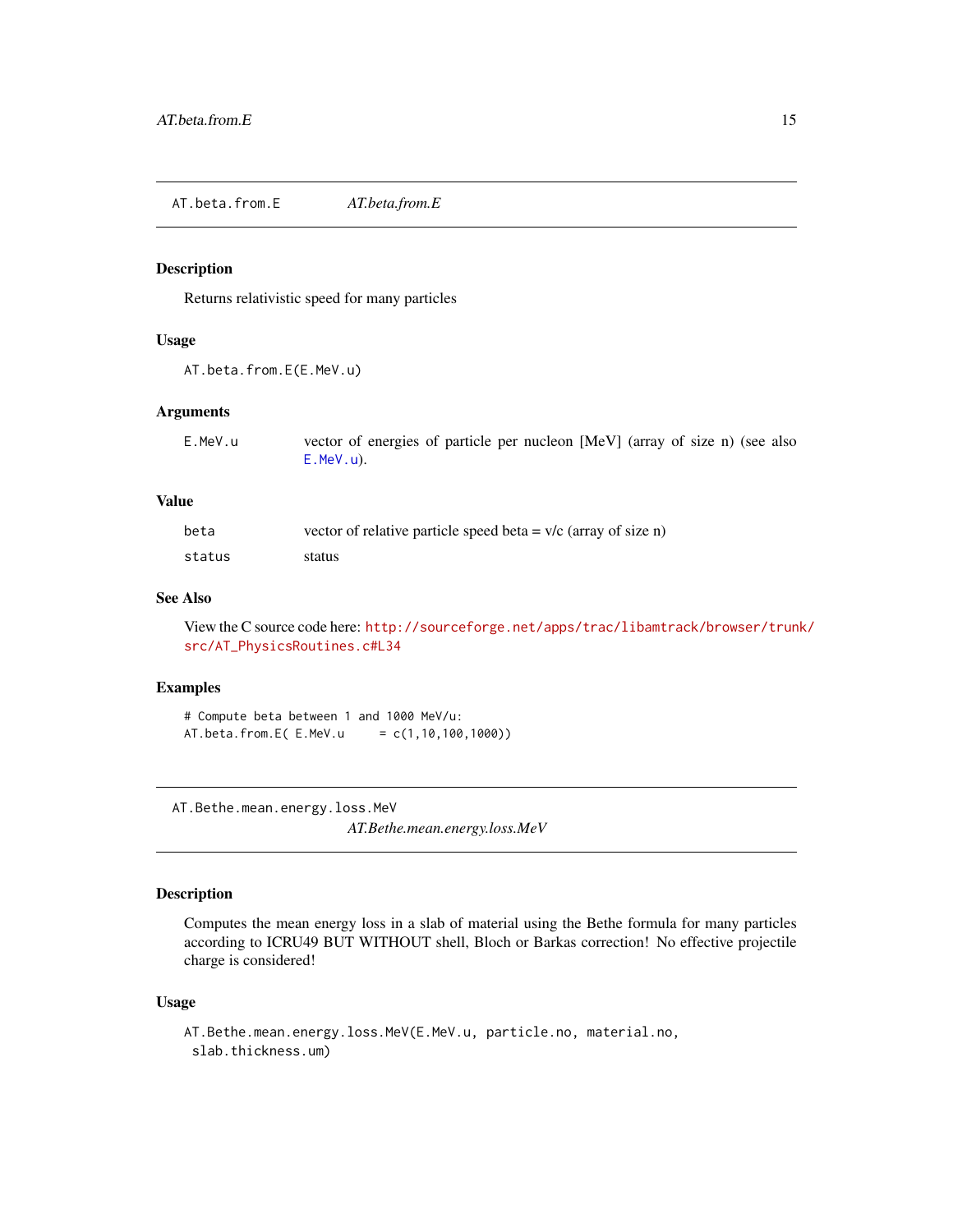| E.MeV.u           | energies of particle per nucleon (see also E.MeV.u). |  |
|-------------------|------------------------------------------------------|--|
| particle.no       | particle indices (see also particle, no).            |  |
| material.no       | material index (see also material.no).               |  |
| slab.thickness.um |                                                      |  |
|                   | slab thickness in um.                                |  |

#### Value

result result

# See Also

View the C source code here: [http://sourceforge.net/apps/trac/libamtrack/browser/trun](http://sourceforge.net/apps/trac/libamtrack/browser/trunk/src/AT_EnergyLoss.c#L281)k/ [src/AT\\_EnergyLoss.c#L281](http://sourceforge.net/apps/trac/libamtrack/browser/trunk/src/AT_EnergyLoss.c#L281)

AT.characteristic.single.scattering.angle *AT.characteristic.single.scattering.angle*

# Description

Returns characteristic single scattering angles chi\_c

# Usage

```
AT.characteristic.single.scattering.angle(E.MeV.u, particle.charge.e,
 target.thickness.cm, element.acronym)
```
# Arguments

| E.MeV.u             | vector of energies of particle per nucleon [MeV] (array of size n) (see also |
|---------------------|------------------------------------------------------------------------------|
|                     | $E.MeV.u$ ).                                                                 |
| particle.charge.e   |                                                                              |
|                     | vector of charge numbers of particle (array of size n).                      |
| target.thickness.cm |                                                                              |
|                     | vector of thicknesses of target material in cm (array of size n).            |
| element.acronym     |                                                                              |
|                     | vector of elemental symbols of target material (array of size n).            |
|                     |                                                                              |

# Value

| chi.c  | vector of characteristic single scattering angles in rad (array of size n) |
|--------|----------------------------------------------------------------------------|
| status | status                                                                     |

<span id="page-15-0"></span>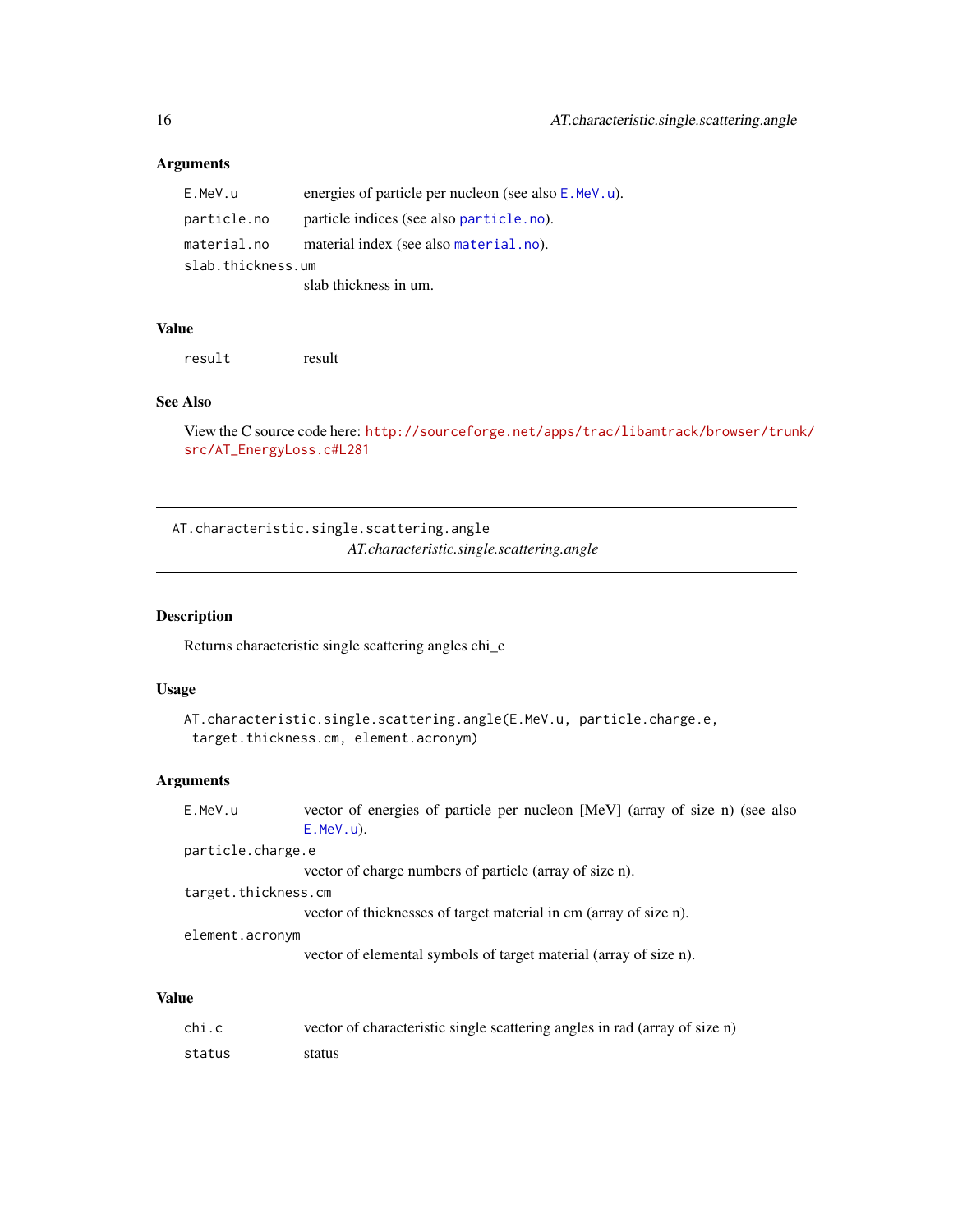# <span id="page-16-0"></span>See Also

View the C source code here: [http://sourceforge.net/apps/trac/libamtrack/browser/trun](http://sourceforge.net/apps/trac/libamtrack/browser/trunk/src/AT_MultipleCoulombScattering.c#L34)k/ [src/AT\\_MultipleCoulombScattering.c#L34](http://sourceforge.net/apps/trac/libamtrack/browser/trunk/src/AT_MultipleCoulombScattering.c#L34)

AT.characteristicple.scattering.angle *AT.characteristicple.scattering.angle*

# Description

Returns characteristic multiple scattering angles Theta\_M

# Usage

```
AT.characteristicple.scattering.angle(E.MeV.u, particle.charge.e,
target.thickness.cm, element.acronym)
```
# Arguments

| E.MeV.u             | vector of energies of particle per nucleon [MeV] (array of size n) (see also<br>$E.MeV.u$ ). |
|---------------------|----------------------------------------------------------------------------------------------|
| particle.charge.e   |                                                                                              |
|                     | vector of charge numbers of particle (array of size n).                                      |
| target.thickness.cm |                                                                                              |
|                     | vector of thicknesses of target material in cm (array of size n).                            |
| element.acronym     |                                                                                              |
|                     | vector of elemental symbols of target material (array of size n).                            |

#### Value

| Theta.M | vector of characteristic multiple scattering angles in rad (array of size n) |
|---------|------------------------------------------------------------------------------|
| status  | status                                                                       |

# See Also

View the C source code here: [http://sourceforge.net/apps/trac/libamtrack/browser/trun](http://sourceforge.net/apps/trac/libamtrack/browser/trunk/src/AT_MultipleCoulombScattering.c#L181)k/ [src/AT\\_MultipleCoulombScattering.c#L181](http://sourceforge.net/apps/trac/libamtrack/browser/trunk/src/AT_MultipleCoulombScattering.c#L181)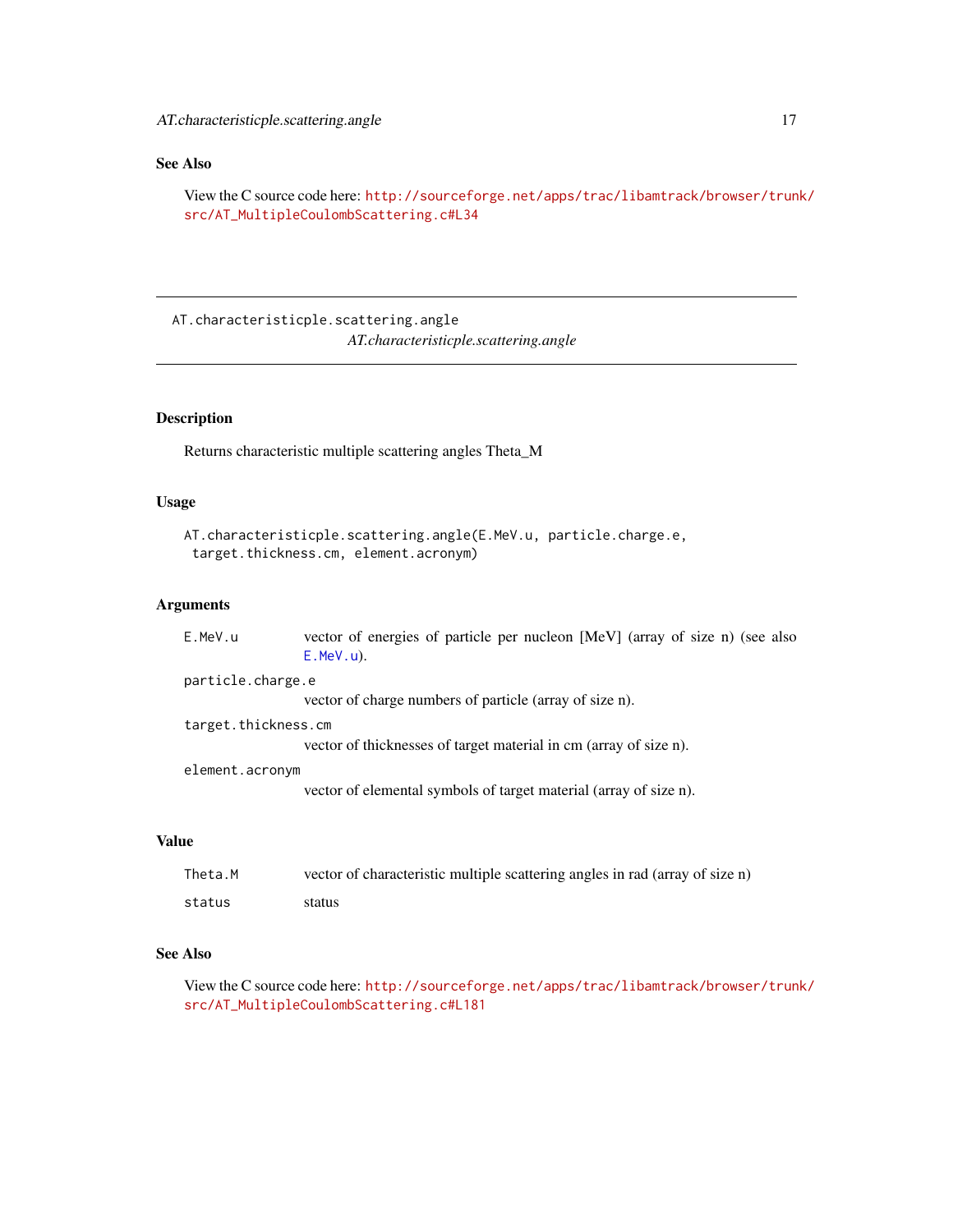<span id="page-17-1"></span><span id="page-17-0"></span>AT.CPPSC.alpha.and.beta

*AT.CPPSC.alpha.and.beta*

#### Description

Returns alpha and beta for an ion survival curve predicted by the CPPSC model. The arguments are directly passed on to the [AT.run.CPPSC.method](#page-59-1) routine, some are provided default values here to simplify the use. !! THIS ROUTINE IS LIMITED TO THE LIN-QUAD MODEL BUT SHOULD BE GENERALIZED FOR ANY GAMMA REPONSE, BOTH IN TERMS OF INPUT X RAY PARAMETERS \*AND\* OF RETURNED (FITTED) ION PARAMETERS!! Cave: Even if input X ray response is LQ with cut dose, the resulting LQ will be purely linear-quadratic without high-dose linear characteristic.

#### Usage

```
AT.CPPSC.alpha.and.beta(E.MeV.u, particle.no, fluence.cm2.or.dose.Gy,
material.no, RDD.model, RDD.parameters, ER.model, gamma.model,
gamma.parameters, N2 = 20, fluence.factor = 1.0, write.output = FALSE,
shrink.tails = TRUE, shrink.tails.under = 1e-30, adjust.N2 = TRUE)
```
#### Arguments

| E.MeV.u                       | Energy                                                                  |  |
|-------------------------------|-------------------------------------------------------------------------|--|
| particle.no Particle index    |                                                                         |  |
| fluence.cm2.or.dose.Gy        |                                                                         |  |
|                               | Mean dose - will be varied for survival / response in a range 0.1x-10x. |  |
| material.no                   | Material index                                                          |  |
| RDD.model                     | RDD index                                                               |  |
| RDD.parameters RDD parameters |                                                                         |  |
| ER.model                      | ER index                                                                |  |
| gamma.model                   | gamma model index, must be $LQ = 5$                                     |  |
| gamma.parameters              |                                                                         |  |
|                               | gamma parameters, here alpha, beta, Dcut                                |  |
| N <sub>2</sub>                | defaulted                                                               |  |
| fluence.factor defaulted      |                                                                         |  |
| write.output defaulted        |                                                                         |  |
| shrink.tails defaulted        |                                                                         |  |
| shrink.tails.under            |                                                                         |  |
|                               | defaulted                                                               |  |
| adjust.N2                     | defaulted                                                               |  |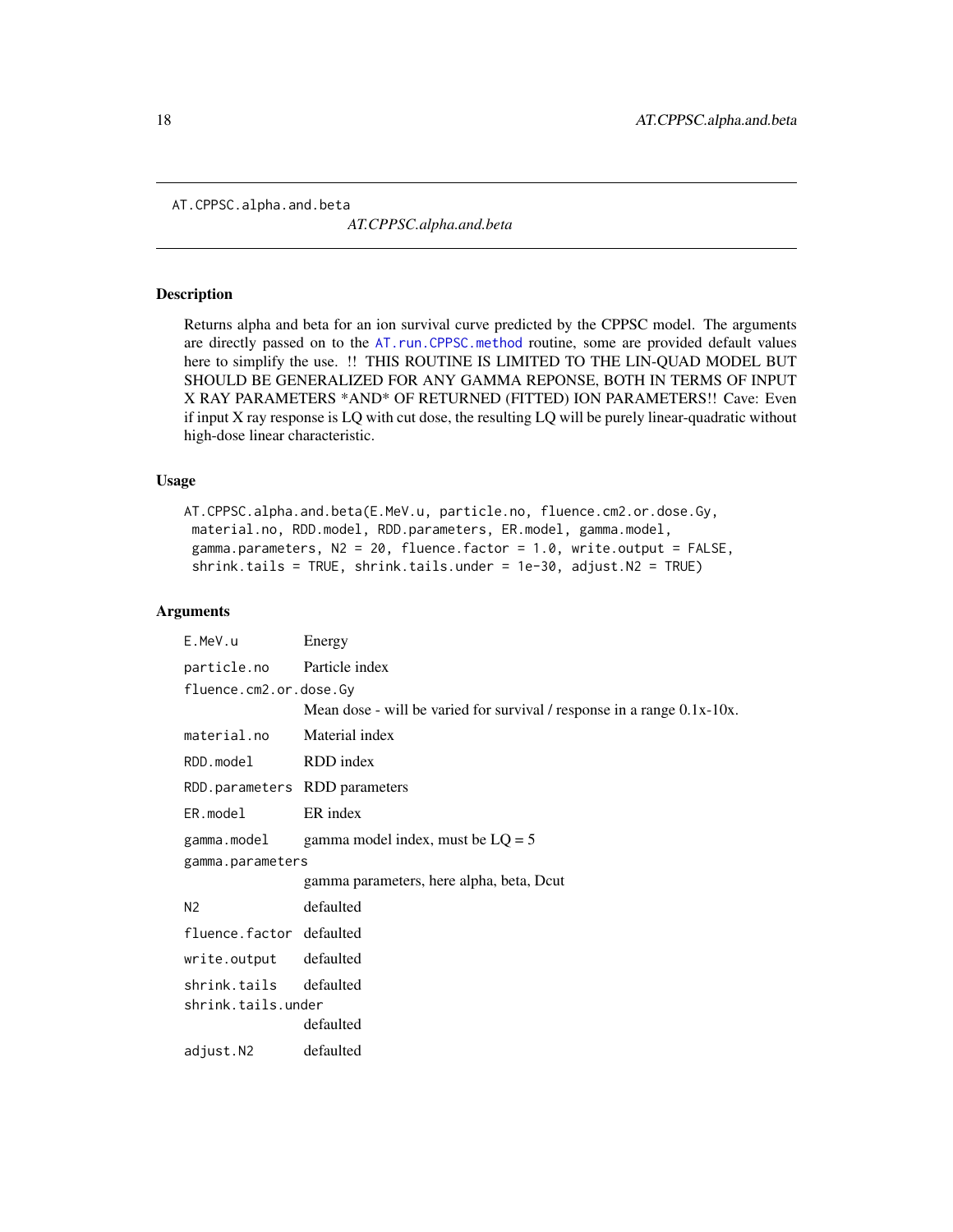# <span id="page-18-0"></span>AT.D.RDD.Gy 19

# Value

| List with follwing items |                                                                                                                    |
|--------------------------|--------------------------------------------------------------------------------------------------------------------|
| alpha                    | alpha for ion response curve                                                                                       |
| beta                     | beta for ion response curve                                                                                        |
| df                       | data frame with complete ion response curve as computed to find alpha and beta<br>including residuals fo that fit. |

# Examples

# None yet

<span id="page-18-1"></span>

| AT.D.RDD.Gy | AT.D.RDD.Gy |  |  |
|-------------|-------------|--|--|
|-------------|-------------|--|--|

# Description

Returns local dose as a function of distance r\_m for a given radial dose distribution model

# Usage

```
AT.D.RDD.Gy(r.m, E.MeV.u, particle.no, material.no, rdd.model,
rdd.parameter, er.model, stopping.power.source.no)
```
# Arguments

| distance $[m]$ (array of size n).                                                                    |
|------------------------------------------------------------------------------------------------------|
| particle (ion) energy per nucleon [MeV/u] (single number, no mixed fields) (see<br>also $E.MeV.u$ ). |
| particle code number (single number, no mixed fields) (see also particle.no).                        |
| material code number (single number, no mixed fields) (see also material.no).                        |
| radial dose distribution model index (see also rdd.model).                                           |
| radial dose distribution model parameters (array of size 4).                                         |
| electron range / track with model index (see also er model).                                         |
| stopping.power.source.no                                                                             |
| TODO (see also stopping.power.source.no).                                                            |
|                                                                                                      |

# Value

| D.RDD.Gy | dose [Gy] (array of size n) |
|----------|-----------------------------|
| status   | status                      |

#### See Also

View the C source code here: [http://sourceforge.net/apps/trac/libamtrack/browser/trun](http://sourceforge.net/apps/trac/libamtrack/browser/trunk/src/AT_RDD.c#L474)k/ [src/AT\\_RDD.c#L474](http://sourceforge.net/apps/trac/libamtrack/browser/trunk/src/AT_RDD.c#L474)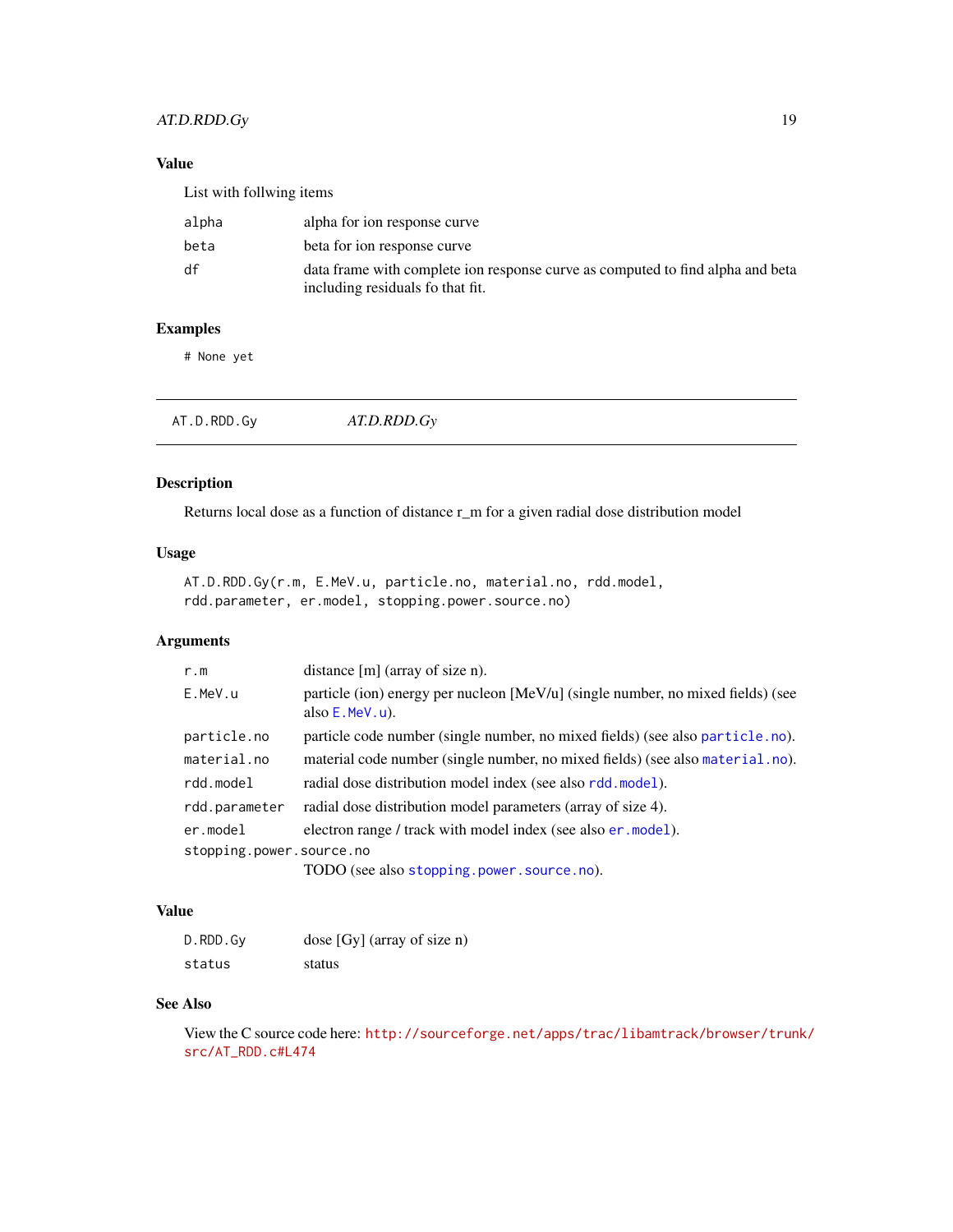# Examples

```
# Compute dose in several distances of an 100 MeV/u neon ion in water
# according to 'Site' parametrization
AT.D.RDD.Gy( r.m = 10^(-9:-4),
              E.MeV.u = 100,particle.no = 10020,material.no = 1,rdd.model = 4.
              rdd.parameter = c(5e-8, 1e-10),er.model = 2,
              stopping.power.source.no = 0)
# Compare the Geiss parametrization of RDD for protons and Carbon ions at
# different energies:
require(lattice)
df \langle - expand.grid(E.MeV.u = 10^seq(0, 3, length.out = 4),
# from 1 to 1000 MeV/u in 4 steps
                      particle.no = c(1001,6012),
# protons and carbons
                      r.m = 10 \text{~seq(-9, -2, length.out = 100)},
# from 1 nm to 1 cm in 100 steps
                     material.no = 2# Aluminium Oxide
                      rdd.model = 3,# Geiss parametrization
                      rdd.parameter = 5e-8,
 # Fixed core size of 50 nm
                      er.model = 4,# Geiss track width parametrization
                     D.Gy = 0)# For later use
ii <- df$particle.no == 1001
# Add particle names
df$particle.name <- "Carbon-12"
df$particle.name[ii] <- "Protons"
for (i in 1:nrow(df)){
# Loop through particles/energies
   df$D.Gy[i] <- AT.D.RDD.Gy( r.m = df$r.m[i],
                                E.MeV.u = dfE.MeV.u[i],particle.no = df$particle.no[i],
                                material.no = df$material.no[i],
                                rdd.model = df$rdd.model[i],
                                rdd.parameter = df$rdd.parameter[i],
                                er.model = df$er.model[i],
                                stopping.power.source.no = 0)$D.RDD.Gy
}
xyplot( log10(D.Gy) ~ log10(r.m)|particle.name,
# Plot
       df,
       type = 'l',groups = E.MeV.u,
```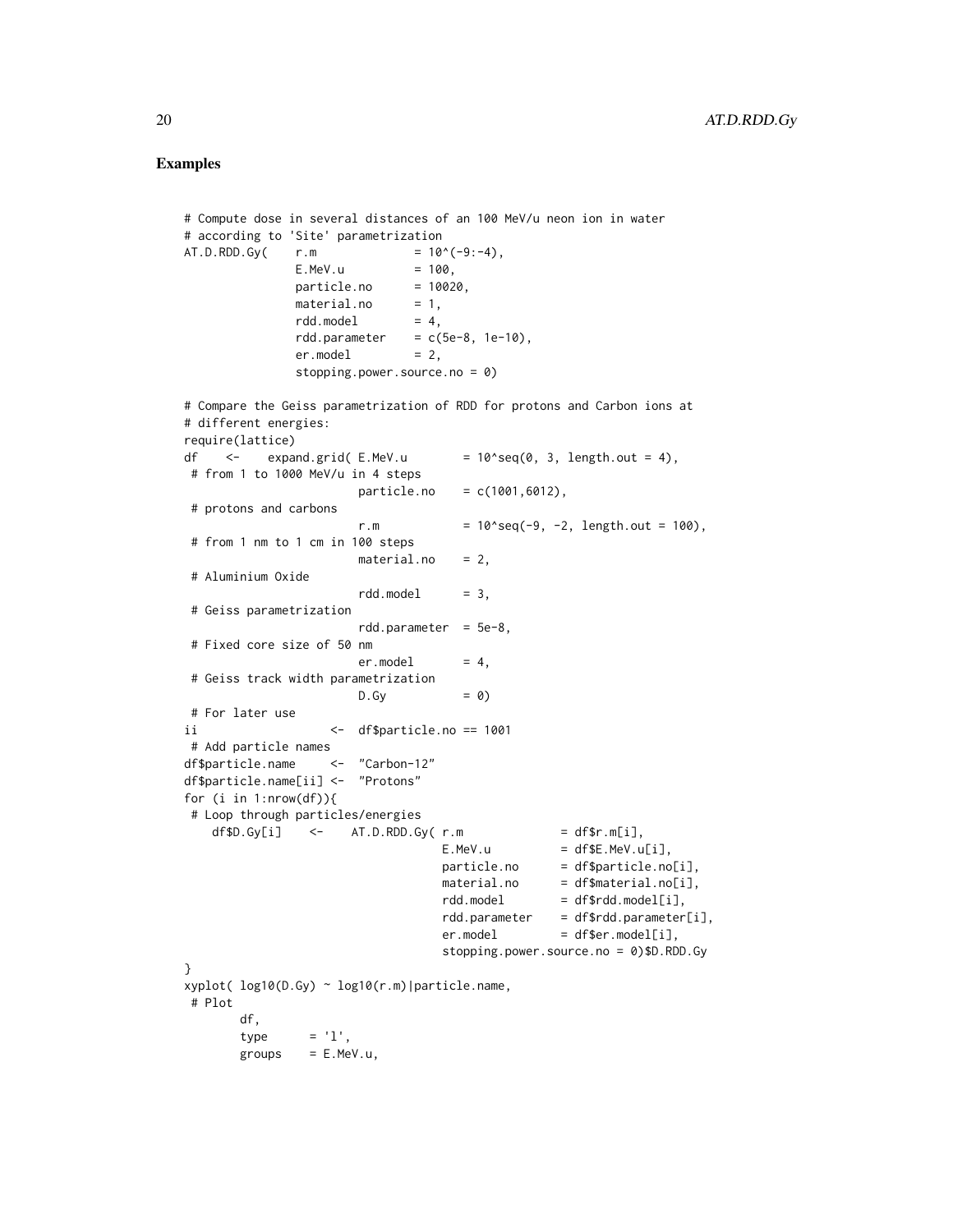<span id="page-20-0"></span> $auto.key = TRUE)[c(2,1)]$ 

AT.density.g.cm3.from.element.acronym *AT.density.g.cm3.from.element.acronym*

# Description

Returns the elemental densities in g/cm3 for given elemental symbols

# Usage

AT.density.g.cm3.from.element.acronym(acronym)

# Arguments

acronym elemental symbols (array of size n).

#### Value

| density | corresponding elemental densities in g/cm3 (array of size n) |
|---------|--------------------------------------------------------------|
| status  | status                                                       |

# See Also

View the C source code here: [http://sourceforge.net/apps/trac/libamtrack/browser/trun](http://sourceforge.net/apps/trac/libamtrack/browser/trunk/src/AT_DataParticle.c#L419)k/ [src/AT\\_DataParticle.c#L419](http://sourceforge.net/apps/trac/libamtrack/browser/trunk/src/AT_DataParticle.c#L419)

<span id="page-20-1"></span>AT.dose.Gy.from.fluence.cm2 *AT.dose.Gy.from.fluence.cm2*

# Description

Returns dose in Gy for each given particle

# Usage

AT.dose.Gy.from.fluence.cm2(E.MeV.u, particle.no, fluence.cm2, material.no, stopping.power.source.no)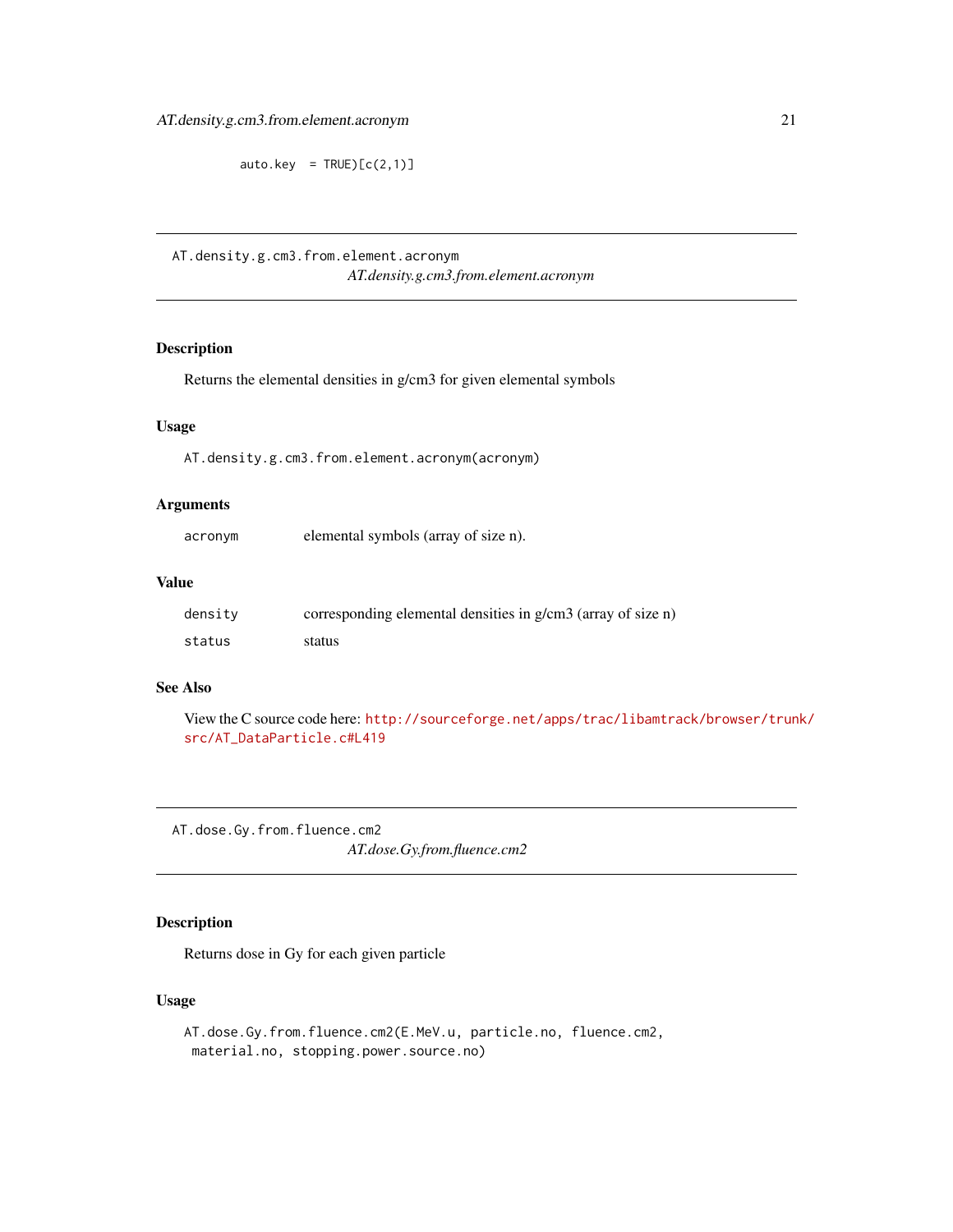| E.MeV.u                  | energy of particles in the mixed particle field (array of size n) (see also $E$ . MeV. u).  |
|--------------------------|---------------------------------------------------------------------------------------------|
| particle.no              | type of the particles in the mixed particle field (array of size n) (see also particle.no). |
| fluence.cm2              | fluence for each particle type (array of size n).                                           |
| material.no              | material index (see also material.no).                                                      |
| stopping.power.source.no |                                                                                             |
|                          | stopping power source index (see also stopping.power.source.no).                            |

#### Value

| dose.Gy |  | be allocated by the user which will be used to return the results (array of size n) |  |  |
|---------|--|-------------------------------------------------------------------------------------|--|--|
|---------|--|-------------------------------------------------------------------------------------|--|--|

#### See Also

View the C source code here: [http://sourceforge.net/apps/trac/libamtrack/browser/trun](http://sourceforge.net/apps/trac/libamtrack/browser/trunk/src/AT_PhysicsRoutines.c#L297)k/ [src/AT\\_PhysicsRoutines.c#L297](http://sourceforge.net/apps/trac/libamtrack/browser/trunk/src/AT_PhysicsRoutines.c#L297)

#### Examples

```
# Compute dose from protons, He-3, C-12 and O-16 at
# same energy and fluence in air
AT.dose.Gy.from.fluence.cm2(E.MeV.u = c(10, 10, 10, 10),
                            fluence.cm2 = c(1e7, 1e7, 1e7, 1e7),
                            particle.no = c(1001, 2003, 6012, 8016),
                            material.no = 7,
                            stopping.power.source.no = 0)
```
<span id="page-21-1"></span>AT.dose.weighted.E.MeV.u

*AT.dose.weighted.E.MeV.u*

# Description

Computes the dose-weighted average energy of a particle field Needed by SuccessiveConvolutions

# Usage

```
AT.dose.weighted.E.MeV.u(E.MeV.u, particle.no, fluence.cm2,
material.no, stopping.power.source.no)
```
<span id="page-21-0"></span>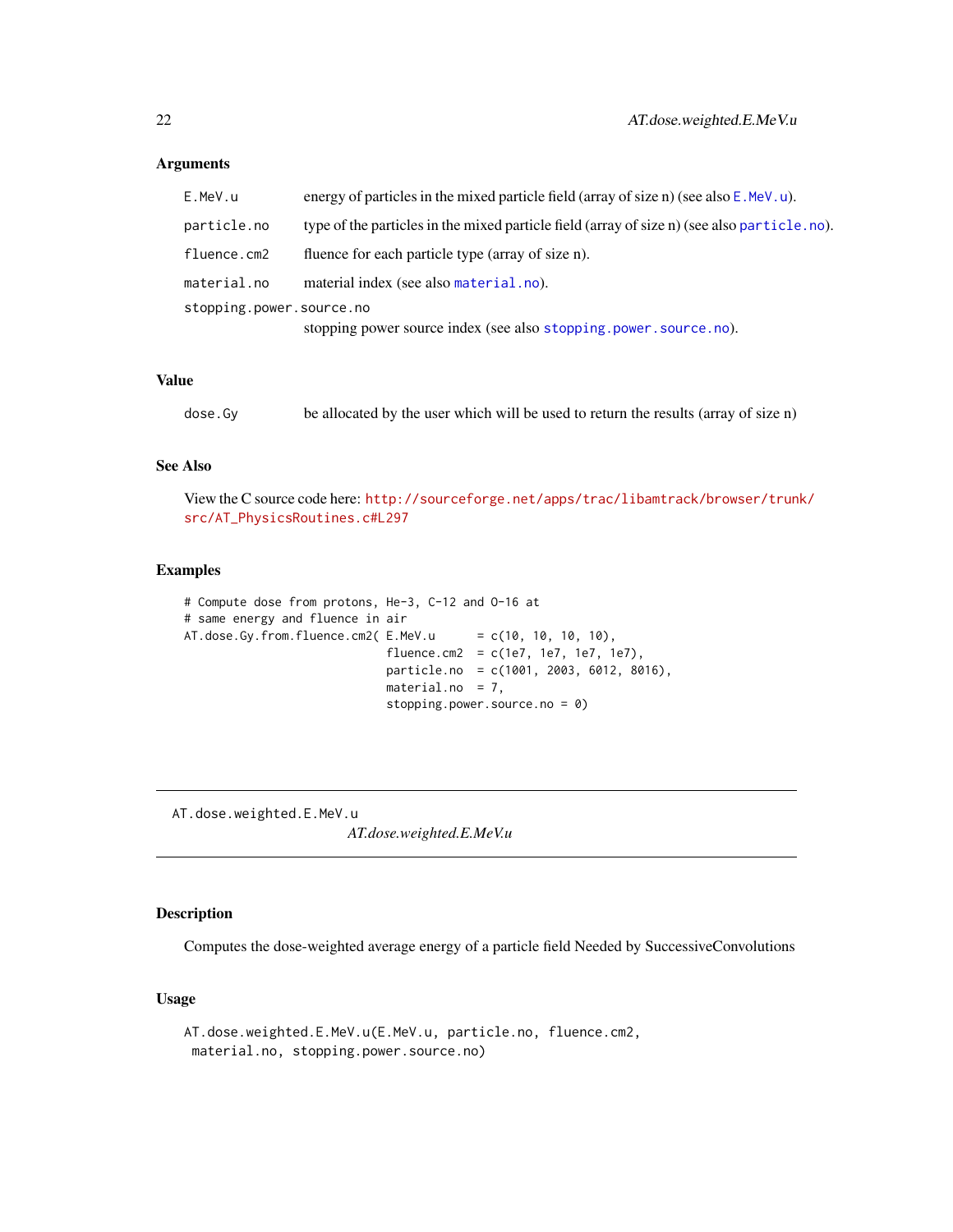<span id="page-22-0"></span>

| E.MeV.u                  | energy of particles in the mixed particle field (array of size number . of . field. components)<br>(see also $E$ . MeV. u). |
|--------------------------|-----------------------------------------------------------------------------------------------------------------------------|
| particle.no              | particle index (array of size number of field components) (see also particle .no).                                          |
| fluence.cm2              | fluences of particles in the mixed particle field (array of size number of field components).                               |
| material.no              | material index (see also material.no).                                                                                      |
| stopping.power.source.no |                                                                                                                             |
|                          | TODO (see also stopping.power.source.no).                                                                                   |

#### Value

dose-weighted dose-weighted

# See Also

View the C source code here: [http://sourceforge.net/apps/trac/libamtrack/browser/trun](http://sourceforge.net/apps/trac/libamtrack/browser/trunk/src/AT_PhysicsRoutines.c#L536)k/ [src/AT\\_PhysicsRoutines.c#L536](http://sourceforge.net/apps/trac/libamtrack/browser/trunk/src/AT_PhysicsRoutines.c#L536)

# Examples

```
# fluence- and dose-weighted mean energy for a simple mixed field
# of high and low (99/1) energy protons
AT.fluence.weighted.E.MeV.u(E.MeV.u = c(100, 1),
                                                          fluence.cm2 = c(99e8, 1e8))AT.dose.weighted.E.MeV.u( E.MeV.u = c(100, 1),particle.no = c(1001, 1001),
                                                    fluence.cm2 = c(99e8, 1e8),
                                                    \begin{array}{lll}\n\text{matrix} & \text{if} & \text{if} & \text{if} & \text{if} & \text{if} & \text{if} & \text{if} & \text{if} & \text{if} & \text{if} & \text{if} & \text{if} & \text{if} & \text{if} & \text{if} & \text{if} & \text{if} & \text{if} & \text{if} & \text{if} & \text{if} & \text{if} & \text{if} & \text{if} & \text{if} & \text{if} & \text{if} & \text{if} & \text{if} & \text{if} & \text{if} & \text{if} & \text{if} & \text{if} & \stopping.power.source.no = 0)
```
<span id="page-22-1"></span>AT.dose.weighted.LET.MeV.cm2.g *AT.dose.weighted.LET.MeV.cm2.g*

#### Description

Computes the dose-weighted average LET of a particle field

# Usage

```
AT.dose.weighted.LET.MeV.cm2.g(E.MeV.u, particle.no, fluence.cm2,
material.no, stopping.power.source.no)
```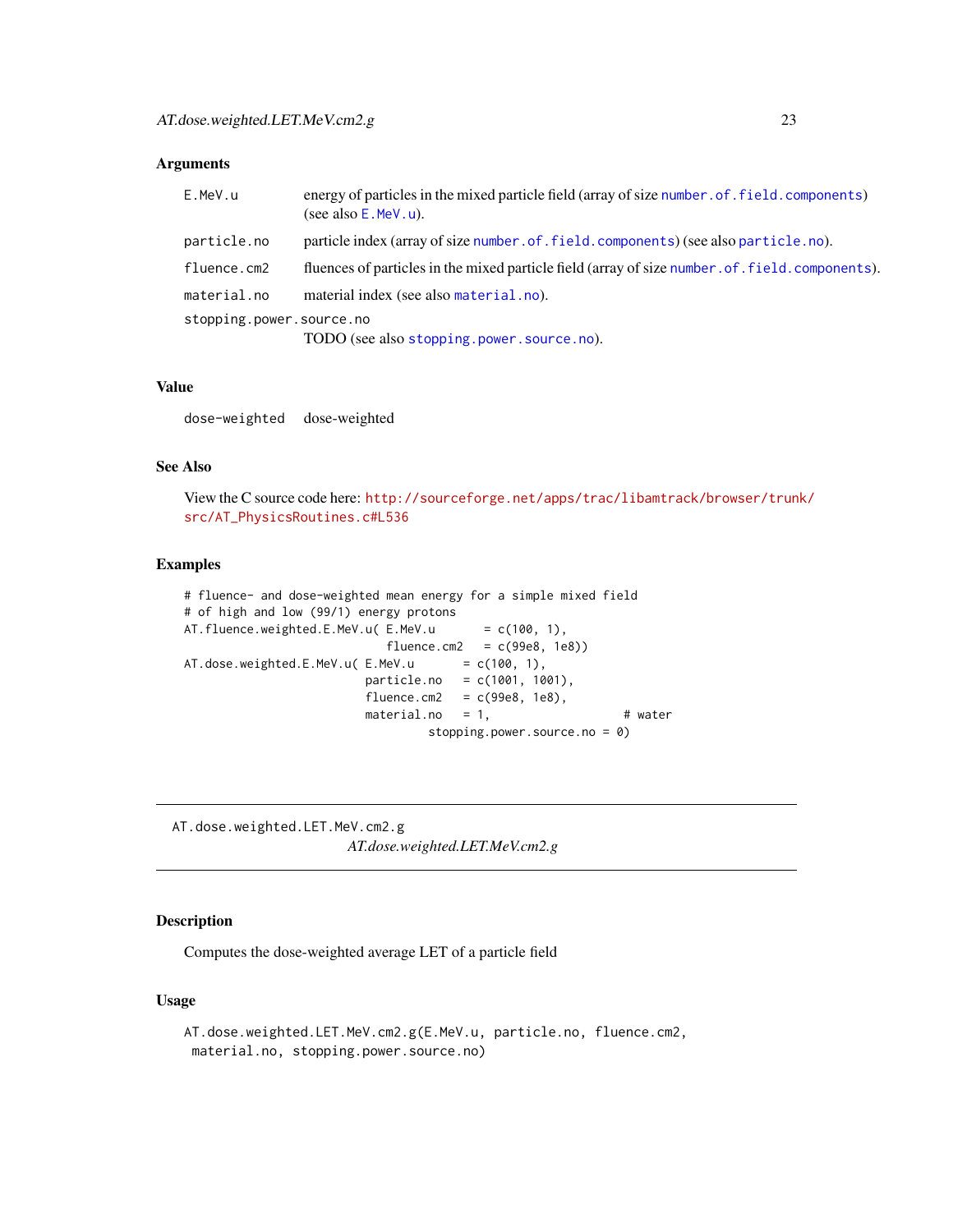<span id="page-23-0"></span>

| E.MeV.u                  | energy of particles in the mixed particle field (array of size number of field. components)<br>(see also $E$ . MeV. u). |
|--------------------------|-------------------------------------------------------------------------------------------------------------------------|
| particle.no              | particle index (array of size number of field components) (see also particle .no).                                      |
| fluence.cm2              | fluences of particles in the mixed particle field (array of size number. of. field. components).                        |
| material.no              | material index (see also material.no).                                                                                  |
| stopping.power.source.no |                                                                                                                         |
|                          | TODO (see also stopping.power.source.no).                                                                               |

#### Value

dose-weighted dose-weighted

# See Also

View the C source code here: [http://sourceforge.net/apps/trac/libamtrack/browser/trun](http://sourceforge.net/apps/trac/libamtrack/browser/trunk/src/AT_PhysicsRoutines.c#L610)k/ [src/AT\\_PhysicsRoutines.c#L610](http://sourceforge.net/apps/trac/libamtrack/browser/trunk/src/AT_PhysicsRoutines.c#L610)

#### Examples

```
# fluence- and dose-weighted LET for a simple mixed field
# of high and low (99/1) energy protons
AT.fluence.weighted.LET.MeV.cm2.g(E.MeV.u = c(100, 5),
                              particle.no = c(1001, 1001),
                              fluence.cm2 = c(99e8, 1e8),
                              material.no = 1, # water
                              stopping.power.source.no = 0)
AT.dose.weighted.LET.MeV.cm2.g(E.MeV.u = c(100, 5),
                            particle.no = c(1001, 1001),
                             fluence.cm2 = c(99e8, 1e8),
                            material.no = 1, # water
                               stopping.power.source.no = 0)
```
<span id="page-23-1"></span>AT.E.from.beta *AT.E.from.beta*

# Description

Returns energy per nucleon of particle with relativistic speed beta

# Usage

```
AT.E.from.beta(beta)
```
#### Arguments

beta vector of relative particle speed beta = v/c (array of size n).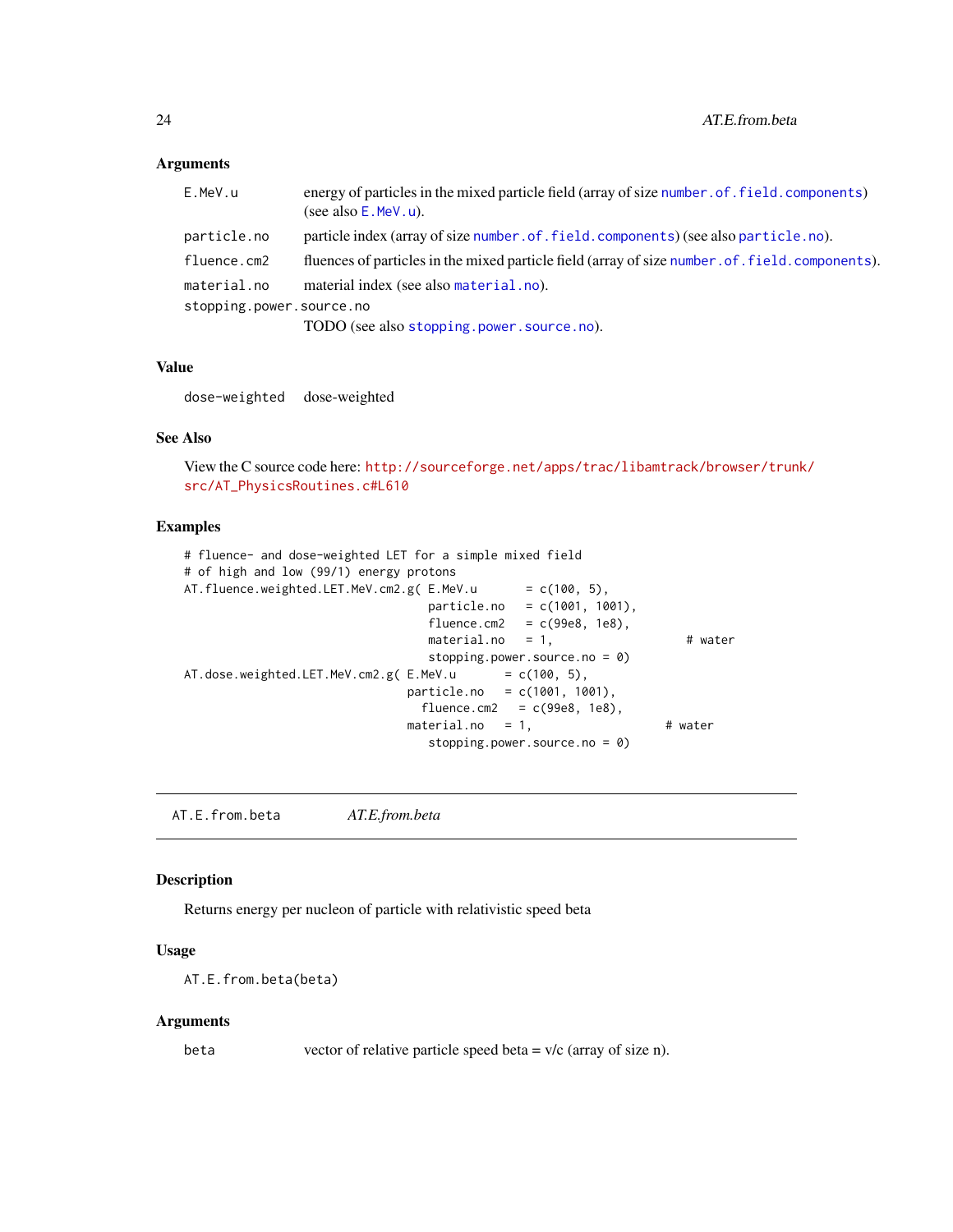# <span id="page-24-0"></span>Value

| E.MeV.u | vector of energies of particle per nucleon [MeV] (array of size n) |
|---------|--------------------------------------------------------------------|
| status  | status                                                             |

# See Also

View the C source code here: [http://sourceforge.net/apps/trac/libamtrack/browser/trun](http://sourceforge.net/apps/trac/libamtrack/browser/trunk/src/AT_PhysicsRoutines.c#L71)k/ [src/AT\\_PhysicsRoutines.c#L71](http://sourceforge.net/apps/trac/libamtrack/browser/trunk/src/AT_PhysicsRoutines.c#L71)

# Examples

# Compute energies for betas between 0.1 and 0.99: AT.E.from.beta( beta =  $c(0.1, 0.1*(1:9), 0.99)$ )

<span id="page-24-1"></span>AT.E.MeV.u.from.momentum.MeV.c.u *AT.E.MeV.u.from.momentum.MeV.c.u*

#### Description

Returns energy per nucleon for particles with given momentum per nucleon

#### Usage

AT.E.MeV.u.from.momentum.MeV.c.u(momentum.MeV.c.u)

#### Arguments

```
momentum.MeV.c.u
                  vector of particle momenta per nucleon [MeV/c], (array of size n).
```
#### Value

| E.MeV.u | vector of energies of particle per nucleon [MeV], (array of size n) |
|---------|---------------------------------------------------------------------|
| status  | status                                                              |

#### See Also

View the C source code here: [http://sourceforge.net/apps/trac/libamtrack/browser/trun](http://sourceforge.net/apps/trac/libamtrack/browser/trunk/src/AT_PhysicsRoutines.c#L112)k/ [src/AT\\_PhysicsRoutines.c#L112](http://sourceforge.net/apps/trac/libamtrack/browser/trunk/src/AT_PhysicsRoutines.c#L112)

#### Examples

# Get kinetic energy for a 502 MeV/c antiproton beam (CERN AD/ACE experiment): AT.E.MeV.u.from.momentum.MeV.c.u( momentum.MeV.c.u = 502)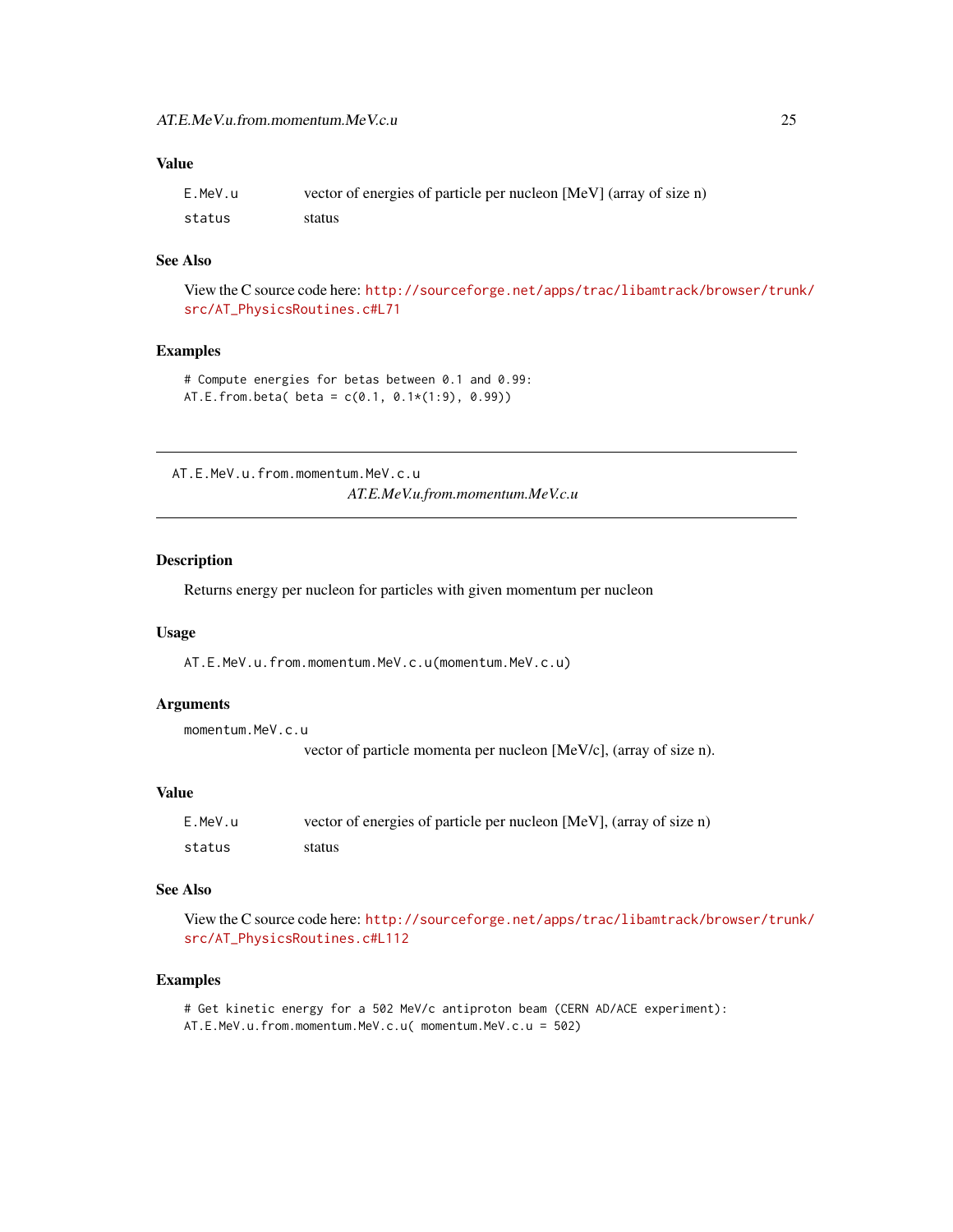<span id="page-25-1"></span><span id="page-25-0"></span>AT.effective.charge.from.E.MeV.u *AT.effective.charge.from.E.MeV.u*

#### Description

Effective charge according to Barkas-Bethe-approximation: for particles with given kinetic energy per nucleon

#### Usage

```
AT.effective.charge.from.E.MeV.u(E.MeV.u, particle.no)
```
# Arguments

| E.MeV.u     | vector of energies of particle per nucleon [MeV] (array of size n) (see also                |
|-------------|---------------------------------------------------------------------------------------------|
|             | $E.MeV.u$ ).                                                                                |
| particle.no | type of the particles in the mixed particle field (array of size n) (see also particle.no). |

# Value

| effective.charge |                                                                            |
|------------------|----------------------------------------------------------------------------|
|                  | Effective charge according to Barkas-Bethe-approximation (array of size n) |
| status           | status                                                                     |

#### See Also

View the C source code here: [http://sourceforge.net/apps/trac/libamtrack/browser/trun](http://sourceforge.net/apps/trac/libamtrack/browser/trunk/src/AT_PhysicsRoutines.c#L149)k/ [src/AT\\_PhysicsRoutines.c#L149](http://sourceforge.net/apps/trac/libamtrack/browser/trunk/src/AT_PhysicsRoutines.c#L149)

# Examples

```
# Charge pick-up of several nuclids depending on ion energy
require(lattice)
df \leftarrow data.frame(E.MeV.u = 10^seq(-1, 2, length.out = 50),
                         particle.name = c("1H", "3He", "6Li", "12C","160",
                         effective.charge = 0)
for(i in 1:nrow(df)){
  df$effective.charge[i] <- AT.effective.charge.from.E.MeV.u( E.MeV.u =
df$E.MeV.u[i],
                                                            particle.no =
AT.particle.no.from.particle.name(df$particle.name[i])[1])
}
xyplot( effective.charge ~ log10(E.MeV.u),
       df,
       type = 'l',groups = particle.name,
```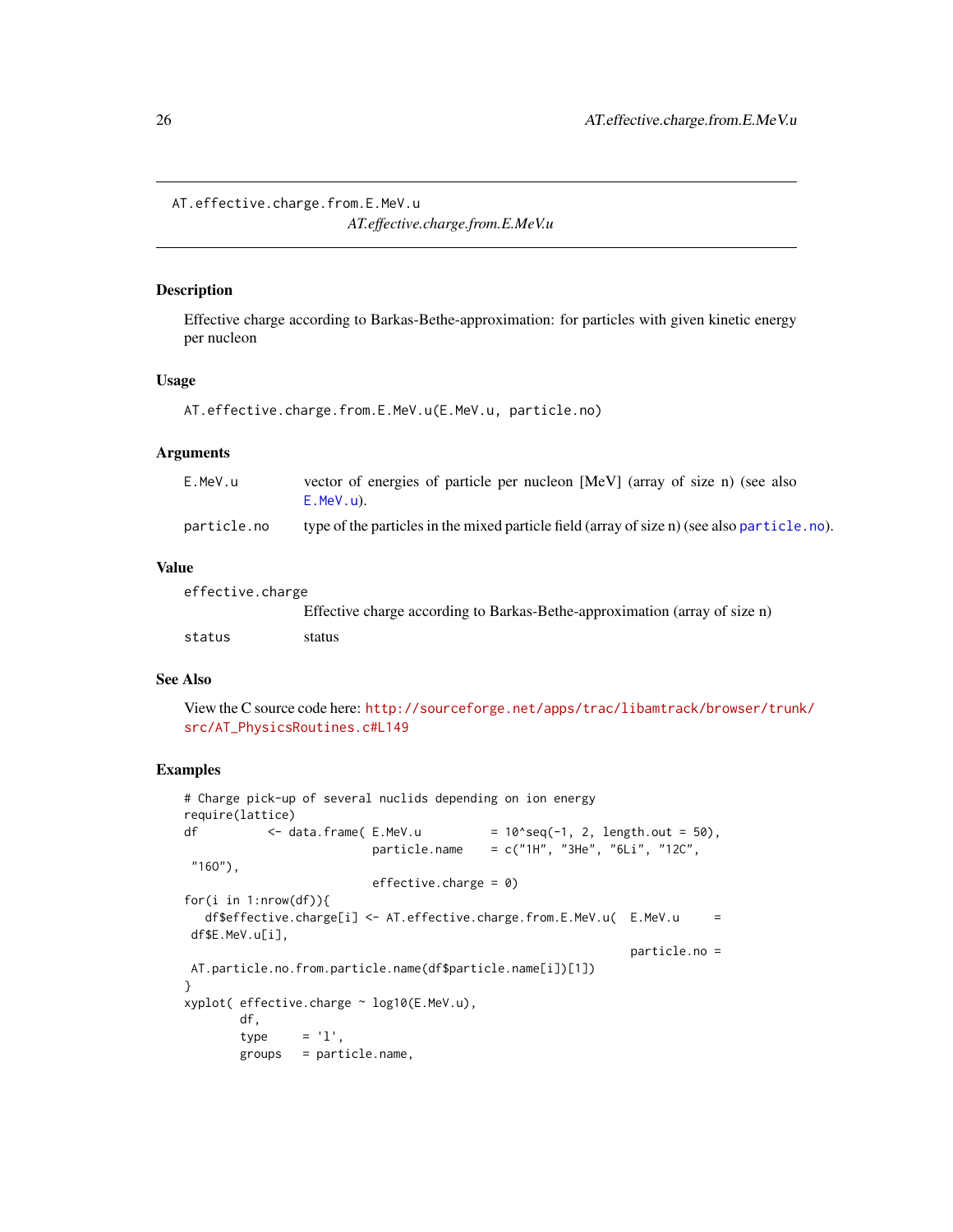```
auto.key = list( space = 'right', points = FALSE, lines = TRUE),
xlab = 'kinetic energy / (MeV/u)',
ylab = 'effective charge',
panel = function(...)panel.grid(-1,-1)
             panel.xyplot(...)},
scales = list(x = list(at = -1:2,
                           labeleds = c("0.1", "1", "10", "100")
```

```
AT.effective.collision.number
```
*AT.effective.collision.number*

#### Description

Returns effective collision numbers exp\_b

# Usage

```
AT.effective.collision.number(E.MeV.u, particle.charge.e,
 target.thickness.cm, element.acronym)
```
# Arguments

| E.MeV.u             | vector of energies of particle per nucleon [MeV] (array of size n) (see also<br>$E.MeV.u$ ). |
|---------------------|----------------------------------------------------------------------------------------------|
| particle.charge.e   |                                                                                              |
|                     | vector of charge numbers of particle (array of size n).                                      |
| target.thickness.cm |                                                                                              |
|                     | vector of thicknesses of target material in cm (array of size n).                            |
| element.acronym     |                                                                                              |
|                     | vector of elemental symbols of target material (array of size n).                            |
|                     |                                                                                              |

# Value

| exp.b  | vector of effective collision numbers (array of size n) |
|--------|---------------------------------------------------------|
| status | status                                                  |

# See Also

View the C source code here: [http://sourceforge.net/apps/trac/libamtrack/browser/trun](http://sourceforge.net/apps/trac/libamtrack/browser/trunk/src/AT_MultipleCoulombScattering.c#L101)k/ [src/AT\\_MultipleCoulombScattering.c#L101](http://sourceforge.net/apps/trac/libamtrack/browser/trunk/src/AT_MultipleCoulombScattering.c#L101)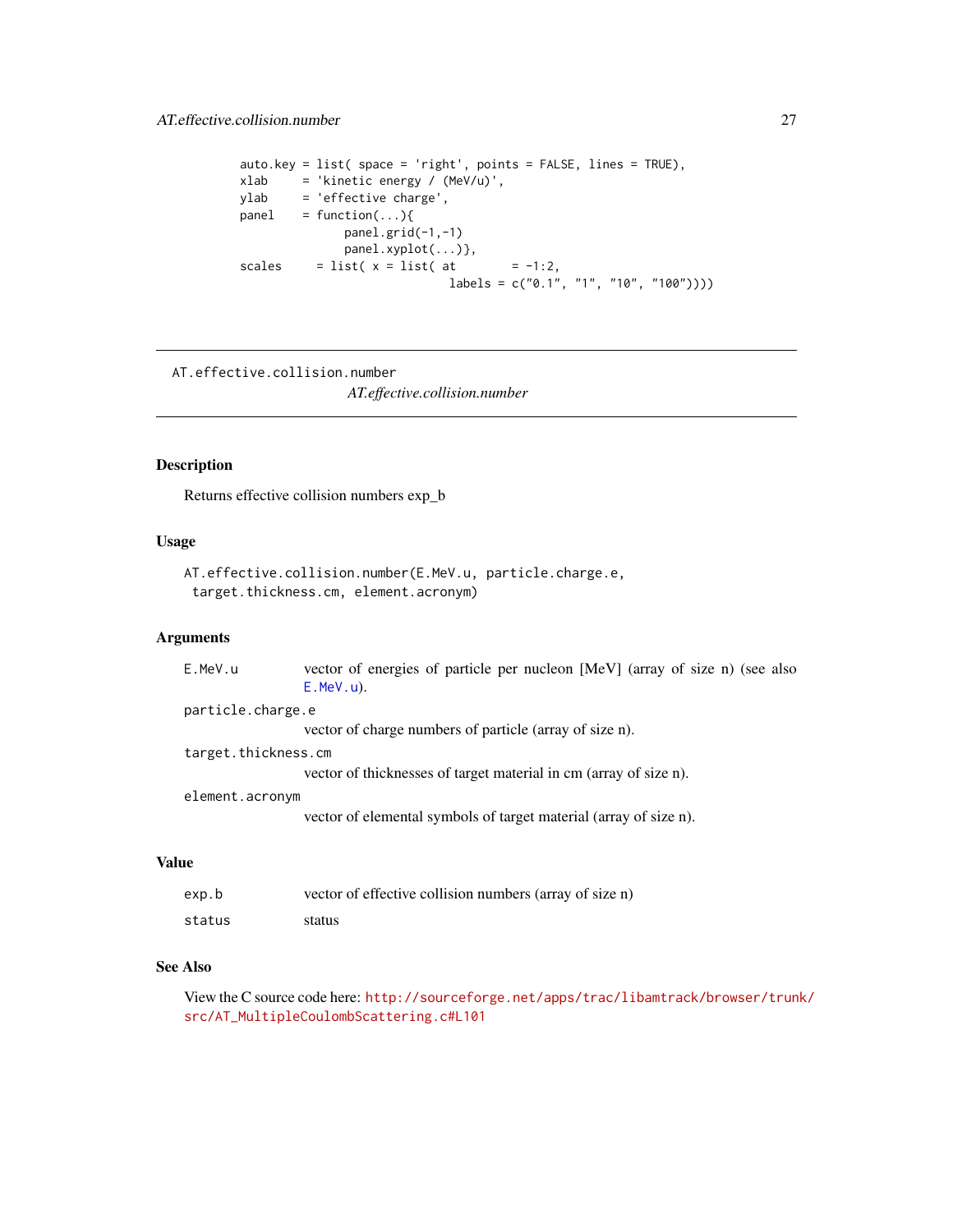<span id="page-27-2"></span><span id="page-27-0"></span>AT.effective.Z.from.composition

*AT.effective.Z.from.composition*

# Description

Computes the effective atomic number for a given material composition

# Usage

```
AT.effective.Z.from.composition(Z, weight.fraction,
 electron.densities.cm3, exponent)
```
# Arguments

| atomic numbers of constituents (array of size n).                                                             |
|---------------------------------------------------------------------------------------------------------------|
|                                                                                                               |
| relative fractions of weight of constituents (array of size n).                                               |
|                                                                                                               |
| if not zero, weight fractions will additionally include electron densities per vol-<br>ume (array of size n). |
| exponent for additivity rule reflecting the photon energy regime (usually 3.5 at<br>$\sim 100 \text{ kV}$ ).  |
|                                                                                                               |

# Value

effective.Z effective Z

# See Also

View the C source code here: [http://sourceforge.net/apps/trac/libamtrack/browser/trun](http://sourceforge.net/apps/trac/libamtrack/browser/trunk/src/AT_DataMaterial.c#L420)k/ [src/AT\\_DataMaterial.c#L420](http://sourceforge.net/apps/trac/libamtrack/browser/trunk/src/AT_DataMaterial.c#L420)

<span id="page-27-1"></span>AT.electron.density.m3

*AT.electron.density.m3*

# Description

Returns electron density from average A and Z

# Usage

AT.electron.density.m3(density.g.cm3, average.A, average.Z)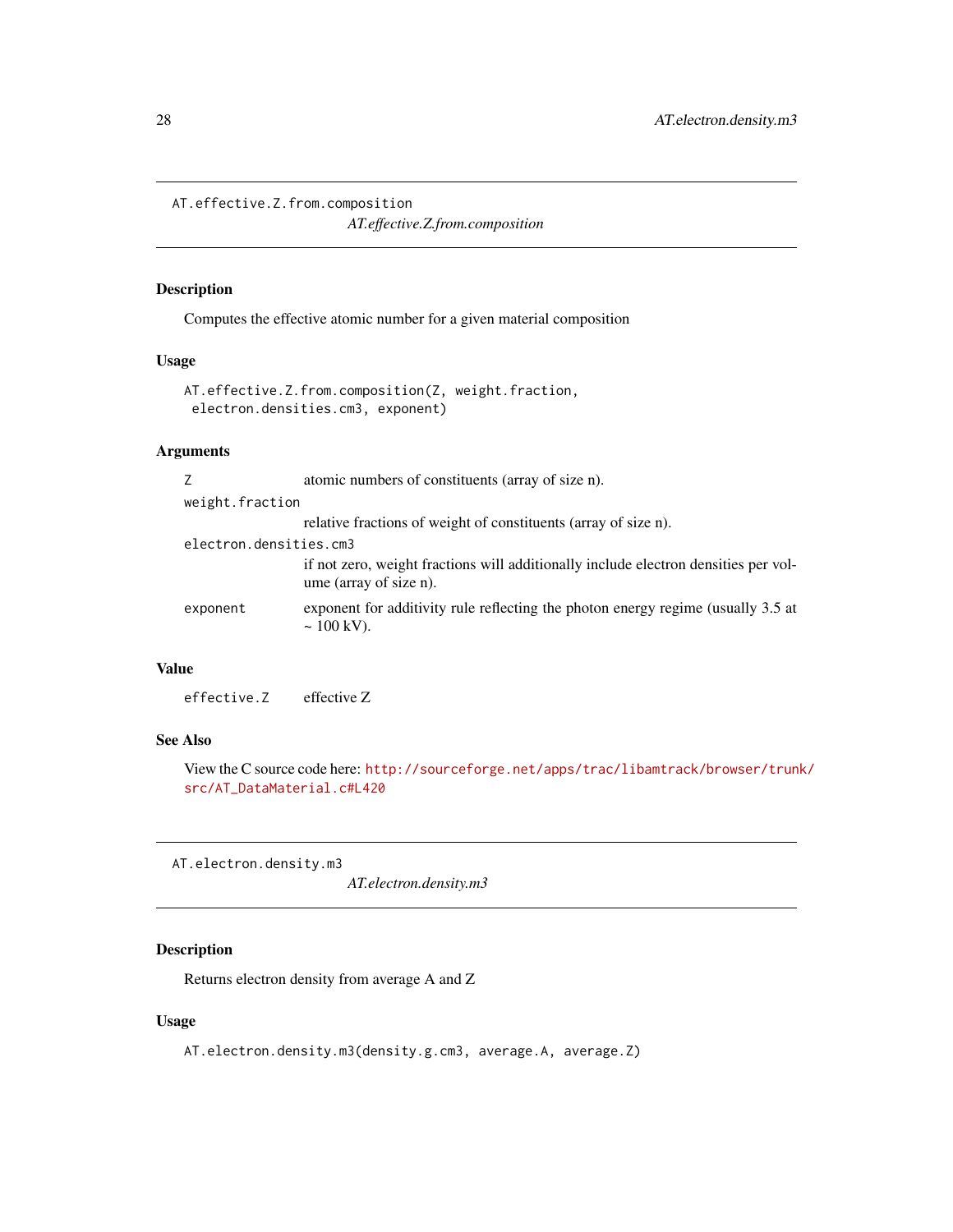<span id="page-28-0"></span>

| density.g.cm3 | material density in g/cm3 (array of size n). |
|---------------|----------------------------------------------|
| average.A     | average mass number (array of size n).       |
| average.Z     | average atomic number (array of size n).     |

# Value

electron.density.m3 electron density in 1/m3 (array of size n)

# See Also

View the C source code here: [http://sourceforge.net/apps/trac/libamtrack/browser/trun](http://sourceforge.net/apps/trac/libamtrack/browser/trunk/src/AT_DataMaterial.c#L350)k/ [src/AT\\_DataMaterial.c#L350](http://sourceforge.net/apps/trac/libamtrack/browser/trunk/src/AT_DataMaterial.c#L350)

<span id="page-28-1"></span>AT.electron.density.m3.from.composition *AT.electron.density.m3.from.composition*

# Description

Computes the electron density for a given material composition

#### Usage

```
AT.electron.density.m3.from.composition(density.g.cm3, Z, A,
weight.fraction)
```
#### Arguments

|                 | density.g.cm3 physical density (in g per cm3) of material.      |
|-----------------|-----------------------------------------------------------------|
| 7               | atomic numbers of constituents (array of size n).               |
| A               | mass numbers of constituents (array of size n).                 |
| weight.fraction |                                                                 |
|                 | relative fractions of weight of constituents (array of size n). |

#### Value

electron.density.m3 electron density per m3

# See Also

View the C source code here: [http://sourceforge.net/apps/trac/libamtrack/browser/trun](http://sourceforge.net/apps/trac/libamtrack/browser/trunk/src/AT_DataMaterial.c#L364)k/ [src/AT\\_DataMaterial.c#L364](http://sourceforge.net/apps/trac/libamtrack/browser/trunk/src/AT_DataMaterial.c#L364)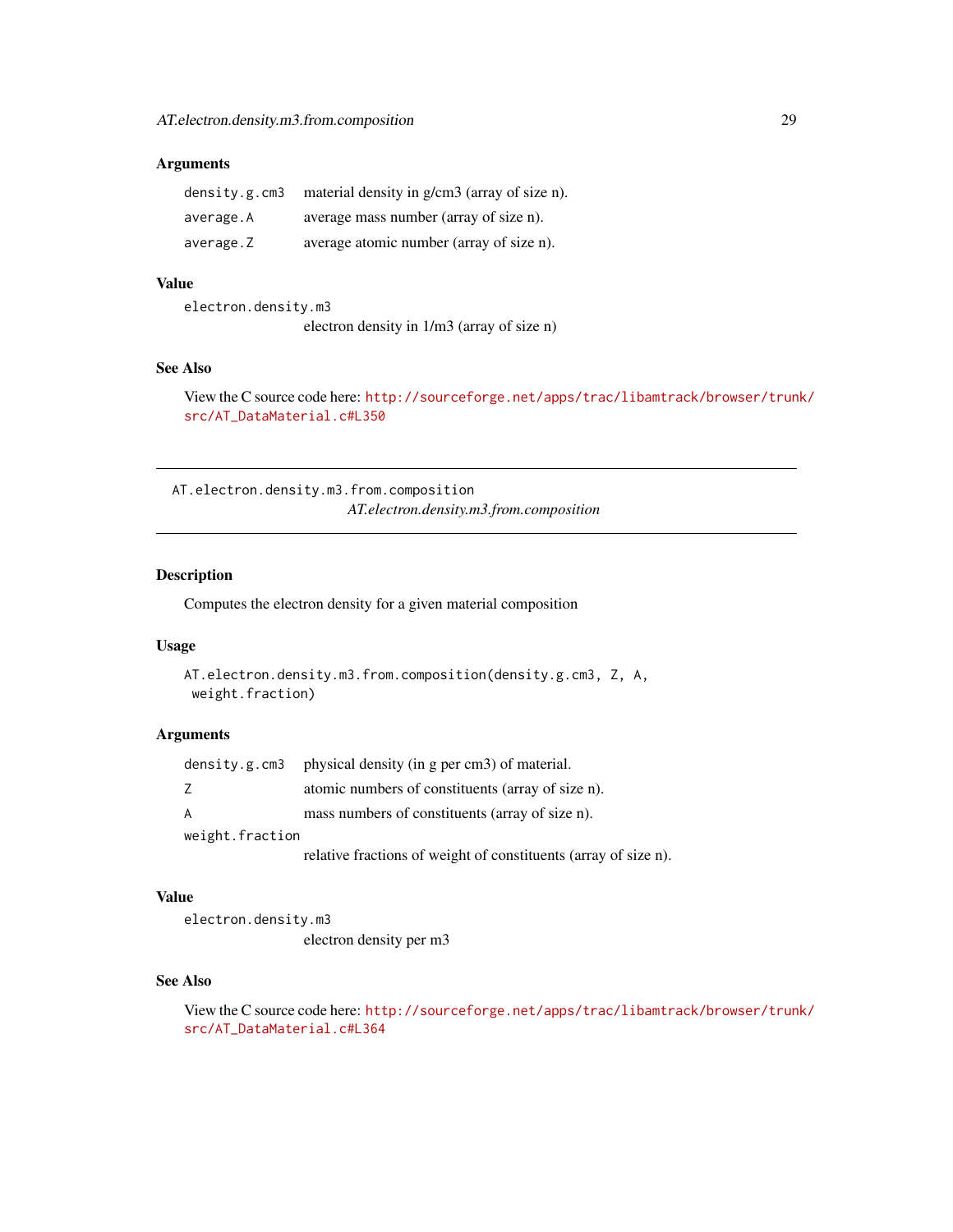<span id="page-29-1"></span><span id="page-29-0"></span>AT.electron.density.m3.from.material.no *AT.electron.density.m3.from.material.no*

# Description

Get electron density [1/m3] for materials

# Usage

AT.electron.density.m3.from.material.no(material.no)

# Arguments

[material.no](#page-93-1) material indices (array of size n) (see also material.no).

# Value

electron.density.m3

electron densities per m3 (array of size n)

#### See Also

View the C source code here: [http://sourceforge.net/apps/trac/libamtrack/browser/trun](http://sourceforge.net/apps/trac/libamtrack/browser/trunk/src/AT_DataMaterial.c#L327)k/ [src/AT\\_DataMaterial.c#L327](http://sourceforge.net/apps/trac/libamtrack/browser/trunk/src/AT_DataMaterial.c#L327)

AT.element.acronym.from.Z

*AT.element.acronym.from.Z*

# Description

Returns elemental symbols for given Z

#### Usage

```
AT.element.acronym.from.Z(Z)
```
#### Arguments

Z atomic numbers (array of size n).

# Value

| acronym | corresponding elemental symbols (array of size n) |
|---------|---------------------------------------------------|
| status  | status                                            |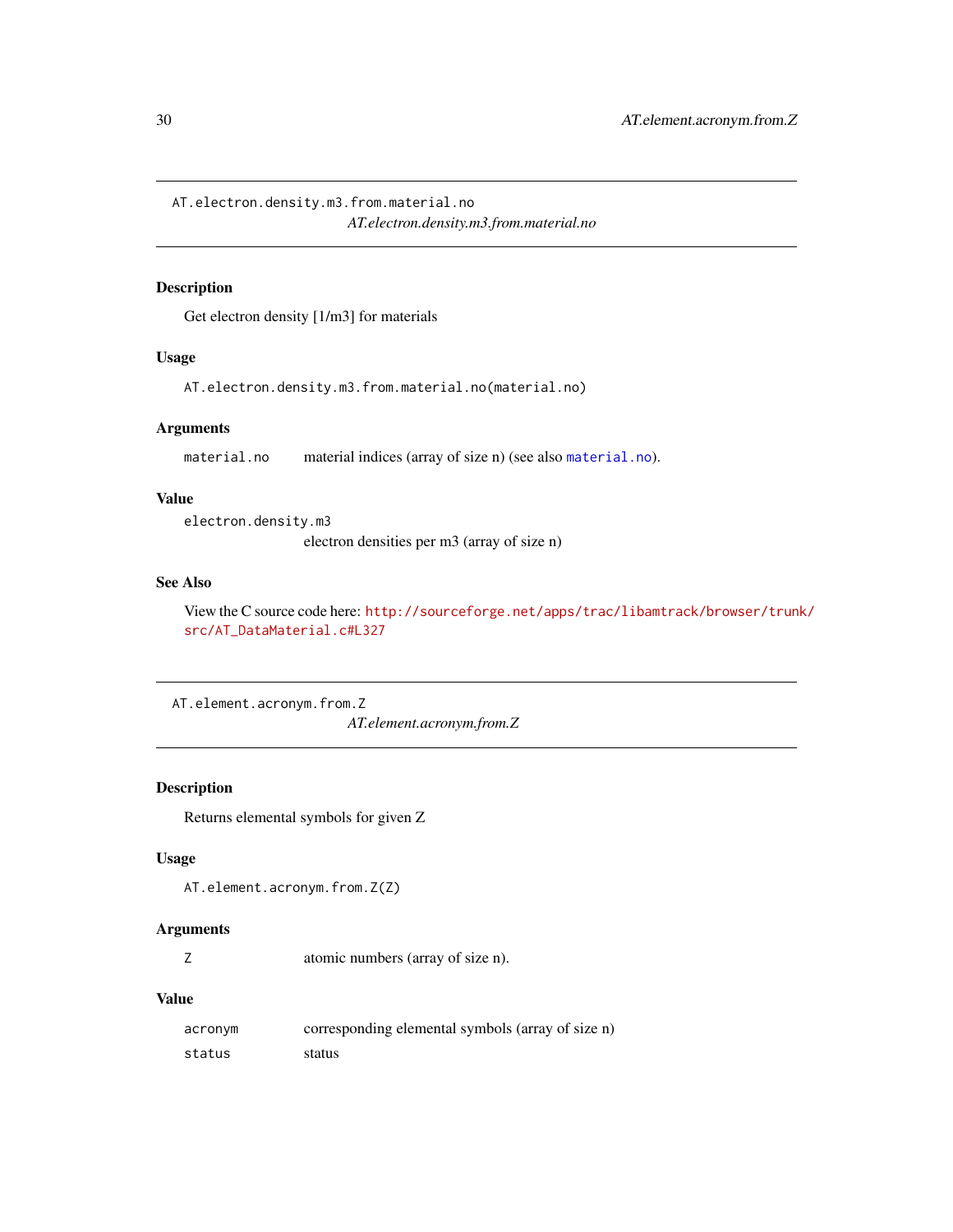# <span id="page-30-0"></span>See Also

View the C source code here: [http://sourceforge.net/apps/trac/libamtrack/browser/trun](http://sourceforge.net/apps/trac/libamtrack/browser/trunk/src/AT_DataParticle.c#L355)k/ [src/AT\\_DataParticle.c#L355](http://sourceforge.net/apps/trac/libamtrack/browser/trunk/src/AT_DataParticle.c#L355)

AT.energy.loss.distribution *AT.energy.loss.distribution*

#### Description

Computes the energy loss distribution Uses Landau, Vavilov or Gauss depending on kappa parameter No effective projectile charge is considered!

#### Usage

```
AT.energy.loss.distribution(energy.loss.keV, E.MeV.u, particle.no,
material.no, slab.thickness.um)
```
# Arguments

energy.loss.keV energy loss (array of size n). E.MeV.u energy of particle per nucleon (see also [E.MeV.u](#page-90-2)). particle.no particle index (see also [particle.no](#page-95-1)). material.no material index (see also [material.no](#page-93-1)). slab.thickness.um slab thickness in um.

# Value

fDdD (array of size n)

# See Also

View the C source code here: [http://sourceforge.net/apps/trac/libamtrack/browser/trun](http://sourceforge.net/apps/trac/libamtrack/browser/trunk/src/AT_EnergyLoss.c#L437)k/ [src/AT\\_EnergyLoss.c#L437](http://sourceforge.net/apps/trac/libamtrack/browser/trunk/src/AT_EnergyLoss.c#L437)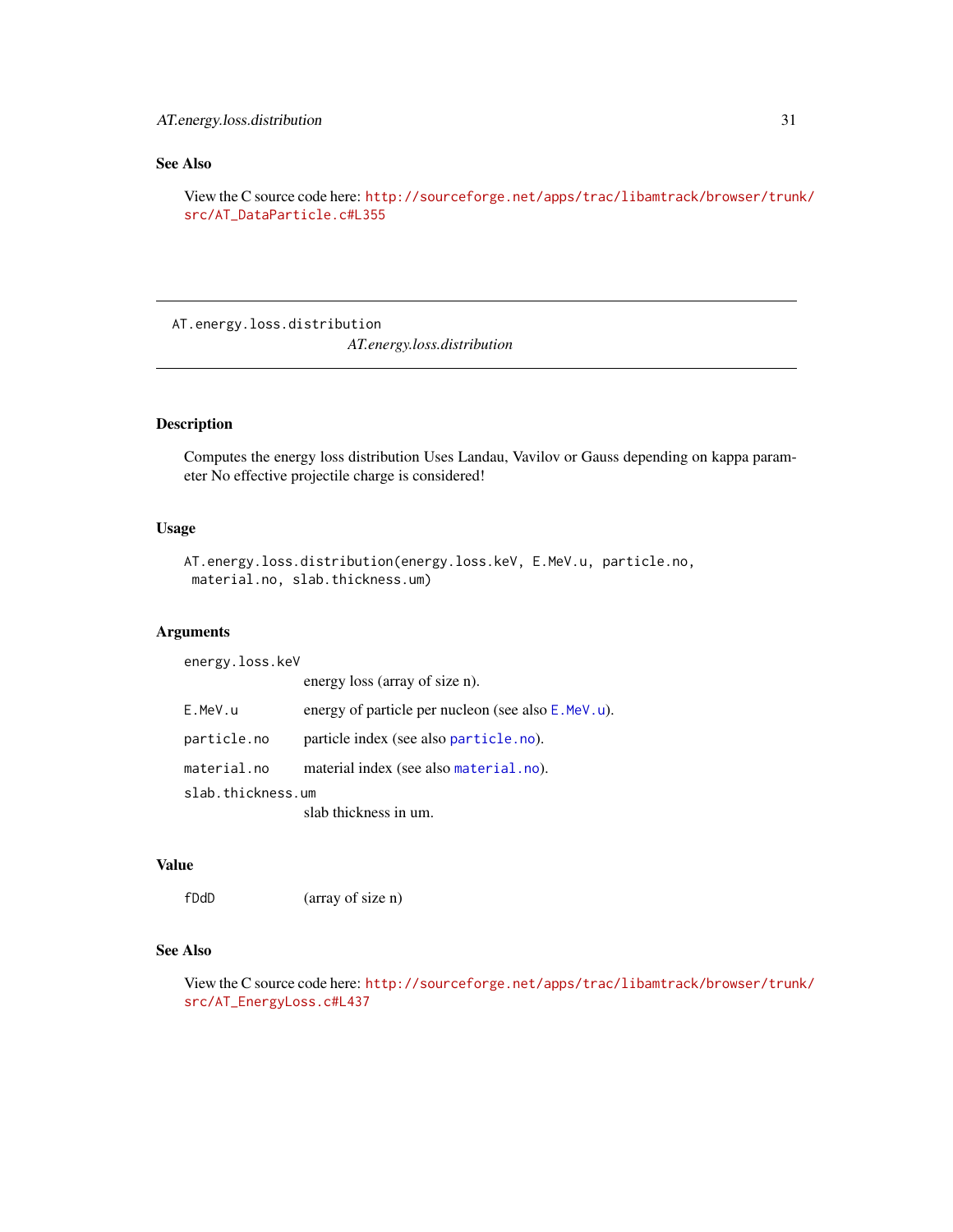<span id="page-31-0"></span>AT.energy.loss.FWHM *AT.energy.loss.FWHM*

#### Description

Computes the width of the energy loss distribution Uses Landau, Vavilov or Gauss depending on kappa parameter No effective projectile charge is considered!

# Usage

```
AT.energy.loss.FWHM(E.MeV.u, particle.no, material.no,
 slab.thickness.um)
```
# Arguments

| E.MeV.u           | energy of particle per nucleon (see also E.MeV.u). |
|-------------------|----------------------------------------------------|
| particle.no       | particle index (see also particle.no).             |
| material.no       | material index (see also material.no).             |
| slab.thickness.um |                                                    |
|                   | slab thickness in um.                              |

#### Value

result result

# See Also

View the C source code here: [http://sourceforge.net/apps/trac/libamtrack/browser/trun](http://sourceforge.net/apps/trac/libamtrack/browser/trunk/src/AT_EnergyLoss.c#L683)k/ [src/AT\\_EnergyLoss.c#L683](http://sourceforge.net/apps/trac/libamtrack/browser/trunk/src/AT_EnergyLoss.c#L683)

AT.energy.loss.mode *AT.energy.loss.mode*

#### Description

Computes the most probable energy loss Uses Landau, Vavilov or Gauss depending on kappa parameter No effective projectile charge is considered!

#### Usage

```
AT.energy.loss.mode(E.MeV.u, particle.no, material.no,
 slab.thickness.um)
```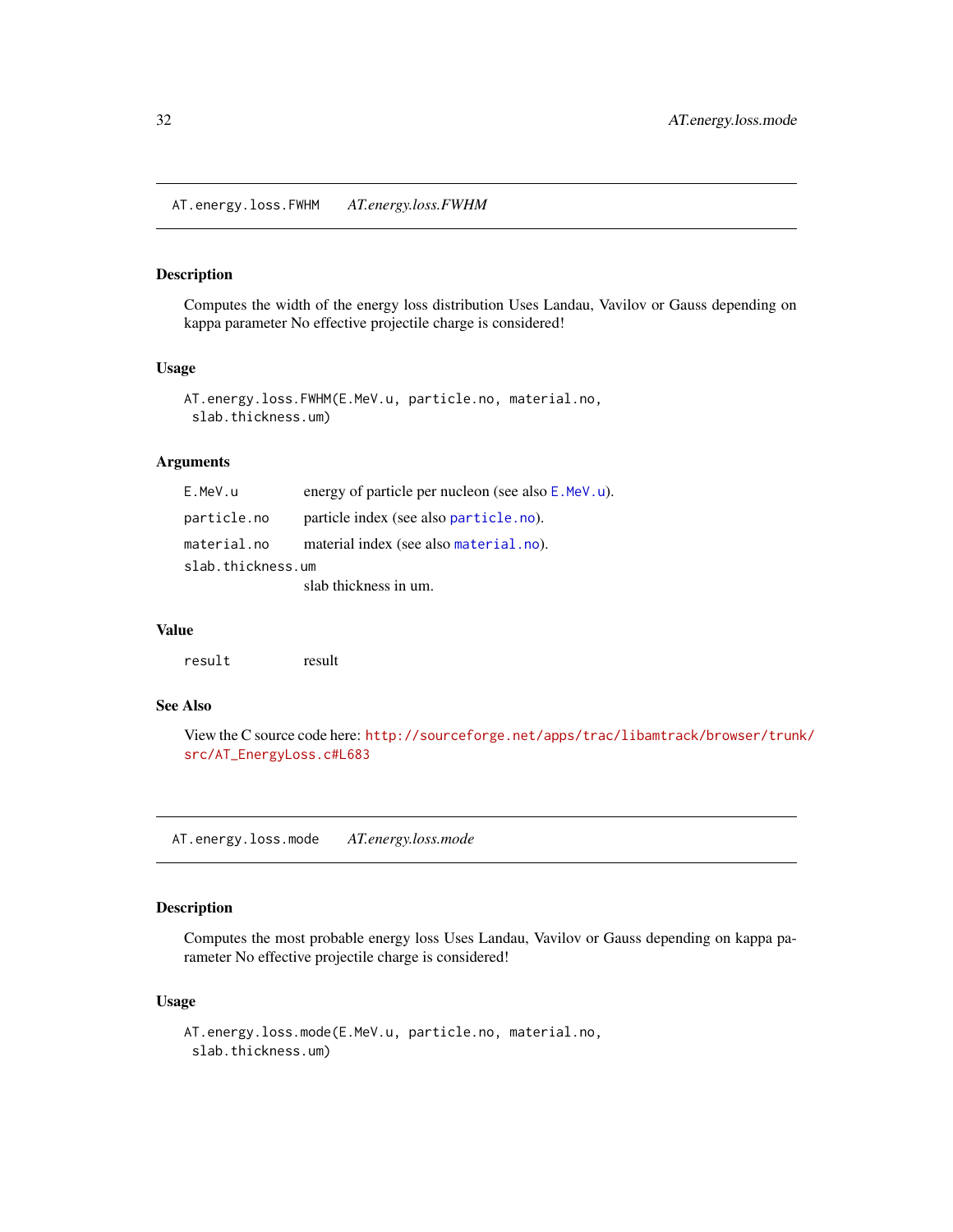<span id="page-32-0"></span>

| E.MeV.u           | energy of particle per nucleon (see also E.MeV.u). |
|-------------------|----------------------------------------------------|
| particle.no       | particle index (see also particle.no).             |
| material.no       | material index (see also material.no).             |
| slab.thickness.um |                                                    |
|                   | slab thickness in um.                              |

#### Value

result result

#### See Also

View the C source code here: [http://sourceforge.net/apps/trac/libamtrack/browser/trun](http://sourceforge.net/apps/trac/libamtrack/browser/trunk/src/AT_EnergyLoss.c#L658)k/ [src/AT\\_EnergyLoss.c#L658](http://sourceforge.net/apps/trac/libamtrack/browser/trunk/src/AT_EnergyLoss.c#L658)

AT.energy.straggling.after.slab.E.MeV.u *AT.energy.straggling.after.slab.E.MeV.u*

# Description

Get energy spread of an ion beam after traversing a material slab according to Bohr's classical theory. Bohr, N. (1915), Phil. Mag. 30, 581ff, see also Evans, R.D. (1955), The atomic nucleus, McGraw Hill, New York, p. 661 Please note that the effective charge is assumed to be constant over the material slab If this is not the case you should apply this routine multiple times to subslices

#### Usage

```
AT.energy.straggling.after.slab.E.MeV.u(E.MeV.u, particle.no,
material.no, slab.thickness.m, initial.sigma.E.MeV.u)
```
# Arguments

| E.MeV.u               | vector of energies of particle per nucleon [MeV] (array of size n) (see also<br>$E.MeV.u$ ). |
|-----------------------|----------------------------------------------------------------------------------------------|
| particle.no           | type of the particles in the mixed particle field (array of size n) (see also particle.no).  |
| material.no           | index number for slab material (see also material, no).                                      |
| slab.thickness.m      |                                                                                              |
|                       | thickness of slab in m.                                                                      |
| initial.sigma.E.MeV.u |                                                                                              |
|                       | energy spread - 1 sigma - before traversing the slab - can be $0$ (array of size n).         |

# Value

sigma.E.MeV.u energy spread - 1 sigma - after traversing the slab (array of size n)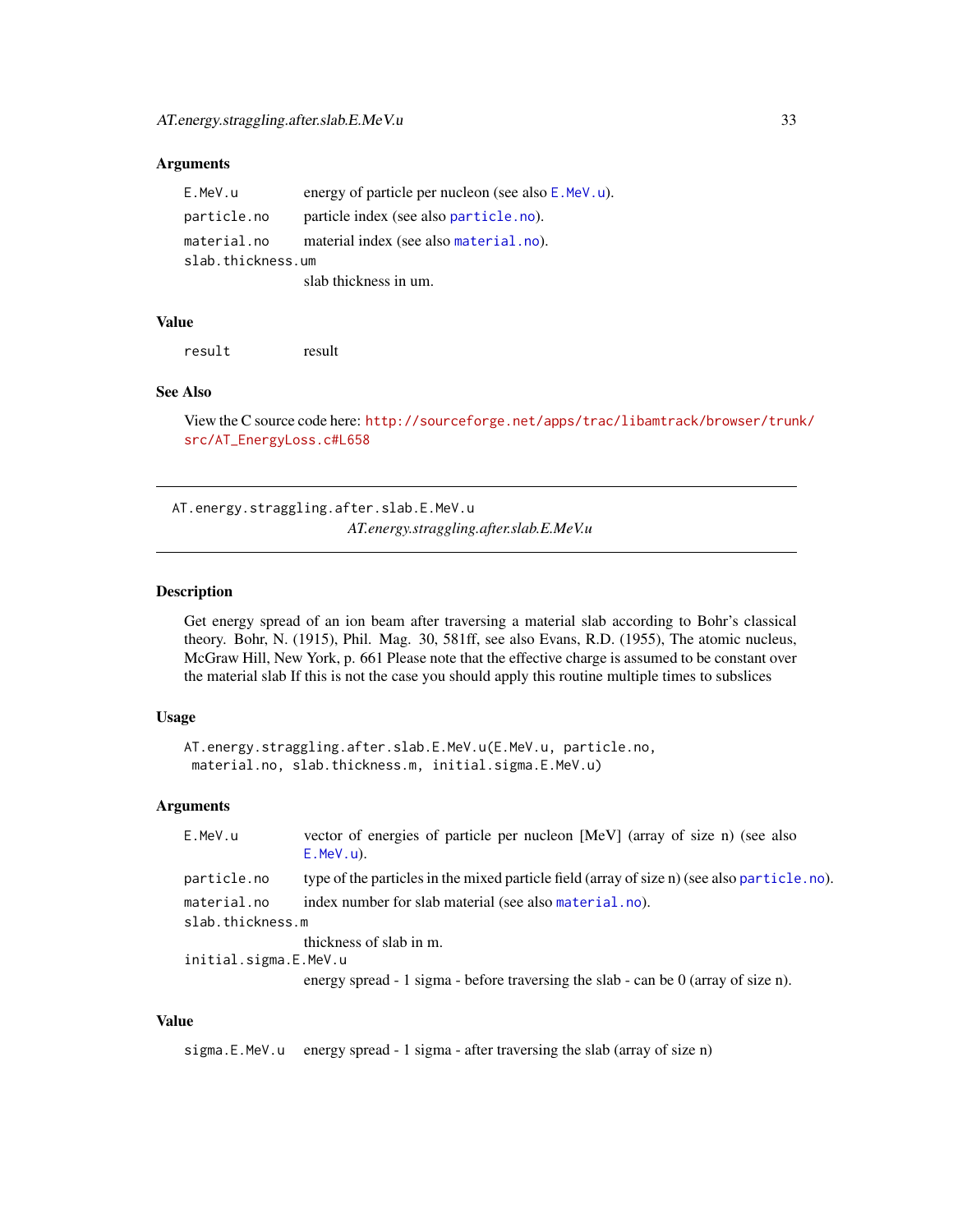#### <span id="page-33-0"></span>See Also

View the C source code here: [http://sourceforge.net/apps/trac/libamtrack/browser/trun](http://sourceforge.net/apps/trac/libamtrack/browser/trunk/src/AT_PhysicsRoutines.c#L271)k/ [src/AT\\_PhysicsRoutines.c#L271](http://sourceforge.net/apps/trac/libamtrack/browser/trunk/src/AT_PhysicsRoutines.c#L271)

AT.energy.straggling.MeV2.cm2.g *AT.energy.straggling.MeV2.cm2.g*

# **Description**

Get energy spread with depth according to Bohr's classical theory Bohr, N. (1915), Phil. Mag. 30, 581ff, see also Evans, R.D. (1955), The atomic nucleus, McGraw Hill, New York, p. 661 In the literature dsE2dz is often given in units ergs2/cm. Here we report it mass-normalized MeV2\*cm2/g Since the effective charge of the particle enters the equation, particle types and energies have to be given The equation is however limited to energies > 10 MeV/u and not too heavy ions TODO: add William extension for relativistic effects (Williams, E.J. (1945), Revs. Mod. Phys. 17, 217ff)

#### Usage

AT.energy.straggling.MeV2.cm2.g(E.MeV.u, particle.no, material.no)

#### Arguments

| E.MeV.u     | vector of energies of particle per nucleon [MeV] (array of size n) (see also<br>$E.MeV.u$ ). |
|-------------|----------------------------------------------------------------------------------------------|
| particle.no | type of the particles in the mixed particle field (array of size n) (see also particle.no).  |
| material.no | index number for slab material (see also material, no).                                      |

#### Value

dsE2dz.MeV2.cm2.g

Increase of energy straggling variance sigma.E^2 per unit length of material (array of size n)

# See Also

View the C source code here: [http://sourceforge.net/apps/trac/libamtrack/browser/trun](http://sourceforge.net/apps/trac/libamtrack/browser/trunk/src/AT_PhysicsRoutines.c#L254)k/ [src/AT\\_PhysicsRoutines.c#L254](http://sourceforge.net/apps/trac/libamtrack/browser/trunk/src/AT_PhysicsRoutines.c#L254)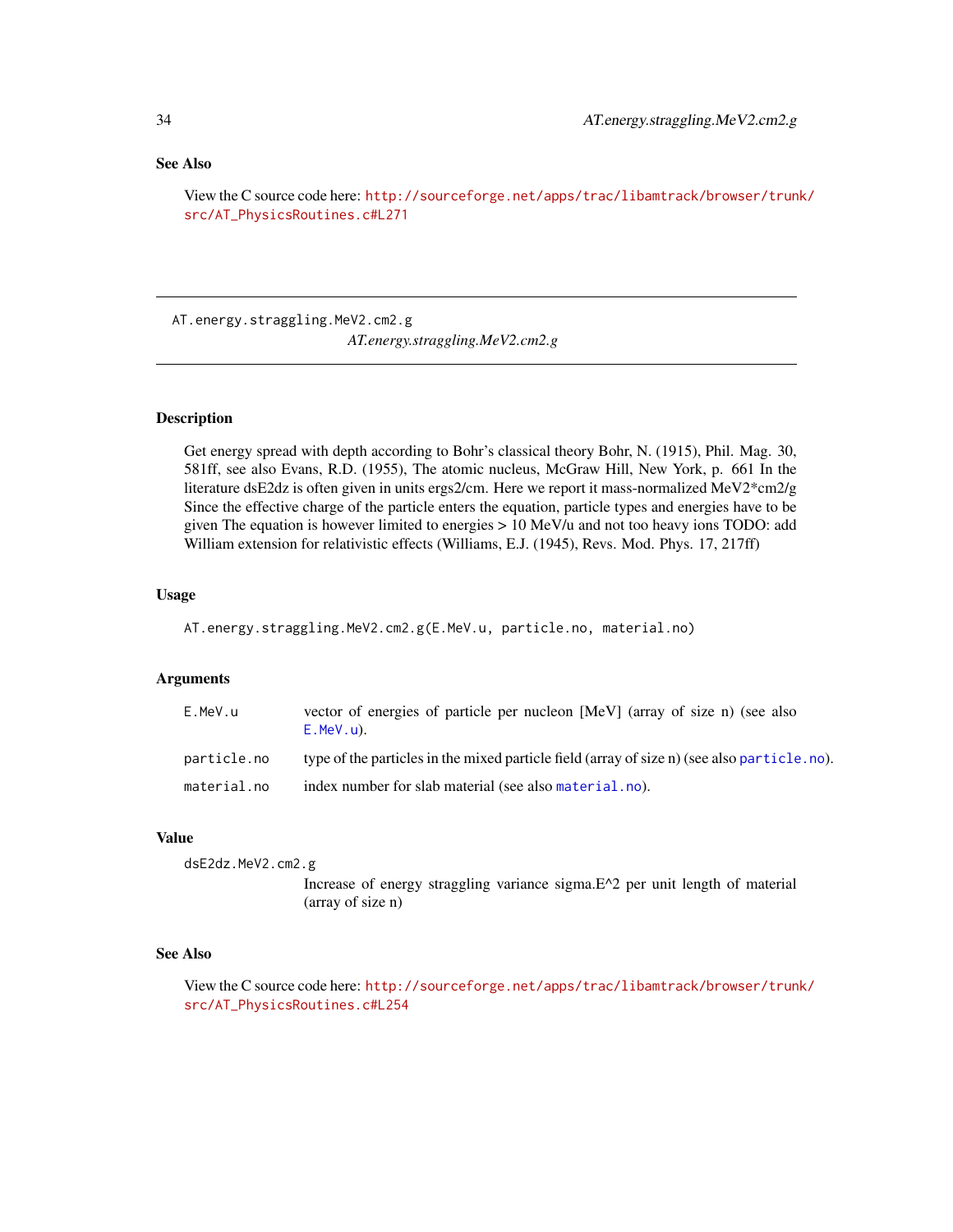<span id="page-34-2"></span><span id="page-34-0"></span>AT.fluence.cm2.from.dose.Gy

*AT.fluence.cm2.from.dose.Gy*

#### Description

Returns fluence in 1/cm2 for each given particle

#### Usage

```
AT.fluence.cm2.from.dose.Gy(E.MeV.u, particle.no, D.Gy, material.no,
 stopping.power.source.no)
```
# Arguments

| E.MeV.u                  | energy of particles in the mixed particle field (array of size n) (see also $E$ . MeV. u).  |
|--------------------------|---------------------------------------------------------------------------------------------|
| particle.no              | type of the particles in the mixed particle field (array of size n) (see also particle.no). |
| D.Gv                     | dose / Gy for each particle type (array of size n).                                         |
| material.no              | material index (see also material.no).                                                      |
| stopping.power.source.no |                                                                                             |
|                          | TODO (see also stopping.power.source.no).                                                   |

# Value

fluence.cm2 to be allocated by the user which will be used to return the results (array of size n)

# See Also

View the C source code here: [http://sourceforge.net/apps/trac/libamtrack/browser/trun](http://sourceforge.net/apps/trac/libamtrack/browser/trunk/src/AT_PhysicsRoutines.c#L327)k/ [src/AT\\_PhysicsRoutines.c#L327](http://sourceforge.net/apps/trac/libamtrack/browser/trunk/src/AT_PhysicsRoutines.c#L327)

<span id="page-34-1"></span>AT.fluence.weighted.E.MeV.u *AT.fluence.weighted.E.MeV.u*

# Description

Computes the fluence-weighted average energy of a particle field Needed by SuccessiveConvolutions

#### Usage

AT.fluence.weighted.E.MeV.u(E.MeV.u, fluence.cm2)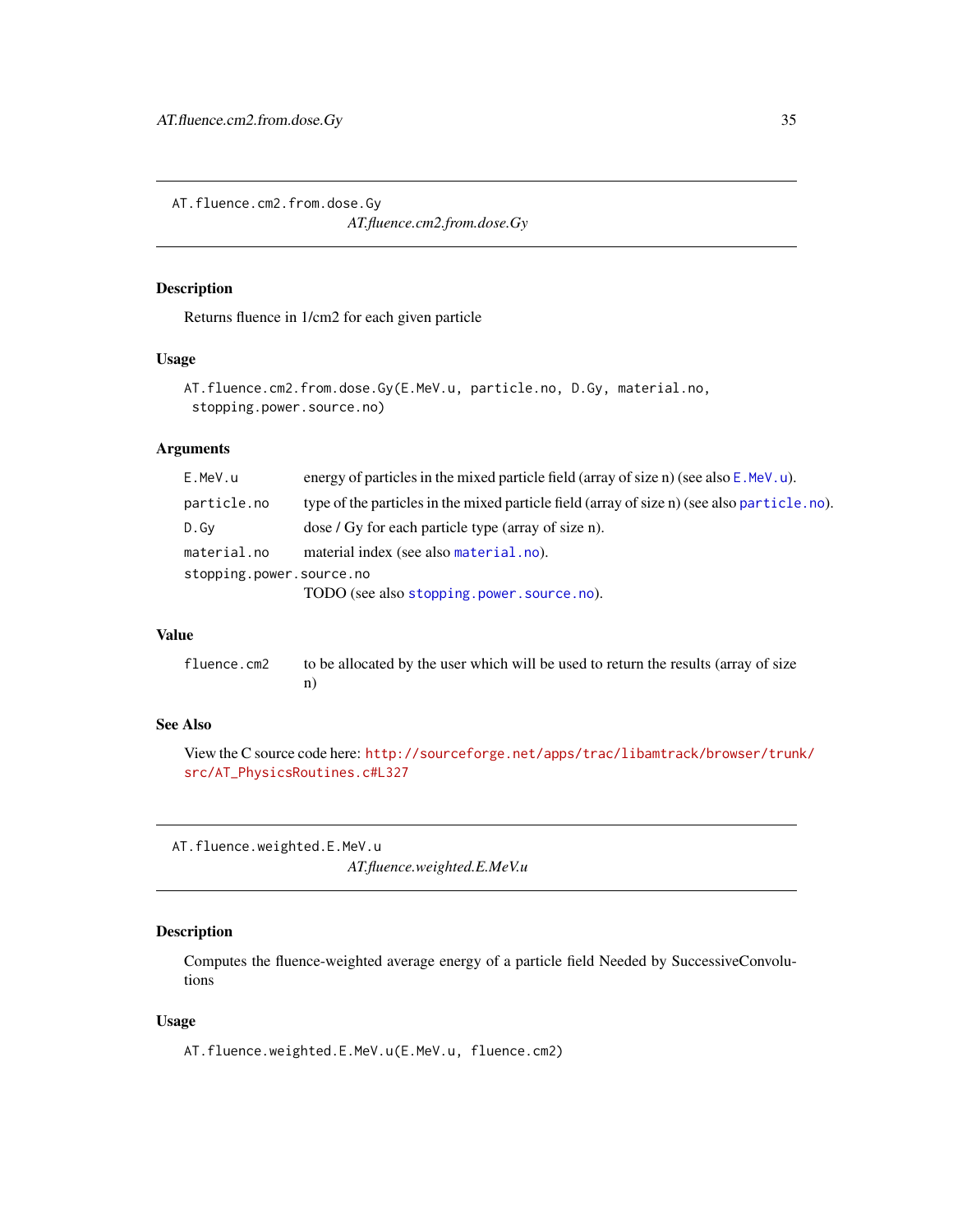<span id="page-35-0"></span>

| E.MeV.u     | energy of particles in the mixed particle field (array of size number, of, field, components)    |
|-------------|--------------------------------------------------------------------------------------------------|
|             | (see also $E$ . MeV. u).                                                                         |
| fluence.cm2 | fluences of particles in the mixed particle field (array of size number. of. field. components). |

# Value

average.E.MeV.u average.E.MeV.u

# See Also

View the C source code here: [http://sourceforge.net/apps/trac/libamtrack/browser/trun](http://sourceforge.net/apps/trac/libamtrack/browser/trunk/src/AT_PhysicsRoutines.c#L514)k/ [src/AT\\_PhysicsRoutines.c#L514](http://sourceforge.net/apps/trac/libamtrack/browser/trunk/src/AT_PhysicsRoutines.c#L514)

# Examples

```
# fluence- and dose-weighted mean energy for a simple mixed field
# of high and low (99/1) energy protons
AT.fluence.weighted.E.MeV.u(E.MeV.u = c(100, 1),
                           fluence.cm2 = c(99e8, 1e8))AT.dose.weighted.E.MeV.u( E.MeV.u = c(100, 1),particle.no = c(1001, 1001),
                        \text{fluence.cm2} = c(99e8, 1e8),material.no = 1, \qquad # water
                                stopping.power.source.no = 0)
```
<span id="page-35-1"></span>AT.fluence.weighted.LET.MeV.cm2.g

*AT.fluence.weighted.LET.MeV.cm2.g*

#### Description

Computes the fluence-weighted average LET of a particle field

#### Usage

```
AT.fluence.weighted.LET.MeV.cm2.g(E.MeV.u, particle.no, fluence.cm2,
material.no, stopping.power.source.no)
```
# Arguments

| E.MeV.u                  | energy of particles in the mixed particle field (array of size number. of . field. components)   |
|--------------------------|--------------------------------------------------------------------------------------------------|
|                          | (see also $E$ . MeV. u).                                                                         |
| particle.no              | particle index (array of size number of field components) (see also particle .no).               |
| fluence.cm2              | fluences of particles in the mixed particle field (array of size number. of. field. components). |
| material.no              | material index (see also material.no).                                                           |
| stopping.power.source.no |                                                                                                  |
|                          | $TODO$ (see also stopping power source $PQ$ )                                                    |

TODO (see also [stopping.power.source.no](#page-96-1)).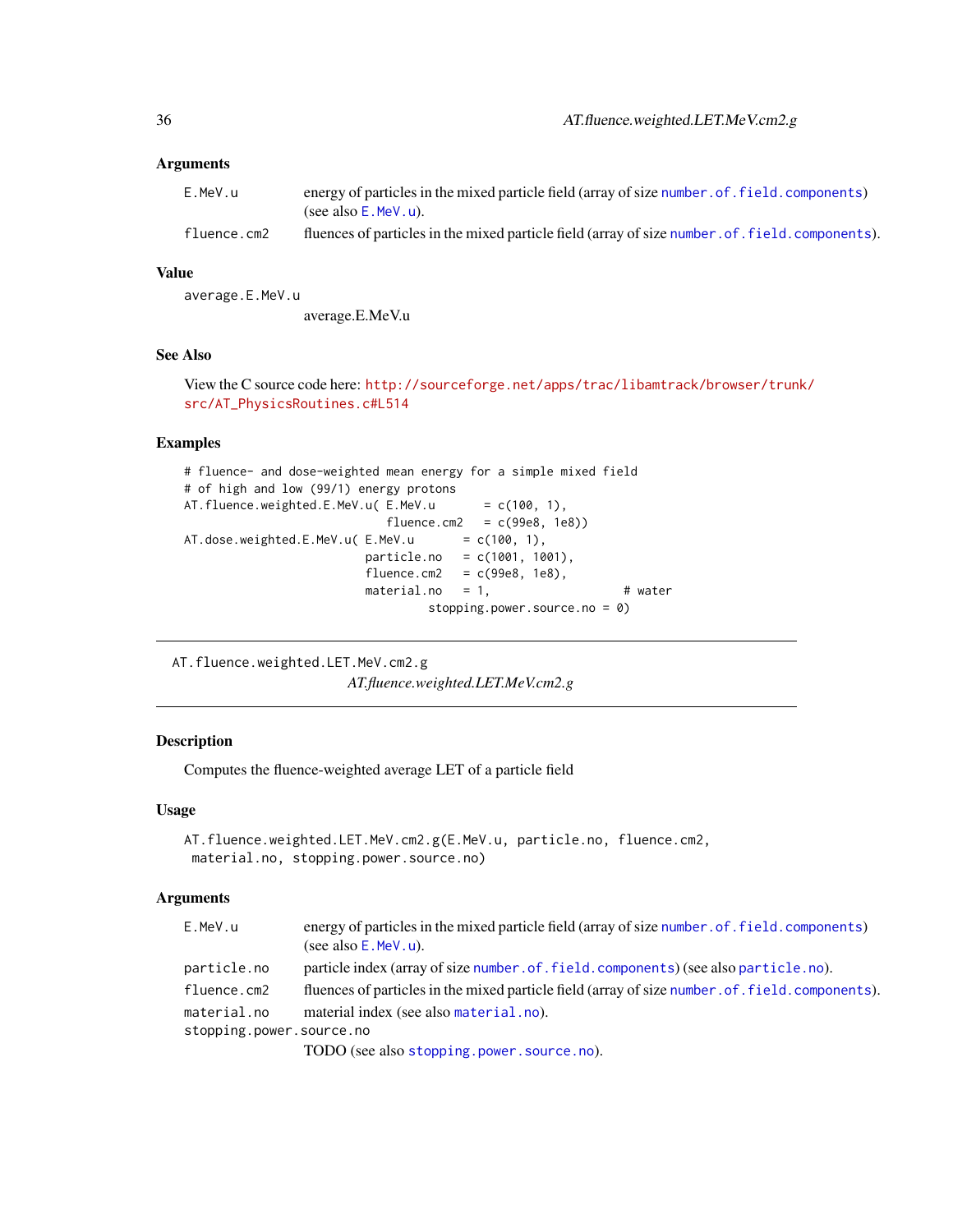#### Value

fluence-weighted fluence-weighted

# See Also

View the C source code here: [http://sourceforge.net/apps/trac/libamtrack/browser/trun](http://sourceforge.net/apps/trac/libamtrack/browser/trunk/src/AT_PhysicsRoutines.c#L574)k/ [src/AT\\_PhysicsRoutines.c#L574](http://sourceforge.net/apps/trac/libamtrack/browser/trunk/src/AT_PhysicsRoutines.c#L574)

### Examples

```
# fluence- and dose-weighted LET for a simple mixed field
# of high and low (99/1) energy protons
AT.fluence.weighted.LET.MeV.cm2.g(E.MeV.u = c(100, 5),
                               particle.no = c(1001, 1001),
                                fluence.cm2 = c(99e8, 1e8),\text{material.no} = 1, \text{# water}stopping.power.source.no = 0)
AT.dose.weighted.LET.MeV.cm2.g(E.MeV.u = c(100, 5),
                             particle.no = c(1001, 1001),
                               fluence.cm2 = c(99e8, 1e8),
                             material.no = 1, # water
                               stopping.power.source.no = 0)
```
AT.FLUKA.particle.name.to.libamtrack.particle.name *AT.FLUKA.particle.name.to.libamtrack.particle.name*

### Description

Coverts FLUKA style particle names to libamtrack convention.

#### Usage

```
AT.FLUKA.particle.name.to.libamtrack.particle.name(
FLUKA.particle.names)
```
#### Arguments

FLUKA.particle.names

vector of strings containing the FLUKA-style particle names

#### Details

FLUKA particle names relating to all particle with a specific Z, e.g.  $LI^*$  or  $H^*$ , will be translated to the 'even' isotope  $A = 2 \times Z$ . The only exception is H<sup>\*</sup> which will be replaced by 1H. For example,  $LI^* \rightarrow 6Li$ ,  $C^* \rightarrow 12C$ ,  $BE^* \rightarrow 8Be$ . This is a pure convention and does not necessarily represent the most prominent isotope. For most computations which only rely on Z it is, however, valid.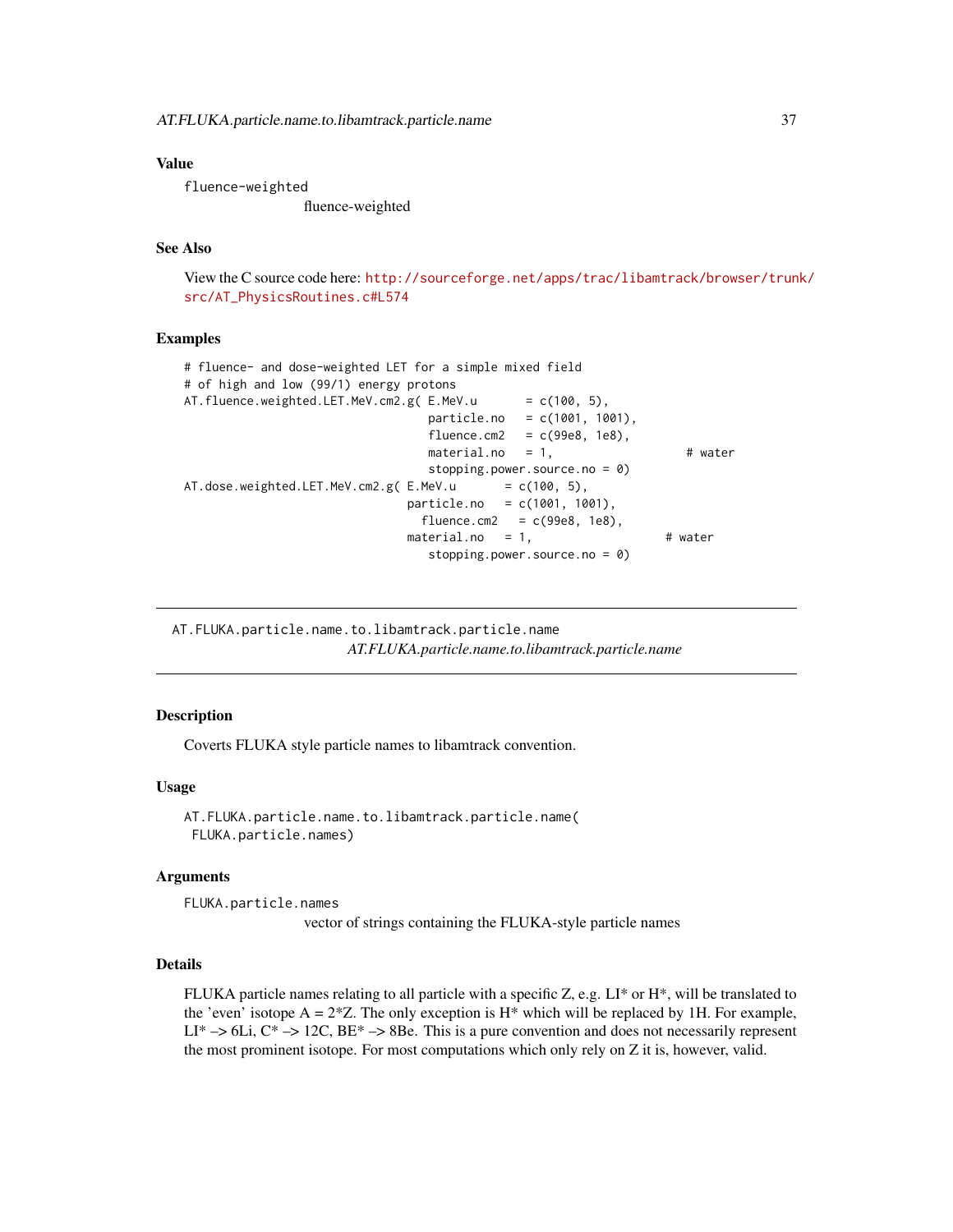# Value

Character string vector with libamtrack-style particle names.

### Examples

```
AT.FLUKA.particle.name.to.libamtrack.particle.name( FLUKA.particle.names =
c("H*", "B*", "B10", "C12", "BE7", "U238") )
```
AT.FLUKA.read.USRBIN.mesh

*AT.FLUKA.read.USRBIN.mesh*

# Description

Reads USRBIN output for Cartesian mesh, also for multiple output files from cluster runs. As US-RBIN (mesh) scores energy deposited per unit volume per primary weight (GeV/cm3), the density as to be given for dose computation.

#### Usage

AT.FLUKA.read.USRBIN.mesh(exp.name, number.of.runs, unit, data.source = 'local', density.g.cm $3 = 1.0$ )

### Arguments

| exp.name      | Experiment name, i.e. name of input file (without '.inp' extension)                                                                                                |  |
|---------------|--------------------------------------------------------------------------------------------------------------------------------------------------------------------|--|
|               | number. of. runs Number of output files from parallel (cluster) runs.                                                                                              |  |
| unit          | FLUKA output unit number                                                                                                                                           |  |
| data.source   | 'local' if output files are from a local machine, 'condor' if from condor cluster,<br>'condor cleaned' if from condor cluster with clean option (-c) in rcfluka.py |  |
| density.g.cm3 | Physical density of material in mesh, needed for computation of dose.                                                                                              |  |

#### Value

Data frame with deposited energy, deposited dose (and in case of multiple runs estimate of their standard deviation) for each mesh cell.

## Examples

# None yet, requires FLUKA output file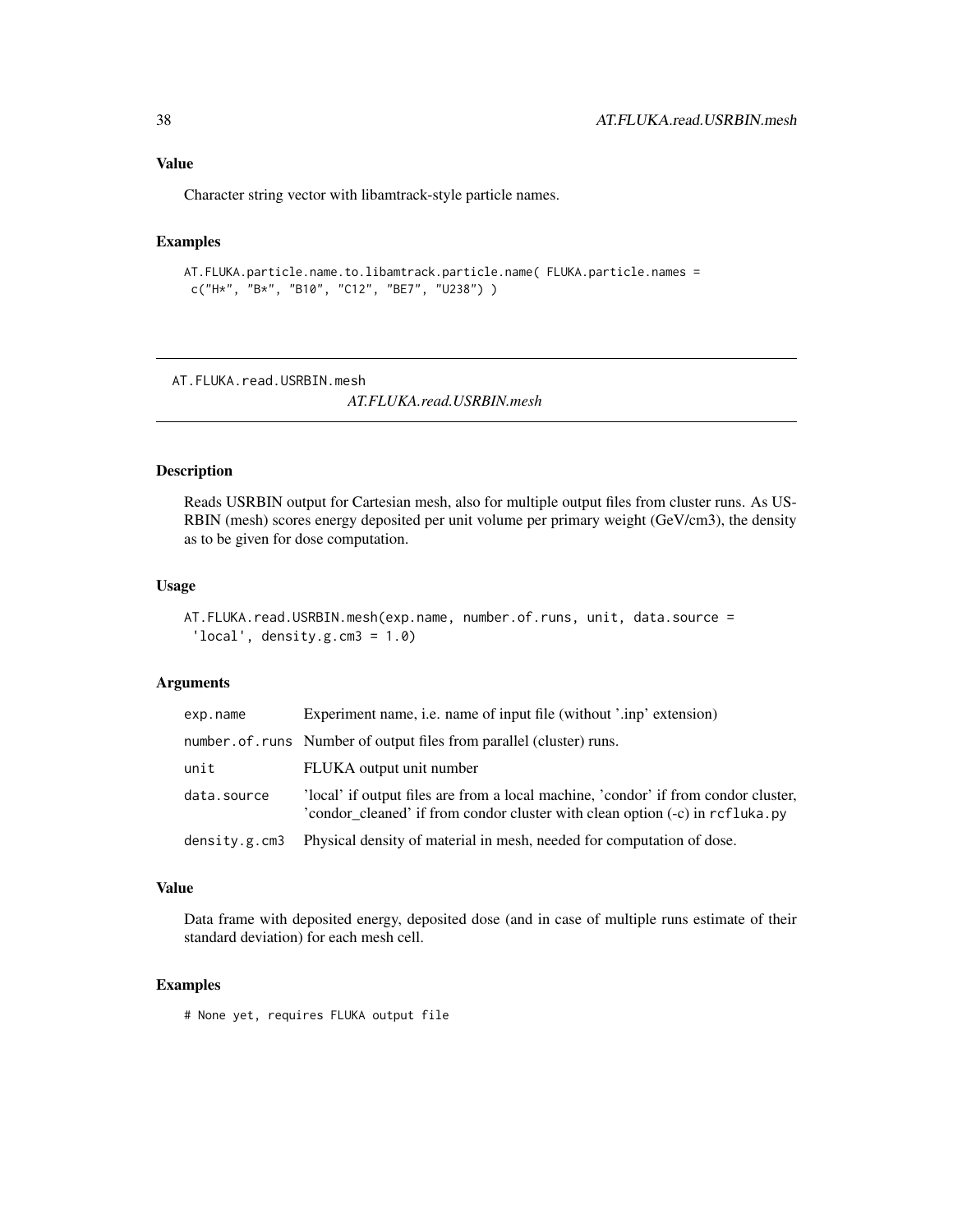*AT.FLUKA.read.USRBIN.regs*

# Description

Reads USRBIN output for a series of regions, also for multiple output files from cluster runs. As USRBIN (regions, option 12.0) scores energy deposited per primary weight (GeV), both the region volume(s) and density(ies) have to be given for dose computation.

## Usage

```
AT. FLUKA.read.USRBIN.regs(exp.name, number.of.runs, unit, data.source =
 'local', vol.cm3 = NULL, density.g.cm3 = NULL)
```
# Arguments

| exp.name      | Experiment name, <i>i.e.</i> name of input file (without '.inp' extension)                                                                                                       |
|---------------|----------------------------------------------------------------------------------------------------------------------------------------------------------------------------------|
|               | number.of.runs Number of output files from parallel (cluster) runs.                                                                                                              |
| unit          | FLUKA output unit number                                                                                                                                                         |
| data.source   | 'local' if output files are from a local machine, 'condor' if from condor cluster,<br>'condor_cleaned' if from condor cluster with clean option (-c) in rcfluka.py               |
| vol.cm3       | Volume of regions, either single value (will be applied to all regions) or vector<br>of length matching the number of regions (individual volume for each region).               |
| density.g.cm3 | Physical density of regions, either single value (will be applied to all regions)<br>or vector of length matching the number of regions (individual density for each<br>region). |

### Value

Data frame with deposited energy, deposited dose (and in case of multiple runs estimate of their standard deviation) for each region.

### Examples

# None yet, requires FLUKA output file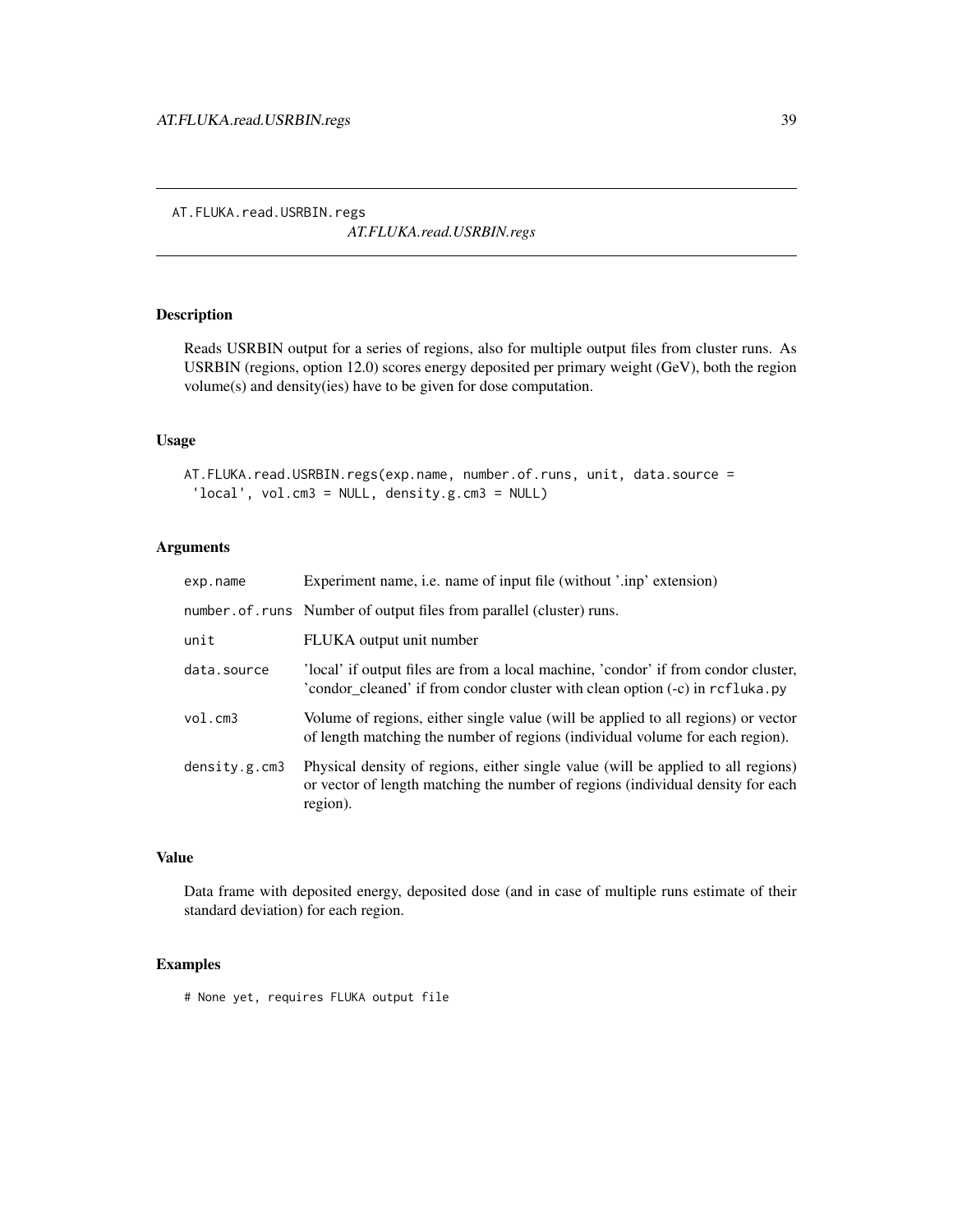AT. FLUKA.read.USRTRACK

*AT.FLUKA.read.USRTRACK*

### Description

Reads USRTRACK output (for energy spectra scoring using fluscw.SPC.f) for a series of regions, also for multiple output files from cluster runs (using rcfluka.py). USRTRACK scores the fluence per primary weight per bin width(cm-2/GeV) but only if the correct volume of the corresponding regions is given in the FLUKA input card! AT.FLUKA.read.USRTRACK will however out the absolute fluence for each energy bin (in cm-2) as this can be directly used by libamtrack.

#### Usage

```
AT.FLUKA.read.USRTRACK(exp.name, number.of.runs, unit, data.source =
 'local', compress = TRUE)
```
### Arguments

| exp.name    | Experiment name, <i>i.e.</i> name of input file (without '.inp' extension)                                                                                         |
|-------------|--------------------------------------------------------------------------------------------------------------------------------------------------------------------|
|             | number. of. runs Number of output files from parallel (cluster) runs.                                                                                              |
| unit        | FLUKA output unit number                                                                                                                                           |
| data.source | 'local' if output files are from a local machine, 'condor' if from condor cluster,<br>'condor_cleaned' if from condor cluster with clean option (-c) in rcfluka.py |
| compress    | If TRUE, all entries with zero fluence will be removed from resulting data frame<br>in order to save memory.                                                       |

### Value

Data frame with midpoints and widths of energy bins, particle index no [particle.no](#page-95-0), and fluence (absolute [cm-2], i.e. not normalized to bin width!) for each region.

### Examples

# None yet, requires FLUKA output file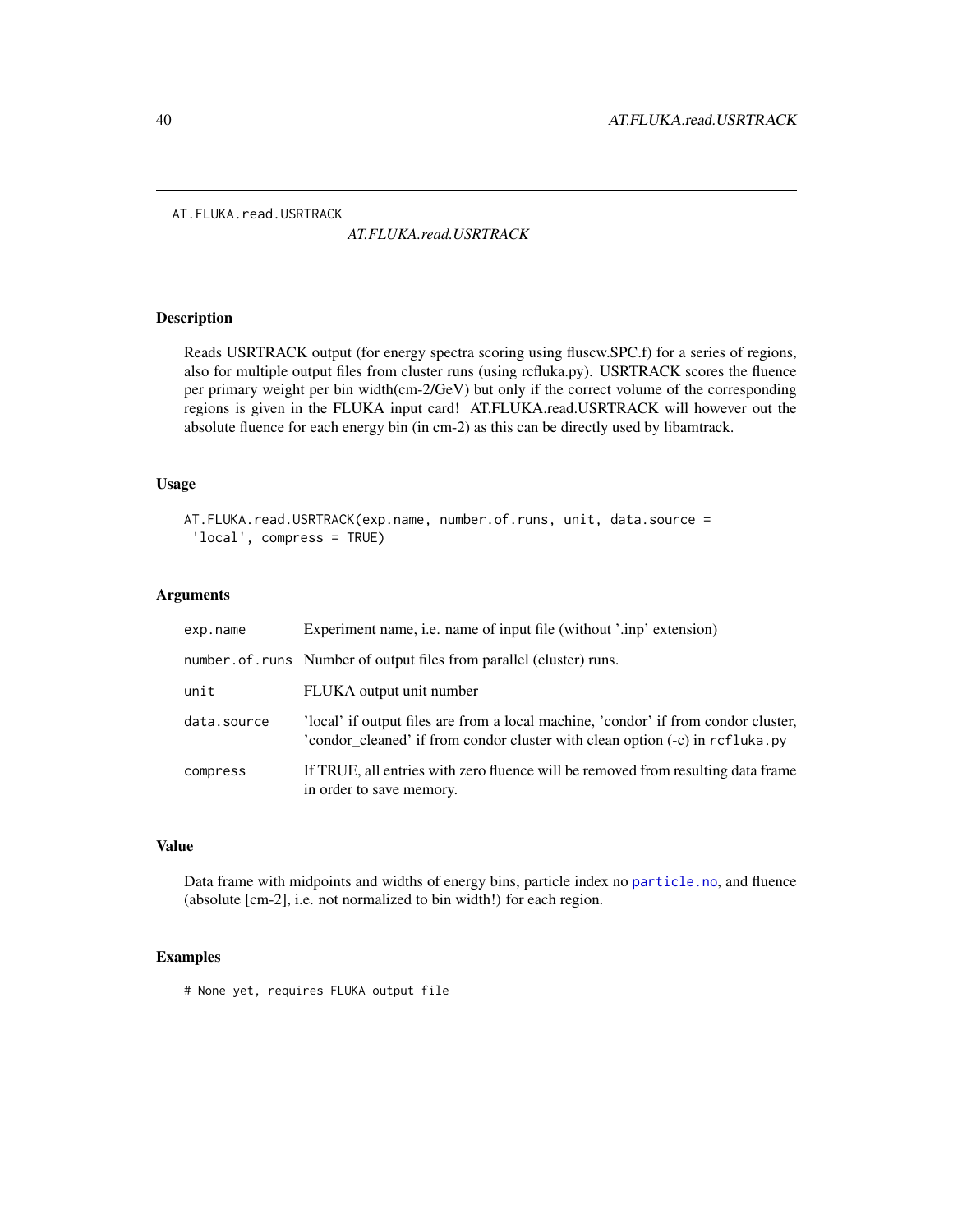AT.gamma.from.E *AT.gamma.from.E*

### Description

Returns relativistic gamma

### Usage

```
AT.gamma.from.E(E.MeV.u)
```
### Arguments

| E.MeV.u | vector of energies of particle per nucleon [MeV] (array of size n) (see also |
|---------|------------------------------------------------------------------------------|
|         | $E.MeV.u$ ).                                                                 |

## Value

| gamma  | vector of results (array of size n) |
|--------|-------------------------------------|
| status | status                              |

# See Also

View the C source code here: [http://sourceforge.net/apps/trac/libamtrack/browser/trun](http://sourceforge.net/apps/trac/libamtrack/browser/trunk/src/AT_PhysicsRoutines.c#L52)k/ [src/AT\\_PhysicsRoutines.c#L52](http://sourceforge.net/apps/trac/libamtrack/browser/trunk/src/AT_PhysicsRoutines.c#L52)

### Examples

# Compute mass in MeV/c2 for a proton with 1-1000 MeV kinetic energy: 938.3  $*$  AT.gamma.from.E( E.MeV.u = 10^(0:3))\$gamma

AT.gamma.response *AT.gamma.response*

## Description

Returns a system (detector or cells) response for given doses according to the chosen gamma response model

## Usage

AT.gamma.response(d.Gy, gamma.model, gamma.parameter, lethal.event.mode)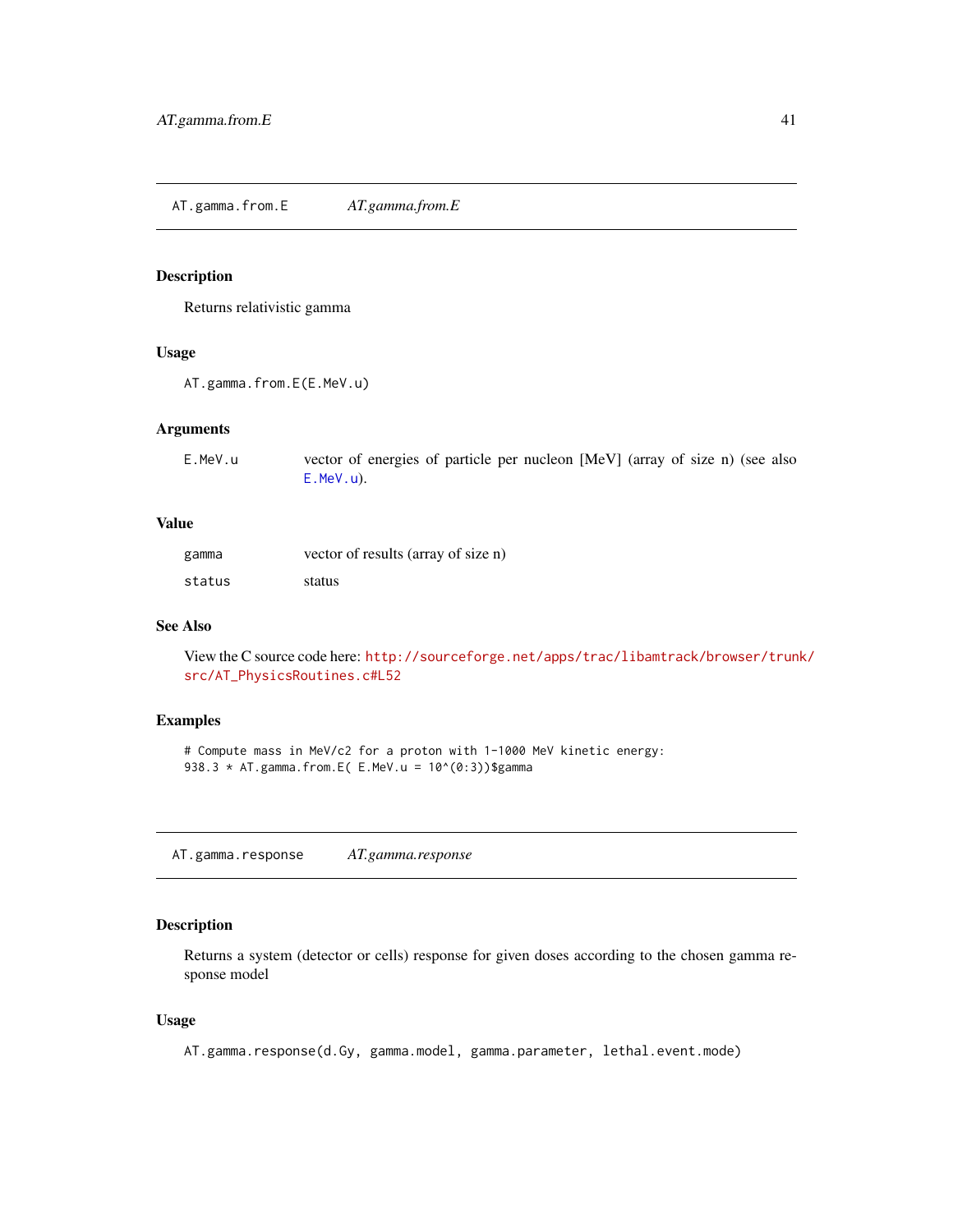#### Arguments

| d.Gv              | doses in Gy (array of size number.of.doses).                                                    |  |
|-------------------|-------------------------------------------------------------------------------------------------|--|
| gamma.model       | gamma response model index.                                                                     |  |
| gamma.parameter   |                                                                                                 |  |
|                   | vector holding necessary parameters for the chose gamma response model (array<br>of size $9$ ). |  |
| lethal.event.mode |                                                                                                 |  |
|                   | if true computation is done in lethal event mode.                                               |  |

#### Value

S gamma responses (array of size number.of.doses)

#### Examples

```
# Show the gamma response of two Al2O3 detectors (A & B) and two protocols
# ('peak' and 'total')
# parametrized in two components (single hit/single target and two hit/single
# target)
# as measured and published by Edmund et al., NIM B 262 (2007), 261-275
require(lattice)
# Compute 100 points between 0.1 and 25 Gy
# General hit/target model
d.Gy \langle -10^x \text{seq}(\text{from } = \text{log}10(0.1), \text{ to } = \text{log}10(25), \text{)}length.out = 100gamma.model <- 2
# Probe A, 'peak'
R <- 1
Smax <- 0.81e6
k1 <- Smax * (R / 100)
k2 \leq - Smax * (1 - R / 100)
gamma.parameter.peak.A <- c( k1 = k1, D01 = 0.36, c1 = 1, m1 = 1,
      k2 = k2, D02 = 3.06, C2 = 2, m2 = 1,
      0)
# Probe A, 'total'
R < -33Smax <-6.2e6k1 <- Smax * (R / 100)
k2 \leq -5max * (1 - R / 100)
gamma.parameter.total.A <- c( k1 = k1, D01 = 1.13, c1 = 1, m1 = 1,
      k2 = k2, D02 = 1.77, c2 = 2, m2 = 1,
      0)
# Probe B, 'peak'
R < -13Smax <-2.84e6k1 <- Smax * (R / 100)
k2 \leq - Smax * (1 - R / 100)
gamma.parameter.peak.B <- c(k1 = k1, D01 = 4.15, c1 = 1, m1 = 1,
      k2 = k2, D02 = 5.14, C2 = 2, m2 = 1,
```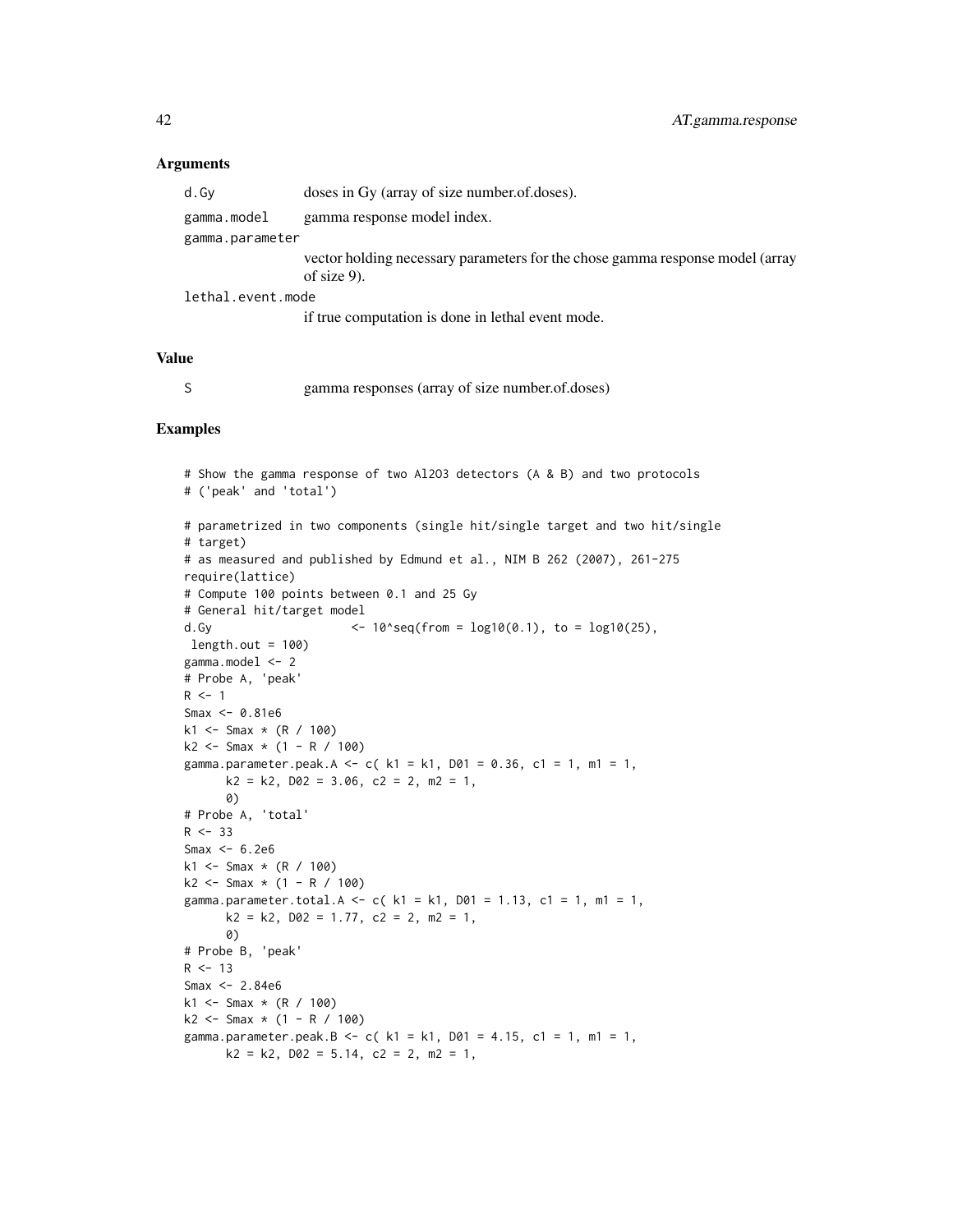AT.get.materials.data 43

```
0)
# Probe B, 'total'
R < -44Smax <- 27.6e6
k1 <- Smax * (R / 100)
k2 \leq -5max * (1 - R / 100)gamma.parameter.total.B <- c( k1 = k1, D01 = 2.90, c1 = 1, m1 = 1,
      k2 = k2, D02 = 4.66, C2 = 2, m2 = 1,
      0)
\text{vecA} \leq \text{AT}.\text{gamma}.\text{response}(\text{d}.G\text{y}) = d.G\text{y},gamma.model = gamma.model,
   gamma.parameter = gamma.parameter.peak.A,
                            lethal.event.mode = FALSE)$response
vecB \leq -AT \cdot gamma \cdot response(d.Gy = d.Gy,
   gamma.model = gamma.model,
   gamma.parameter = gamma.parameter.total.A,
                            lethal.event.mode = FALSE)$response
\text{vecC} \leq -AT \cdot \text{gamma} \cdot \text{response} and \text{c} \cdot \text{Gy} = d \cdot \text{Gy},
   gamma.model = gamma.model,
   gamma.parameter = gamma.parameter.peak.B,
                            lethal.event.mode = FALSE)$response
vecD \leftarrow AT.gamma.res్posse(d.Gy \qquad \qquad = d.Gy,gamma.model = gamma.model,
   gamma.parameter = gamma.parameter.total.B,
                            lethal.event.mode = FALSE)$response
# Compose data frame
df \le data.frame( d.Gy = rep( d.Gy, 4),
    S = c(vecA, vecB, vecC, vecD),
    which = rep( c( rep("peak", length(d.Gy)),rep("total", length(d.Gy))), 2),
    probe = c( rep("probe A'', 2 * length(d.Gy)),
 rep("probe B", 2 * length(d.Gy))))
# Plot
xyplot( log10(S) ~ log10(d.Gy)|probe,
        df,
        groups = which,
type = '1',
1wd = 2,
ylim = log10(c(1e3, 4e7)),
ylab = list( "OSL response", cex = 1.2),
xlim = log10(c(0.1, 25)),xlab = list('dose / Gy", cex = 1.2),scales = list(x = list(data = log10(c(1, 10, 20)),labels = as.charAt(c(1, 10, 20))),
                         y = list( at = c(4, 5, 6, 7),labels = 10^(c(4,5,6,7)))),
aspect = 2.5)
```
AT.get.materials.data *AT.get.materials.data*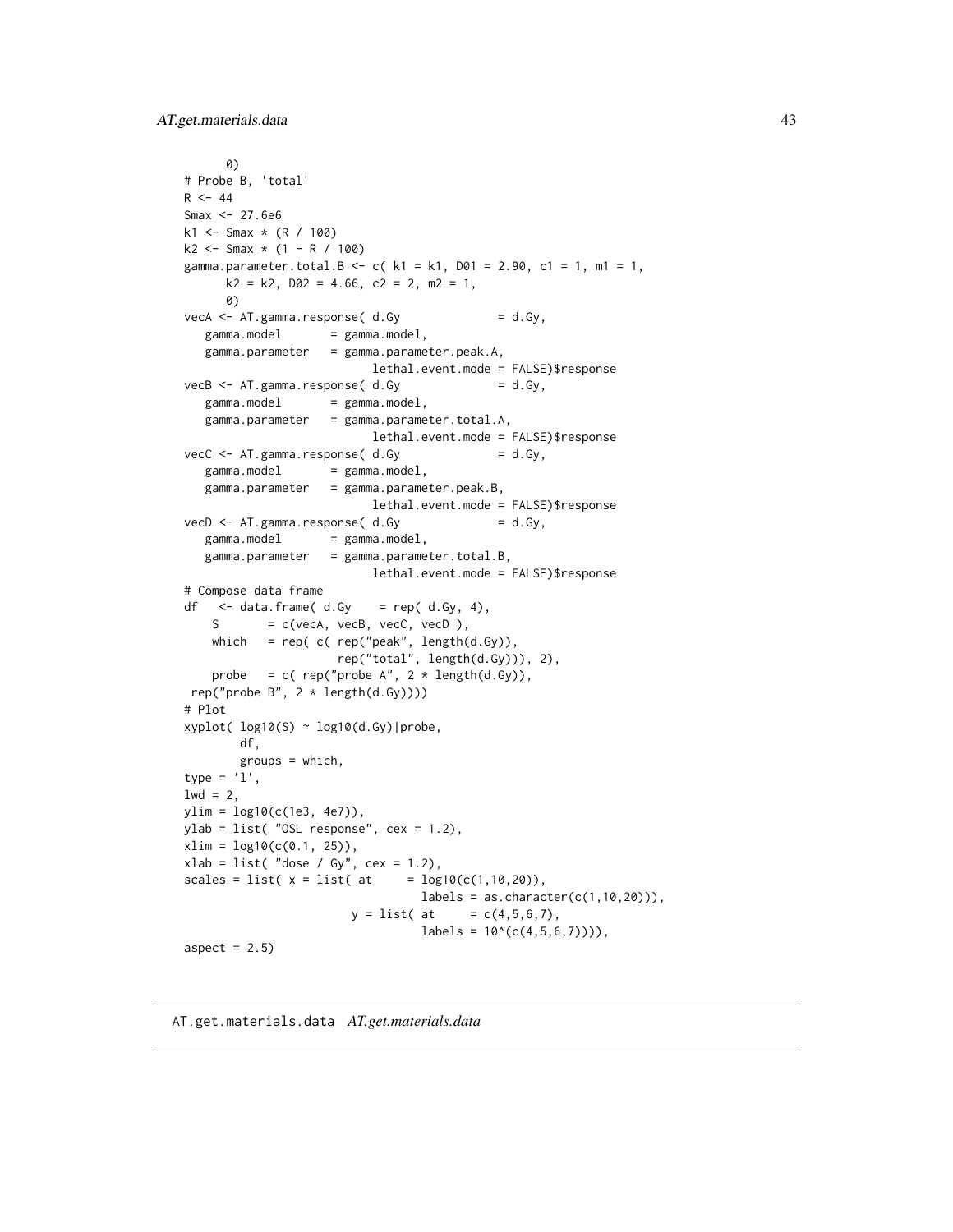# Description

Returns material data for list of materials

## Usage

```
AT.get.materials.data(material.no)
```
# Arguments

```
material.no material indices (array of size number.of.materials) (see also material.no).
```
# Value

| density.g.cm3   | material density in g/cm3 (array of size number.of.materials)                                                                                                     |  |
|-----------------|-------------------------------------------------------------------------------------------------------------------------------------------------------------------|--|
| I.eV            | mean ionization potential in eV (array of size number of materials)                                                                                               |  |
| alpha.g.cm2.MeV |                                                                                                                                                                   |  |
|                 | fit parameter for power-law representation of stp.power/range/E-dependence (ar-<br>ray of size number of materials)                                               |  |
| p.MeV           | fit parameter for power-law representation of stp.power/range/E-dependence (ar-<br>ray of size number of materials)                                               |  |
| m.g.cm2         | fit parameter for the linear representation of fluence changes due to nuclear in-<br>teractions based on data from Janni 1982 (array of size number.of.materials) |  |
| average.A       | average mass number (array of size number of materials)                                                                                                           |  |
| average.Z       | average atomic number (array of size number of materials)                                                                                                         |  |

# See Also

View the C source code here: [http://sourceforge.net/apps/trac/libamtrack/browser/trun](http://sourceforge.net/apps/trac/libamtrack/browser/trunk/src/AT_DataMaterial.c#L238)k/ [src/AT\\_DataMaterial.c#L238](http://sourceforge.net/apps/trac/libamtrack/browser/trunk/src/AT_DataMaterial.c#L238)

AT.Highland.angle *AT.Highland.angle*

# Description

Returns Highland angles Theta0

# Usage

AT.Highland.angle(E.MeV.u, particle.charge.e, l.over.lR)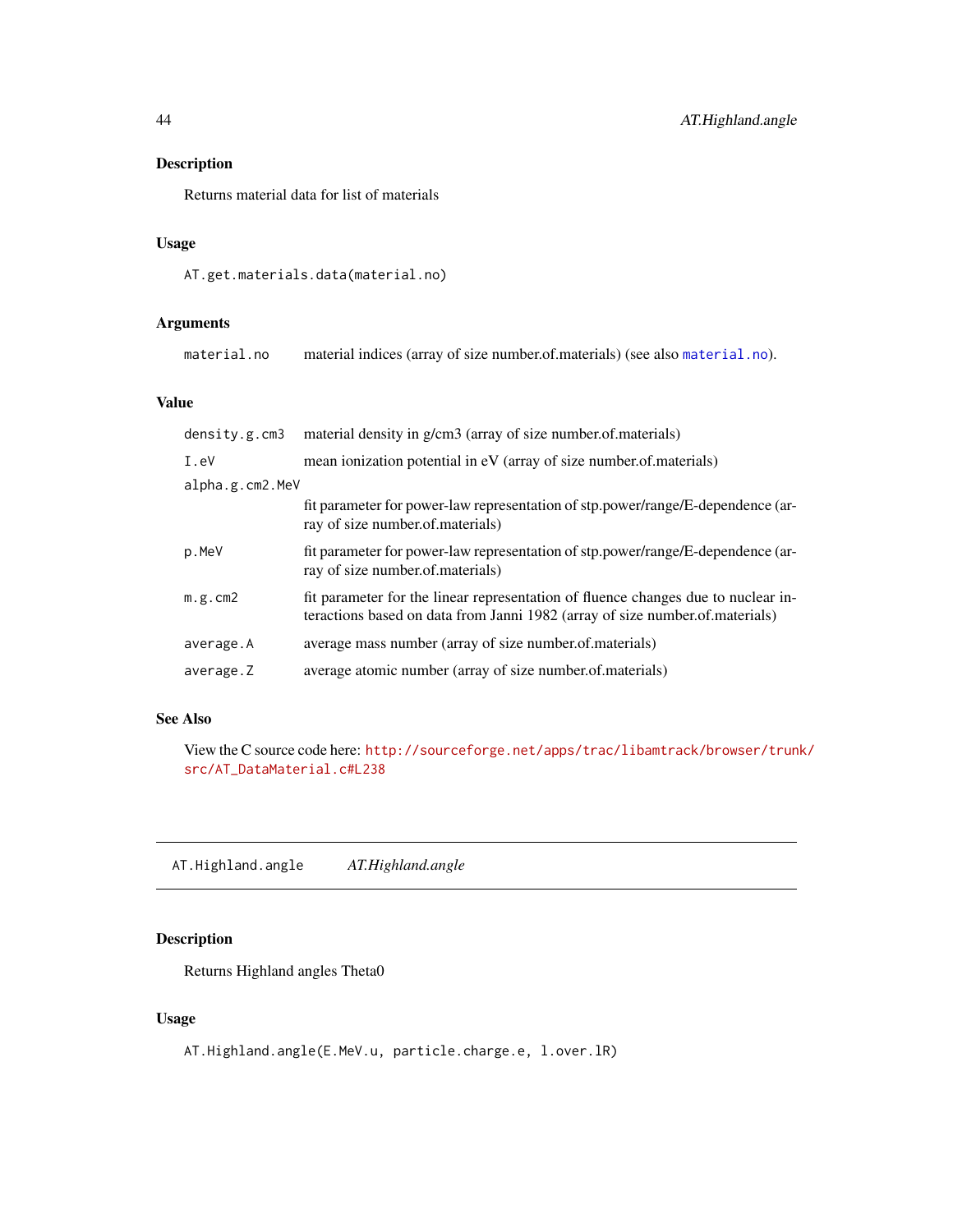# Arguments

| E.MeV.u           | vector of energies of particle per nucleon [MeV] (array of size n) (see also<br>$E.MeV.u$ ). |
|-------------------|----------------------------------------------------------------------------------------------|
| particle.charge.e |                                                                                              |
|                   | vector of charge numbers of particle (array of size n).                                      |
| l.over.lR         | vector of thicknesses of target material in radiation lengths (array of size n).             |
|                   |                                                                                              |

# Value

| Theta0 | vector of Highland angles in rad (array of size n) |
|--------|----------------------------------------------------|
| status | status                                             |

# See Also

View the C source code here: [http://sourceforge.net/apps/trac/libamtrack/browser/trun](http://sourceforge.net/apps/trac/libamtrack/browser/trunk/src/AT_MultipleCoulombScattering.c#L345)k/ [src/AT\\_MultipleCoulombScattering.c#L345](http://sourceforge.net/apps/trac/libamtrack/browser/trunk/src/AT_MultipleCoulombScattering.c#L345)

AT.I.eV.from.composition

*AT.I.eV.from.composition*

# Description

Computes the I value for a given material composition

### Usage

AT.I.eV.from.composition(Z, A, weight.fraction)

# Arguments

|                 | atomic numbers of constituents (array of size n).               |
|-----------------|-----------------------------------------------------------------|
| A               | mass numbers of constituents (array of size n).                 |
| weight.fraction |                                                                 |
|                 | relative fractions of weight of constituents (array of size n). |

#### Value

I.eV I value in eV

### See Also

View the C source code here: [http://sourceforge.net/apps/trac/libamtrack/browser/trun](http://sourceforge.net/apps/trac/libamtrack/browser/trunk/src/AT_DataMaterial.c#L452)k/ [src/AT\\_DataMaterial.c#L452](http://sourceforge.net/apps/trac/libamtrack/browser/trunk/src/AT_DataMaterial.c#L452)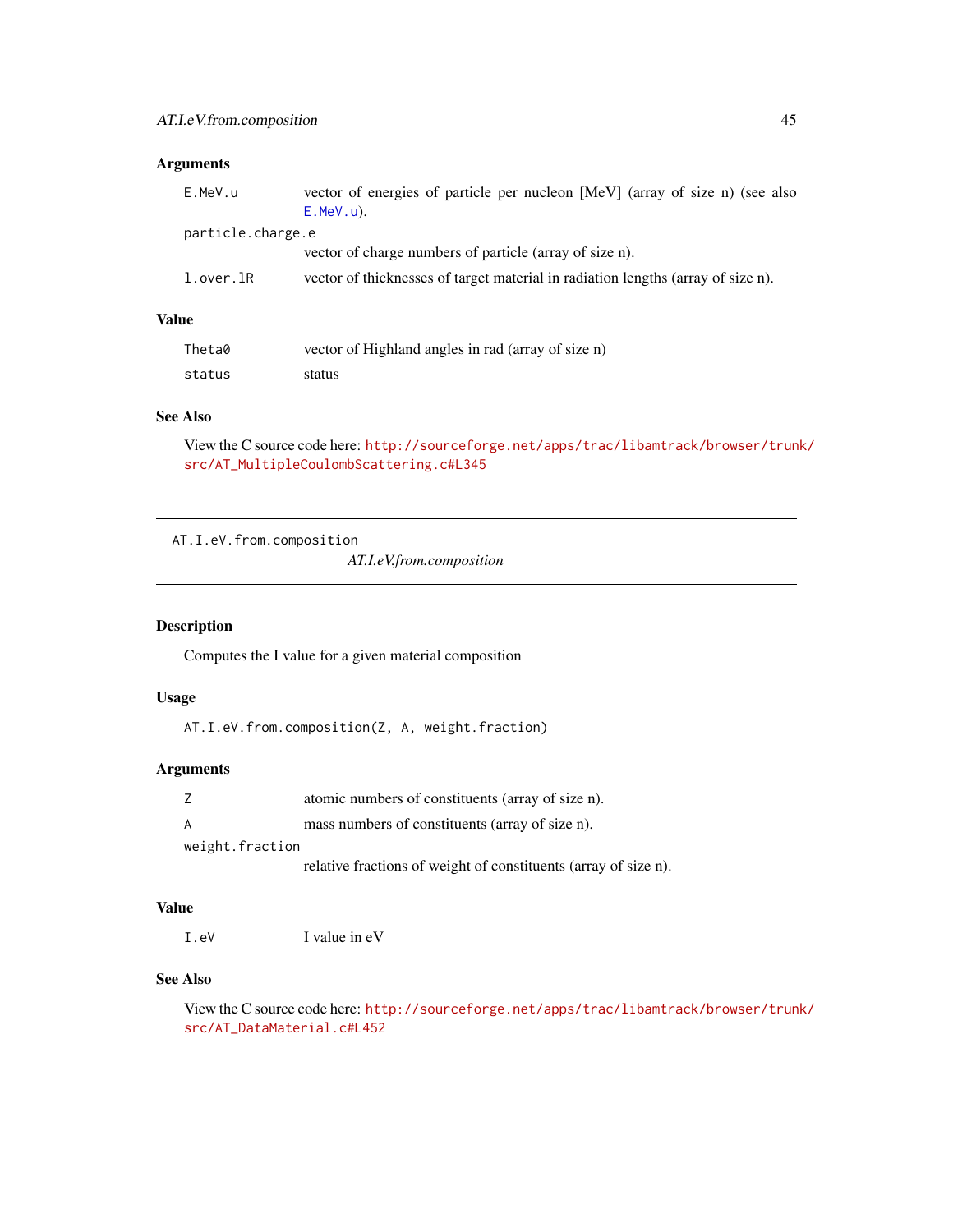AT.I.eV.from.element.acronym

*AT.I.eV.from.element.acronym*

#### Description

Returns the I values in eV for given elemental symbol

#### Usage

AT.I.eV.from.element.acronym(acronym)

### Arguments

acronym elemental symbols (array of size n).

### Value

|        | corresponding I values in eV (array of size n) |
|--------|------------------------------------------------|
| status | status                                         |

# See Also

View the C source code here: [http://sourceforge.net/apps/trac/libamtrack/browser/trun](http://sourceforge.net/apps/trac/libamtrack/browser/trunk/src/AT_DataParticle.c#L448)k/ [src/AT\\_DataParticle.c#L448](http://sourceforge.net/apps/trac/libamtrack/browser/trunk/src/AT_DataParticle.c#L448)

AT.inverse.gamma.response

*AT.inverse.gamma.response*

# Description

Computes the inverse gamma response, i.e. the dose for a given response. !!THIS WORKS UPTONOW FOR THE LIN-QUAD-MODEL ONLY, BUT SHOULD BE DEVELOPED TO A GENERAL ROUTINE!!

# Usage

AT.inverse.gamma.response( surv, alpha, beta)

# Arguments

| surv  | Response (survival)         |
|-------|-----------------------------|
| alpha | Alpha parameter in $(1/Gy)$ |
| beta  | Beta parameter in $(1/Gy2)$ |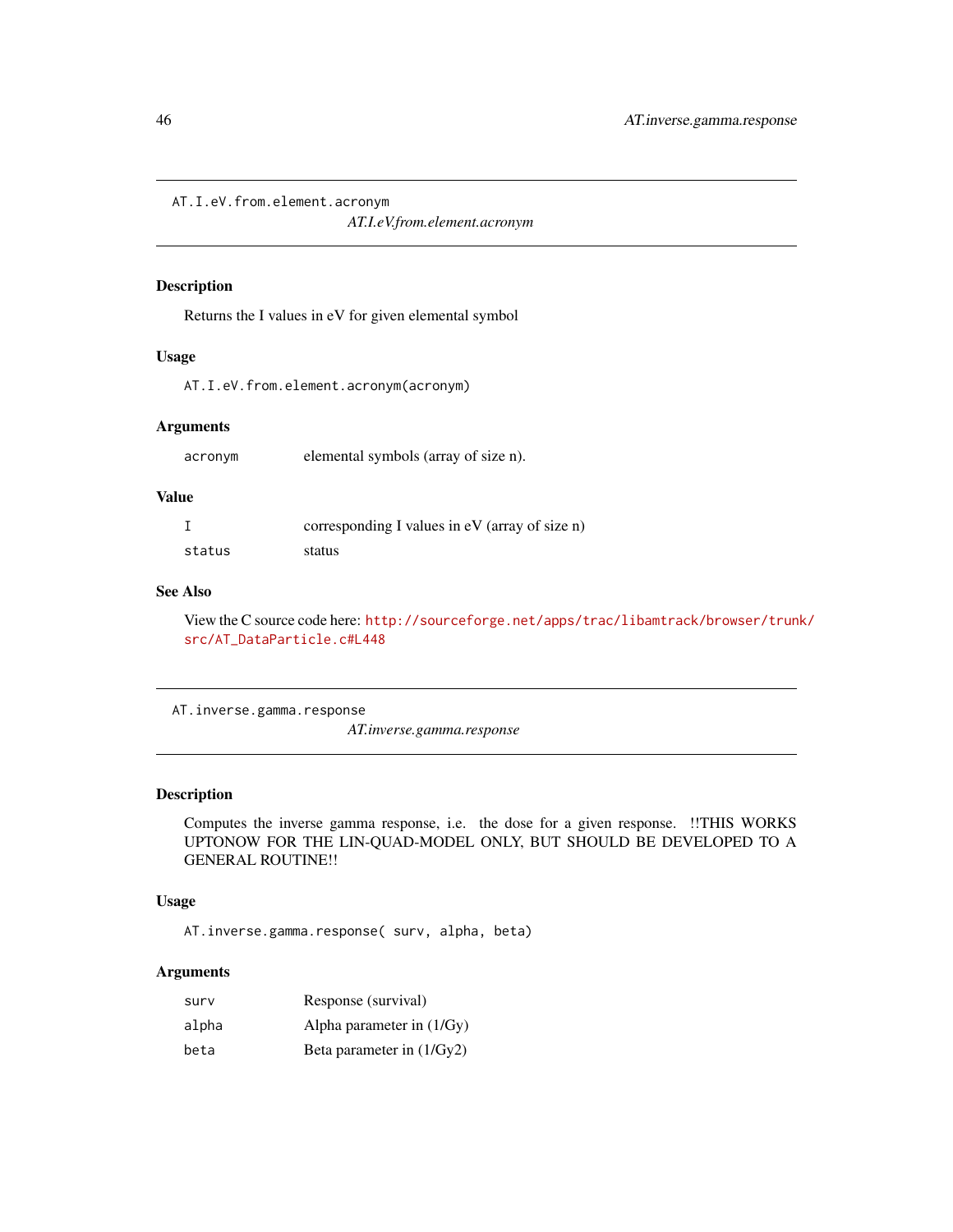#### AT.kappa 47

# Value

Dose in Gy

# Examples

```
# Compute dose for 10% survival for HSG cells
AT.inverse.gamma.response( surv = 0.1, alpha = 0.2, beta = 0.05)
```
AT.kappa *AT.kappa*

# Description

Computes the kappa criterium for the energy loss distribution according to Seltzer & Berger No effective projectile charge is considered!

## Usage

```
AT.kappa(E.MeV.u, particle.no, material.no, slab.thickness.um)
```
# Arguments

| E.MeV.u           | energy of particle per nucleon (see also E.MeV.u). |  |
|-------------------|----------------------------------------------------|--|
| particle.no       | particle index (see also particle.no).             |  |
| material.no       | material index (see also material.no).             |  |
| slab.thickness.um |                                                    |  |
|                   | slab thickness in um.                              |  |

# Value

result result

# See Also

View the C source code here: [http://sourceforge.net/apps/trac/libamtrack/browser/trun](http://sourceforge.net/apps/trac/libamtrack/browser/trunk/src/AT_EnergyLoss.c#L294)k/ [src/AT\\_EnergyLoss.c#L294](http://sourceforge.net/apps/trac/libamtrack/browser/trunk/src/AT_EnergyLoss.c#L294)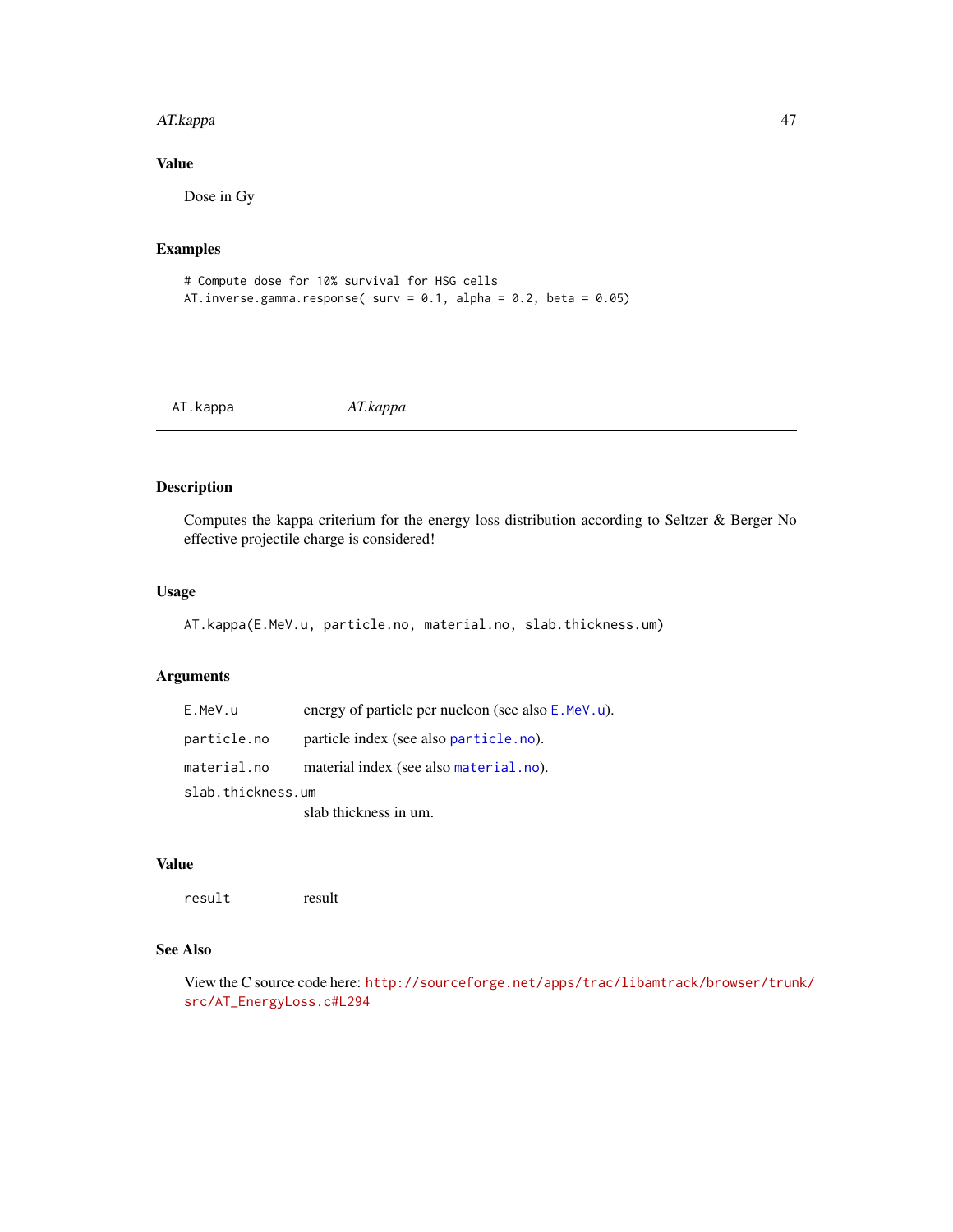```
AT.lambda.from.energy.loss
```
*AT.lambda.from.energy.loss*

## Description

Computes the lambda parameter for the Vavilov distribution acc. to Seltzer & Berger No effective projectile charge is considered!

## Usage

```
AT.lambda.from.energy.loss(energy.loss.keV, E.MeV.u, particle.no,
material.no, slab.thickness.um)
```
# Arguments

energy.loss.keV

|                   | energy loss (array of size n).                          |
|-------------------|---------------------------------------------------------|
| E.MeV.u           | energy of particle per nucleon (see also $E$ . MeV. u). |
| particle.no       | particle index (see also particle.no).                  |
| material.no       | material index (see also material.no).                  |
| slab.thickness.um |                                                         |
|                   | slab thickness in um.                                   |

### Value

lambda.V (array of size n)

### See Also

View the C source code here: [http://sourceforge.net/apps/trac/libamtrack/browser/trun](http://sourceforge.net/apps/trac/libamtrack/browser/trunk/src/AT_EnergyLoss.c#L309)k/ [src/AT\\_EnergyLoss.c#L309](http://sourceforge.net/apps/trac/libamtrack/browser/trunk/src/AT_EnergyLoss.c#L309)

AT.Landau.PDF *AT.Landau.PDF*

# Description

Compute Landau distribution using CERNLIB (G115)

### Usage

AT.Landau.PDF(lambda)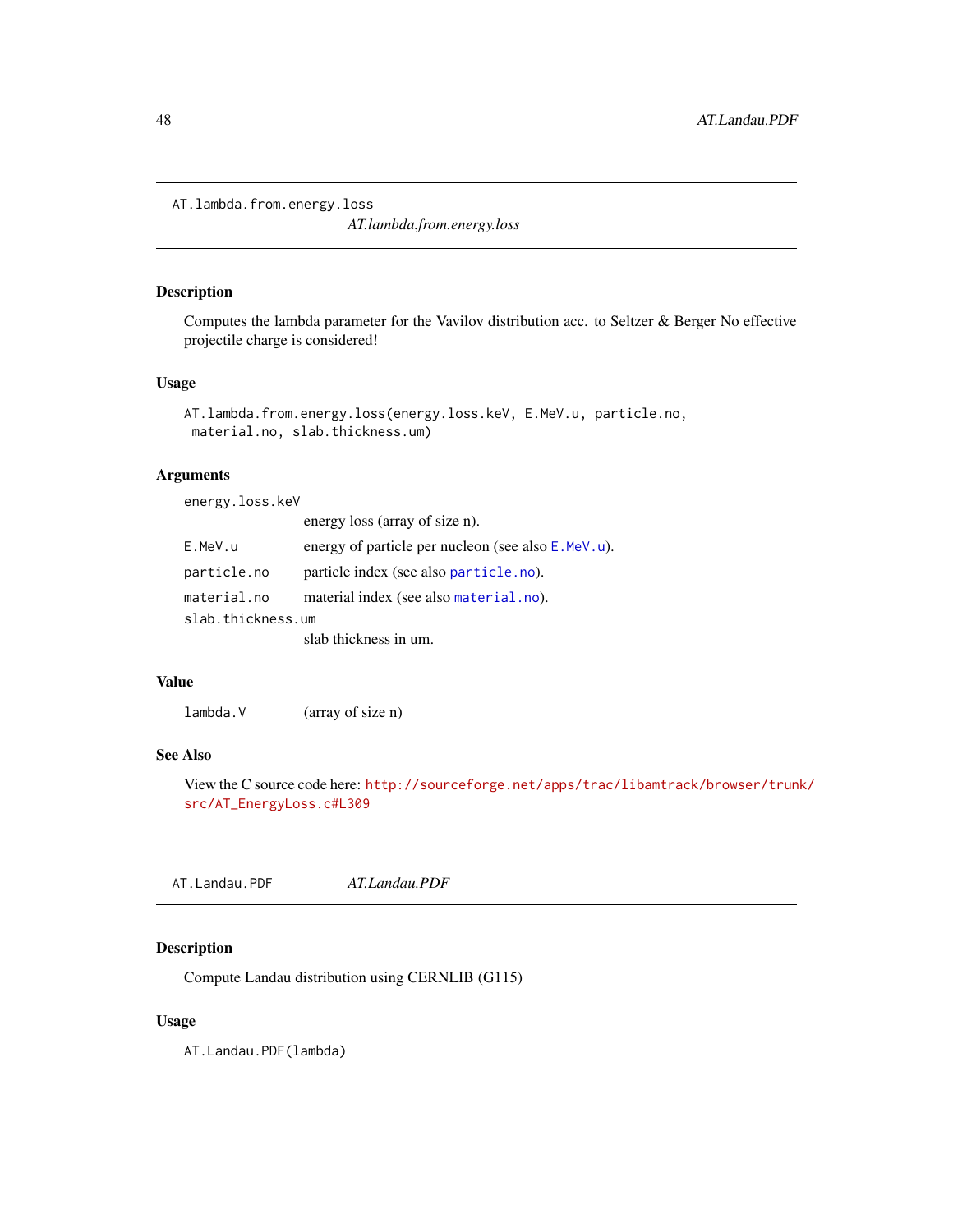### Arguments

lambda lambda (array of size n).

### Value

density resulting density (array of size n)

### See Also

View the C source code here: [http://sourceforge.net/apps/trac/libamtrack/browser/trun](http://sourceforge.net/apps/trac/libamtrack/browser/trunk/src/AT_EnergyLoss.c#L41)k/ [src/AT\\_EnergyLoss.c#L41](http://sourceforge.net/apps/trac/libamtrack/browser/trunk/src/AT_EnergyLoss.c#L41)

AT.material.name.from.material.no *AT.material.name.from.material.no*

### Description

Returns material name(s) for given material index number(s)

#### Usage

AT.material.name.from.material.no(material.no)

### Arguments

material.no material index number(s) (see also [material.no](#page-93-0)).

# Value

material.name material name(s) (see also [material.name](#page-92-0)).

### Examples

```
# Get material names for all predefined materials
AT.material.name.from.material.no( material.no = 1:25)
```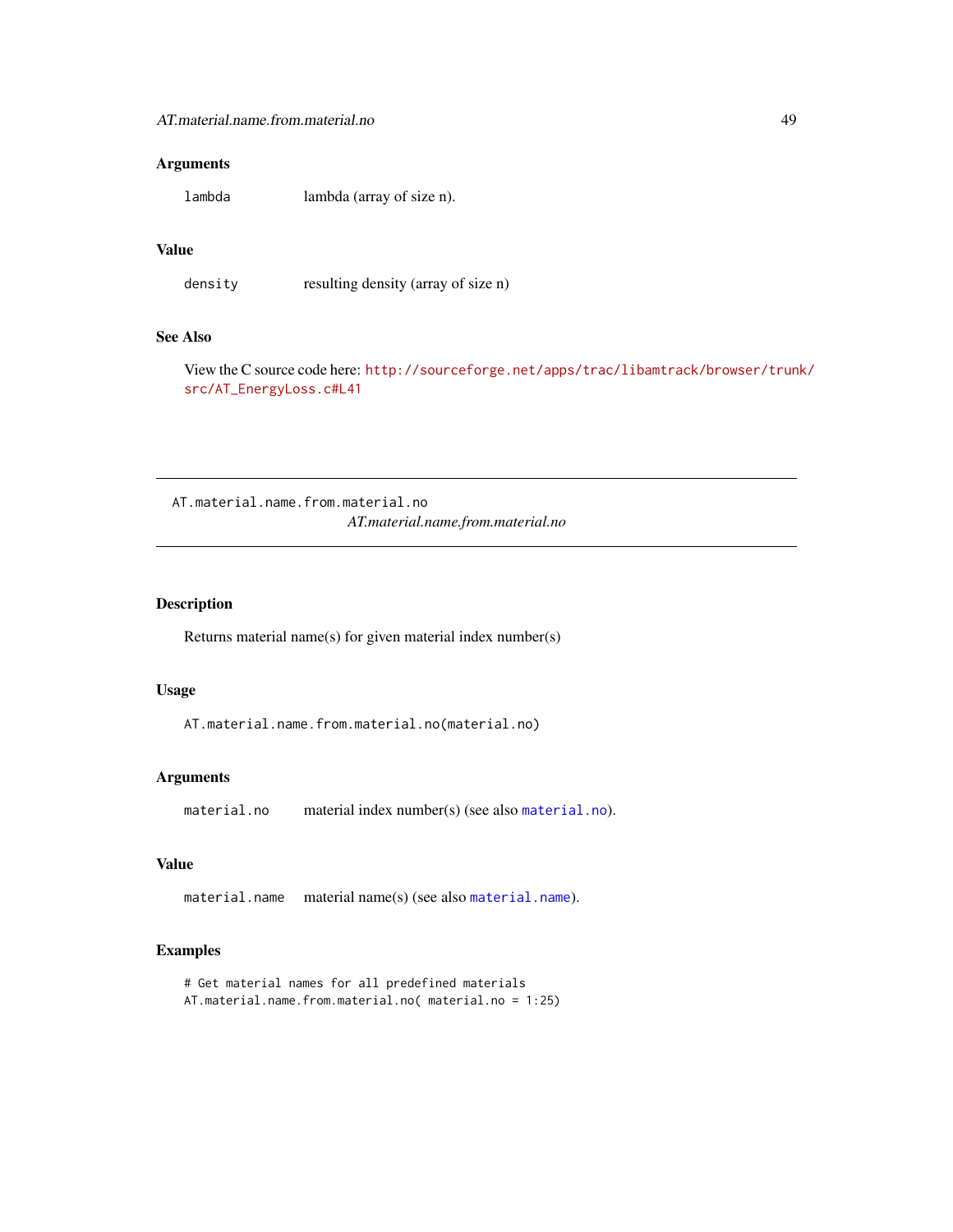AT.material.no.from.material.name

*AT.material.no.from.material.name*

### Description

Returns material name(s) for given material index number(s)

#### Usage

AT.material.no.from.material.name(material.name)

#### Arguments

[material.name](#page-92-0) material name(s) (see also material.name).

# Value

[material.no](#page-93-0) material index number(s) (see also material.no).

#### Examples

```
# Get material index numbers for three materials of which one is not
# implemented
AT.material.no.from.material.name( material.name = c("Water, Liquid",
"PMMA", "Squirrel liver pudding"))
```
AT.max.E.transfer.MeV *AT.max.E.transfer.MeV*

### Description

Kinetic energy maximally transferred from an ion to an electron in a collision - relativistic or nonrelativistic

#### Usage

AT.max.E.transfer.MeV(E.MeV.u)

#### Arguments

E.MeV.u energies of particle per nucleon [MeV/u]; if positive, the computation will be relativistic; if negative, the classic formular will be used (array of size n) (see also [E.MeV.u](#page-90-0)).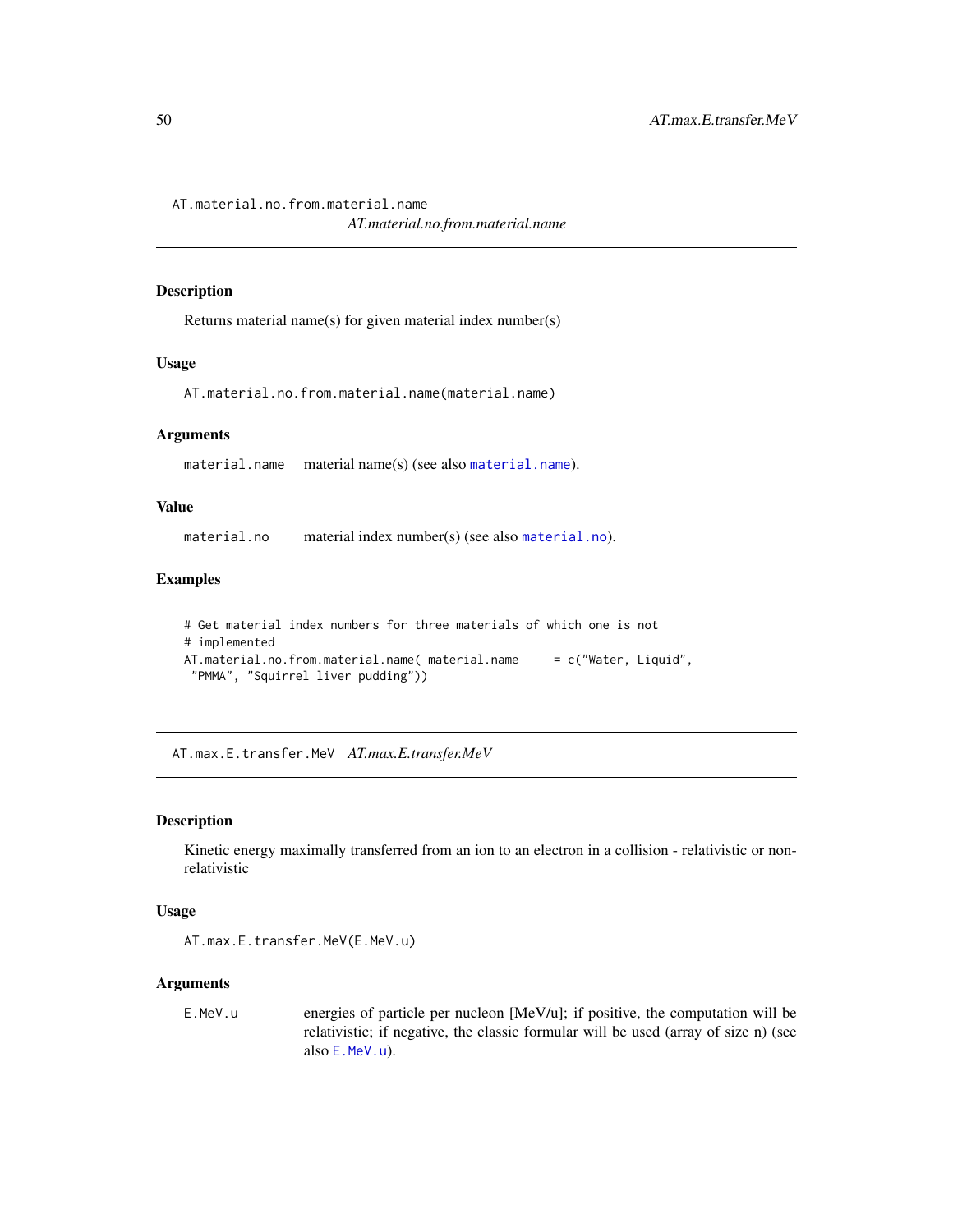### Value

| max.E.transfer.MeV |                                                |
|--------------------|------------------------------------------------|
|                    | maximal energies transferred (array of size n) |
| status             | status                                         |

#### See Also

View the C source code here: [http://sourceforge.net/apps/trac/libamtrack/browser/trun](http://sourceforge.net/apps/trac/libamtrack/browser/trunk/src/AT_PhysicsRoutines.c#L209)k/ [src/AT\\_PhysicsRoutines.c#L209](http://sourceforge.net/apps/trac/libamtrack/browser/trunk/src/AT_PhysicsRoutines.c#L209)

### Examples

```
# Plot maximum energy transferred in a collision in the range from 1 to 1000
# MeV
# (this is independent of the ion type!) and compare the classical with
# the relativistic approach
require(lattice)
E.MeV.u \leq 10^seq(0, 3, length.out = 50)
df < data.frame(E.MeV = E.MeV.u,
                         max.E.keV. classical = AT.max.E.transfer.MeV(-1.0* E.MeV.u)$max.E.transfer.MeV * 1000,
                         max.E.keV.relativistic =
AT.max.E.transfer.MeV(E.MeV.u)$max.E.transfer.MeV * 1000)
plot1 <- xyplot( log10(max.E.keV.relativistic) ~ log10(E.MeV),
                df,
                type = 'o',xlab = list('ion kinetic energy', font = 4),
                ylab = list('maximum electron energy (relativistic)',
font = 4),
                scales = list(x =list(at = 0:3, labels = c("1 MeV/u",
 "10 MeV/u", "100 MeV/u", "1 GeV/u")),
                                y = 1ist( at = 1:3, labels = c("10 keV",
 "100 keV", "1 MeV"))))
plot2 <- xyplot( log10(max.E.keV.classical) ~ log10(max.E.keV.relativistic),
                df,
                type = 'l',col = 'red',1wd = 2,
                xlab = 'maximum electron energy (relativistic) / keV',
                ylab = 'maximum electron energy (classical) / keV',
                xlim = c(0, 4),ylim = c(\emptyset, 4),
                scales = list( at = 1:3, labels = c("10", "100", "1000")),
                panel = function(...)panel.grid(-1, -1)panel.abline(a = 0, b = 1, lty = 2, col =
 'grey')
                              panel.xyplot(...)})
plot(plot1, split = c(1, 1, 2, 1))plot(plot2, split = c(2, 1, 2, 1), newpage = FALSE)
```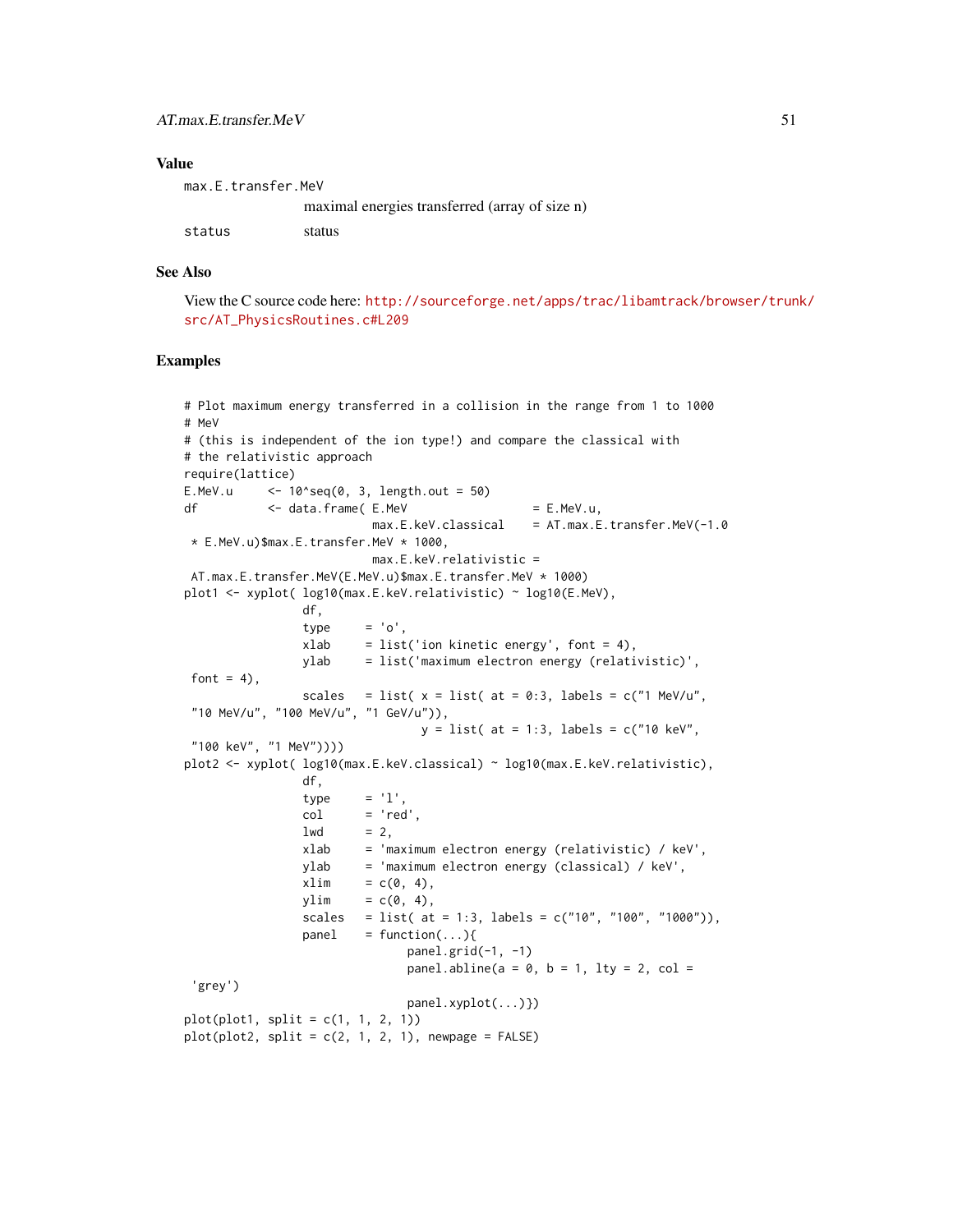AT.max.electron.ranges.m

*AT.max.electron.ranges.m*

# Description

Returns the maximum electron range (track radius) in m for a given parametrization

### Usage

```
AT.max.electron.ranges.m(E.MeV.u, material.no, er.model)
```
# Arguments

| E.MeV.u     | kinetic energy for particles in the given field (array of size number.of.particles)<br>(see also $E$ . MeV. u). |
|-------------|-----------------------------------------------------------------------------------------------------------------|
| material.no | material index (see also material.no).                                                                          |
| er.model    | electron-range model index (see also er, model).                                                                |

#### Value

max.electron.range.m electron range (track radius) in m (array of size number.of.particles)

#### See Also

View the C source code here: [http://sourceforge.net/apps/trac/libamtrack/browser/trun](http://sourceforge.net/apps/trac/libamtrack/browser/trunk/src/AT_ElectronRange.c#L135)k/ [src/AT\\_ElectronRange.c#L135](http://sourceforge.net/apps/trac/libamtrack/browser/trunk/src/AT_ElectronRange.c#L135)

# Examples

# Compute the electron range in PMMA for the Tabata parametrization between # 0.3 keV and 30 MeV AT.max.electron.ranges.m( $E.MeV.u$  = 0.3 \* 10^(-4:2), material.no = 4,  $er.model = 7)$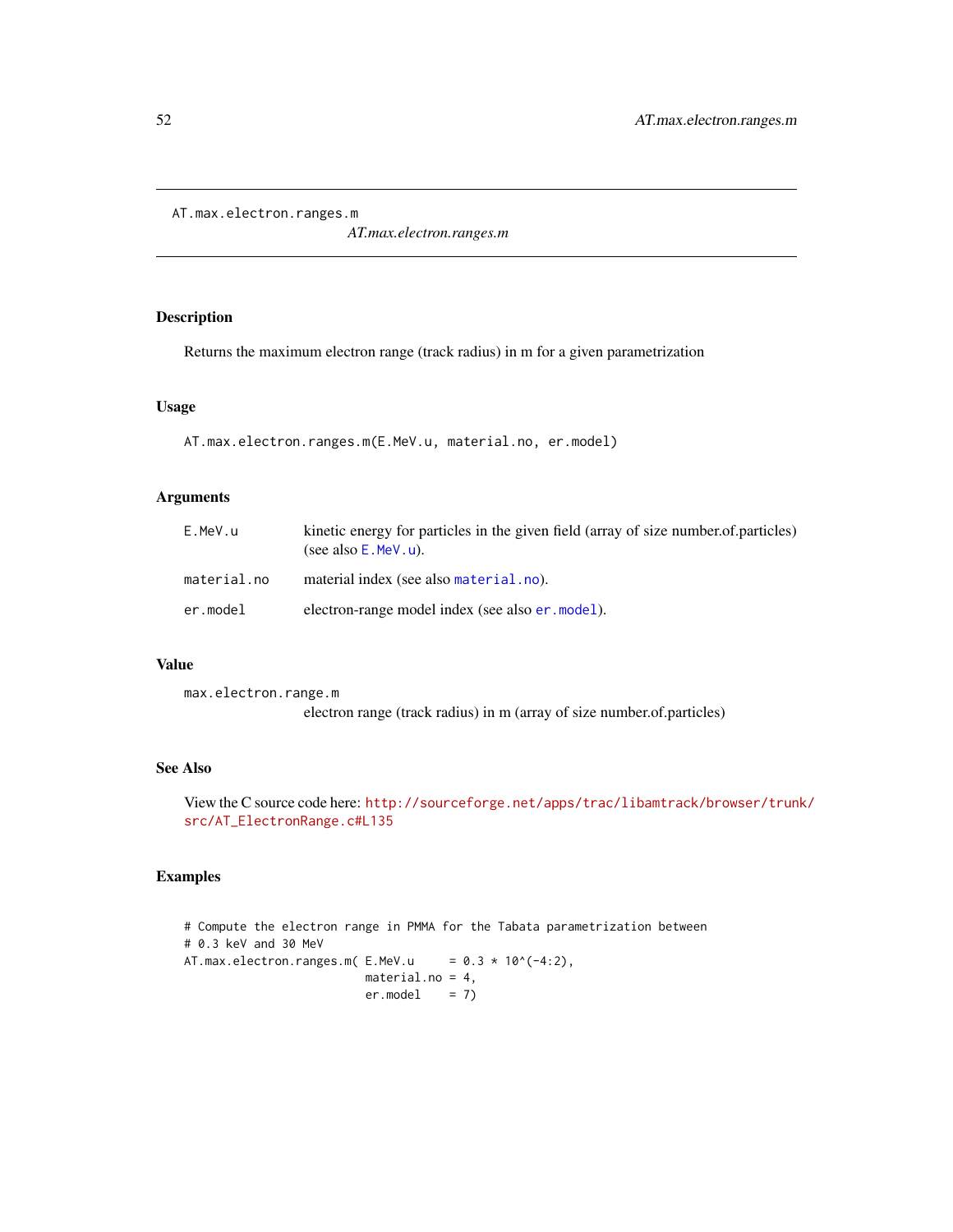AT.mean.number.of.tracks.contrib

*AT.mean.number.of.tracks.contrib*

### Description

Computes the number of track contributing to a representative point in a mixed field

### Usage

```
AT.mean.number.of.tracks.contrib(E.MeV.u, particle.no, fluence.cm2,
material.no, er.model,
stopping.power.source.no)
```
# Arguments

| E.MeV.u                  | energy of particles in the mixed particle field (array of size number of field, components)<br>(see also $E$ . MeV. u). |
|--------------------------|-------------------------------------------------------------------------------------------------------------------------|
| particle.no              | particle index (array of size number of field components) (see also particle .no).                                      |
| fluence.cm2              | fluences of particles in the mixed particle field (array of size number. of. field. components).                        |
| material.no              | material index (see also material.no).                                                                                  |
| er.model                 | chosen electron-range-model (see also er . model).                                                                      |
| stopping.power.source.no |                                                                                                                         |
|                          | TODO (see also stopping.power.source.no).                                                                               |

# Value

resulting resulting

# See Also

View the C source code here: [http://sourceforge.net/apps/trac/libamtrack/browser/trun](http://sourceforge.net/apps/trac/libamtrack/browser/trunk/src/AT_PhysicsRoutines.c#L700)k/ [src/AT\\_PhysicsRoutines.c#L700](http://sourceforge.net/apps/trac/libamtrack/browser/trunk/src/AT_PhysicsRoutines.c#L700)

AT.Moliere.function.f0

*AT.Moliere.function.f0*

# Description

Returns values f0(red\_Theta) of the first Moliere function

#### Usage

AT.Moliere.function.f0(red.Theta)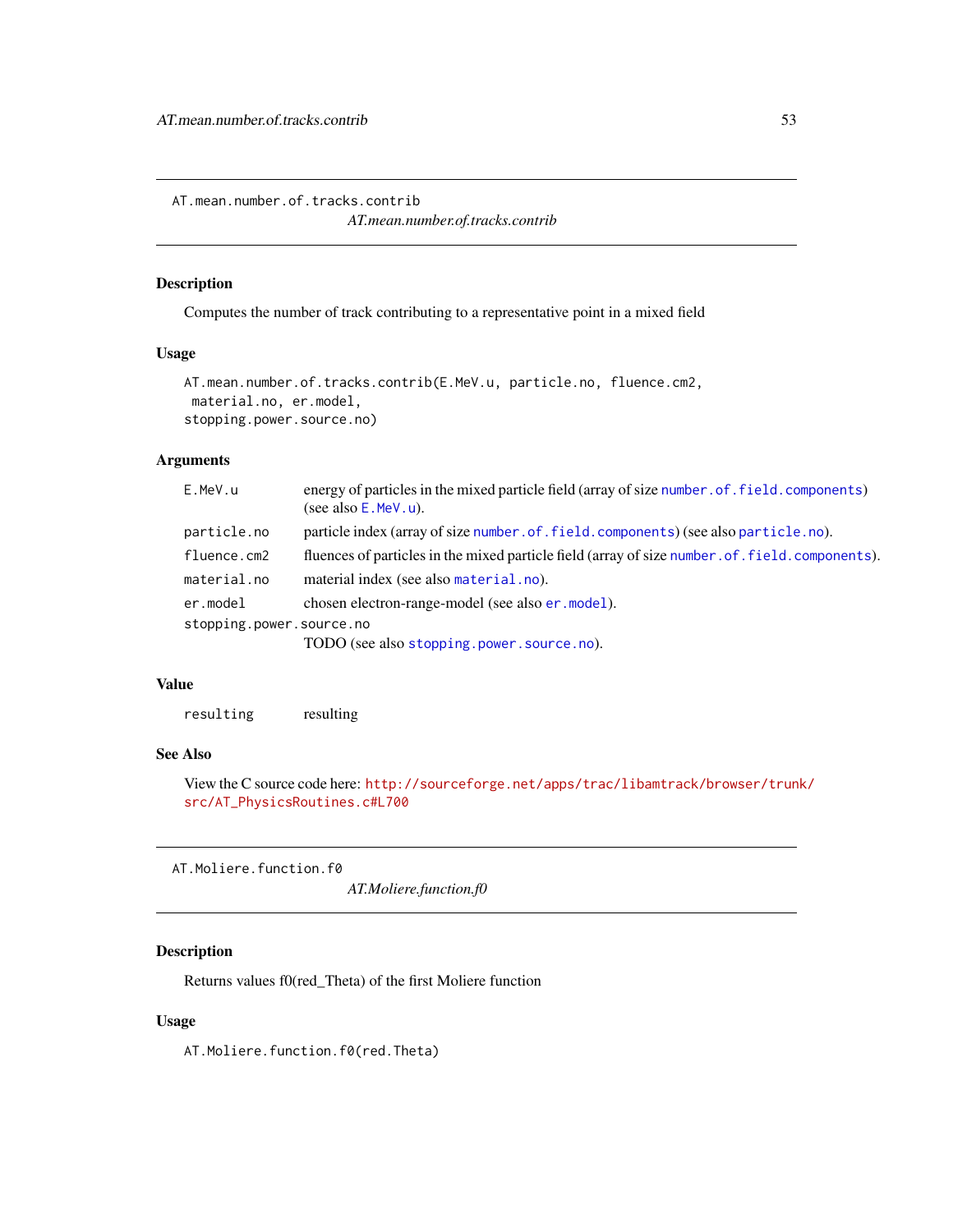## Arguments

red.Theta reduced angle variable.

# Value

first first

### See Also

View the C source code here: [http://sourceforge.net/apps/trac/libamtrack/browser/trun](http://sourceforge.net/apps/trac/libamtrack/browser/trunk/src/AT_MultipleCoulombScattering.c#L219)k/ [src/AT\\_MultipleCoulombScattering.c#L219](http://sourceforge.net/apps/trac/libamtrack/browser/trunk/src/AT_MultipleCoulombScattering.c#L219)

AT.Moliere.function.f1

*AT.Moliere.function.f1*

# Description

Returns values f1(red\_Theta) of the second Moliere function

#### Usage

AT.Moliere.function.f1(red.Theta)

#### Arguments

red.Theta reduced angle variable.

### Value

second second

### See Also

View the C source code here: [http://sourceforge.net/apps/trac/libamtrack/browser/trun](http://sourceforge.net/apps/trac/libamtrack/browser/trunk/src/AT_MultipleCoulombScattering.c#L231)k/ [src/AT\\_MultipleCoulombScattering.c#L231](http://sourceforge.net/apps/trac/libamtrack/browser/trunk/src/AT_MultipleCoulombScattering.c#L231)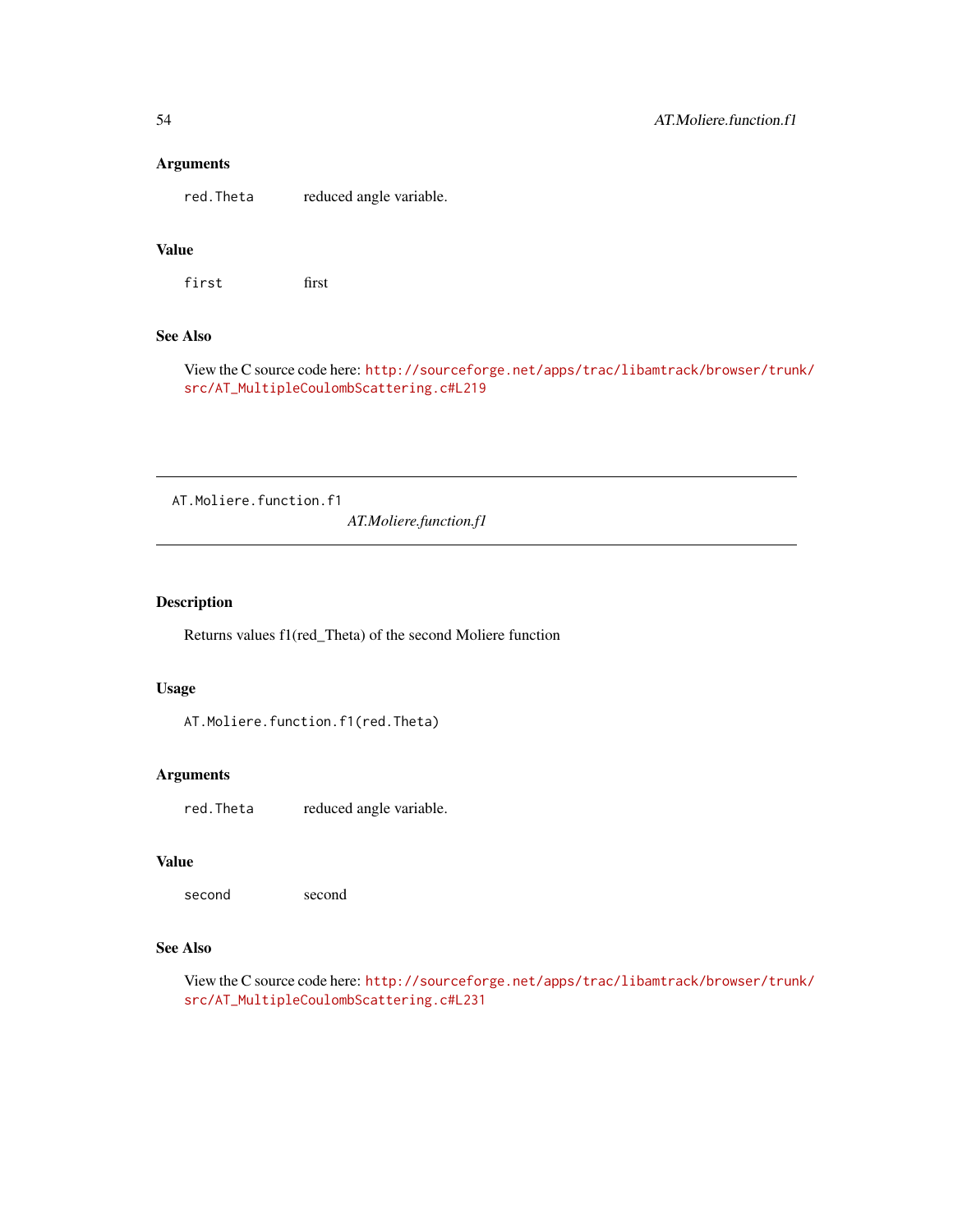AT.Moliere.function.f2

*AT.Moliere.function.f2*

### Description

Returns values f2(red\_Theta) of the third Moliere function

#### Usage

AT.Moliere.function.f2(red.Theta)

### Arguments

red.Theta reduced angle variable.

## Value

third third

# See Also

View the C source code here: [http://sourceforge.net/apps/trac/libamtrack/browser/trun](http://sourceforge.net/apps/trac/libamtrack/browser/trunk/src/AT_MultipleCoulombScattering.c#L255)k/ [src/AT\\_MultipleCoulombScattering.c#L255](http://sourceforge.net/apps/trac/libamtrack/browser/trunk/src/AT_MultipleCoulombScattering.c#L255)

AT.momentum.MeV.c.u.from.E.MeV.u *AT.momentum.MeV.c.u.from.E.MeV.u*

#### Description

Returns relativistic momenta per nucleon for particles with given kinetic energy

# Usage

AT.momentum.MeV.c.u.from.E.MeV.u(E.MeV.u)

#### Arguments

E.MeV.u kinetic energy per nucleon (array of size n) (see also [E.MeV.u](#page-90-0)).

#### Value

momentum.MeV.c momentum per nucleon (array of size n) return return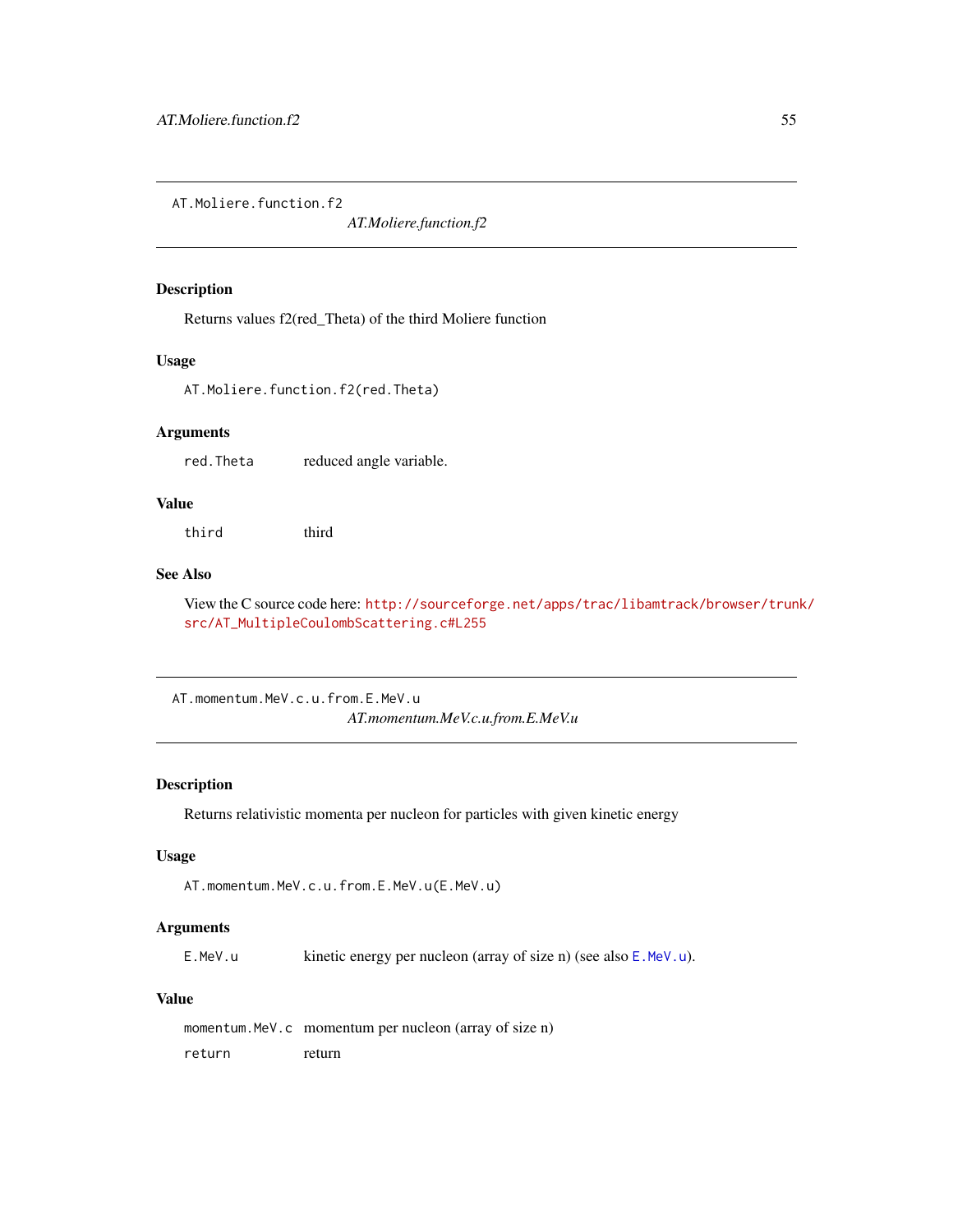# See Also

```
View the C source code here: http://sourceforge.net/apps/trac/libamtrack/browser/trunk/
src/AT_PhysicsRoutines.c#L242
```
### Examples

```
# Relation between kinetic proton energy and momentum
# in relativistic and non-relativistic regime
require(lattice)
E.MeV.u \leq -10<sup>s</sup>seq(-2, 5, length.out = 100)
df <- data.frame(E.MeV = E.MeV.u,
                         p.MeV.c =AT.momentum.MeV.c.u.from.E.MeV.u(E.MeV.u)$momentum.MeV.c)
xyplot( log10(p.MeV.c) ~ log10(E.MeV),
       df,
       type = 'l',xlab = 'proton kinetic energy / MeV',
       ylab = 'proton momentum / (MeV/c)',
       panel = function(...){}panel.abline(a = 0, b = 1, lty = 2, col = 'grey')
                     panel.xyplot(...)})
```
AT.nuclear.spin.from.particle.no *AT.nuclear.spin.from.particle.no*

### Description

Returns nuclear spin from particle no

### Usage

AT.nuclear.spin.from.particle.no(particle.no)

### **Arguments**

particle.no particle index number (array of size n) (see also [particle.no](#page-95-0)).

#### Value

|        | nuclear spin (array of size n) |
|--------|--------------------------------|
| status | status                         |

### See Also

View the C source code here: [http://sourceforge.net/apps/trac/libamtrack/browser/trun](http://sourceforge.net/apps/trac/libamtrack/browser/trunk/src/AT_DataParticle.c#L184)k/ [src/AT\\_DataParticle.c#L184](http://sourceforge.net/apps/trac/libamtrack/browser/trunk/src/AT_DataParticle.c#L184)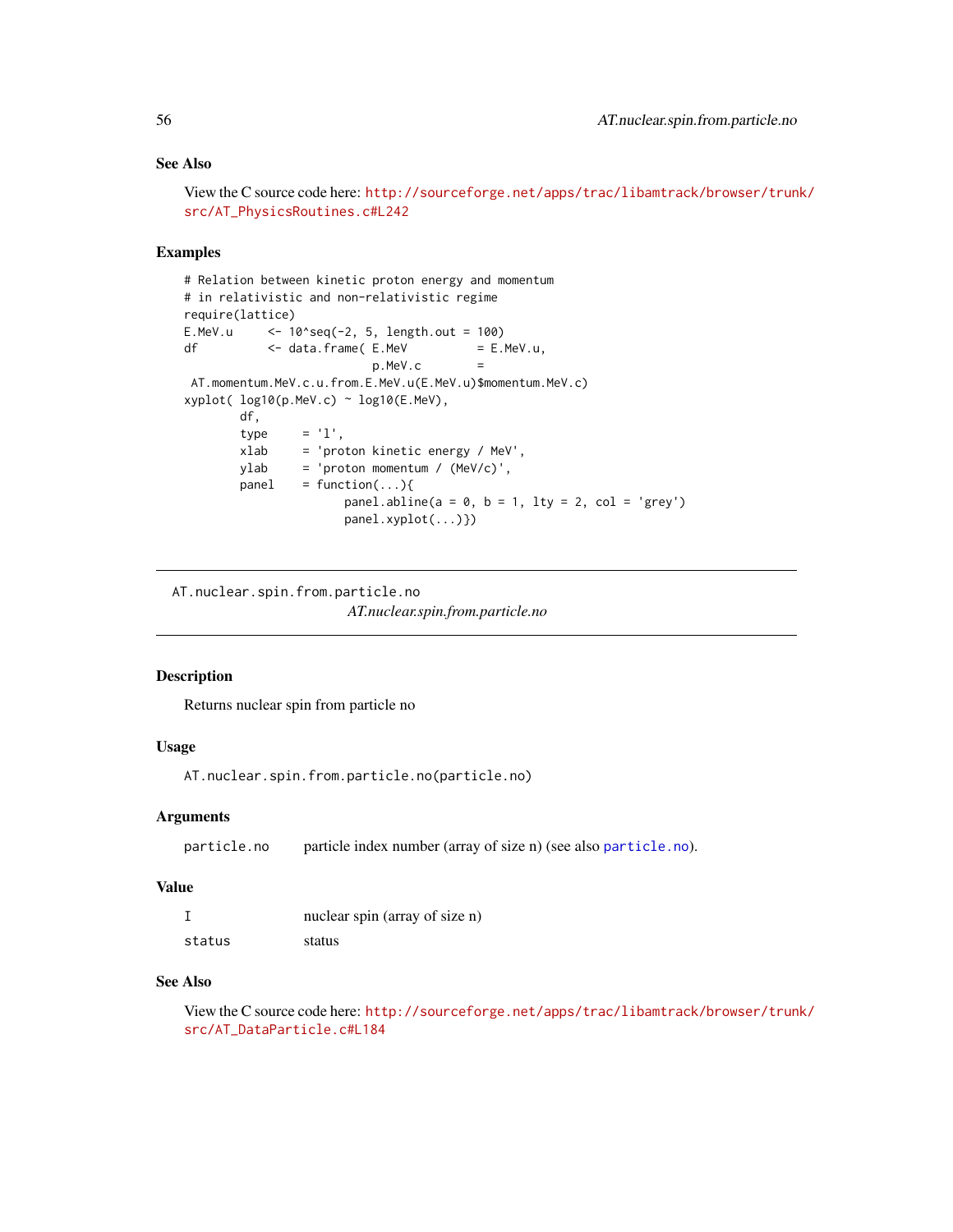AT.particle.name.from.particle.no

*AT.particle.name.from.particle.no*

## Description

Returns particle name(s) for given particle index number(s)

### Usage

AT.particle.name.from.particle.no(particle.no)

### Arguments

particle.no particle name(s) (see also [particle.no](#page-95-0)).

## Value

particle.name particle index number(s) (see also [particle.name](#page-94-1)).

### Examples

```
# Get particle index names for some nuclides
AT.particle.name.from.particle.no( particle.no = c(1001, 6012))
```
AT.particle.no.from.particle.name *AT.particle.no.from.particle.name*

# Description

Returns particle index number(s) for given particle names(s)

# Usage

AT.particle.no.from.particle.name(particle.name)

### Arguments

particle.name particle name(s) (see also [particle.name](#page-94-1)).

# Value

particle.no particle index number(s) (see also [particle.no](#page-95-0)).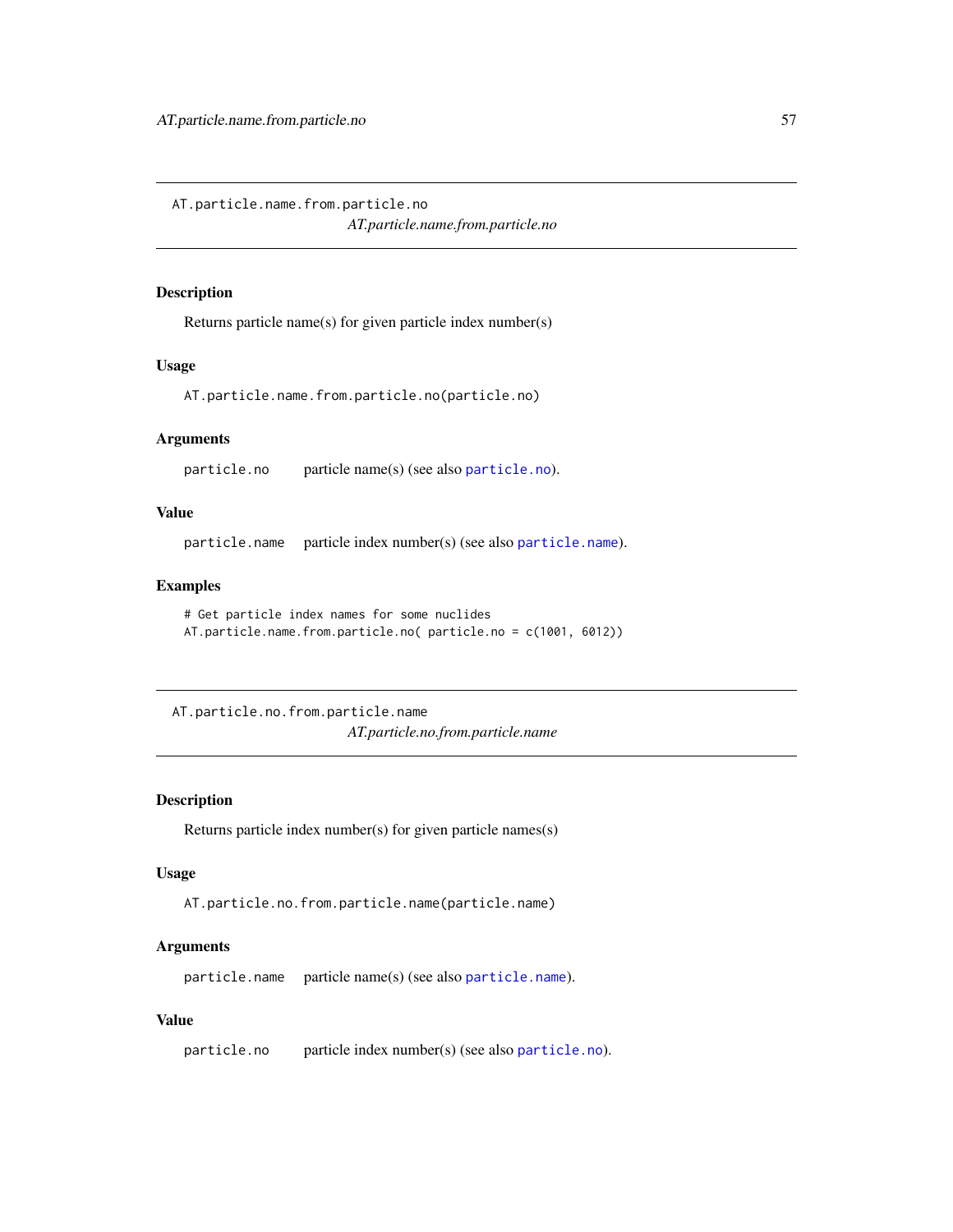# Examples

```
# Get particle names for some nuclides
AT.particle.no.from.particle.name( particle.name = c("1H", "2H", "3He","12C", "16O","238U"))
```
AT.particle.no.from.Z.and.A *AT.particle.no.from.Z.and.A*

### Description

Returns particle index number from given A and Z

### Usage

AT.particle.no.from.Z.and.A(Z, A)

## Arguments

| atomic numbers (array of size n). |
|-----------------------------------|
| mass number (array of size n).    |

## Value

| particle.no | corresponding particle index numbers (array of size n) |
|-------------|--------------------------------------------------------|
| status      | status                                                 |

# See Also

View the C source code here: [http://sourceforge.net/apps/trac/libamtrack/browser/trun](http://sourceforge.net/apps/trac/libamtrack/browser/trunk/src/AT_DataParticle.c#L34)k/ [src/AT\\_DataParticle.c#L34](http://sourceforge.net/apps/trac/libamtrack/browser/trunk/src/AT_DataParticle.c#L34)

AT.r.RDD.m *AT.r.RDD.m*

# Description

Returns distance as a function of dose

# Usage

```
AT.r.RDD.m(D.RDD.Gy, E.MeV.u, particle.no, material.no, rdd.model,
rdd.parameter, er.model, stopping.power.source.no)
```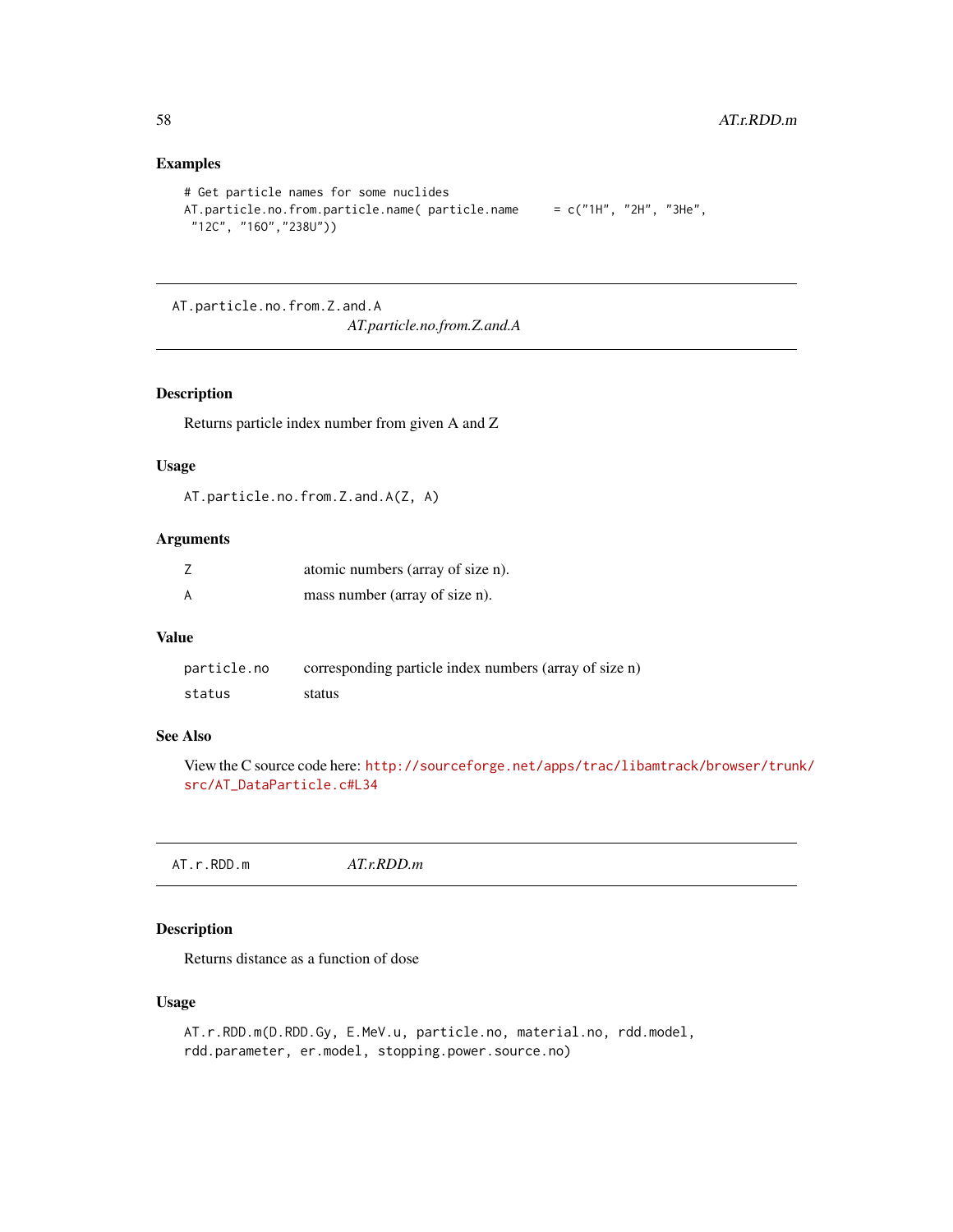# Arguments

| D.RDD.Gy                 | dose $[Gy]$ (array of size n).                                      |
|--------------------------|---------------------------------------------------------------------|
| E.MeV.u                  | particle (ion) energy per nucleon [MeV/u] (see also E.MeV.u).       |
| particle.no              | particle code number (see also particle.no).                        |
| material.no              | material code number (see also material.no).                        |
| rdd.model                | Radial Dose Distribution model code number (see also rdd.model).    |
| rdd.parameter            | Radial Dose Distribution model parameters vector (array of size 4). |
| er.model                 | delta electron range model code number (see also er . model).       |
| stopping.power.source.no |                                                                     |
|                          | TODO (see also stopping.power.source.no).                           |

## Value

| r.RDD.m | distance $[m]$ (array of size n) |
|---------|----------------------------------|
| status  | status                           |

### See Also

View the C source code here: [http://sourceforge.net/apps/trac/libamtrack/browser/trun](http://sourceforge.net/apps/trac/libamtrack/browser/trunk/src/AT_RDD.c#L645)k/ [src/AT\\_RDD.c#L645](http://sourceforge.net/apps/trac/libamtrack/browser/trunk/src/AT_RDD.c#L645)

AT.reduced.target.thickness

*AT.reduced.target.thickness*

# Description

Returns reduced target thicknesses B

## Usage

```
AT.reduced.target.thickness(E.MeV.u, particle.charge.e,
target.thickness.cm, element.acronym)
```
#### Arguments

E.MeV.u vector of energies of particle per nucleon [MeV] (array of size n) (see also [E.MeV.u](#page-90-0)).

particle.charge.e

vector of charge numbers of particle (array of size n).

target.thickness.cm

vector of thicknesses of target material in cm (array of size n).

#### element.acronym

vector of elemental symbols of target material (array of size n).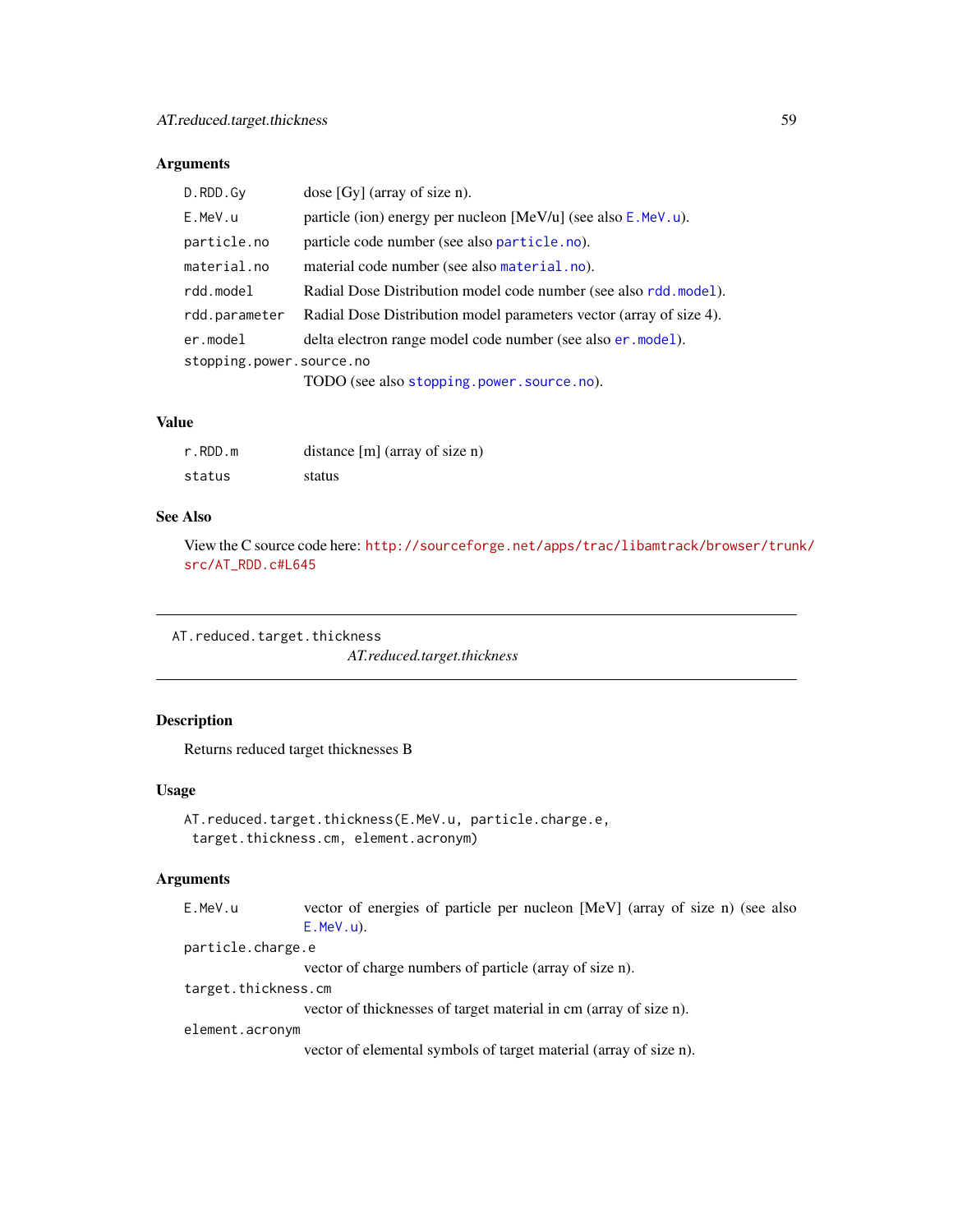# Value

|        | vector of reduced target thicknesses (array of size n) |
|--------|--------------------------------------------------------|
| status | status                                                 |

## See Also

View the C source code here: [http://sourceforge.net/apps/trac/libamtrack/browser/trun](http://sourceforge.net/apps/trac/libamtrack/browser/trunk/src/AT_MultipleCoulombScattering.c#L147)k/ [src/AT\\_MultipleCoulombScattering.c#L147](http://sourceforge.net/apps/trac/libamtrack/browser/trunk/src/AT_MultipleCoulombScattering.c#L147)

AT.run.CPPSC.method *AT.run.CPPSC.method*

### Description

Computes HCP response and relative efficiency/RBE using compound Poison processes and successive convolutions (CPP\_SC, the SPIFF algorithm)

### Usage

```
AT.run.CPPSC.method(E.MeV.u, particle.no, fluence.cm2.or.dose.Gy,
material.no, stopping.power.source.no,
rdd.model, rdd.parameters, er.model, gamma.model, gamma.parameters,
N2, fluence.factor, write.output, shrink.tails, shrink.tails.under,
adjust.N2, lethal.events.mode)
```
### Arguments

| E.MeV.u                  | particle energy for each component in the mixed particle field [MeV/u] (array<br>of size number.of.field.components) (see also E.MeV.u).                                                                                                                   |
|--------------------------|------------------------------------------------------------------------------------------------------------------------------------------------------------------------------------------------------------------------------------------------------------|
| particle.no              | particle type for each component in the mixed particle field (array of size number . of . field. components)<br>(see also particle.no).                                                                                                                    |
| fluence.cm2.or.dose.Gy   |                                                                                                                                                                                                                                                            |
|                          | if positive, particle fluence for each component in the mixed particle field [1/cm2];<br>if negative, particle dose for each component in the mixed particle field [Gy] (ar-<br>ray of size number.of.field.components) (see also fluence.cm2.or.dose.Gy). |
| material.no              | index number for detector material (see also material.no).                                                                                                                                                                                                 |
| stopping.power.source.no |                                                                                                                                                                                                                                                            |
|                          | TODO (see also stopping.power.source.no).                                                                                                                                                                                                                  |
| rdd.model                | index number for chosen radial dose distribution (see also rdd.model).                                                                                                                                                                                     |
| rdd.parameters           | parameters for chosen radial dose distribution (array of size 4).                                                                                                                                                                                          |
| er.model                 | index number for chosen electron-range model (see also er . model).                                                                                                                                                                                        |
| gamma.model              | index number for chosen gamma response.                                                                                                                                                                                                                    |
| gamma.parameters         |                                                                                                                                                                                                                                                            |
|                          | negative for opening commo general (equation of $q = 0$ )                                                                                                                                                                                                  |

parameters for chosen gamma response (array of size 9).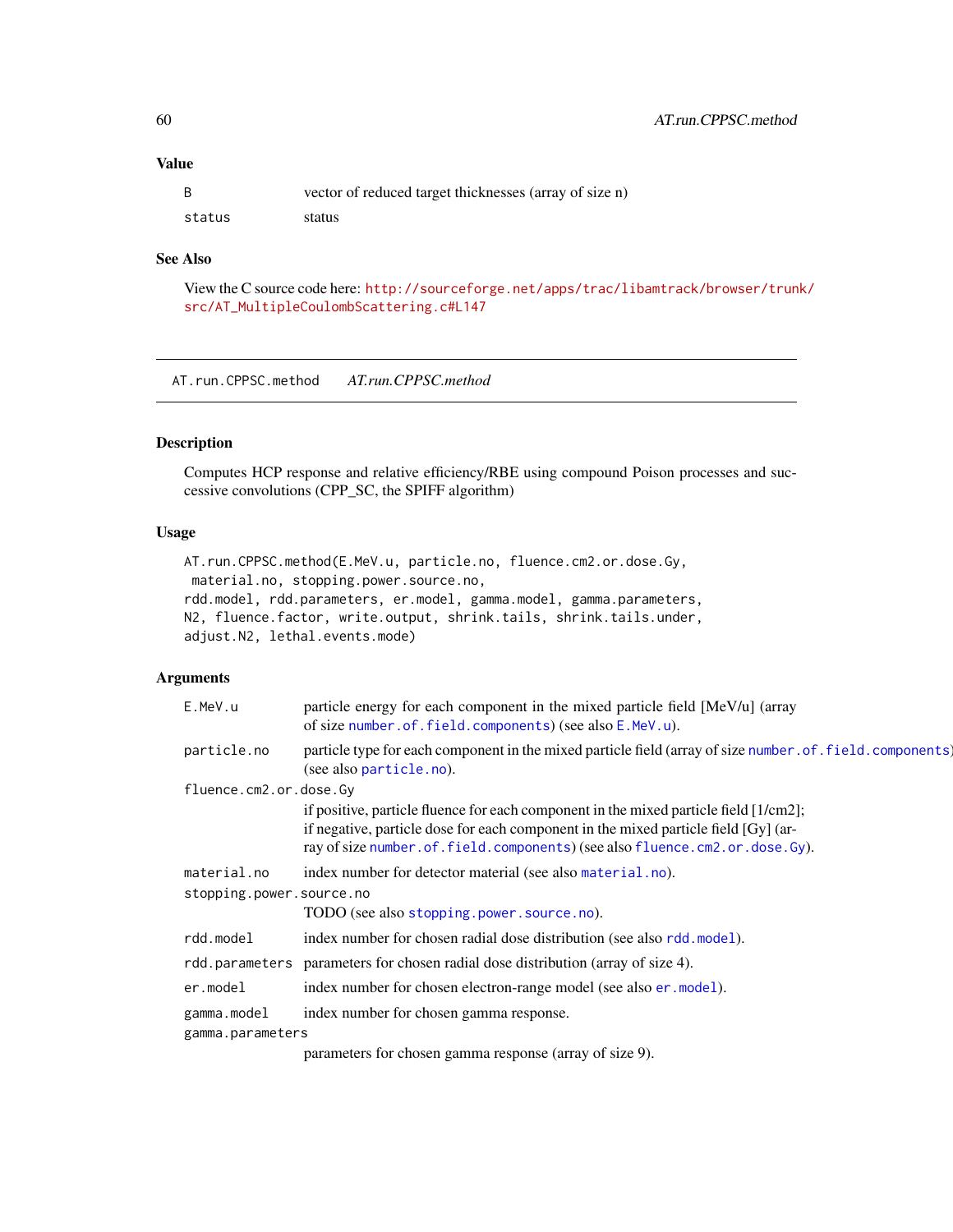| N <sub>2</sub>     | number of bins per factor of two for the dose scale of local dose histogram.                                       |  |
|--------------------|--------------------------------------------------------------------------------------------------------------------|--|
|                    | fluence. factor factor to scale the fluences / doses given in fluence. cm2. or. dose. Gy with.                     |  |
| write.output       | if true, a log-file is written to SuccessiveConvolutions.txt in the working direc-<br>tory.                        |  |
| shrink.tails       | if true, tails of the local dose distribution, contributing less than shrink tails under<br>are cut.               |  |
| shrink.tails.under |                                                                                                                    |  |
|                    | limit for tail cutting in local dose distribution.                                                                 |  |
| adjust.N2          | if true, N2 will be increase if necessary at high fluence to ensure sufficient local<br>dose histogram resolution. |  |
| lethal.events.mode |                                                                                                                    |  |
|                    | if true, computations are done for dependent subtargets.                                                           |  |
|                    |                                                                                                                    |  |

# Value

| number of bins per factor of two for the dose scale of local dose histogram                                                             |  |  |
|-----------------------------------------------------------------------------------------------------------------------------------------|--|--|
| relative.efficiency                                                                                                                     |  |  |
| particle response at dose D / gamma response at dose D                                                                                  |  |  |
| sanity check: total dose (in Gy) as returned by the algorithm                                                                           |  |  |
| absolute particle response                                                                                                              |  |  |
| absolute gamma response                                                                                                                 |  |  |
| mean.number.of.tracks.contrib                                                                                                           |  |  |
| mean number of tracks contributing to representative point                                                                              |  |  |
| start.number.of.tracks.contrib                                                                                                          |  |  |
| low fluence approximation for mean number of tracks contributing to represen-<br>tative point (start value for successive convolutions) |  |  |
| n.convolutions number of convolutions performed to reach requested dose/fluence                                                         |  |  |
| lower.Jensen.bound                                                                                                                      |  |  |
| lower bound for Jensen's inequity                                                                                                       |  |  |
| upper.Jensen.bound                                                                                                                      |  |  |
| upper bound for Jensen's inequity                                                                                                       |  |  |
|                                                                                                                                         |  |  |

# See Also

View the C source code here: [http://sourceforge.net/apps/trac/libamtrack/browser/trun](http://sourceforge.net/apps/trac/libamtrack/browser/trunk/src/AT_Algorithms_CPP.c#L34)k/ [src/AT\\_Algorithms\\_CPP.c#L34](http://sourceforge.net/apps/trac/libamtrack/browser/trunk/src/AT_Algorithms_CPP.c#L34)

# Examples

```
# Compute the relative efficiency of an Alanine detector in a mixed
# carbon / proton field
AT.run.CPPSC.method( particle.no = c(6012, 1001,1001), # namely carbon, protons, and protons with
               E.MeV.u = c(270, 270, 5),
```
# 270 MeV/u (primary Carbon, 270 MeV/u and 5 MeV/u (fast and slow proton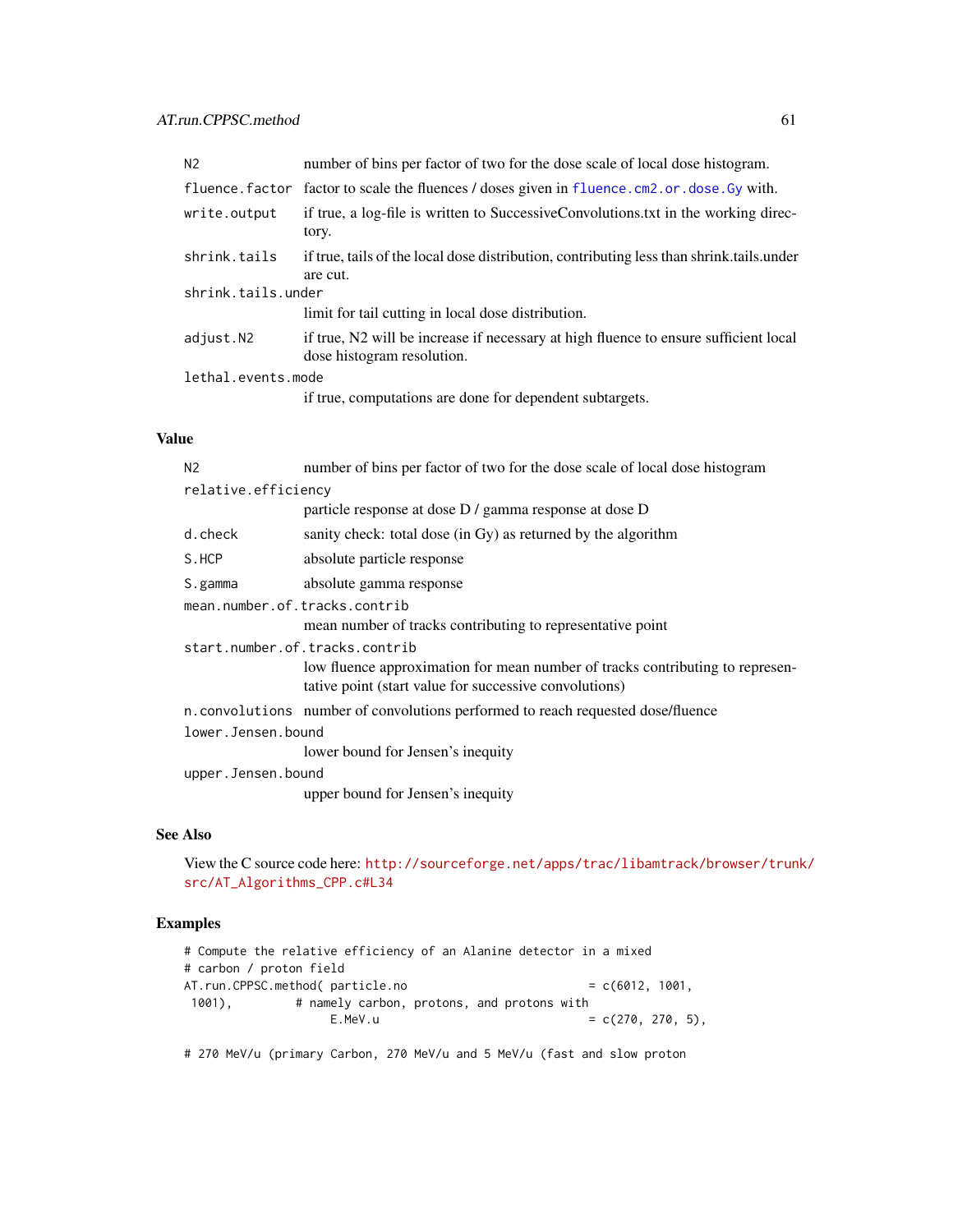```
# component)
                fluence.cm2. or.dose.Gy = c(1e8, 1e9, 1e7),# and their corresponding fluences
               material.no = 5,
        # i.e. Alanine
                rdd.model = 3,
        # simple 'Geiss' parametrization of radial dose distribution
                rdd.parameter = 50e-9,
        # with 50 nm core radius
                er.model = 4,
        # M. Scholz' parametrization of track radius
                gamma.model = 2,
        # General hit/target X ray response, but
               gamma.parrowers = c(1,500,1,1,0),
# as simple single exponential saturation (one hit, one target), saturation
# dose 500 Gy
                N2 = 10,
        # ten bins per factor 2 for internal local dose histogramming
                fluence.factor = 1.0,# can be used to easily scale total fluence (historical)
               write.output = TRUE,
        # write a log file
                shrink.tails = TRUE,
        # cut tails of local dose distribution, if...
                shrink.tails.under = <math>1e-30</math>,# ... they contribute less then 1e-30 to first moment of histogram
                adjust.N2 = TRUE,
        # perform rebinning if local dose distribution becomes too narrow
               lethal.events.mode = FALSE,
        # use independent subtargets
                stopping.power.source.no = 0)
```
AT.run.GSM.method *AT.run.GSM.method*

#### **Description**

Computes HCP response and relative efficiency/RBE using summation of tracks an a Cartesian grid (the GSM algorithm). Be aware that this routine can take considerable time to compute depending on the arguments, esp. for higher energy (>10 MeV/u) particles. It is therefore advantageous to test your settings with a low number of runs first.

### Usage

```
AT.run.GSM.method(E.MeV.u, particle.no, fluence.cm2.or.dose.Gy,
material.no, stopping.power.source.no,
rdd.model, rdd.parameters, er.model, gamma.model, gamma.parameters,
N.runs, write.output, nX, voxel.size.m, lethal.events.mode)
```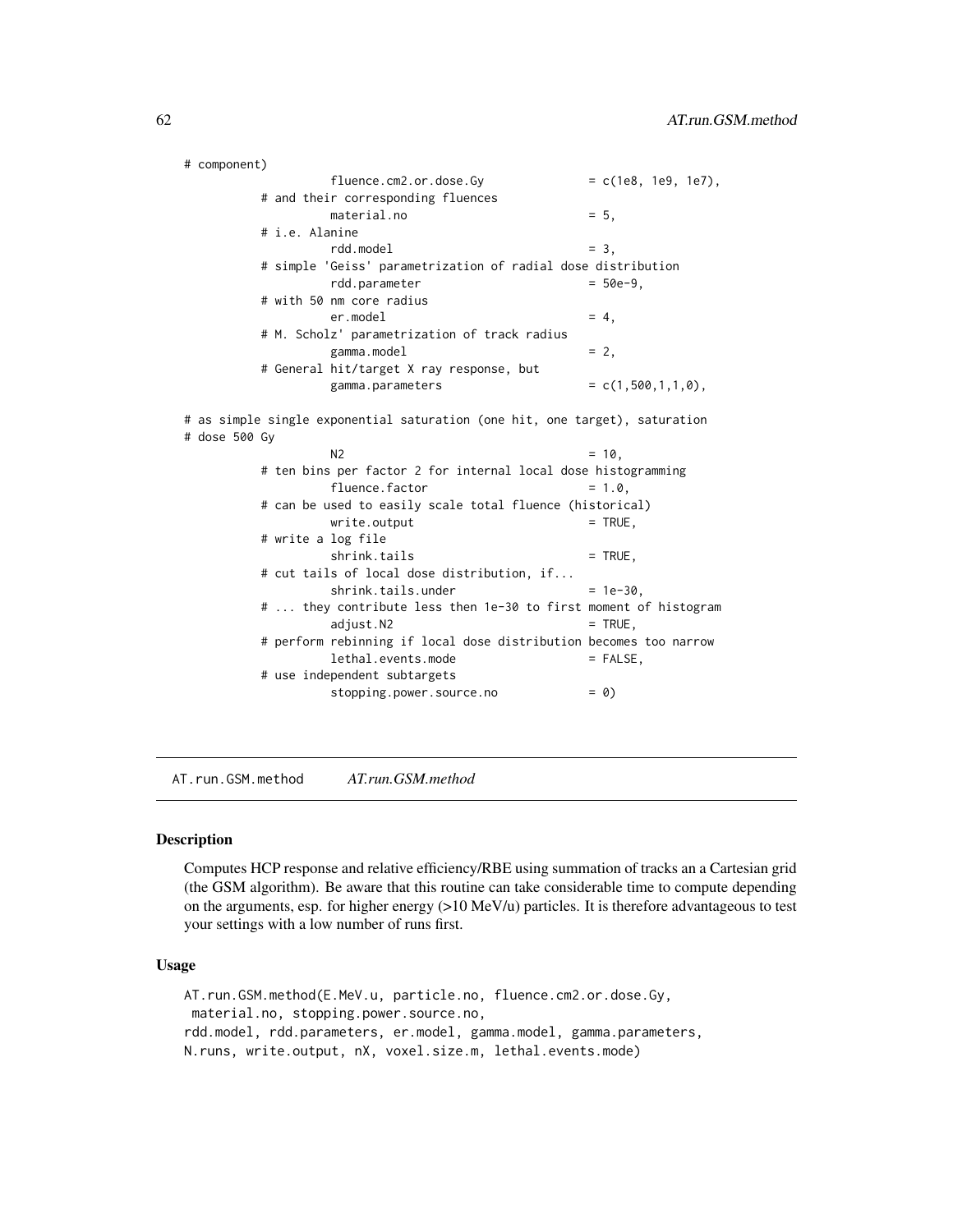# Arguments

| E.MeV.u                  | particle energy for each component in the mixed particle field [MeV/u] (array<br>of size number.of.field.components) (see also E.MeV.u).                                                                                                                   |
|--------------------------|------------------------------------------------------------------------------------------------------------------------------------------------------------------------------------------------------------------------------------------------------------|
| particle.no              | particle type for each component in the mixed particle field (array of size number . of . field. components)<br>(see also particle.no).                                                                                                                    |
| fluence.cm2.or.dose.Gy   |                                                                                                                                                                                                                                                            |
|                          | if positive, particle fluence for each component in the mixed particle field [1/cm2];<br>if negative, particle dose for each component in the mixed particle field [Gy] (ar-<br>ray of size number.of.field.components) (see also fluence.cm2.or.dose.Gy). |
| material.no              | index number for detector material (see also material.no).                                                                                                                                                                                                 |
| stopping.power.source.no |                                                                                                                                                                                                                                                            |
|                          | TODO (see also stopping.power.source.no).                                                                                                                                                                                                                  |
| rdd.model                | index number for chosen radial dose distribution (see also rdd.model).                                                                                                                                                                                     |
| rdd.parameters           | parameters for chosen radial dose distribution (array of size 4).                                                                                                                                                                                          |
| er.model                 | index number for chosen electron-range model (see also er . model).                                                                                                                                                                                        |
| gamma.model              | index number for chosen gamma response.                                                                                                                                                                                                                    |
| gamma.parameters         |                                                                                                                                                                                                                                                            |
|                          | parameters for chosen gamma response (array of size 9).                                                                                                                                                                                                    |
| N.runs                   | number of runs within which track positions will be resampled.                                                                                                                                                                                             |
| write.output             | if true, a protocol is written to SuccessiveConvolutions.txt in the working direc-<br>tory.                                                                                                                                                                |
| nX                       | number of voxels of the grid in x (and y as the grid is quadratic).                                                                                                                                                                                        |
| voxel.size.m             | side length of a voxel in m.                                                                                                                                                                                                                               |
| lethal.events.mode       |                                                                                                                                                                                                                                                            |
|                          | if true, allows to do calculations for cell survival.                                                                                                                                                                                                      |
|                          |                                                                                                                                                                                                                                                            |

# Value

| relative.efficiency    |                                                               |
|------------------------|---------------------------------------------------------------|
|                        | particle response at dose D / gamma response at dose D        |
| d.check                | sanity check: total dose (in Gy) as returned by the algorithm |
| S.HCP                  | absolute particle response                                    |
| S.gamma                | absolute gamma response                                       |
| n.particles            | average number of particle tracks on the detector grid        |
| sd.relative.efficiency |                                                               |
|                        | standard deviation for relative.efficiency                    |
| sd.d.check             | standard deviation for d.check                                |
| sd.S.HCP               | standard deviation for S.HCP                                  |
| sd.S.gamma             | standard deviation for S.gamma                                |
| sd.n.particles         | standard deviation for n.particles                            |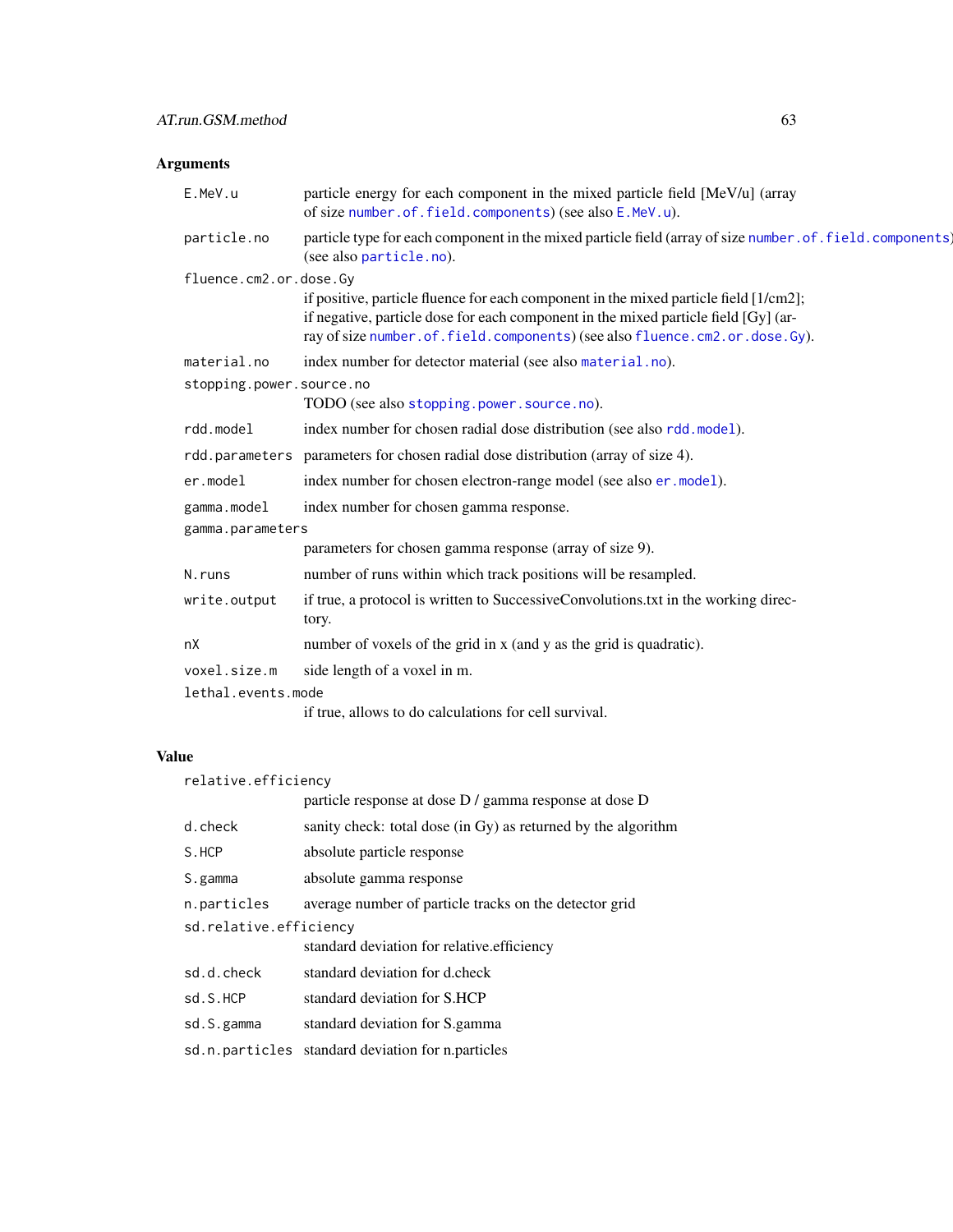# See Also

View the C source code here: [http://sourceforge.net/apps/trac/libamtrack/browser/trun](http://sourceforge.net/apps/trac/libamtrack/browser/trunk/src/AT_Algorithms_GSM.c#L277)k/ [src/AT\\_Algorithms\\_GSM.c#L277](http://sourceforge.net/apps/trac/libamtrack/browser/trunk/src/AT_Algorithms_GSM.c#L277)

# Examples

|                              | # Compute the relative efficiency of an Alanine detector     |                 |
|------------------------------|--------------------------------------------------------------|-----------------|
| in a proton field<br>#       |                                                              |                 |
| AT.run.GSM.method( # protons |                                                              |                 |
|                              | particle.no                                                  | $= 1001,$       |
|                              | # with 10 MeV/u                                              |                 |
|                              | E.MeV.u                                                      | $= 10.$         |
|                              | # delivering 1 Gy                                            |                 |
|                              | fluence.cm2.or.dose.Gy                                       | $= c(-1.0),$    |
|                              | # i.e. Alanine                                               |                 |
|                              | material.no                                                  | $= 5.$          |
|                              | # simple 'Geiss' parametrization of radial dose distribution |                 |
|                              | rdd.model                                                    | $= 3.$          |
|                              | # with 50 nm core radius                                     |                 |
|                              | rdd.parameter                                                | $= 50e-9.$      |
|                              | # M. Scholz' parametrization of track radius                 |                 |
|                              | er.model                                                     | $= 4.$          |
|                              | # Use exponential saturation                                 |                 |
|                              | gamma.model                                                  | $= 4,$          |
|                              | # max. response normalized to 1, saturation dose 500 Gy      |                 |
|                              | gamma.parameters                                             | $= c(1, 500)$ , |
|                              | # resample 1000 times                                        |                 |
|                              | N.runs                                                       | $= 1000,$       |
|                              | # write a log file                                           |                 |
|                              | write.output                                                 | $=$ TRUE,       |
|                              | # use a 10x10 grid                                           |                 |
|                              | nX                                                           | $= 10$ .        |
|                              | # with 5 nm voxel size                                       |                 |
|                              | voxel.size.m                                                 | $= 5e-9.$       |
|                              | # use independent subtargets                                 |                 |
|                              | lethal.events.mode                                           | $=$ FALSE,      |
|                              | # and PSTAR stopping powers                                  |                 |
|                              | stopping.power.source.no                                     | $= 0)$          |
|                              |                                                              |                 |

AT.run.IGK.method *AT.run.IGK.method*

# Description

Computes HCP response and relative efficiency/RBE using Katz' Ion-Gamma-Kill approach according to Waligorski, 1988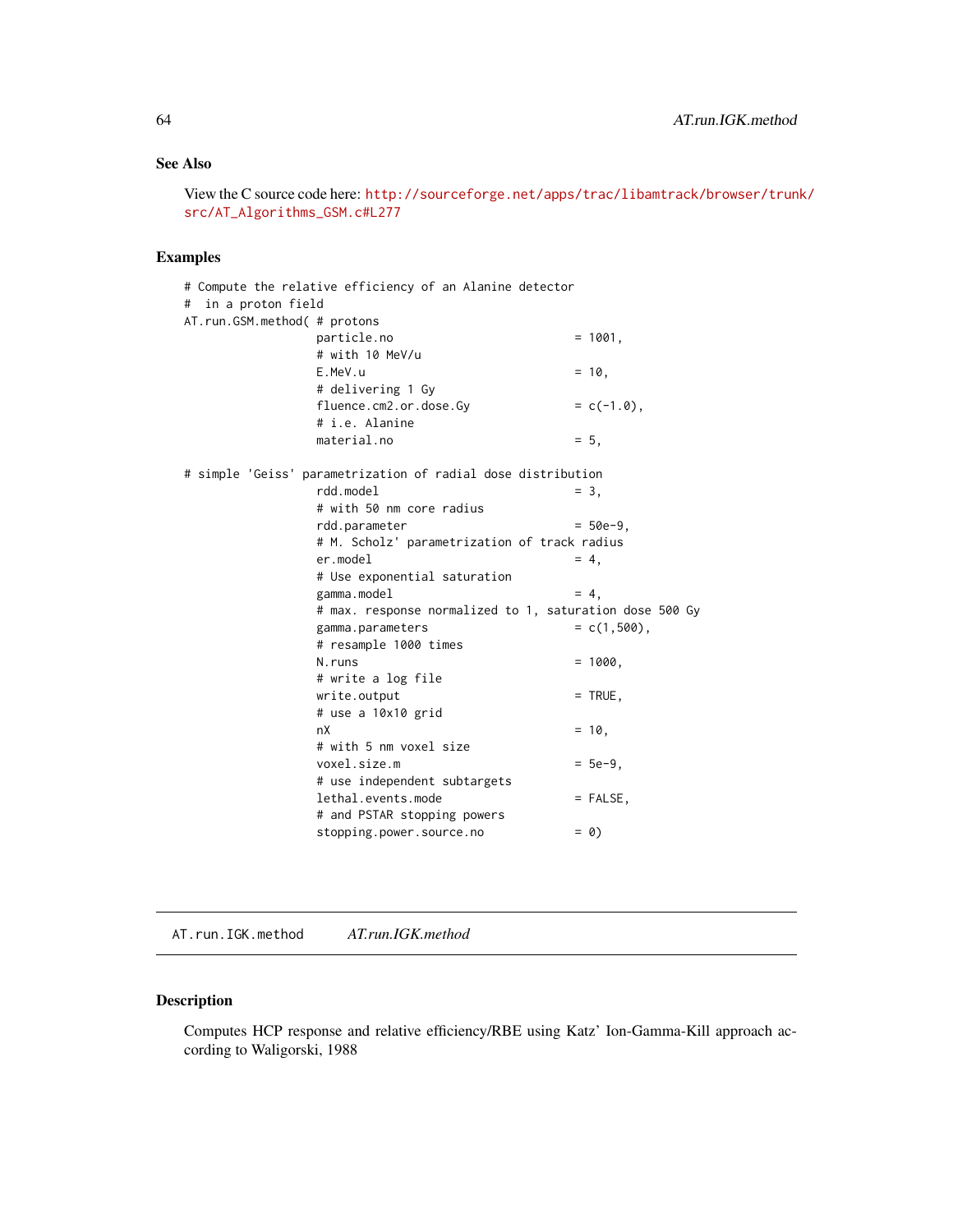# Usage

```
AT.run.IGK.method(E.MeV.u, particle.no, fluence.cm2.or.dose.Gy,
material.no, stopping.power.source.no,
rdd.model, rdd.parameters, er.model, gamma.model, gamma.parameters,
saturation.cross.section.factor, write.output)
```
# Arguments

| E.MeV.u                  | particle energy for each component in the mixed particle field [MeV/u] (array<br>of size number.of.field.components) (see also E.MeV.u).                                                                                                                   |
|--------------------------|------------------------------------------------------------------------------------------------------------------------------------------------------------------------------------------------------------------------------------------------------------|
| particle.no              | particle type for each component in the mixed particle field (array of size number . of . field. components)<br>(see also particle.no).                                                                                                                    |
| fluence.cm2.or.dose.Gy   |                                                                                                                                                                                                                                                            |
|                          | if positive, particle fluence for each component in the mixed particle field [1/cm2];<br>if negative, particle dose for each component in the mixed particle field [Gy] (ar-<br>ray of size number.of.field.components) (see also fluence.cm2.or.dose.Gy). |
| material.no              | index number for detector material (see also material.no).                                                                                                                                                                                                 |
| stopping.power.source.no |                                                                                                                                                                                                                                                            |
|                          | stopping power source number (PSTAR,) (see also stopping .power . source .no).                                                                                                                                                                             |
| rdd.model                | index number for chosen radial dose distribution (see also rdd.model).                                                                                                                                                                                     |
|                          | rdd. parameters parameters for chosen radial dose distribution (array of size 4).                                                                                                                                                                          |
| er.model                 | index number for chosen electron-range model (see also er . model).                                                                                                                                                                                        |
| gamma.model              | index number for chosen gamma response.                                                                                                                                                                                                                    |
| gamma.parameters         |                                                                                                                                                                                                                                                            |
|                          | parameters for chosen gamma response (array of size 9).                                                                                                                                                                                                    |
|                          | saturation.cross.section.factor                                                                                                                                                                                                                            |
|                          | scaling factor for the saturation cross section.                                                                                                                                                                                                           |
| write.output             | if true, a protocol is written to a file in the working directory.                                                                                                                                                                                         |

# Value

| relative.efficiency |                                                        |  |
|---------------------|--------------------------------------------------------|--|
|                     | particle response at dose D / gamma response at dose D |  |
| S.HCP               | absolute particle response                             |  |
| S.gamma             | absolute gamma response                                |  |
| sI.cm2              | resulting ion saturation cross section in cm2          |  |
| gamma.dose.Gy       | dose contribution from gamma kills                     |  |
| P.T                 | ion kill probability                                   |  |
| P.g.                | gamma kill probability                                 |  |

## See Also

View the C source code here: [http://sourceforge.net/apps/trac/libamtrack/browser/trun](http://sourceforge.net/apps/trac/libamtrack/browser/trunk/src/AT_Algorithms_IGK.c#L34)k/ [src/AT\\_Algorithms\\_IGK.c#L34](http://sourceforge.net/apps/trac/libamtrack/browser/trunk/src/AT_Algorithms_IGK.c#L34)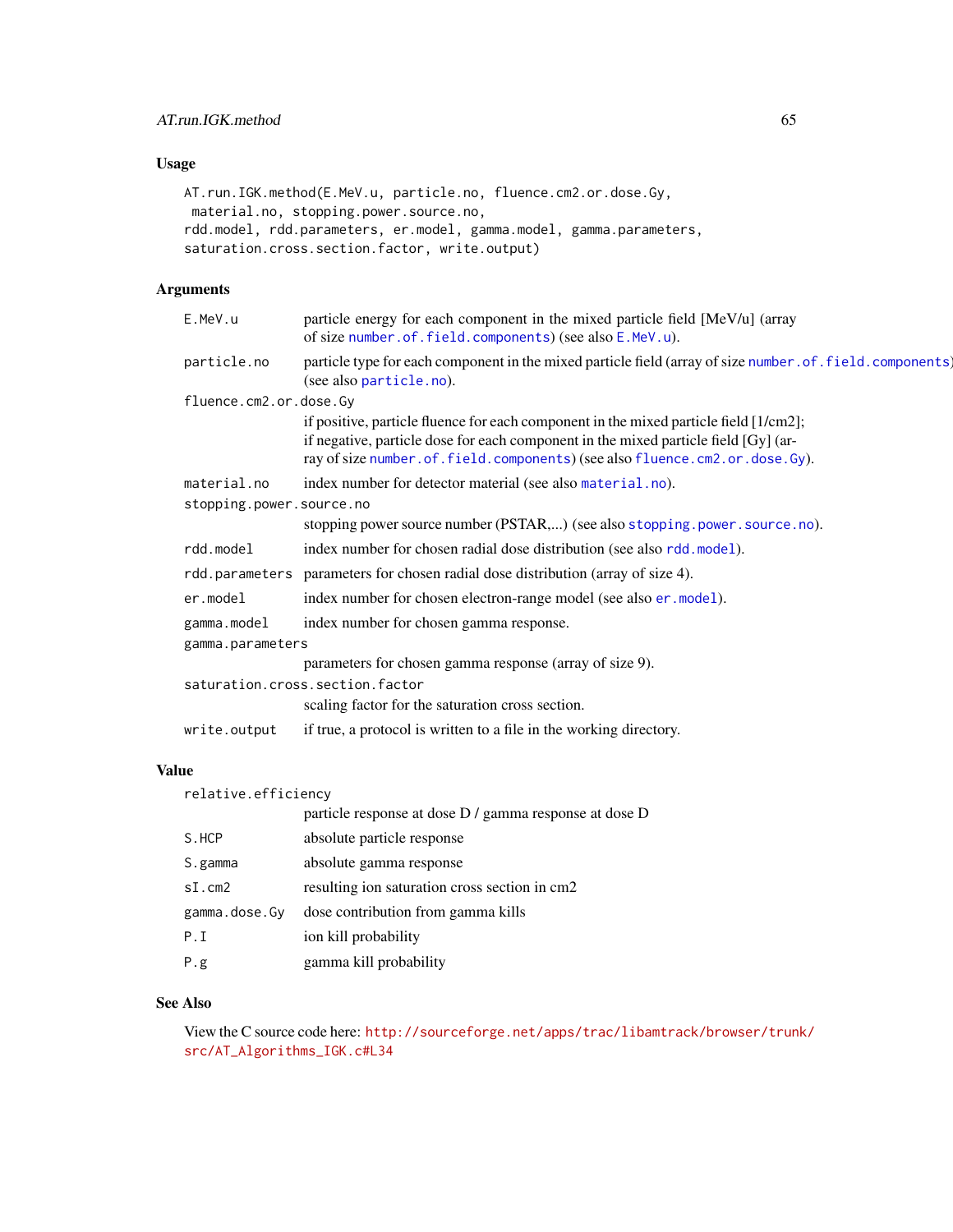# Examples

| # Compute the relative efficiency of an Alanine detector in a mixed |              |
|---------------------------------------------------------------------|--------------|
| # carbon / proton field                                             |              |
| AT.run.IGK.method( particle.no                                      | $= 1001.$    |
| # namely protons with                                               |              |
| E.MeV.u                                                             | $= 10.$      |
| # 10 MeV/u                                                          |              |
| fluence.cm2.or.dose.Gy                                              | $= c(-1.0),$ |
| # delivering 1 Gy                                                   |              |
| material.no                                                         | $= 5.$       |
| # i.e. Alanine                                                      |              |
| rdd.model                                                           | $= 4.$       |
|                                                                     |              |

# Katz parametrization of radial dose distribution with simplified extended # targets

| rdd.parameter                                               | $= c(5e-8, 1e-10)$ .     |
|-------------------------------------------------------------|--------------------------|
| # with 50 nm target size and 1e-10 dose minimum             |                          |
| er.model                                                    | $= 2$                    |
| # Butts&Katz parametrization of track radius                |                          |
| gamma.model                                                 | $= 2.$                   |
| # Use general target/hit model but here                     |                          |
| gamma.parameters                                            | $= c(1, 500, 1, 1, 0)$ . |
| # as exponential saturation with characteristic dose 500 Gy |                          |
| saturation.cross.section.factor                             | $= 1.4.$                 |
| # factor to take 'brush' around track into account          |                          |
| write.output                                                | $=$ TRUE,                |
| # write a log file                                          |                          |
| stopping.power.source.no                                    | $= 0)$                   |

AT.Rutherford.SDCS *AT.Rutherford.SDCS*

# Description

Computes the Rutherford single differential cross section for the energy spectrum of secondary electrons produced by an HCP

### Usage

```
AT.Rutherford.SDCS(E.MeV.u, particle.no, material.no, T.MeV)
```
# Arguments

| E.MeV.u     | energy of particle per nucleon (see also E.MeV.u). |
|-------------|----------------------------------------------------|
| particle.no | particle index (see also particle, no).            |
| material.no | material index (see also material, no).            |
| T.MeV       | electron energies (array of size n).               |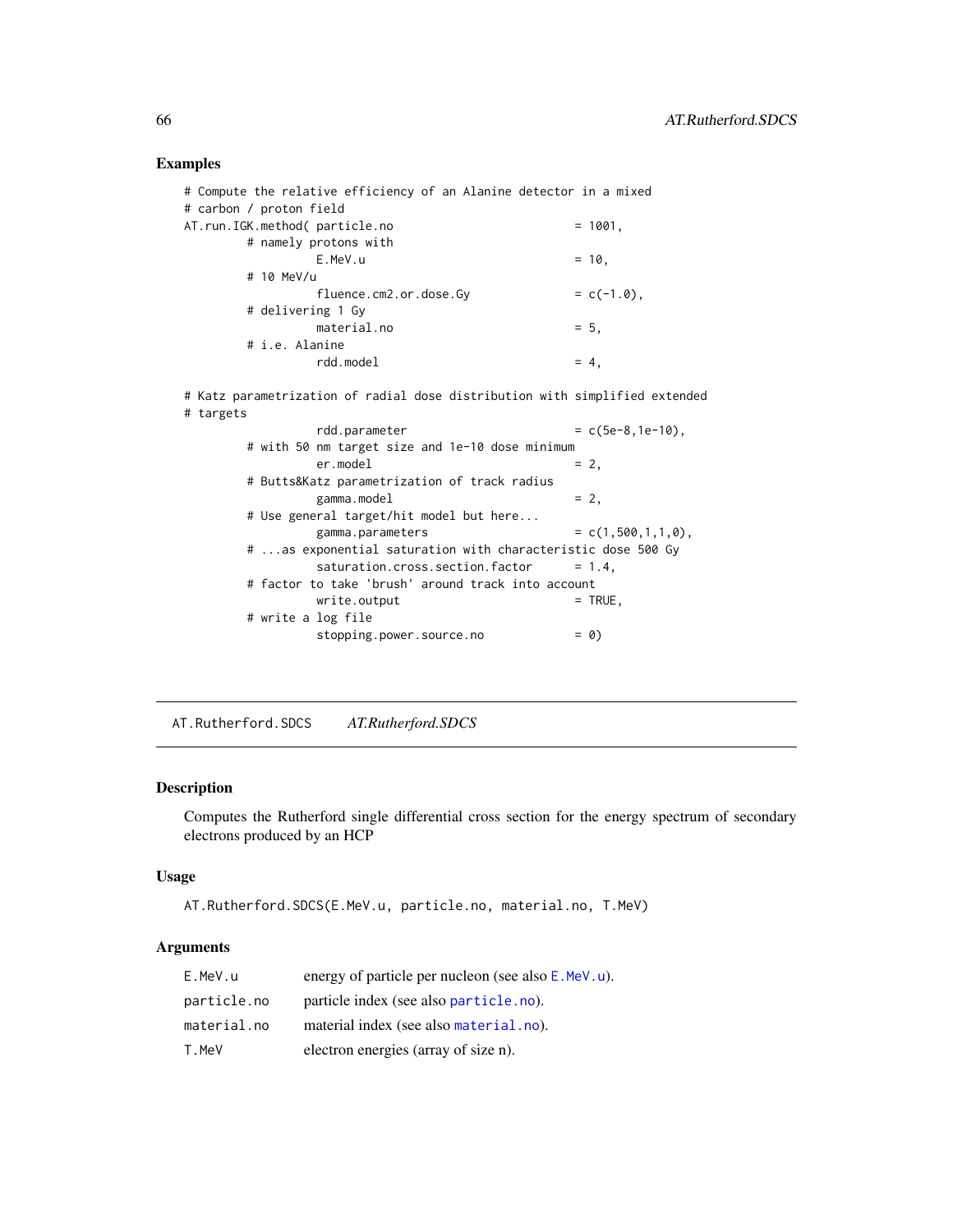# Value

| dsdT.m2.MeV | Rutherford SDCS for given electron energies (array of size n) |
|-------------|---------------------------------------------------------------|
| status      | status                                                        |

# See Also

View the C source code here: [http://sourceforge.net/apps/trac/libamtrack/browser/trun](http://sourceforge.net/apps/trac/libamtrack/browser/trunk/src/AT_EnergyLoss.c#L50)k/ [src/AT\\_EnergyLoss.c#L50](http://sourceforge.net/apps/trac/libamtrack/browser/trunk/src/AT_EnergyLoss.c#L50)

AT.scattering.angle.distribution *AT.scattering.angle.distribution*

# Description

Returns scattering angle distribution f(Theta) The distribution is not normalized because the energy loss in the target is not considered.

# Usage

```
AT.scattering.angle.distribution(E.MeV.u, particle.charge.e,
 target.thickness.cm, element.acronym, Theta)
```
# Arguments

| E.MeV.u             | energy of particle per nucleon [MeV] (see also $E$ . MeV. u).            |
|---------------------|--------------------------------------------------------------------------|
| particle.charge.e   |                                                                          |
|                     | charge number of particle.                                               |
| target.thickness.cm |                                                                          |
|                     | thickness of the target material in cm.                                  |
| element.acronym     |                                                                          |
|                     | elemental symbol of target material (array of size PARTICLE.NAME.NCHAR). |
| Theta               | vector of polar angles in rad (array of size n).                         |
|                     |                                                                          |

### Value

| distribution | vector of scattering angle distribution values (array of size n) |
|--------------|------------------------------------------------------------------|
| status       | status                                                           |

# See Also

View the C source code here: [http://sourceforge.net/apps/trac/libamtrack/browser/trun](http://sourceforge.net/apps/trac/libamtrack/browser/trunk/src/AT_MultipleCoulombScattering.c#L285)k/ [src/AT\\_MultipleCoulombScattering.c#L285](http://sourceforge.net/apps/trac/libamtrack/browser/trunk/src/AT_MultipleCoulombScattering.c#L285)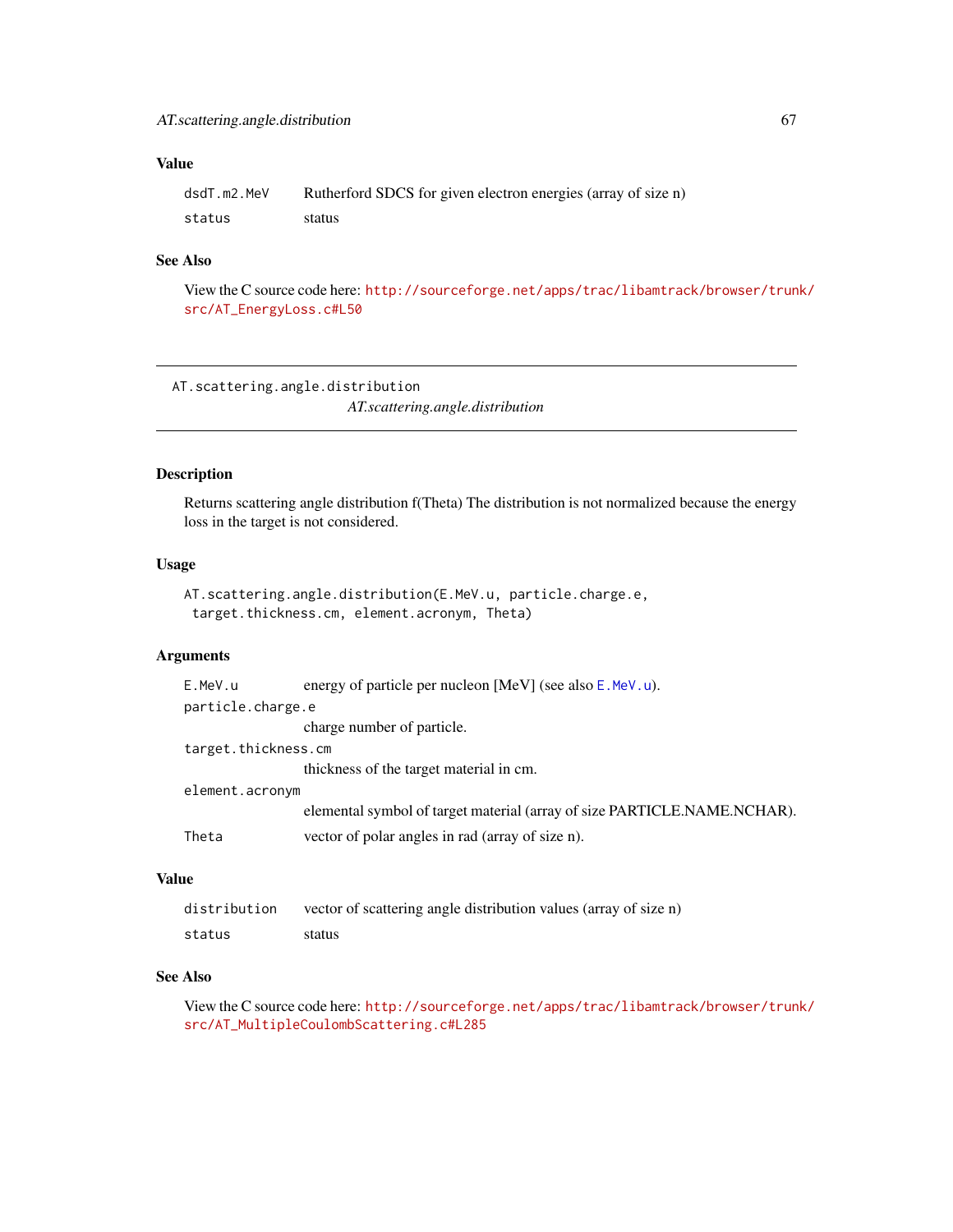AT.screening.angle *AT.screening.angle*

### Description

Returns screening angles chi\_a

## Usage

AT.screening.angle(E.MeV.u, particle.charge.e, element.acronym)

#### Arguments

| E.MeV.u           | vector of energies of particle per nucleon [MeV] (array of size n) (see also |
|-------------------|------------------------------------------------------------------------------|
|                   | $E.MeV.u$ ).                                                                 |
| particle.charge.e |                                                                              |
|                   | vector of charge numbers of particle (array of size n).                      |
| element.acronym   |                                                                              |
|                   | vector of elemental symbols of target material (array of size n).            |
|                   |                                                                              |

# Value

| chi.a  | vector of screening angles in rad (array of size n) |
|--------|-----------------------------------------------------|
| status | status                                              |

#### See Also

View the C source code here: [http://sourceforge.net/apps/trac/libamtrack/browser/trun](http://sourceforge.net/apps/trac/libamtrack/browser/trunk/src/AT_MultipleCoulombScattering.c#L70)k/ [src/AT\\_MultipleCoulombScattering.c#L70](http://sourceforge.net/apps/trac/libamtrack/browser/trunk/src/AT_MultipleCoulombScattering.c#L70)

AT.set.user.material *AT.set.user.material*

## Description

Initializes user defined material. The material can then be used with material index number 0. !Be aware! that is definition is only valid during run-time. When the library is reloaded, the default settings are restored and the material is removed.

## Usage

```
AT.set.user.material(density.g.cm3, I.eV, average.A, average.Z)
```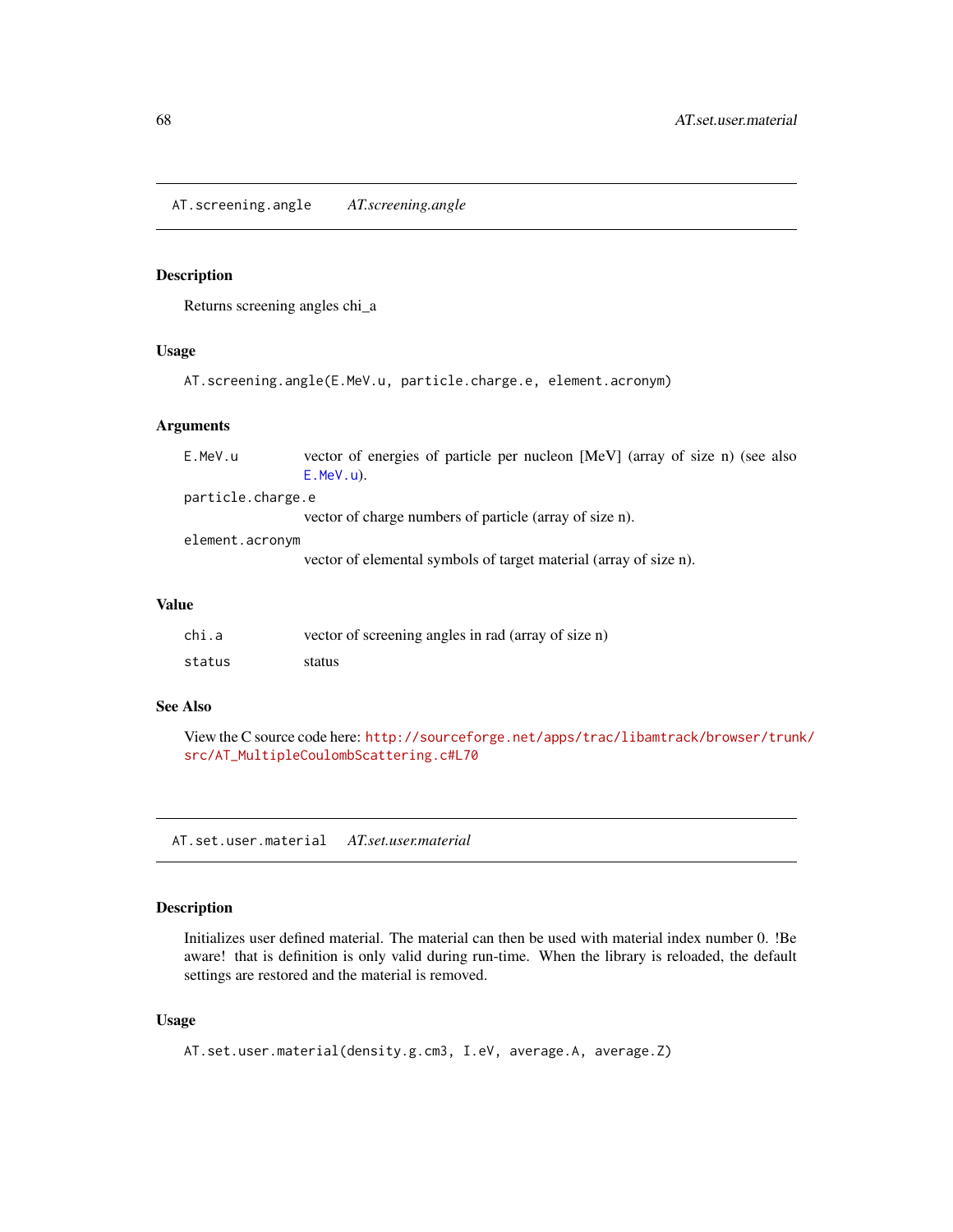### Arguments

|           | density.g.cm3 physical density in g per cm3. |
|-----------|----------------------------------------------|
| I.eV      | I value in eV.                               |
| average.A | average mass number.                         |
| average.Z | average atomic number.                       |

#### Value

status material defined successfully if zero

#### See Also

View the C source code here: [http://sourceforge.net/apps/trac/libamtrack/browser/trun](http://sourceforge.net/apps/trac/libamtrack/browser/trunk/src/AT_DataMaterial.c#L479)k/ [src/AT\\_DataMaterial.c#L479](http://sourceforge.net/apps/trac/libamtrack/browser/trunk/src/AT_DataMaterial.c#L479)

AT.set.user.material.from.composition *AT.set.user.material.from.composition*

### Description

Initializes user defined material from composition data. The material can then be used with material index number 0. !Be aware! that is definition is only valid during run-time. When the library is reloaded, the default settings are restored and the material is removed.

#### Usage

```
AT.set.user.material.from.composition(density.g.cm3, Z, A,
weight.fraction)
```
### Arguments

|                 | density.g.cm3 physical density (in $g$ per cm3) of material.    |
|-----------------|-----------------------------------------------------------------|
| Z               | atomic numbers of constituents (array of size n).               |
| A               | mass numbers of constituents (array of size n).                 |
| weight.fraction |                                                                 |
|                 | relative fractions of weight of constituents (array of size n). |

### Value

status material defined successfully if zero

# See Also

View the C source code here: [http://sourceforge.net/apps/trac/libamtrack/browser/trun](http://sourceforge.net/apps/trac/libamtrack/browser/trunk/src/AT_DataMaterial.c#L494)k/ [src/AT\\_DataMaterial.c#L494](http://sourceforge.net/apps/trac/libamtrack/browser/trunk/src/AT_DataMaterial.c#L494)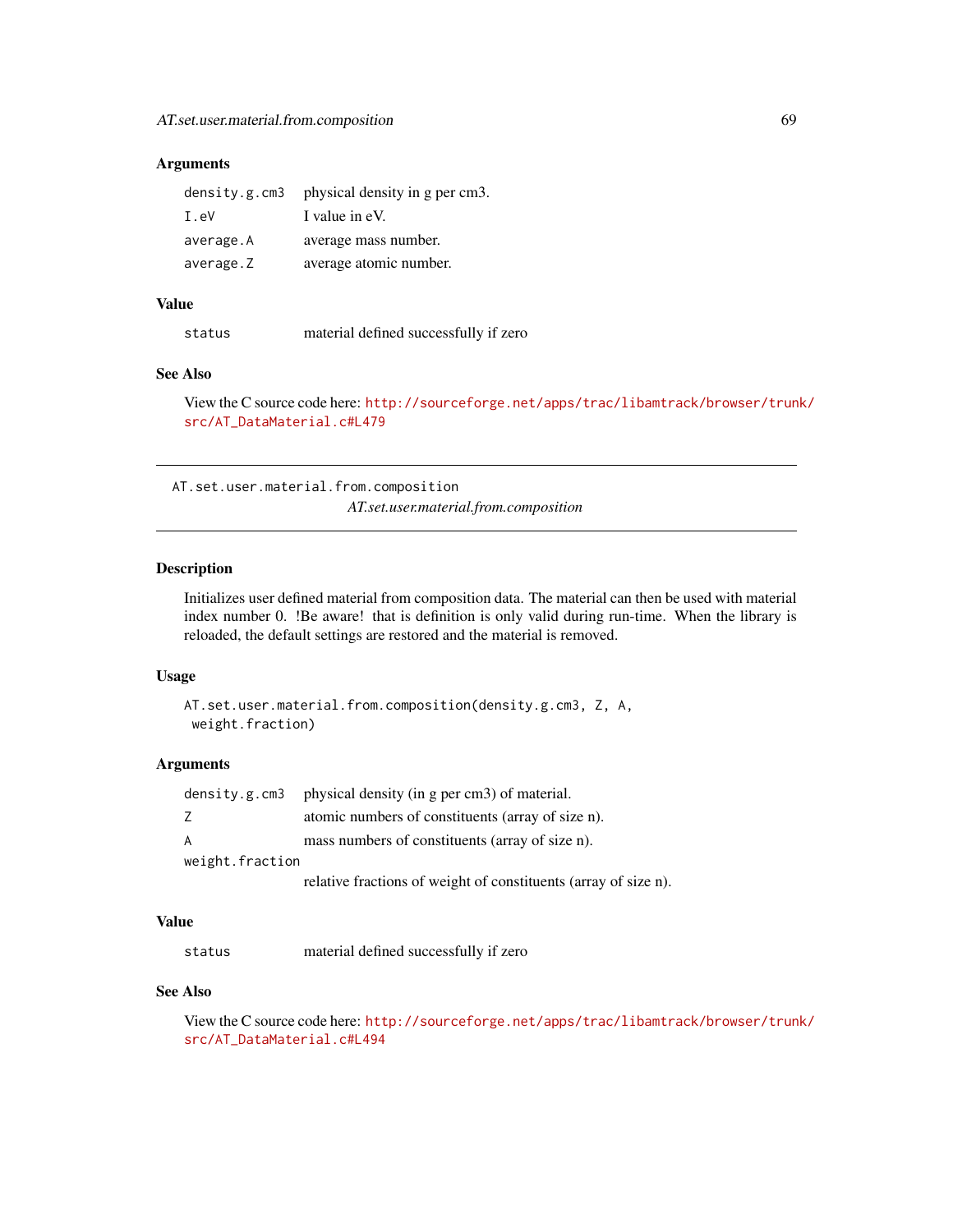AT.SPC.convert.to.DDD *AT.SPC.convert.to.DDD*

### **Description**

Converts spectral fluence data differential in depth and energy (spc) into a depth-dose. It also allows for the export of TRiP98 compatible DDD files. The routine calls AT.SPC.read so if you experience problems, please check if additional arguments for AT.SPC.read are needed (via '...'). For the DDD format, see M. Kr\"amer's TRiP98 documentation: [http://bio.gsi.de/DOCS/](http://bio.gsi.de/DOCS/TRiP98BEAM/DOCS/trip98fmtddd.html) [TRiP98BEAM/DOCS/trip98fmtddd.html](http://bio.gsi.de/DOCS/TRiP98BEAM/DOCS/trip98fmtddd.html).

### Usage

```
AT.SPC.convert.to.DDD(file.name.spc, file.name.ddd = NULL, endian =
 'little', plot = TRUE, write = TRUE, ...)
```
### Arguments

| file.name.spc | path and file name for spc data                                                                                                       |
|---------------|---------------------------------------------------------------------------------------------------------------------------------------|
| file.name.ddd | path and file name for ddd data, if not given file.name.spc will be used but with<br>*.ddd extension (only applicable if write = TRUE |
| endian        | endianess of spc data, see also AT.SPC.read                                                                                           |
| plot          | if true, the resulting depth-dose curve will be plotted, e.g. for error-checking                                                      |
| write         | if true, the resulting depth-dose curve will be exported in TRiP98 format                                                             |
| $\ddotsc$     | additional arguments for the AT.SPC.read routine                                                                                      |

#### Value

A data frame containing the depth-dose curve

AT.SPC.export.DEDX *AT.SPC.export.DEDX*

#### Description

Creates stopping power data tables from libamtrack and exports them in TRiP98 compatible format. For the DEDX format, see M. Kr\"amer's TRiP98 documentation: [http://bio.gsi.de/DOCS/](http://bio.gsi.de/DOCS/TRiP98BEAM/DOCS/trip98fmtdedx.html) [TRiP98BEAM/DOCS/trip98fmtdedx.html](http://bio.gsi.de/DOCS/TRiP98BEAM/DOCS/trip98fmtdedx.html). N.B. check the resulting data carefully for NAs, as not all stopping power data sources might cover the energy grid requested.

#### Usage

```
AT.SPC.export.DEDX(stopping.power.source.no, file.name.DEDX = NULL,
element.names = NULL, energy.MeV.u = NULL, plot = TRUE, write = TRUE)
```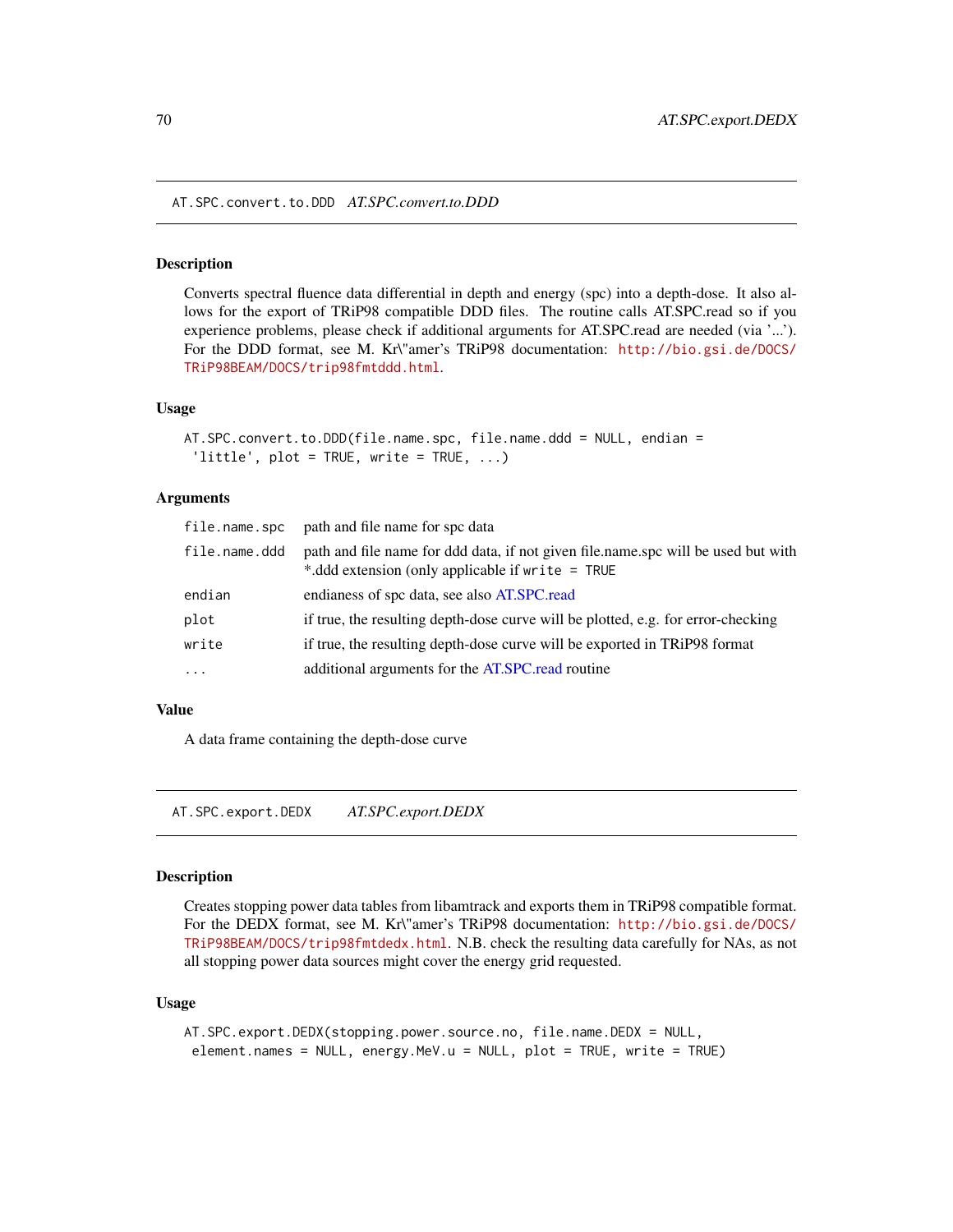# AT.SPC.get 71

# Arguments

| stopping.power.source.no |                                                                                                 |
|--------------------------|-------------------------------------------------------------------------------------------------|
|                          | index of stopping power data source, see also stopping power source no.                         |
|                          | file.name.DEDX path and file name for DEDX data, if not given libamtrack.dedx will be used.     |
| element.names            | elements to be used (see particle.no), if not given the ICRU49/73 elements<br>HAr will be used. |
| energy.MeV.u             | energy grid, if not given the ICRU49/73 standard (0.0251000 MeV/u in 51<br>steps) will be used. |
| plot                     | if true, the resulting data will be plotted.                                                    |
| write                    | if true, the resulting data will be exported in TRiP98 format.                                  |

# Value

A data frame containing the stopping power data

<span id="page-70-0"></span>

| AT.SPC.get | AT.SPC.get |  |
|------------|------------|--|
|            |            |  |

# Description

Returns interpolated spc data. Needs list of spc files as input which is obtained by [AT.SPC.get.list.](#page-71-0) TODO: use path.to.files here alternative argument and call AT.SPC.get.list internally.

### Usage

```
AT.SPC.get(spc.list, energy.MeV.u)
```
# Arguments

| spc.list     | data frame with spc file information as returned by AT.SPC.get.list      |
|--------------|--------------------------------------------------------------------------|
| energy.MeV.u | requested beam energy, has to be within energy grid covered by spc. list |

### Value

list with spc data equivalent to those returned by [AT.SPC.read.](#page-73-0)

# Examples

```
## Download data from libamtrack homepage
##
## To read a simple SPC file, use AT.SPC.read
##
# To get SPC data for arbitrary energy, you first have to make libamtrack aware
## of the appropriate SPC files:
#
```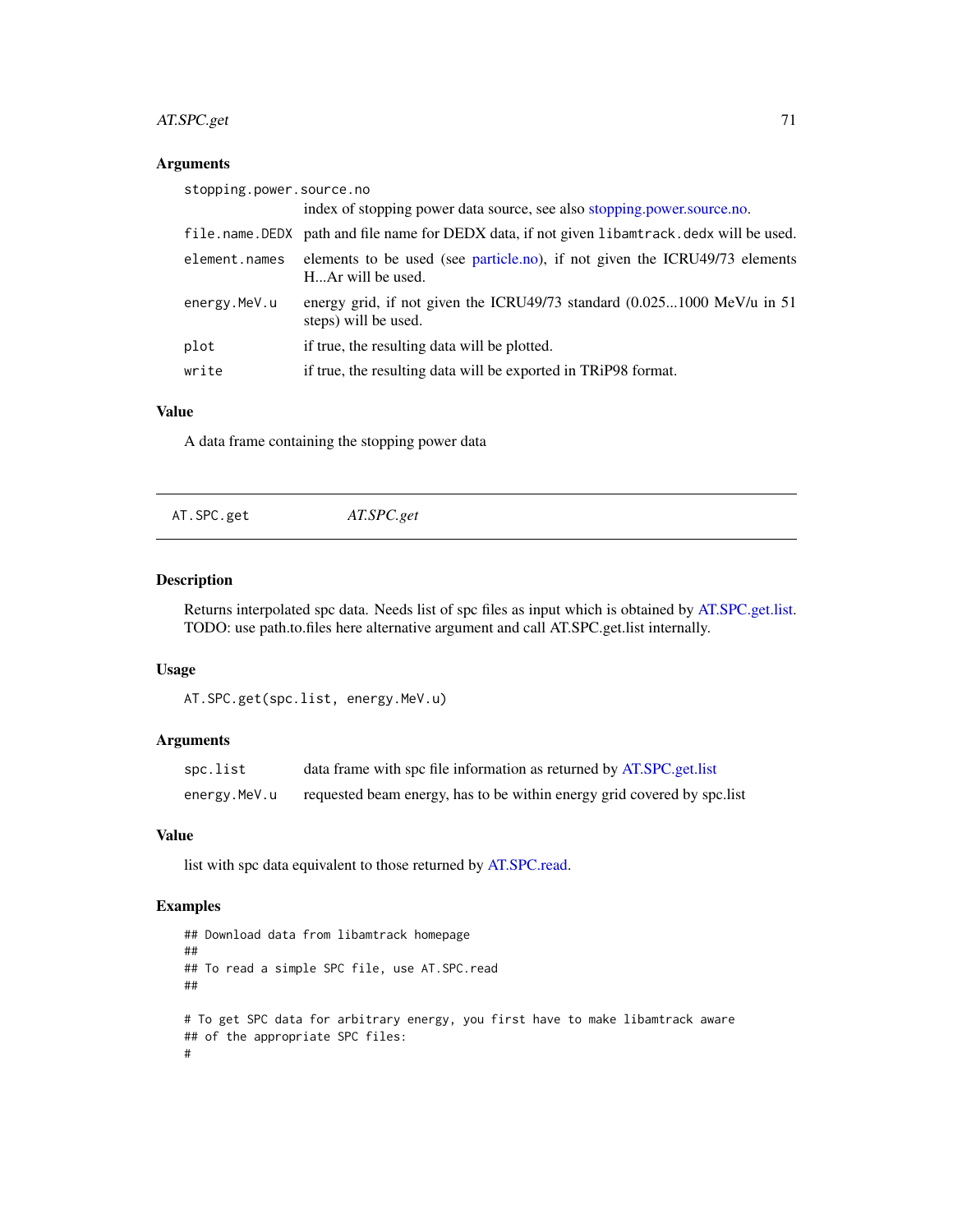```
# spc.list <- AT.SPC.get.list(path.to.files,...) where 'path.to.files'
# should point to spc files
# OF ONE KIND, i.e. same
# projectile, target, active/passive
# # but different energies
# N.B.: This routine can also be used to browser spc files and check their
# integrity
##
## Using the returned list, you can get spc data for any energy in between
#
# spc <- AT.SPC.get(spc.list, energy = ...) This will can AT.SPC.read
# and AT.SPC.interpolate
#
## returns a list in which the actual data are found in spc$spc
## which can then used in spc related routines, e.g.
## AT.SPC.tapply, AT.SPC.convert.to.DDD, etc.
##
## A spectrum at arbitraty can be obtain by using the data in spc$spc
## with AT.SPC.spectrum.at.depth.g.cm2
```
<span id="page-71-0"></span>AT.SPC.get.list *AT.SPC.get.list*

# Description

Returns filenames and essential information (energy, projectile etc.) of all spc files that are found at a user-proveded location. Needed by [AT.SPC.get.](#page-70-0)

#### Usage

```
AT.SPC.get.list(path.to.files, endian = "little")
```
### Arguments

|        | path, to, files absolute path to spc files, including wildcard, e.g. *.active*.spc                                                         |
|--------|--------------------------------------------------------------------------------------------------------------------------------------------|
| endian | byte-order of the spc file to read, "big" (AIX) or "little" (Linux, VMS, etc.,<br>$\alpha$ default). Only necessary if flavour = 'vanilla' |

# Value

A dataframe with path and file names, number of depth steps, projectile, target, beam energy, peak position.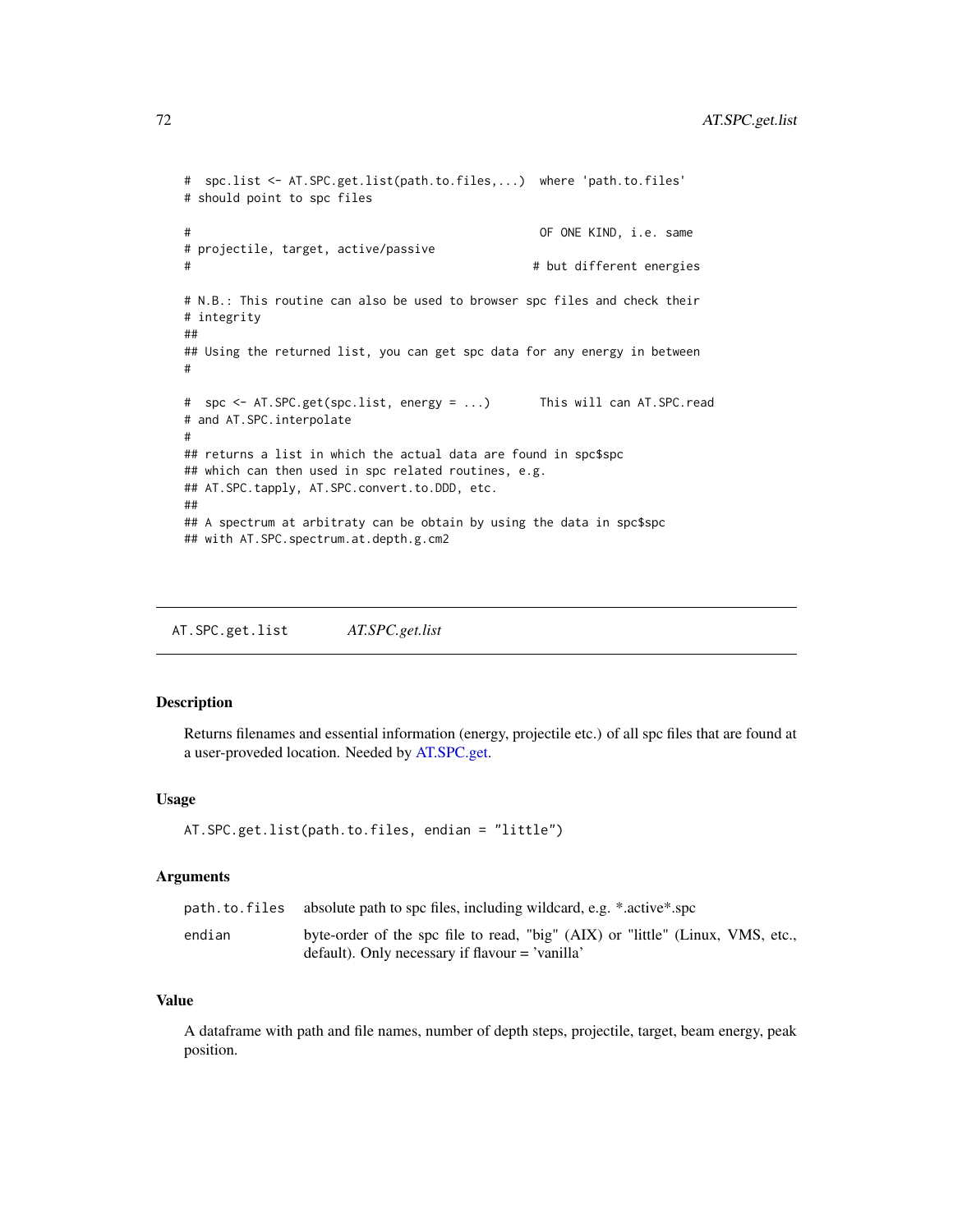# <span id="page-72-0"></span>AT.SPC.interpolate 73

#### Examples

```
## Download data from libamtrack homepage
##
## To read a simple SPC file, use AT.SPC.read
##
# To get SPC data for arbitrary energy, you first have to make libamtrack aware
## of the appropriate SPC files:
#
# spc.list <- AT.SPC.get.list(path.to.files,...) where 'path.to.files'
# should point to spc files
# OF ONE KIND, i.e. same
# projectile, target, active/passive
# # but different energies
# N.B.: This routine can also be used to browser spc files and check their
# integrity
##
## Using the returned list, you can get spc data for any energy in between
#
# spc <- AT.SPC.get(spc.list, energy = ...) This will can AT.SPC.read
# and AT.SPC.interpolate
#
## returns a list in which the actual data are found in spc$spc
## which can then used in spc related routines, e.g.
## AT.SPC.tapply, AT.SPC.convert.to.DDD, etc.
##
## A spectrum at arbitraty can be obtain by using the data in spc$spc
## with AT.SPC.spectrum.at.depth.g.cm2
```
AT.SPC.interpolate *AT.SPC.interpolate*

#### Description

Interpolates between two spc files.

#### Usage

AT.SPC.interpolate(spc.lower, spc.upper, energy.MeV.u)

#### Arguments

| spc.lower    | spc data (read by AT.SPC.read) with lower bracketing energy. |
|--------------|--------------------------------------------------------------|
| spc.upper    | spc data (read by AT.SPC.read) with upper bracketing energy. |
| energy.MeV.u | energy of interpolated spc data                              |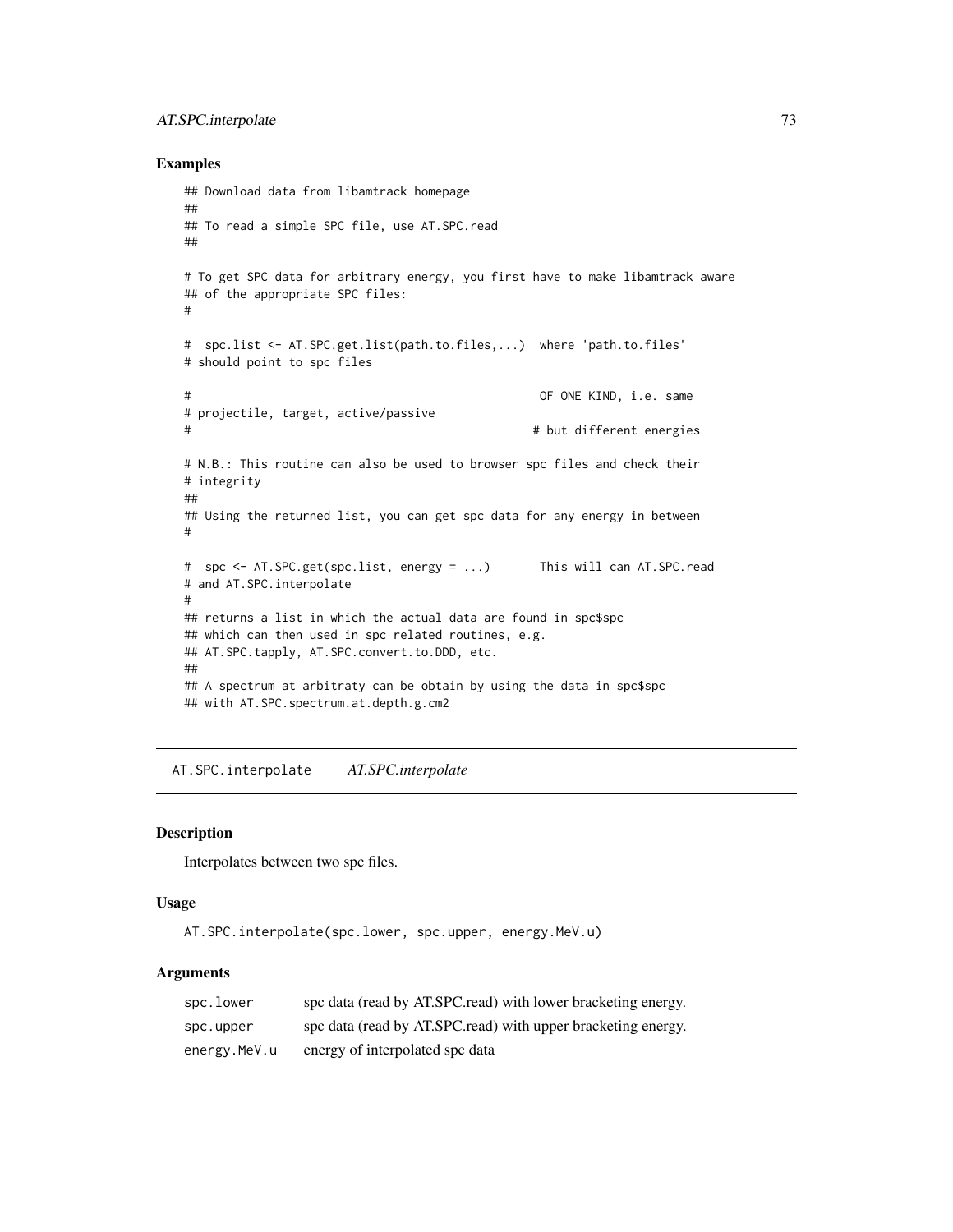list equivalent to those returned by AT.SPC.read.

#### Examples

```
## Download data from libamtrack homepage
##
## To read a simple SPC file, use AT.SPC.read
##
# To get SPC data for arbitrary energy, you first have to make libamtrack aware
## of the appropriate SPC files:
#
# spc.list <- AT.SPC.get.list(path.to.files,...) where 'path.to.files'
# should point to spc files
# OF ONE KIND, i.e. same
# projectile, target, active/passive
# # but different energies
# N.B.: This routine can also be used to browser spc files and check their
# integrity
##
## Using the returned list, you can get spc data for any energy in between
#
# spc <- AT.SPC.get(spc.list, energy = ...) This will can AT.SPC.read
# and AT.SPC.interpolate
#
## returns a list in which the actual data are found in spc$spc
## which can then used in spc related routines, e.g.
## AT.SPC.tapply, AT.SPC.convert.to.DDD, etc.
##
## A spectrum at arbitraty can be obtain by using the data in spc$spc
## with AT.SPC.spectrum.at.depth.g.cm2
```
<span id="page-73-0"></span>AT.SPC.read *AT.SPC.read*

#### **Description**

Read a spc-formatted data file with energy-fluence in n depth steps. For original TRiP format definition by M. Kraemer, please see [http://bio.gsi.de/DOCS/TRiP98BEAM/DOCS/trip98fmtspc.](http://bio.gsi.de/DOCS/TRiP98BEAM/DOCS/trip98fmtspc.html) [html](http://bio.gsi.de/DOCS/TRiP98BEAM/DOCS/trip98fmtspc.html) and Kraemer and Scholz, Treatment planning for heavy-ion radiotherapy: calculation and optimization of biologically effective dose, Phys. Med. Biol. 45 (2000) 3319-3330. Please note that the user has to take care of picking the spc-file for the projectile and target material desired. Presently, two versions of the reader exists: a slower but stable R version ('vanilla') and a faster but still buggy C version. IMPORTANT: SPC files report DIFFERENTIAL fluences dN/dE per

<span id="page-73-1"></span>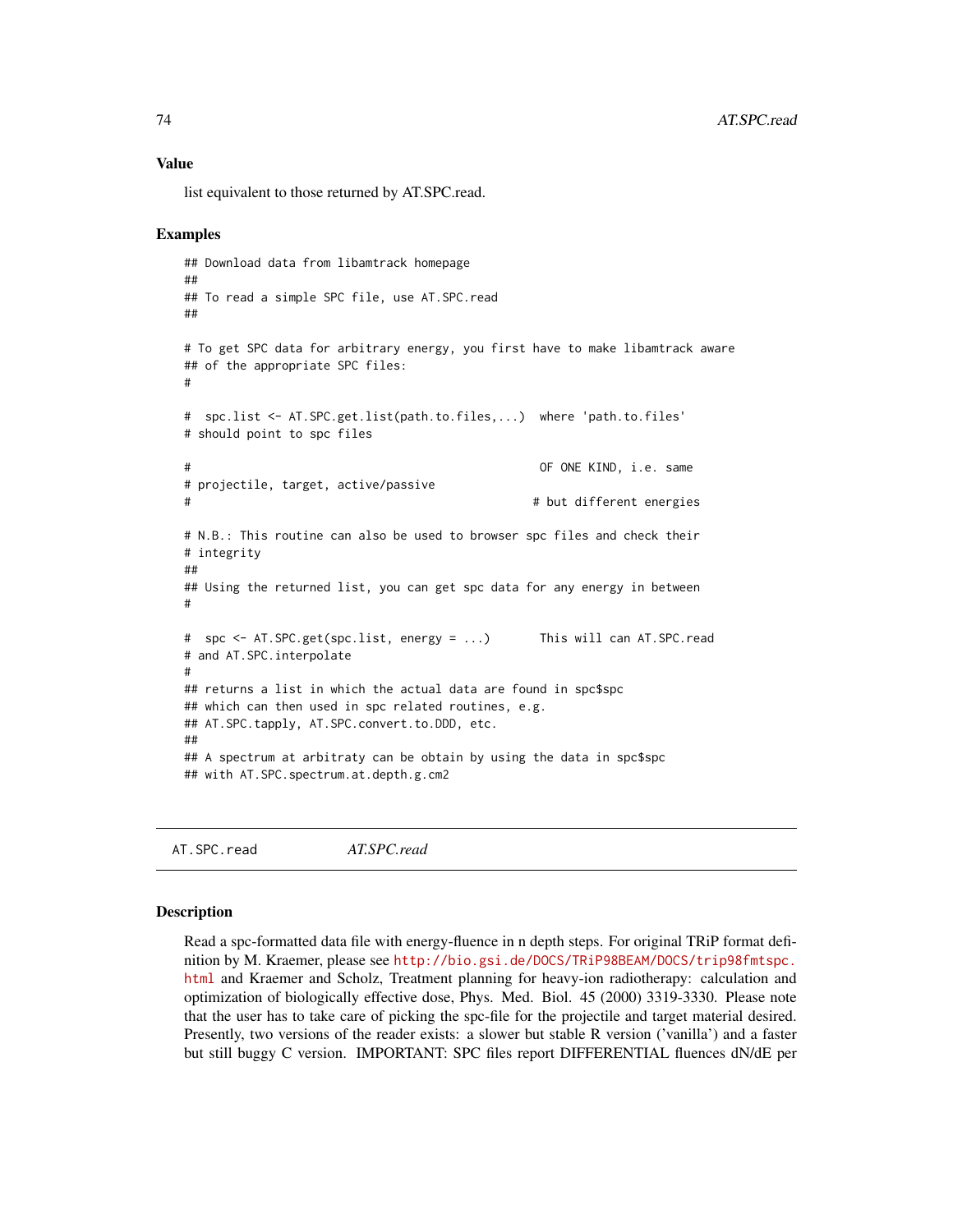<span id="page-74-0"></span>primary particle, i.e. normalized by the energy bin. This reader converts them to ABSOLUTE fluences by multiplying dE. This facilitates e.g. summation to get the total fluence etc. but produces funny results when ABSOLUTE fluences are plotted. Also, SPCs only contain the left limit of the energy bins. This reader also reports the energy bin midpoint which is more reasonable e.g. for the computation of mean dE/dx etc. Please note that the "compress" statement has been depreciated due to preparation for C translation of spc handling.

# Usage

AT.SPC.read( file.name, flavour, endian, mean, header.only = FALSE)

#### Arguments

| file.name   | name of spc-file to be read (with extension).                                                                                        |
|-------------|--------------------------------------------------------------------------------------------------------------------------------------|
| flavour     | 'vanilla' (default) to use stable R version.                                                                                         |
| endian      | byte-order of the spc file to read, "big" (AIX) or "little" (Linux, VMS, etc.,<br>$default)$ . Only necessary if flavour = 'vanilla' |
| mean        | method for computing bin midpoints, "geometric" or "arithmetic" (default).                                                           |
| header.only | if true, only information on spc file but no data will be read.                                                                      |

# Value

A list with (1) the 'spc' data frame with the following columns

| depth.step                  | Index number of depth step (one-based)                  |  |
|-----------------------------|---------------------------------------------------------|--|
| depth.g.cm2                 | Depth in $g/cm2$                                        |  |
| particle.no                 | Particle index number (see also(particle.no).           |  |
| E.low.MeV.u                 | Energy bin lower limit in MeV/u (see also $(E.MeV.u)$ . |  |
| E.mid.MeV.u                 | Energy bin mid in MeV/u (see also $(E.MeV.u)$ .         |  |
| E.high.MeV.u                | Energy bin upper limit in MeV/u (see also $(E.MeV.u)$ . |  |
| dE.MeV.u                    | Energy bin width in MeV/u                               |  |
| dN.dE.per.MeV.u.per.primary |                                                         |  |
|                             | Fluence differential in energy (bin width) per primary. |  |
| N.per.primary               | Fluence per primary.                                    |  |
|                             |                                                         |  |

and (2) variables containing information as beam energy, peak position, projectile and target material.

# See Also

[AT.SPC.tapply](#page-78-0) for more example to derive quantaties from spc-data.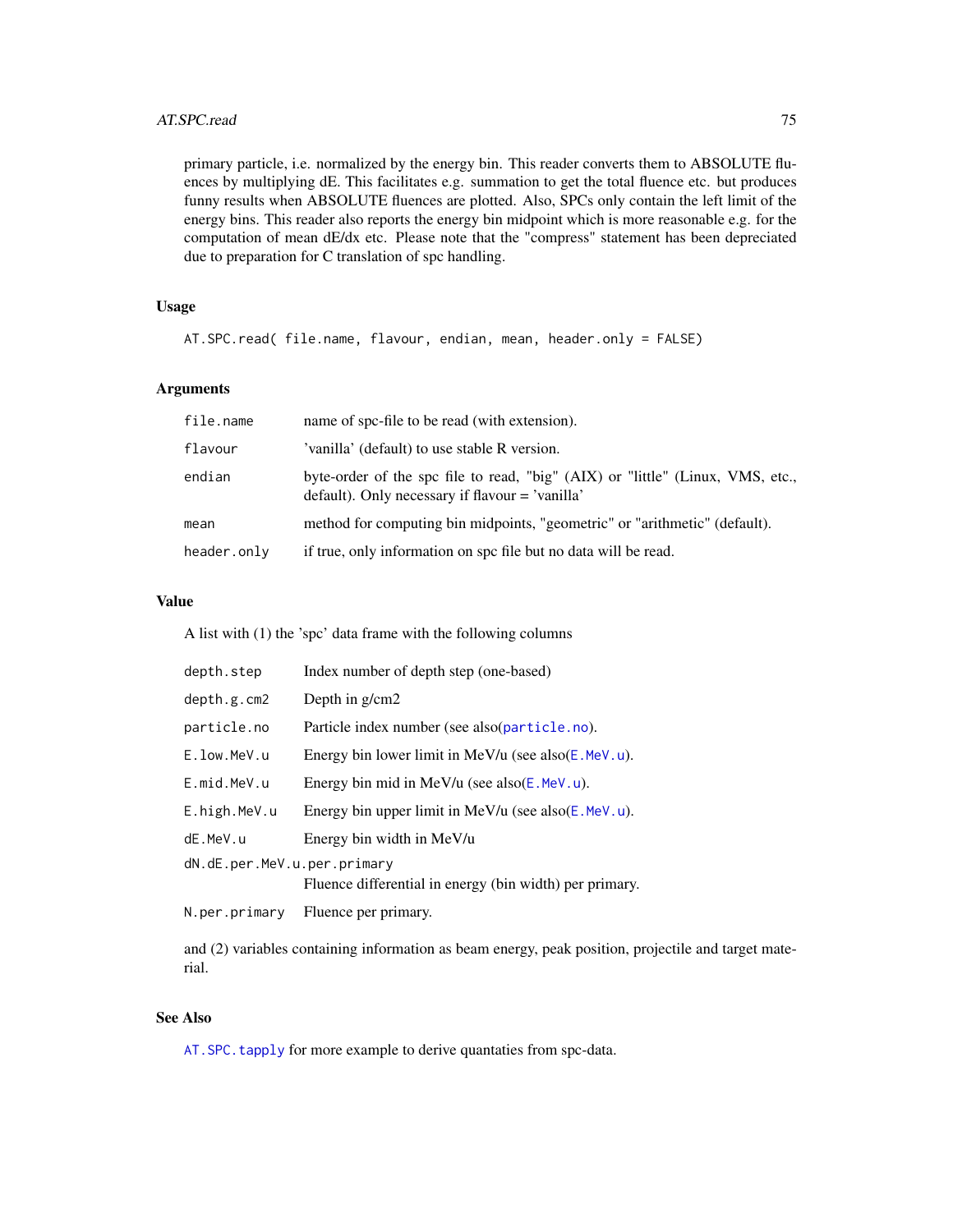# Examples

```
## Not run:
# Load required libraries
require(libamtrack)
require(lattice)
# Use example data set
file.name <- system.file("extdata", "libamtrack.12C.H2O.active3.MeV27000.zip",
package = "libamtrack")
endian <- c("big", "little")[2]
# Read in spc data, we use old style R reader, so endianess has to be given
spc <- AT.SPC.read ( file.name = file.name,
                                  endian = endian,
                                  flavour = "vanilla")$spc
# Get name and Z of particles in spectrum
spc$particle.name <- AT.particle.name.from.particle.no(particle.no =
spc$particle.no)
spc$particle.name <- factor(spc$particle.name, levels =
unique(spc$particle.name))
spc$Z <- AT.Z.from.particle.no(particle.no =
spc$particle.no)$Z
#####################################################################
# Plot parts of spectra
ii <- spc$depth.step
#xyplot( log10(dN.dE.per.MeV.u.per.primary) ~ E.mid.MeV.u|sprintf("
# depth.step),
# spc[ii,],
\# type = 's',
# subset = log10(dN.dE.per.MeV.u.per.prrimary) >= -4,
# groups = particle.name,
# as.table = TRUE,
# ylab = 'log (fluence per primary per bin width / (1/MeV.u)',
# xlab = 'kinetic energy / MeV.u',
# auto.key = list(space = 'right', lines = TRUE, points = FALSE),
# main = 'Energy spectra at selected depth steps')
#####################################################################
# Process data, compute total dose and dose-weighted LET with depth
df.total \leftarrow AT.SPC.tapply(spc = spc,
                                    INDEX ="depth.g.cm2",
                                    FUN =AT.total.D.Gy,
                                    additional.arguments =
list(c("material.no", "AT.material.no.from.material.name('Water, Liquid')",
FALSE),
c("stopping.power.source.no", "0", FALSE)),
                                    names. results = "D.Gy")df.total$LET.MeV.cm2.g \leq AT.SPC.tapply(spc = spc,
                                    INDEX ="depth.g.cm2",
```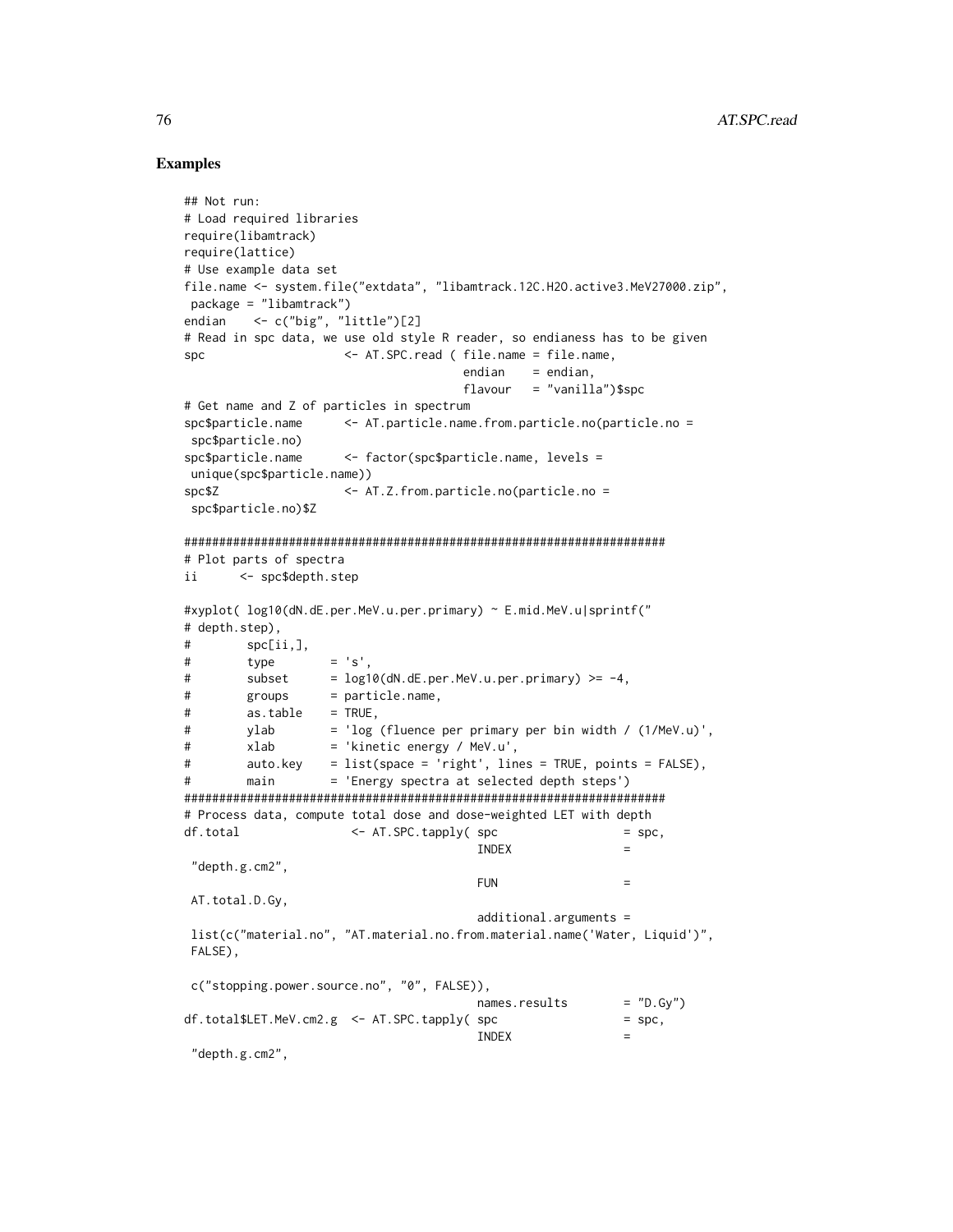```
FUN =AT.dose.weighted.LET.MeV.cm2.g,
                                    additional.arguments =
list(c("material.no", "AT.material.no.from.material.name('Water, Liquid')",
FALSE),
c("stopping.power.source.no", "0", FALSE)))$returnValue
df.total$fLET.MeV.cm2.g <- AT.SPC.tapply( spec == spec, )INDEX =
"depth.g.cm2",
                                    FUN =AT.fluence.weighted.LET.MeV.cm2.g,
                                    additional.arguments =
list(c("material.no", "AT.material.no.from.material.name('Water, Liquid')",
FALSE),
c("stopping.power.source.no", "0", FALSE)))$returnValue
df. total$Mean.E.C.MeV.u <- AT.SPC.tapply( spc =
spc[spc$particle.no == 6012,],
                                    INDEX ="depth.g.cm2",
                                    FUN =AT.dose.weighted.E.MeV.u,
                                    additional.arguments =
list(c("material.no", "AT.material.no.from.material.name('Water, Liquid')",
FALSE),
c("stopping.power.source.no", "0", FALSE)))$returnValue
xyplot( D.Gy ~ depth.g.cm2,
      df.total,
      grid = TRUE,type = 'o',ylab = 'total dose / Gy',
      xlab = 'depth / (g/cm2)')
xyplot( LET.MeV.cm2.g + fLET.MeV.cm2.g ~ depth.g.cm2,
      df.total,
      type = 'o',main = 'Fluence (fLET) and dose (LET) weighted LET',
      grid = TRUE,auto.key = list(space = 'right', lines = TRUE, points = FALSE),ylab = 'LET / (Mev*cm2/g)',
      xlab = 'depth / (g/cm2)')
xyplot( Mean.E.C.MeV.u ~ depth.g.cm2,
      df.total,
      type = 'o',grid = TRUE,main = file.name,
      ylab = 'Average kinetic energy of C / (MeV/u)',
      xlab = 'depth / (g/cm2)')
```
## End(Not run)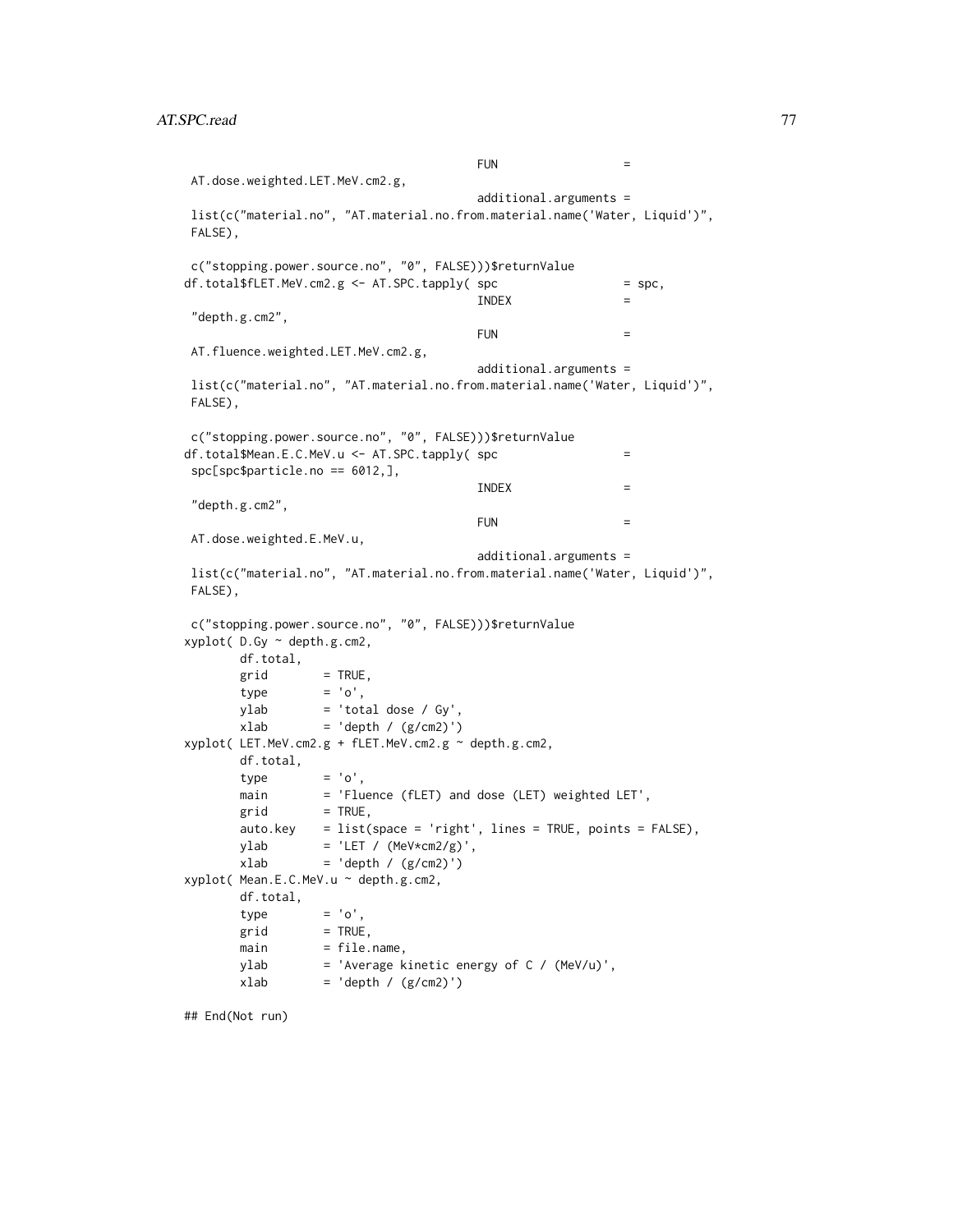<span id="page-77-2"></span><span id="page-77-1"></span>AT.SPC.spectrum.at.depth.g.cm2

*AT.SPC.spectrum.at.depth.g.cm2*

# Description

Returns spectrum from spc data in given depth step.

# Usage

AT.SPC.spectrum.at.depth.g.cm2( spc, depth.g.cm2)

# Arguments

| <b>SDC</b>  | spc data                                                                                                 |
|-------------|----------------------------------------------------------------------------------------------------------|
| depth.g.cm2 | depth the spectrum should be taken at (up to now, the data from the closest depth<br>step will be taken) |

# Value

A data frame with the following columns (ready to use in most libamtrack functions):

| E.MeV.u     | Energy $[MeV/u]$ - mid point of bin |
|-------------|-------------------------------------|
| particle.no | Particle index number               |
| fluence.cm2 | Fluence for each bin                |

# See Also

Uses AT. SPC. spectrum.at.depth.step. spc data should be read in by AT. SPC. read.

# Examples

# None yet.

<span id="page-77-0"></span>AT.SPC.spectrum.at.depth.step *AT.SPC.spectrum.at.depth.step*

# Description

Returns spectrum from spc data in given depth step.

# Usage

AT.SPC.spectrum.at.depth.step( spc, depth.step)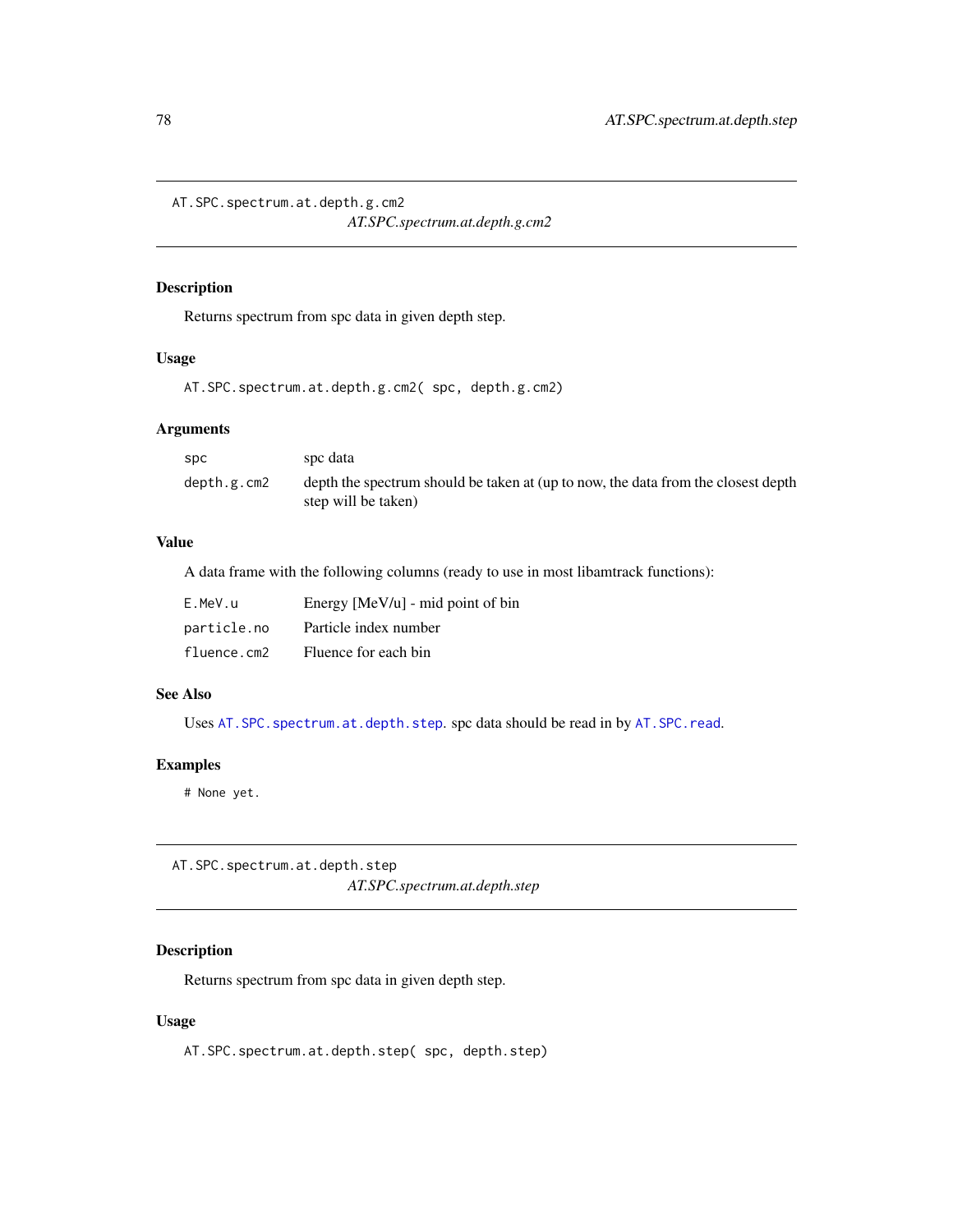# <span id="page-78-1"></span>AT.SPC.tapply 79

#### Arguments

| spc        | spc data                                                                                                 |
|------------|----------------------------------------------------------------------------------------------------------|
| depth.step | depth step the spectrum should be taken from (if outside data scope an errormes-<br>sage will be issued) |

# Value

A data frame with the following columns (ready to use in most libamtrack functions):

| E.MeV.u     | Energy $[MeV/u]$ - mid point of bin |
|-------------|-------------------------------------|
| particle.no | Particle index number               |
| fluence.cm2 | Fluence for each bin                |

# See Also

Use [AT.SPC.spectrum.at.depth.g.cm2](#page-77-1) to get spectrum at given depth. spc data should be read in by [AT.SPC.read](#page-73-0).

# Examples

# None yet.

<span id="page-78-0"></span>AT.SPC.tapply *AT.SPC.tapply*

# Description

Similar to R's tapply this applies a function to cells defined by indices in a spc data object

# Usage

```
AT.SPC.tapply( spc, INDEX, FUN, mixed.field.arguments = list(E.MeV.u =
 "E.mid.MeV.u", fluence.cm2 = "N.per.primary", particle.no = "particle.no"),
 additional.arguments = NULL, names.results = NULL)
```
# Arguments

| <b>SDC</b> | spc data as returned by AT. SPC. read                                                                                                                                                                                                   |
|------------|-----------------------------------------------------------------------------------------------------------------------------------------------------------------------------------------------------------------------------------------|
| INDEX      | vector of column names in spc data that should be used as indices (indicating<br>the cells).                                                                                                                                            |
| <b>FUN</b> | Function to be applied - preferably this is a libaratized function obeying the<br>standard naming of mixed field variables number, of, field, components and<br>material.no. Additional arguments to FUN can be passed using $\ldots$ ) |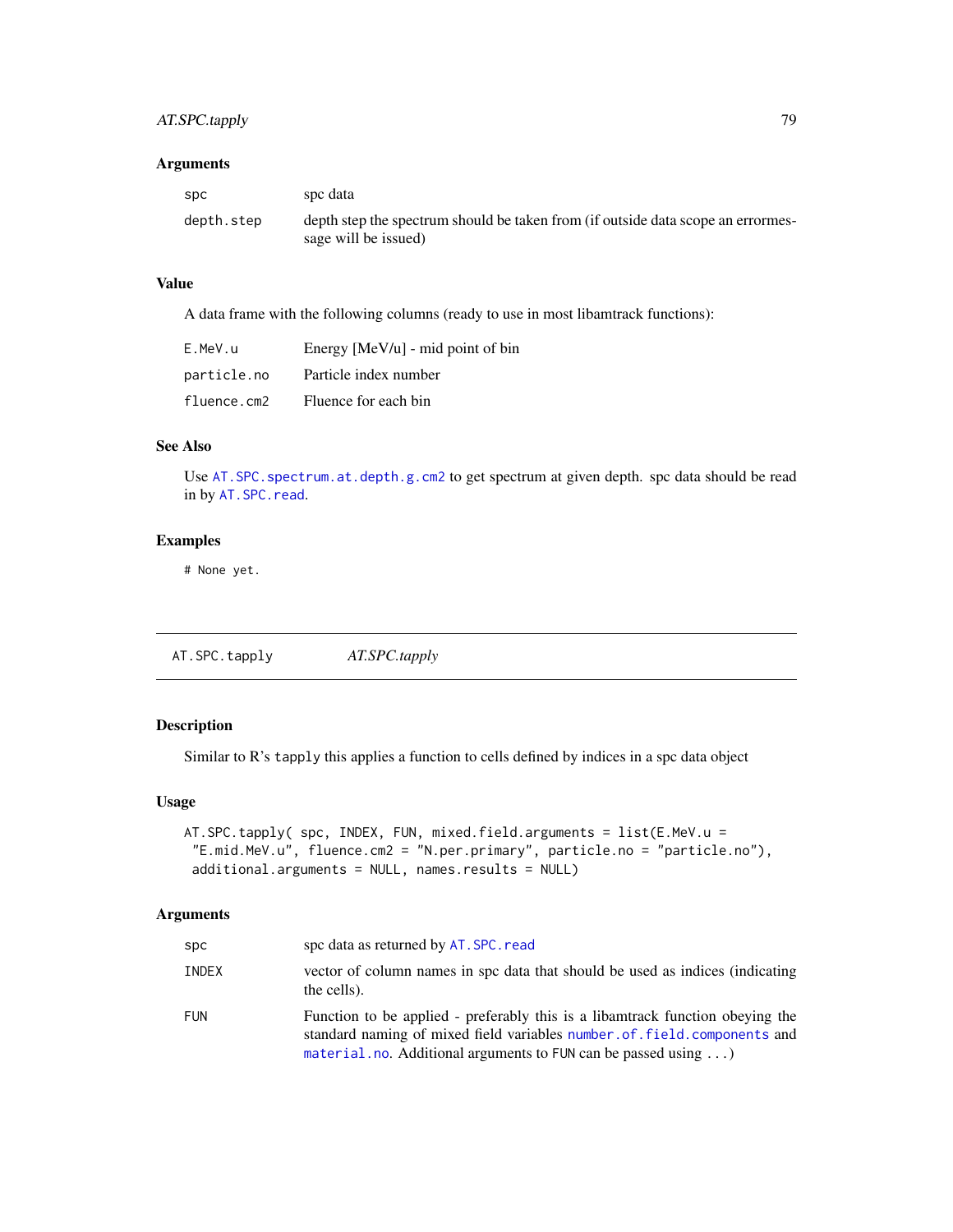<span id="page-79-0"></span>

| mixed.field.arguments |                                                                                                                                                                                                                                                                                                                                                                                                                                                                                                                  |
|-----------------------|------------------------------------------------------------------------------------------------------------------------------------------------------------------------------------------------------------------------------------------------------------------------------------------------------------------------------------------------------------------------------------------------------------------------------------------------------------------------------------------------------------------|
|                       | Named list containing the variables necessary to describe a mixed field (energy,                                                                                                                                                                                                                                                                                                                                                                                                                                 |
|                       | fluence, particle type). The defaults are set to correspond to the column names                                                                                                                                                                                                                                                                                                                                                                                                                                  |
|                       | used in AT. SPC. read. The user can change the list refering to other columns (of                                                                                                                                                                                                                                                                                                                                                                                                                                |
|                       | same length), e.g. when having multiplied the fluence per primary in the spc to<br>get a realistic dose.                                                                                                                                                                                                                                                                                                                                                                                                         |
| additional.arguments  |                                                                                                                                                                                                                                                                                                                                                                                                                                                                                                                  |
|                       | Optional additional arguments to FUN. This should be a list with a three-entry<br>vector for each argument. The first entry is the argument name, the second the<br>value, the third indicated if it should be applied cell-wise (if TRUE). For ex-<br>ample: the primitive R function to evaluate the mean energy per cell: $mean(x)$ :<br>additional.arguments = $list(c("x", "E.MeV.u", TRUE))$ Or to pass the<br>material.no (same for all cells): additional.arguments = list(c("material.no", "1", FALSE)) |
| names.results         | optional vector with names for the returned values of FUN                                                                                                                                                                                                                                                                                                                                                                                                                                                        |

A data frame with the following columns:

|           | index.columns Columns for indices given in INDEX to be looped over |
|-----------|--------------------------------------------------------------------|
| results[] | Additional columns containing the returned values from FUN         |

# Examples

```
## Not run:
# Load required libraries
require(libamtrack)
require(lattice)
# Use example data set
file.name <- system.file("extdata",
"libamtrack.12C.H2O.active3.MeV27000.zip", package = "libamtrack")
endian <- c("big", "little")[2]
# Read in spc data, we use old style R reader, so endianess has to be given
spc <- AT.SPC.read ( file.name = file.name,
                                   endian = endian,
                                   flavour = "vanilla")$spc
# Translate particle numbers in particle names (looks better)
spc$particle.name <- AT.particle.name.from.particle.no(particle.no =
spc$particle.no)
spc$particle.name <- factor(spc$particle.name)
# Compute and plot dose per primary with depth from spc data
df1 \leq AT.SPC.tapply( spec \qquad \qquad = spec,INDEX = "depth.g.cm2",
                   FUN = AT. total.D.Gy,additional.arguments = list( c("material.no", "1",
FALSE), # Water
c("stopping.power.source.no", "0", FALSE)), # PSTAR
                   names. results = "D.Gy")xyplot( D.Gy ~ depth.g.cm2,
```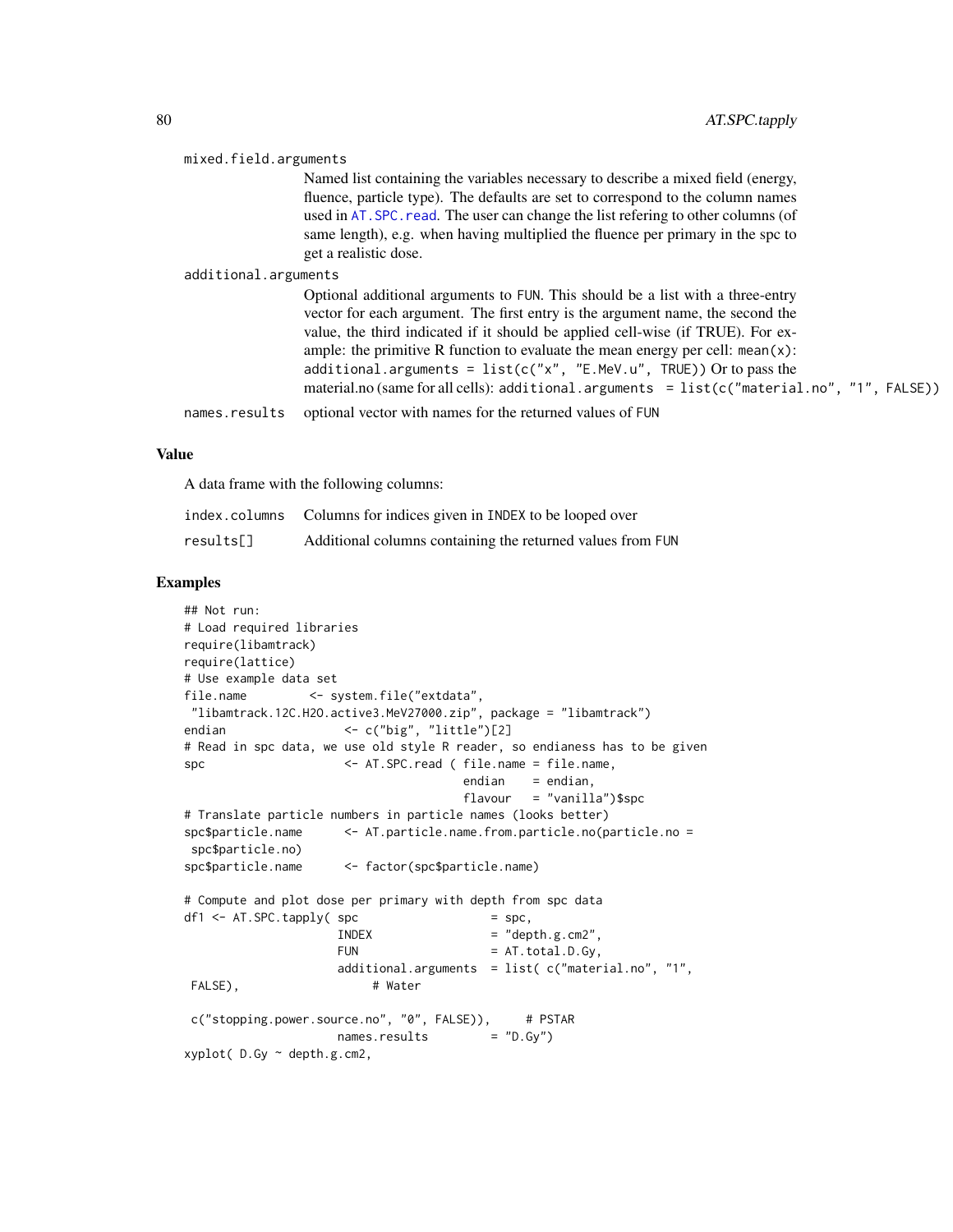```
df1,
       type = "o",grid = TRUE,ylab = "dose per primary / Gy",
       xlab = "depth / (g/cm2)")# Compute and plot dose (1 Gy entrance) with depth from spc data
# To do so, first the fluence per primary has to be scaled and then
# AT.SPC.tapply has to be referred to the new non-standard column (default:
# fluence.cm2 = "N.per.primary")
fluence.factor <- 1.0 / df1$D.Gy[1]
# factor between dose per primary (from above) and 2 Gy
spc$fluence.cm2 <- spc$N.per.primary * fluence.factor
df2 \leq AT.SPC.tapply(Spc) = spc,INDEX = "depth.g.cm2",FUN = AT.total.D.Gy,
 mixed.field.arguments = list( fluence.cm2 = "fluence.cm2",
                             E.MeV.u = "E.mid.MeV.u",particle.no = "particle.no"),
 additional.arguments = list( c("material.no",
                               "1",
                               FALSE), # Water
                             c("stopping.power.source.no",
                               "0", FALSE)), # PSTAR
 names. results = "D.Gy")
xyplot( D.Gy ~ depth.g.cm2,
       df2,
       type = "o",
col = "red",grid = TRUE.ylab = "dose / Gy",
       xlab = "depth / (g/cm2)"# Compute and plot the dose with depth, but differentiate contribution
# from individual particle species
# Also: use nicer (human-readable) code for material
df3 \leq AT.SPC.tapply(Spc) = spc,INDEX = c("depth.g.cm2", "particle.name"),
 FUN = AT. total.D.Gy,additional.arguments = list(c("material.no",
                             "AT.material.no.from.material.name('Water,
Liquid')",
                             FALSE),
                           c("stopping.power.source.no",
                             "0",
                             FALSE)),
                     names. results = "D.Gy")xyplot( log10(D.Gy) ~ depth.g.cm2,
       df3,
       groups = particle.name,
       type = 'o',grid = TRUE,
```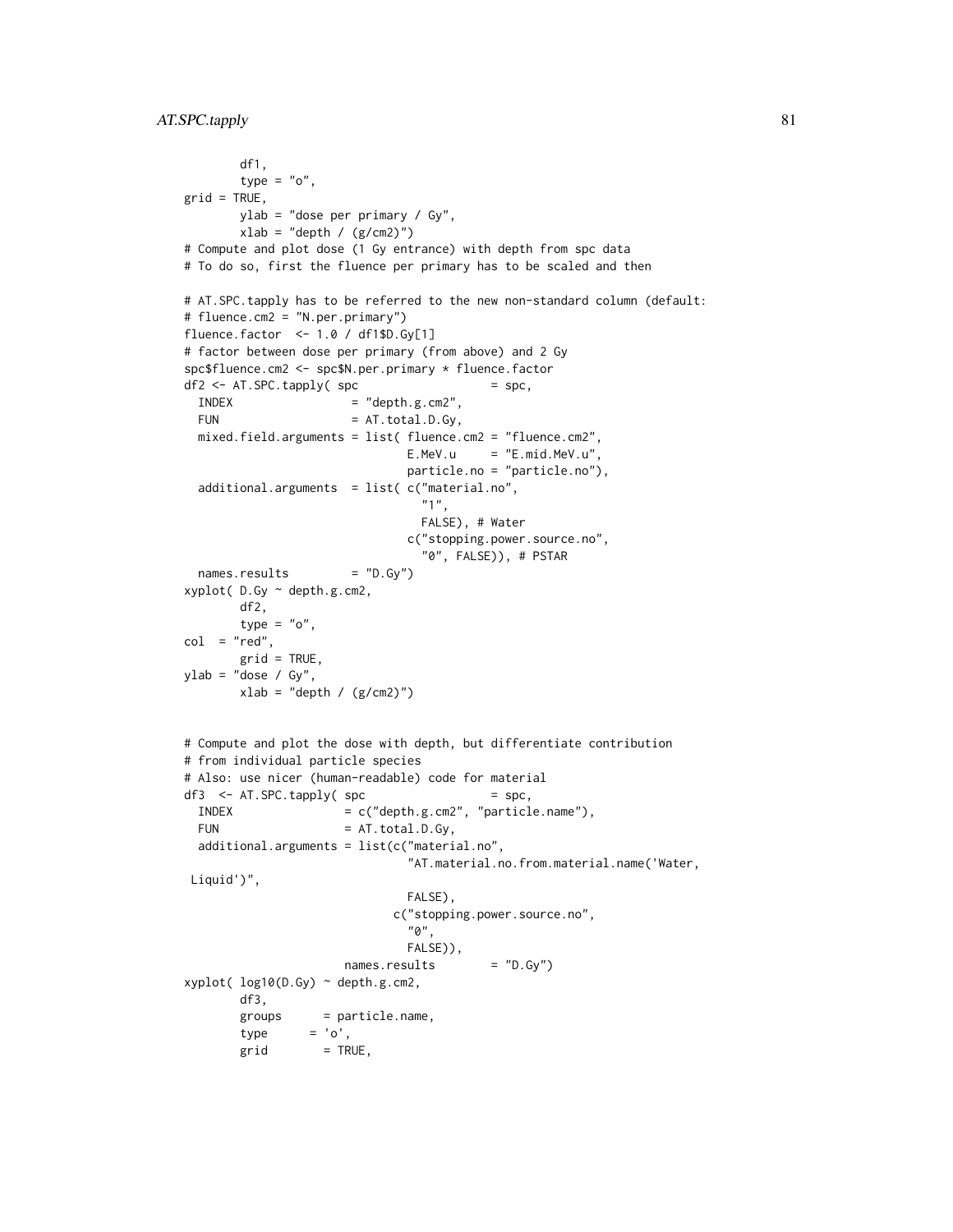```
auto.key = list(space = 'right'),
ylab = "log10( dose per primary / Gy )",
xlab = 'depth / (g/cm2)')
```
## End(Not run)

AT.Stopping.Power.keV.um

*AT.Stopping.Power.keV.um*

# Description

Main access method to stopping power data - multiple field

# Usage

```
AT.Stopping.Power.keV.um(stopping.power.source.no, E.MeV.u,
particle.no, material.no)
```
#### Arguments

| stopping.power.source.no |                                                              |
|--------------------------|--------------------------------------------------------------|
|                          | (see also stopping.power.source.no).                         |
| E.MeV.u                  | (array of size number.of.particles) (see also $E$ . MeV. u). |
| particle.no              | (array of size number.of.particles) (see also particle.no).  |
| material.no              | (see also material.no).                                      |

#### Value

Stopping.Power.keV.um (array of size number.of.particles)

# See Also

View the C source code here: [http://sourceforge.net/apps/trac/libamtrack/browser/trun](http://sourceforge.net/apps/trac/libamtrack/browser/trunk/src/AT_DataStoppingPower.c#L265)k/ [src/AT\\_DataStoppingPower.c#L265](http://sourceforge.net/apps/trac/libamtrack/browser/trunk/src/AT_DataStoppingPower.c#L265)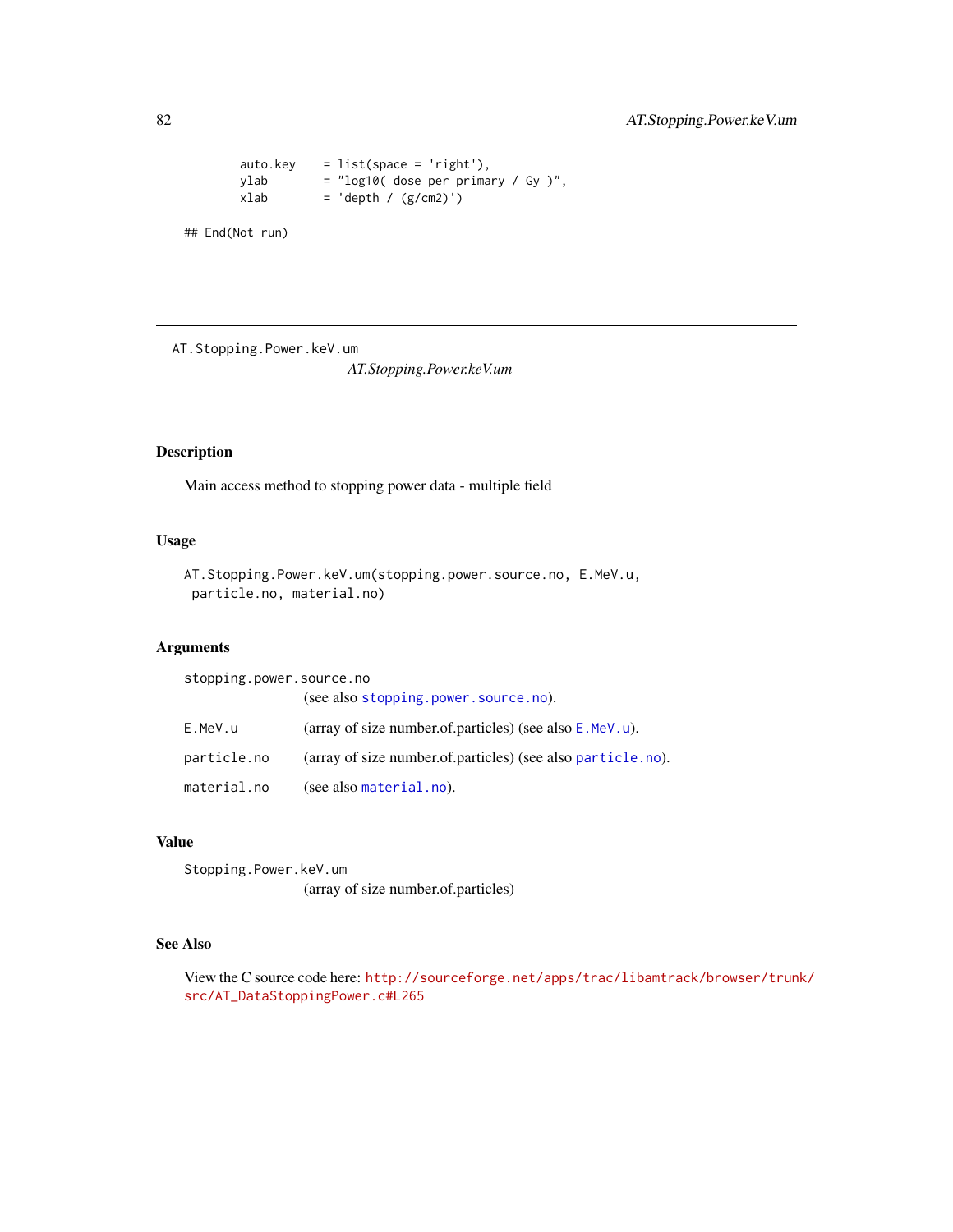<span id="page-82-0"></span>AT.Stopping.Power.MeV.cm2.g

*AT.Stopping.Power.MeV.cm2.g*

# Description

Main access method to stopping power data - multiple field

#### Usage

```
AT.Stopping.Power.MeV.cm2.g(stopping.power.source.no, E.MeV.u,
particle.no, material.no)
```
# Arguments

| stopping.power.source.no |                                                              |
|--------------------------|--------------------------------------------------------------|
|                          | (see also stopping.power.source.no).                         |
| E.MeV.u                  | (array of size number of particles) (see also $E$ . MeV. u). |
| particle.no              | (array of size number.of.particles) (see also particle.no).  |
| material.no              | (see also material.no).                                      |

# Value

Stopping.Power.MeV.cm2.g (array of size number.of.particles)

## See Also

View the C source code here: [http://sourceforge.net/apps/trac/libamtrack/browser/trun](http://sourceforge.net/apps/trac/libamtrack/browser/trunk/src/AT_DataStoppingPower.c#L247)k/ [src/AT\\_DataStoppingPower.c#L247](http://sourceforge.net/apps/trac/libamtrack/browser/trunk/src/AT_DataStoppingPower.c#L247)

AT.stopping.power.ratio

*AT.stopping.power.ratio*

# Description

Computes the stopping power ratio for a material and a reference material. In case of mixed particle fields, the stopping power ratios of individual components are weighted by their respective fluences. Thus, this routines computes the ration of fluence-weighted stopping powers, NOT of dose-weighted stopping powers.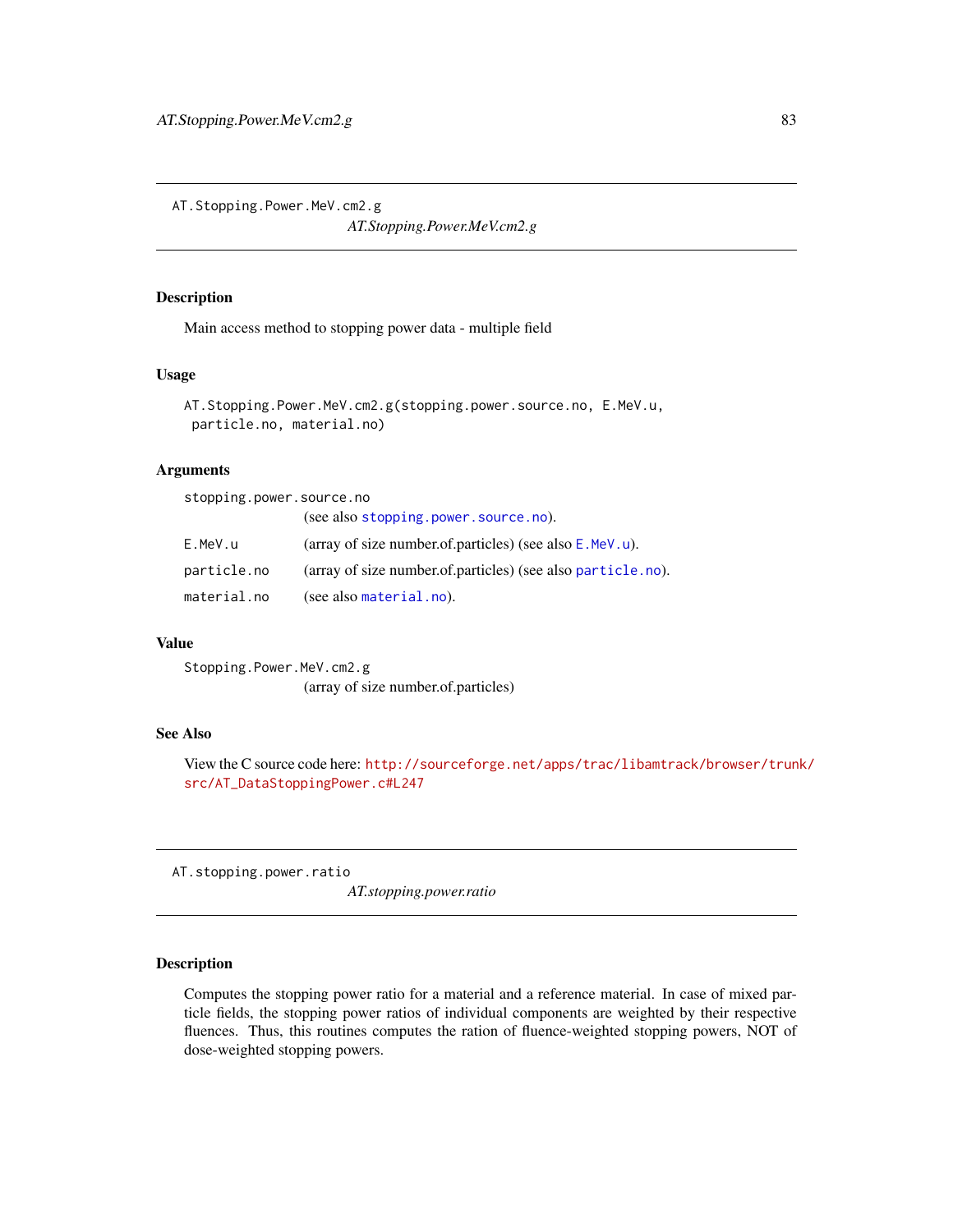#### Usage

```
AT.stopping.power.ratio(E.MeV.u, particle.no, fluence.cm2, material.no,
reference.material.no,
stopping.power.source.no)
```
# Arguments

| E.MeV.u                  | energy of particles in the mixed particle field (array of size number of field, components)<br>(see also $E$ . MeV. u). |
|--------------------------|-------------------------------------------------------------------------------------------------------------------------|
| particle.no              | particle index (array of size number. of. field. components) (see also particle. no).                                   |
| fluence.cm2              | fluences of particles in the mixed particle field (array of size number. of. field. components).                        |
| material.no              | material index (see also material.no).                                                                                  |
| reference.material.no    |                                                                                                                         |
|                          | material index of reference material.                                                                                   |
| stopping.power.source.no |                                                                                                                         |
|                          | TODO (see also stopping.power.source.no).                                                                               |

# Value

stopping stopping

#### See Also

View the C source code here: [http://sourceforge.net/apps/trac/libamtrack/browser/trun](http://sourceforge.net/apps/trac/libamtrack/browser/trunk/src/AT_PhysicsRoutines.c#L657)k/ [src/AT\\_PhysicsRoutines.c#L657](http://sourceforge.net/apps/trac/libamtrack/browser/trunk/src/AT_PhysicsRoutines.c#L657)

#### Examples

```
require(lattice)
df <- expand.grid( particle.name = "1H",
                      # Define parameter space:
                                particle.energy.MeV.u = 10^seq(-1, 3,
length.out = 500), \# 1 nuclid, energy between 0.1 and 1000 MeV/u,
                                material.name = c("Air", "PMMA","Aluminum Oxide"), # and three materials
                                stopping.power.ratio = 0)
df$particle.no <- AT.particle.no.from.particle.name(df$particle.name)
df$material.no <- AT.material.no.from.material.name(df$material.name)
material.no.water <- AT.material.no.from.material.name("Water, Liquid")
for (i in 1:nrow(df)){
   df$stopping.power.ratio[i] <- AT.stopping.power.ratio( E.MeV.u
           = df$particle.energy.MeV.u[i],
particle.no = df$particle.no[i],
fluence.cm2 = 1,# does not have any meaning here as monoenergetic beams are assumed
material.no = df$material.no[i],
```
<span id="page-83-0"></span>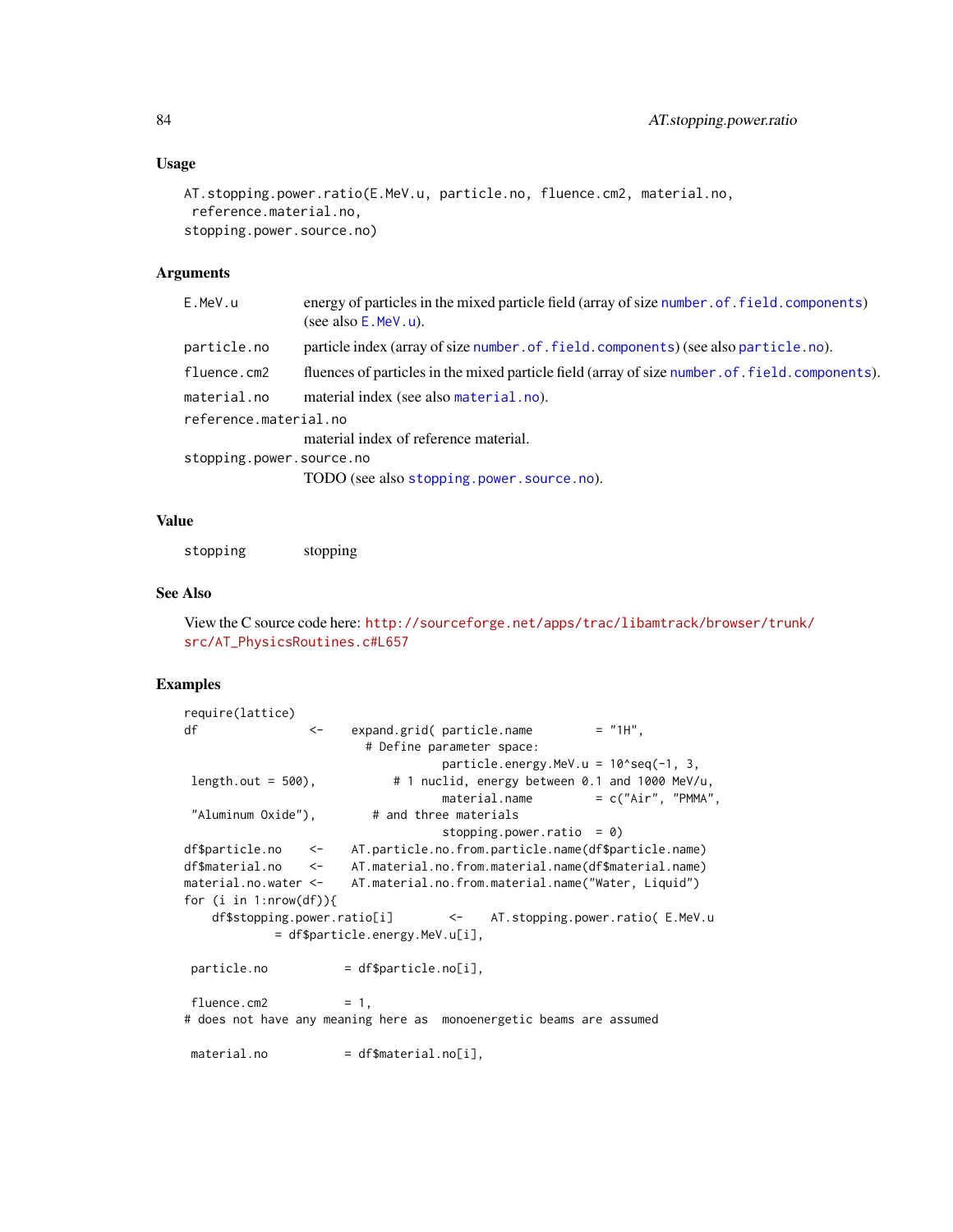```
reference.material.no = material.no.water,
stopping.power.source.no = 0)
}
xyplot( stopping.power.ratio ~ log10(particle.energy.MeV.u)|particle.name,
       df,
       groups = material.name,
       type = "l",
      layout = c(1,1),
       \text{aspect} = 1,<br>\text{as.table} = \text{TRUE},as.table =auto.key = list( columns = 3, points = FALSE, lines = TRUE),
      xlab = list( "energy / (MeV/u)", cex = 1.25),
      ylab = list( "stopping power ratio\nwith respect to water",
cex = 1.25,
      main = list("stopping powers based on PSTAR data", cex =
1.0),
      panel = function(...)\{panel.grid(h = -1, v = -1)
                        panel.abline(h = 1.0)
                        panel.xyplot(...)
                      },
       between = list(x = .5),
       scales = list(x =list( at = log10(c(.1, 1, 10,
100, 1000)),
                                       labels = c(".1", "1", "10","100", "1000"),
                                       cex = 1.0))
   )
```
AT.total.D.Gy *AT.total.D.Gy*

# Description

Computes the total dose of a mixed particle field

#### Usage

```
AT.total.D.Gy(E.MeV.u, particle.no, fluence.cm2, material.no,
 stopping.power.source.no)
```
# Arguments

| E.MeV.u     | energy of particles in the mixed particle field (array of size number, of, field, components)<br>(see also $E$ . MeV. u). |
|-------------|---------------------------------------------------------------------------------------------------------------------------|
| particle.no | particle index (array of size number of field, components) (see also particle, no).                                       |
| fluence.cm2 | fluences of particles in the mixed particle field (array of size number. of. field. components).                          |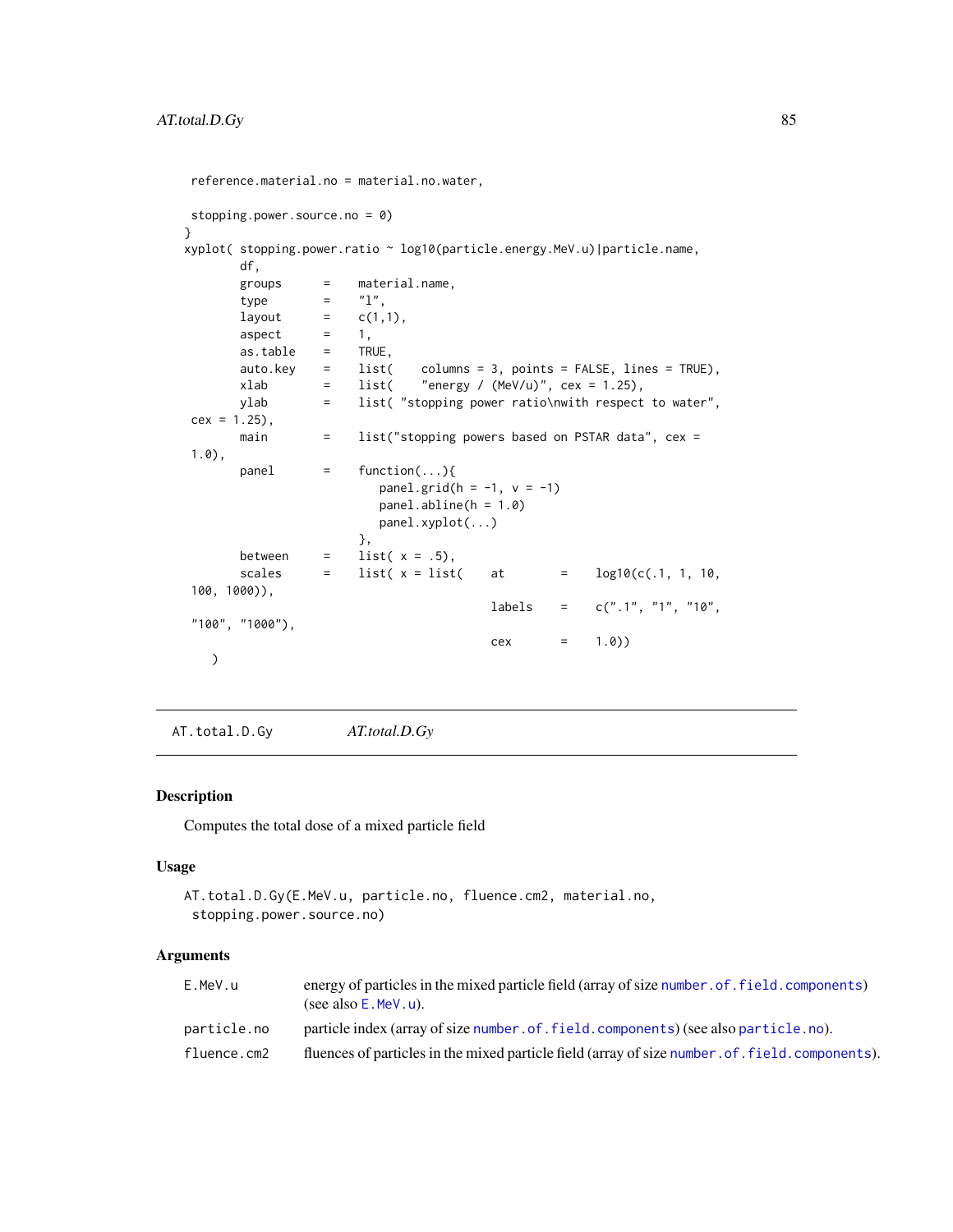```
material.no material index (see also material.no).
stopping.power.source.no
                TODO (see also stopping.power.source.no).
```
total.dose.Gy total.dose.Gy

# See Also

View the C source code here: [http://sourceforge.net/apps/trac/libamtrack/browser/trun](http://sourceforge.net/apps/trac/libamtrack/browser/trunk/src/AT_PhysicsRoutines.c#L457)k/ [src/AT\\_PhysicsRoutines.c#L457](http://sourceforge.net/apps/trac/libamtrack/browser/trunk/src/AT_PhysicsRoutines.c#L457)

#### Examples

```
# Compute dose of monoenergtic high energy
# and a mixed (99/1) field of high and low
# energy protons in water at same fluence
AT. total.D.Gy( E.MeV.u = 100,particle.no = 1001,
              fluence.cm2 = 100e8,
              material.no = 1,
              stopping.power.source.no = 0)
AT.total.D.Gy(E.MeV.u = c(100, 5),particle.no = c(1001, 1001),
              fluence.cm2 = c(99e8, 1e8),
              material.no = 1,
               stopping.power.source.no = 0)
```
AT.total.fluence.cm2 *AT.total.fluence.cm2*

# Description

Computes the total fluence of a mixed particle field

#### Usage

```
AT.total.fluence.cm2(E.MeV.u, particle.no, D.Gy, material.no,
 stopping.power.source.no)
```
# Arguments

| E.MeV.u                  | energy of particles in the mixed particle field (array of size number. of . field. components) |
|--------------------------|------------------------------------------------------------------------------------------------|
|                          | (see also $E$ . MeV. u).                                                                       |
| particle.no              | particle index (array of size number . of . field. components) (see also particle . no).       |
| D.Gv                     | doses of particles in the mixed particle field (array of size number of field components).     |
| material.no              | material index (see also material.no).                                                         |
| stopping.power.source.no |                                                                                                |
|                          | $TODO$ (see also stopping power source no)                                                     |

TODO (see also [stopping.power.source.no](#page-96-0)).

<span id="page-85-0"></span>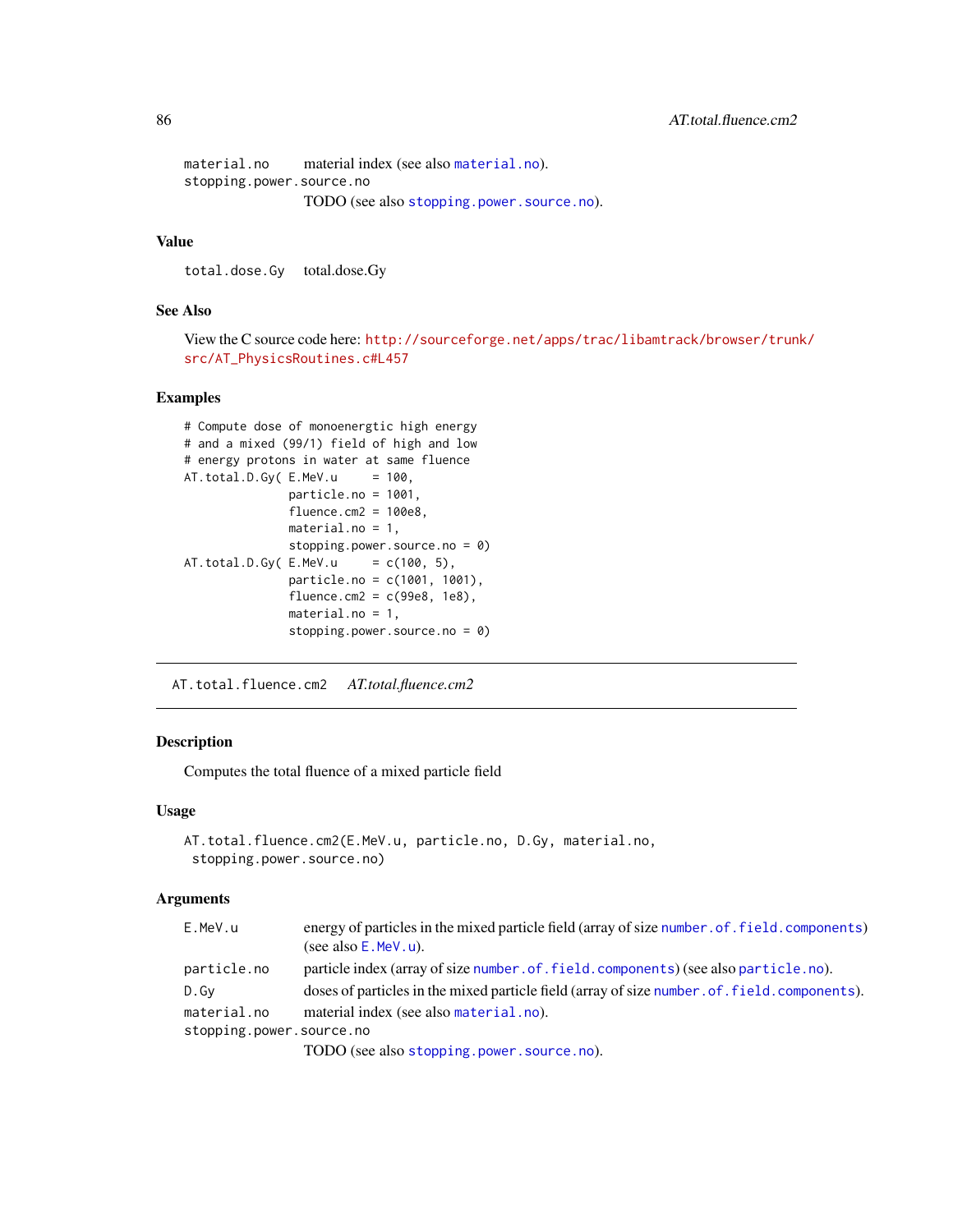<span id="page-86-0"></span>total.fluence.cm total.fluence.cm

# See Also

View the C source code here: [http://sourceforge.net/apps/trac/libamtrack/browser/trun](http://sourceforge.net/apps/trac/libamtrack/browser/trunk/src/AT_PhysicsRoutines.c#L485)k/ [src/AT\\_PhysicsRoutines.c#L485](http://sourceforge.net/apps/trac/libamtrack/browser/trunk/src/AT_PhysicsRoutines.c#L485)

#### Examples

```
# Compute total fluence in a
# and a mixed field of
# high and low energy protons
# that deliver the same dose to water
AT.total.fluence.cm2(E.MeV.u = c(100, 5),particle.no = c(1001, 1001),
                    D.Gy = c(1, 1),material.no = 1,
                    stopping.power.source.no = 0)
```
AT.translate.dose.into.DSB.distribution *AT.translate.dose.into.DSB.distribution*

# Description

Converts a local dose into a DSB distribution assuming Poissonian rule for creation.

# Usage

```
AT.translate.dose.into.DSB.distribution(f.d.Gy, f.dd.Gy, f,
enhancement.factor, DSB.per.Gy.per.domain,
domains.per.nucleus, write.output)
```
#### Arguments

| f.d.Gy                | bin midpoints for f (array of size n.bins.f).                                                  |
|-----------------------|------------------------------------------------------------------------------------------------|
| f.dd.Gy               | bin widths for f (array of size n.bins.f).                                                     |
| f                     | dose frequency (array of size n.bins.f).                                                       |
| enhancement.factor    |                                                                                                |
|                       | dose enhancement factor (array of size n.bins.f).                                              |
| DSB.per.Gy.per.domain |                                                                                                |
|                       | number of DSBs per domain per Gy.                                                              |
| domains.per.nucleus   |                                                                                                |
|                       | number of domains in nucleus.                                                                  |
| write.output          | if true, a log file will be written ("dose.to.DSBs.log") containing the DBS distri-<br>bution. |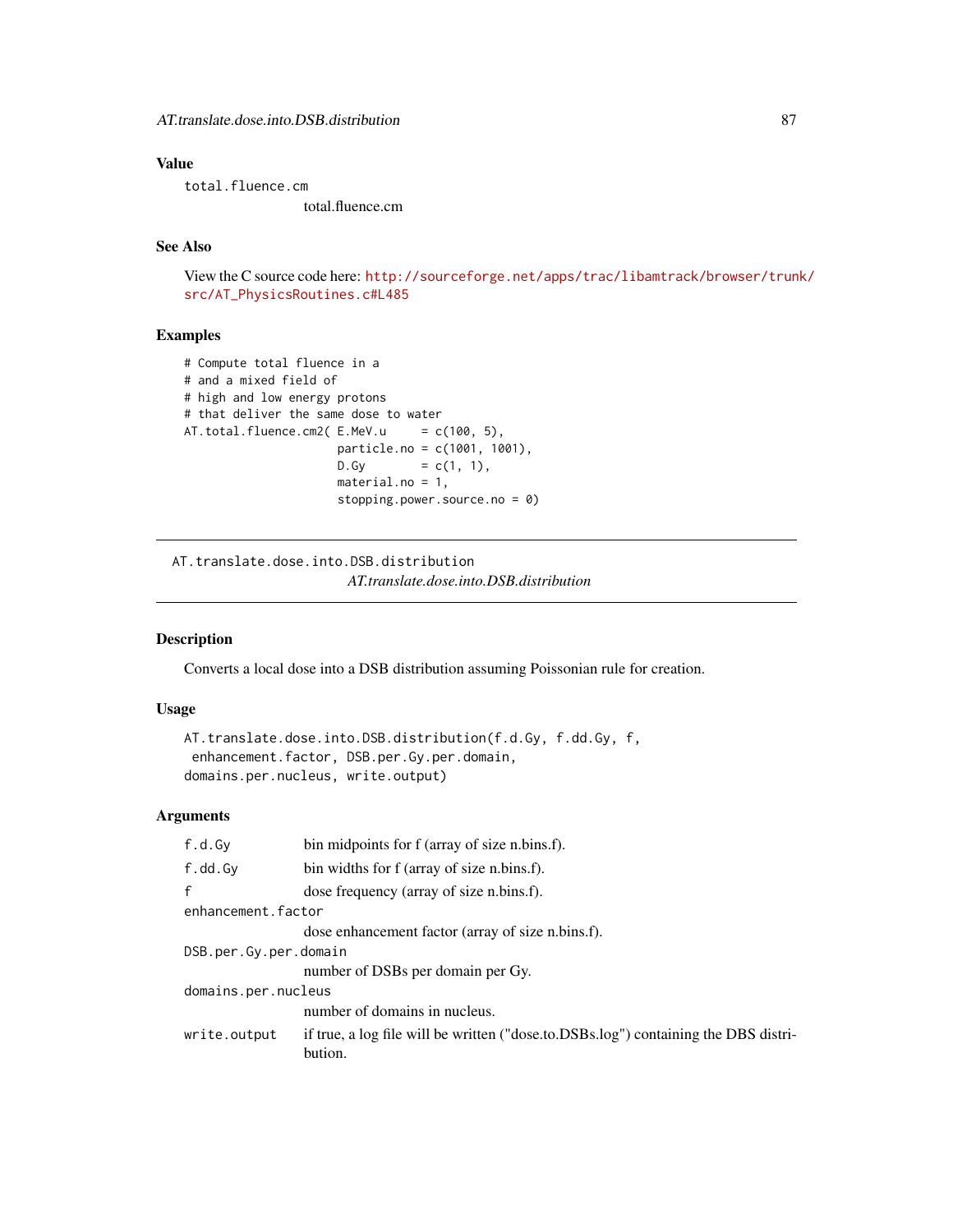```
total.pDSBs probability sum of DSB probability (quality check, has to be \sim 1)
total.nDSBs number of DSBs in nucleus
number.of.iDSBs
                number of isolated DSBs in nucleus
number.of.cDSBs
                 number of complex DSBs in nucleus
avg.number.of.DSBs.in.cDSBs
                 average number of DSBs in complex DSBs
```
# See Also

View the C source code here: [http://sourceforge.net/apps/trac/libamtrack/browser/trun](http://sourceforge.net/apps/trac/libamtrack/browser/trunk/src/AT_SuccessiveConvolutions.c#L1123)k/ [src/AT\\_SuccessiveConvolutions.c#L1123](http://sourceforge.net/apps/trac/libamtrack/browser/trunk/src/AT_SuccessiveConvolutions.c#L1123)

AT.Vavilov.energy.loss.distribution *AT.Vavilov.energy.loss.distribution*

# Description

Computes the energy loss Vavilov distribution acc. to Seltzer & Berger No effective projectile charge is considered!

#### Usage

```
AT.Vavilov.energy.loss.distribution(energy.loss.keV, E.MeV.u,
particle.no, material.no, slab.thickness.um)
```
## Arguments

energy.loss.keV

|                   | energy loss (array of size n).                     |
|-------------------|----------------------------------------------------|
| E.MeV.u           | energy of particle per nucleon (see also E.MeV.u). |
| particle.no       | particle index (see also particle.no).             |
| material.no       | material index (see also material.no).             |
| slab.thickness.um |                                                    |
|                   | slab thickness in um.                              |

#### Value

fDdD (array of size n)

# See Also

View the C source code here: [http://sourceforge.net/apps/trac/libamtrack/browser/trun](http://sourceforge.net/apps/trac/libamtrack/browser/trunk/src/AT_EnergyLoss.c#L403)k/ [src/AT\\_EnergyLoss.c#L403](http://sourceforge.net/apps/trac/libamtrack/browser/trunk/src/AT_EnergyLoss.c#L403)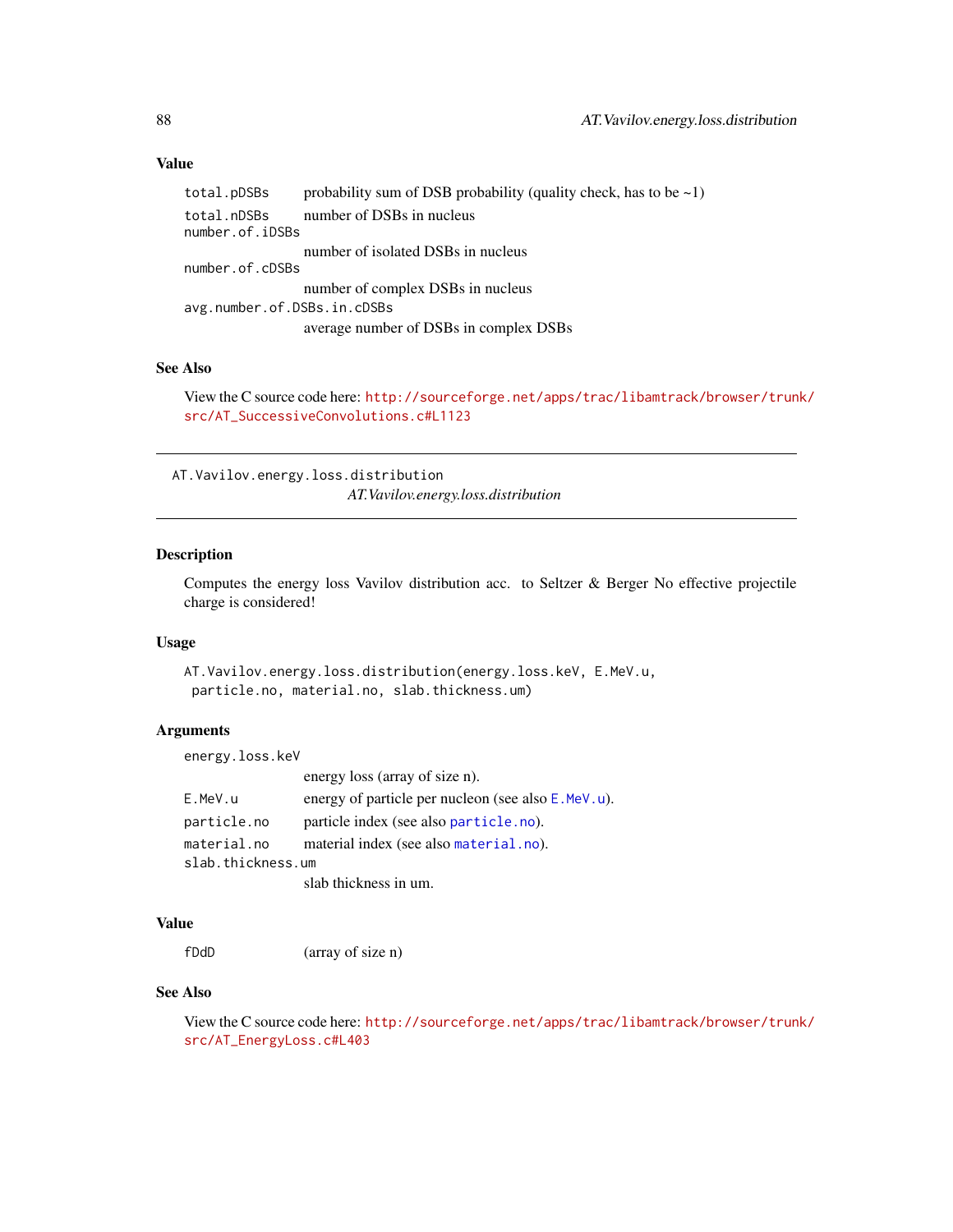<span id="page-88-0"></span>AT.Vavilov.PDF *AT.Vavilov.PDF*

# Description

Compute Vavilov distribution using CERNLIB (G116)

# Usage

AT.Vavilov.PDF(lambda.V, kappa, beta)

# Arguments

| lambda.V | lambda (array of size n).            |
|----------|--------------------------------------|
| kappa    | straggling parameter.                |
| beta     | relativistic speed, between 0 and 1. |

## Value

density resulting density (array of size n)

# See Also

View the C source code here: [http://sourceforge.net/apps/trac/libamtrack/browser/trun](http://sourceforge.net/apps/trac/libamtrack/browser/trunk/src/AT_EnergyLoss.c#L32)k/ [src/AT\\_EnergyLoss.c#L32](http://sourceforge.net/apps/trac/libamtrack/browser/trunk/src/AT_EnergyLoss.c#L32)

AT.WEPL.Bethe *AT.WEPL.Bethe*

# Description

Computes the water equivalent path length (WEPL) using the Bethe formula

# Usage

```
AT.WEPL.Bethe(E.MeV.u, particle.no, material.no, slab.thickness.m)
```
# Arguments

| E.MeV.u          | energy of particle per nucleon (array of size n) (see also $E$ . MeV. u). |
|------------------|---------------------------------------------------------------------------|
| particle.no      | particle index (array of size n) (see also particle.no).                  |
| material.no      | material index (see also material.no).                                    |
| slab.thickness.m |                                                                           |
|                  | thickness of slab of material different than water, in meter.             |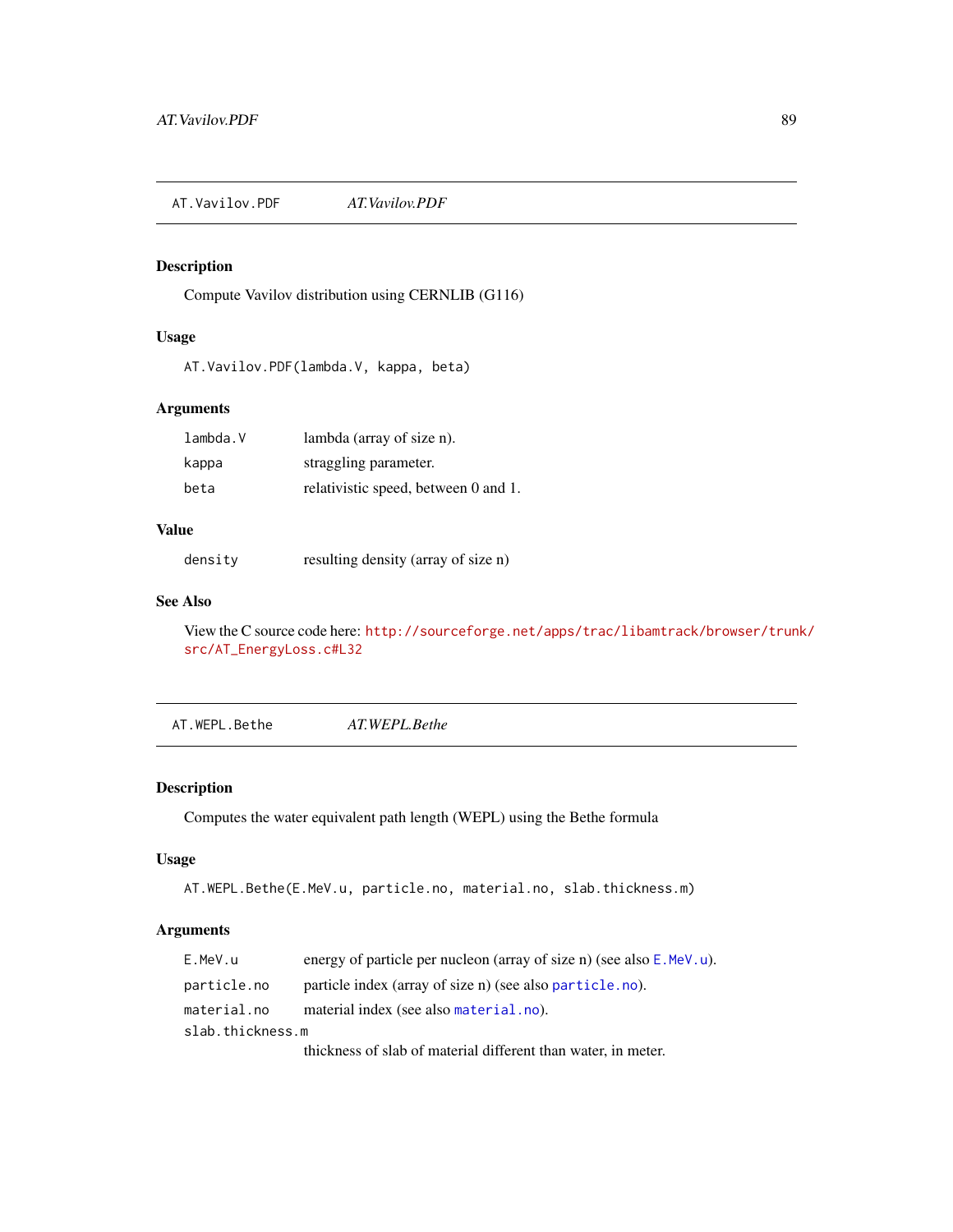<span id="page-89-0"></span>WEPL resulting water equivalent path length (array of size n)

# See Also

View the C source code here: [http://sourceforge.net/apps/trac/libamtrack/browser/trun](http://sourceforge.net/apps/trac/libamtrack/browser/trunk/src/AT_DataRange.c#L202)k/ [src/AT\\_DataRange.c#L202](http://sourceforge.net/apps/trac/libamtrack/browser/trunk/src/AT_DataRange.c#L202)

AT.Z.from.element.acronym *AT.Z.from.element.acronym*

# Description

Returns Z for given elemental symbols

# Usage

AT.Z.from.element.acronym(acronym)

# Arguments

acronym elemental symbols (array of size n).

# Value

|        | corresponding $Z$ (array of size n) |
|--------|-------------------------------------|
| status | status                              |

# See Also

View the C source code here: [http://sourceforge.net/apps/trac/libamtrack/browser/trun](http://sourceforge.net/apps/trac/libamtrack/browser/trunk/src/AT_DataParticle.c#L326)k/ [src/AT\\_DataParticle.c#L326](http://sourceforge.net/apps/trac/libamtrack/browser/trunk/src/AT_DataParticle.c#L326)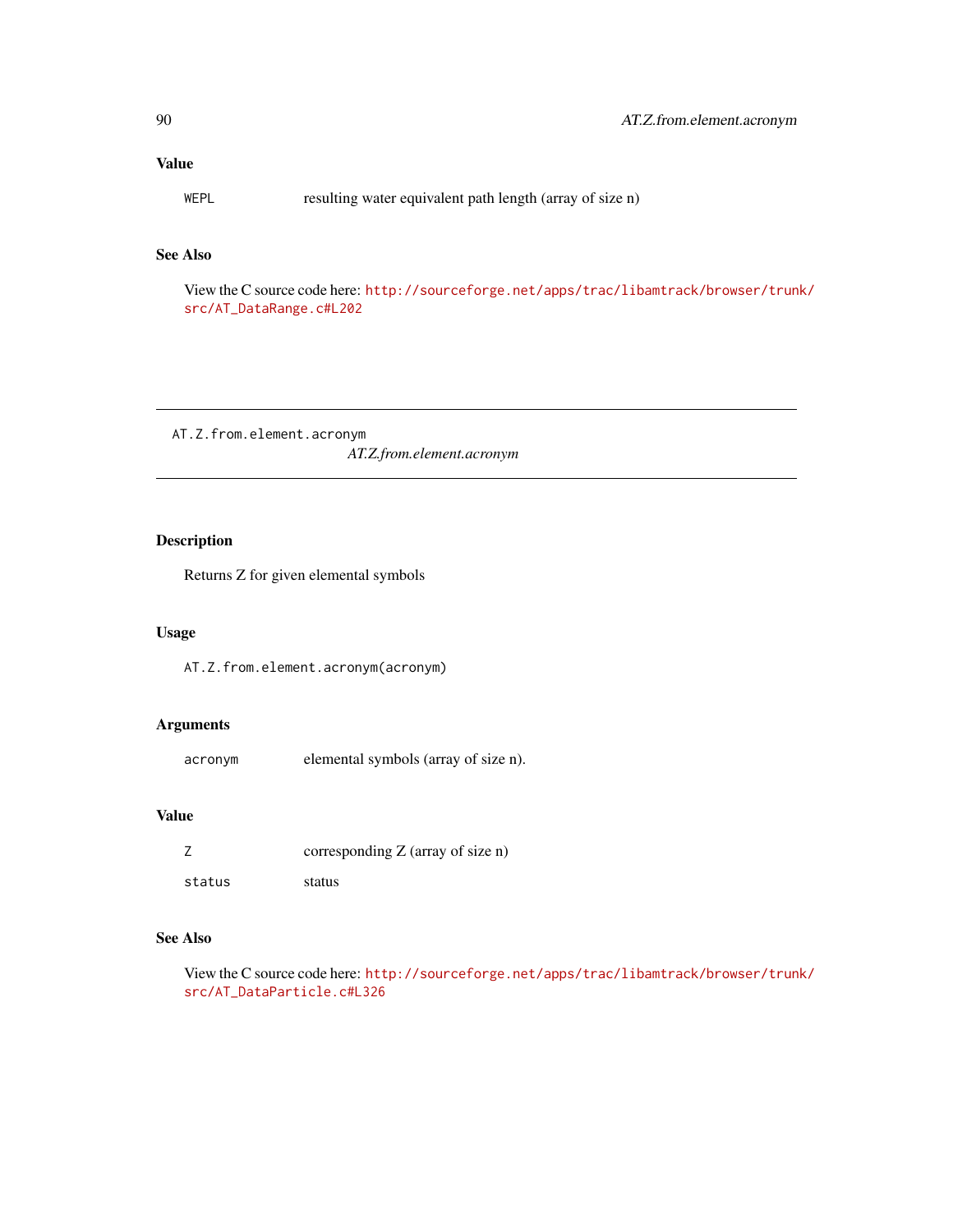<span id="page-90-1"></span>AT.Z.from.particle.no *AT.Z.from.particle.no*

## Description

Returns atomic number for given particle number

#### Usage

```
AT.Z.from.particle.no(particle.no)
```
#### Arguments

particle.no particle index number (array of size n) (see also [particle.no](#page-95-0)).

#### Value

|        | atomic number (array of size n) |
|--------|---------------------------------|
| return | return                          |

#### See Also

View the C source code here: [http://sourceforge.net/apps/trac/libamtrack/browser/trun](http://sourceforge.net/apps/trac/libamtrack/browser/trunk/src/AT_DataParticle.c#L81)k/ [src/AT\\_DataParticle.c#L81](http://sourceforge.net/apps/trac/libamtrack/browser/trunk/src/AT_DataParticle.c#L81)

<span id="page-90-0"></span>

| E.MeV.u | Ion energy values |  |
|---------|-------------------|--|
|         |                   |  |

## Description

In libamtrack, the kinetic energy for particles is usually given in Megaelectronvolt per nucleon (MeV/u). For therapeutical beam these are usually in range between approx. 1 MeV/u and 500 MeV/u. Please note, that simply the number of nucleons is used, not the actual mass of the nucleon (amu) for a specific nuclid. So, for example for U-238 with 100 MeV/u the total kinetic energy is 23.8 GeV.

| er.model | Electron-range models |  |
|----------|-----------------------|--|
|          |                       |  |

#### Description

In libamtrack, there are currently seven parametrizations of the maximal distance electrons travel from the center of a particle track as a function of the primary particle's energy. They are referred to using sequential positive integer numbers (see details).

#### Details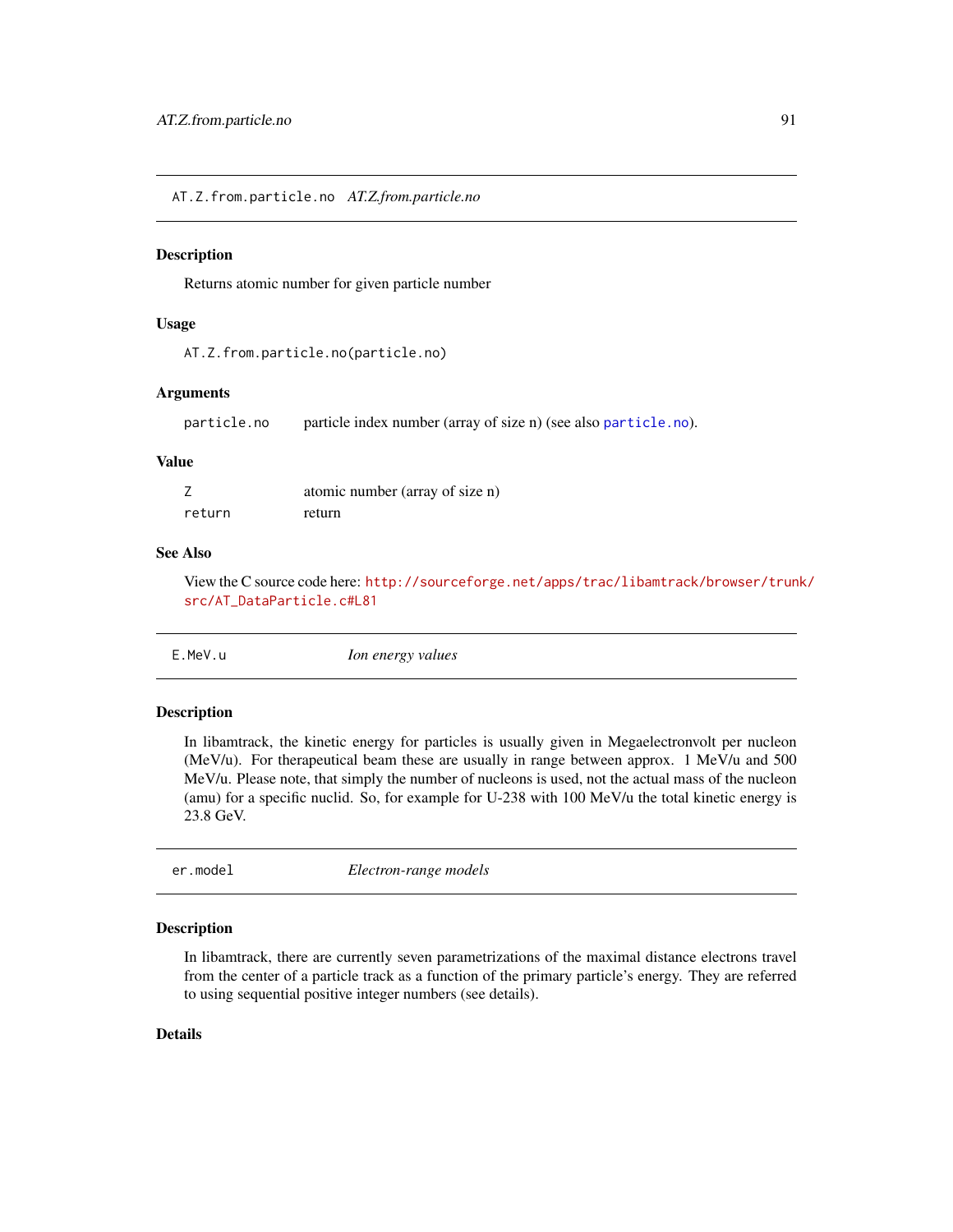# <span id="page-91-1"></span>er.model description

- 1 A simple test function (constant range)
- 2 Parametrization proposed by Butts and Katz (Butts & Katz, 1972)
- 3 Parametrization proposed by M. Waligorski (Waligorski, 1985)
- 4 Parametrization proposed by O. Geiss (Geiss, 1997)
- 5 Parametrization proposed by M. Scholz (Scholz, 1997)
- 6 Parametrization proposed by J. Edmund (Edmund et al., 2007)
- 7 Parametrization proposed by Tabata (Tabata, 1972)

# See Also

More information on the electron-range models, especially the explicit formulas used, valid energy ranges and references to literature are found in the libamtrack reference manual ([http://](http://libamtrack.dkfz.org/libamtrack/images/3/31/LibamtrackReferenceManual.pdf) [libamtrack.dkfz.org/libamtrack/images/3/31/LibamtrackReferenceManual.pdf](http://libamtrack.dkfz.org/libamtrack/images/3/31/LibamtrackReferenceManual.pdf)).

<span id="page-91-0"></span>fluence.cm2.or.dose.Gy

*Fluence and dose as equivalent input parameters*

#### Description

Many functions in libamtrack can take either the fluence or the dose as an argument. For a specific nuclid and energy they can be converted into each other (see also AT. dose.Gy() and AT. fluence.cm2). As both can only be positive, the argument fluence.cm2.or.dose.Gy will be interpreted as fluence [1/cm2] if positive and as dose [Gy] if given as negative value.

- fluence.cm2.or.dose.Gy <- 1e7 means fluence =  $1e7 / cm2$
- fluence.cm2.or.dose.Gy  $\le -10$  means dose = 10 Gy

gamma.model *Gamma (X ray) response models*

#### Description

In libamtrack, there are currently six parametrizations of the gamma / X ray response of a system. They are referred to using sequential positive integer numbers (see details).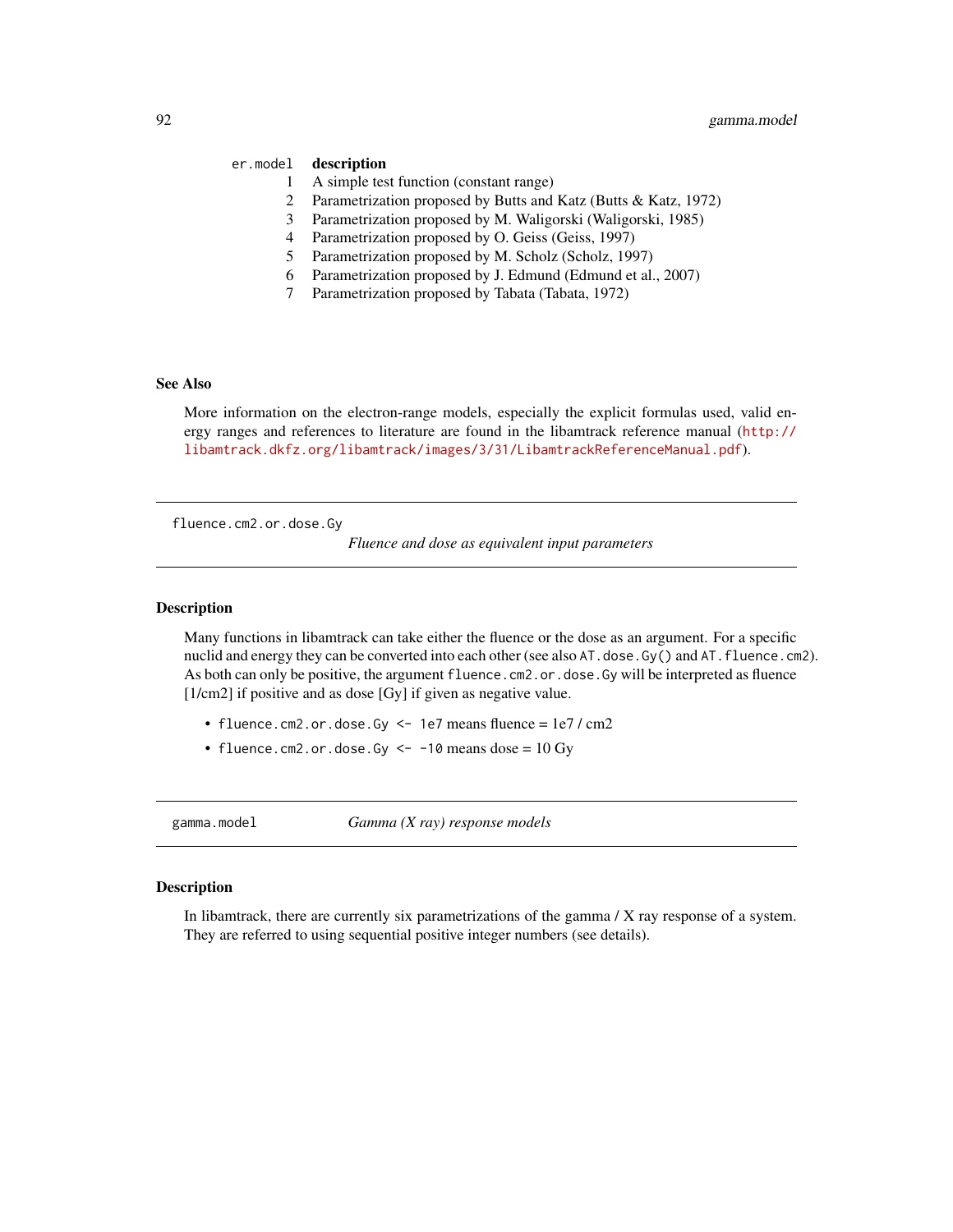# <span id="page-92-0"></span>material.name 93

# Details

#### The implemented gamma models are:

#### gamma.model description

- 1 A simple test function (constant over entire track width/electron range)
- 2 Generalized hit/target model
- 3 Radioluminescence response
- 4 Simple exponential saturation (special case of 2: one hit / one target)
- 5 Linear-quadratic model
- 6 Mejdahl's TLD response for LiF as used by Geiss et al. (1998)

# The corresponding gamma parameters are:

| gamma.model | gamma.parameters[1] | gamma.parameters[2]      | gamma.parameters[3]  | gamma.parameters[4] | gar             |
|-------------|---------------------|--------------------------|----------------------|---------------------|-----------------|
|             | NA                  | <b>NA</b>                | NA                   | NA                  | NA              |
|             | 2 rel. response     | characteristic dose [Gy] | hittedness           | multiplicity        | 0 <sub>td</sub> |
|             | max. response       | transition dose [Gy]     | dynamic              | NA                  | <b>NA</b>       |
| 4           | max. response       | characteristic dose [Gy] | NA                   | <b>NA</b>           | NA              |
|             | alpha [1/Gy]        | beta[1/Gy2]              | transition dose [Gy] | <b>NA</b>           | <b>NA</b>       |
|             | const               |                          |                      | ∼                   | a2              |
|             |                     |                          |                      |                     |                 |

# The corresponding default/example values are:

| gamma.model | gamma.parameters[1] | gamma.parameters[2] gamma.parameters[3] |           | gamma.parameters[4] | gan       |
|-------------|---------------------|-----------------------------------------|-----------|---------------------|-----------|
|             | NA                  | NA                                      | NA        | NA                  | <b>NA</b> |
|             | 1.0                 | 10.0                                    |           |                     |           |
|             | 1e6                 | 20.0                                    | 6.0       | NA                  | NА        |
|             | 1e6                 | 10.0                                    | <b>NA</b> | NA                  | NA        |
|             | 0.2                 | 0.018                                   | 30.0      | NA                  | NA        |
|             | 6e3                 | 0.59                                    | $5e-4$    | 0.41                | 2e-       |
|             |                     |                                         |           |                     |           |

# See Also

More information on models, especially the explicit formulas used, valid energy ranges and references to literature are found in the libamtrack reference manual ([http://libamtrack.dkfz.org/](http://libamtrack.dkfz.org/libamtrack/images/3/31/LibamtrackReferenceManual.pdf) [libamtrack/images/3/31/LibamtrackReferenceManual.pdf](http://libamtrack.dkfz.org/libamtrack/images/3/31/LibamtrackReferenceManual.pdf)).

material.name *Material naming convention*

## Description

Currently seven predefined materials exist in libamtrack. They are referred to using sequential positive integer numbers (see also [particle.no](#page-95-0)) but carry also a name, preferrably the NIST name. When referring to a material by name, make sure that the spelling (incl. cases) is correct.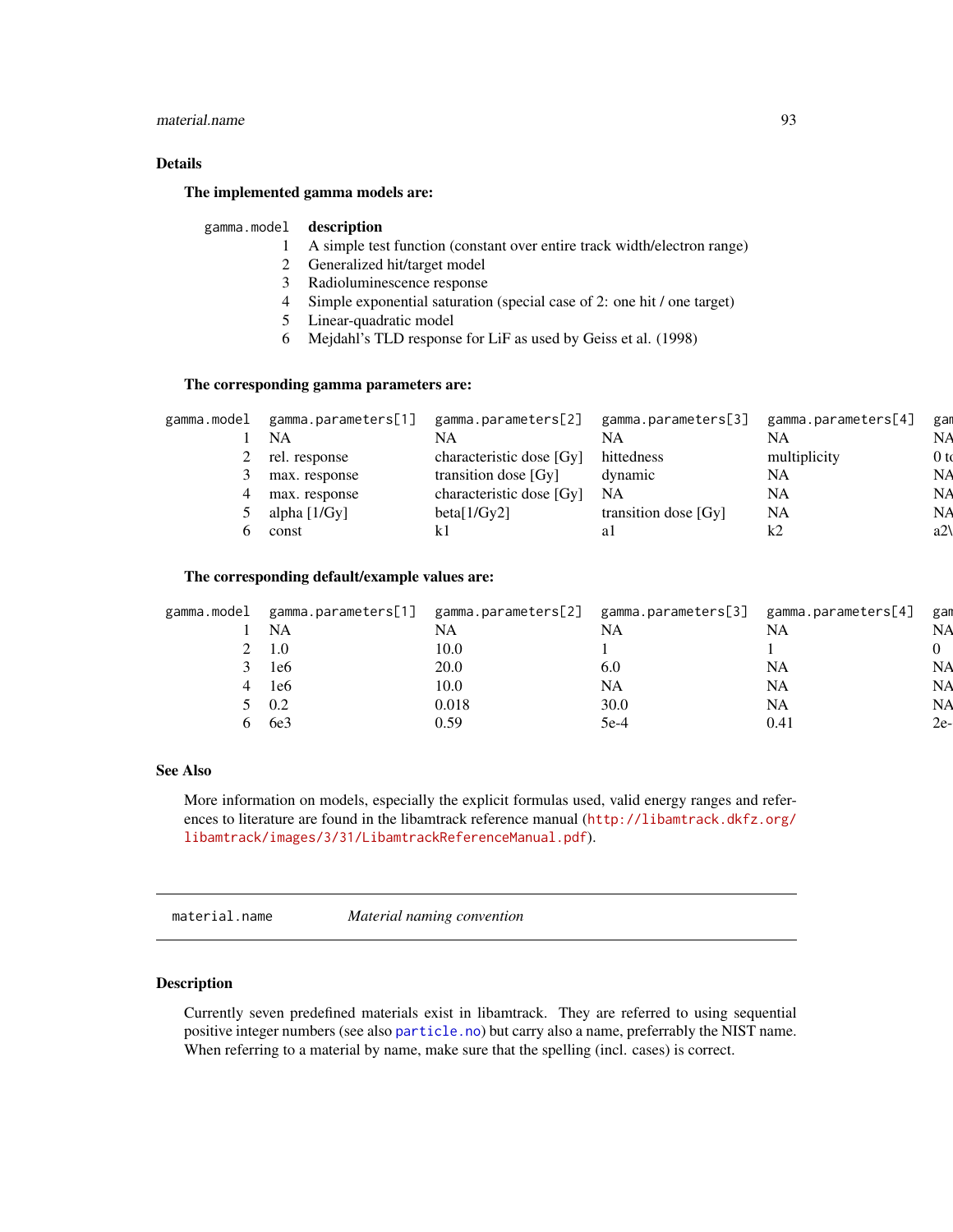# <span id="page-93-1"></span>Details

The predefined materials in libamtrack are:

| material.no    | material.name        |
|----------------|----------------------|
|                | "Water, Liquid"      |
| $\mathcal{L}$  | "Aluminum Oxide"     |
| 3 <sup>1</sup> | "Aluminum"           |
| 4              | "PMMA"               |
| 5 <sup>1</sup> | "Alanine"            |
|                | 6 "Lithium Fluoride" |
|                | $"$ $\Delta$ ir"     |
|                |                      |

<span id="page-93-0"></span>material.no *Material indexing convention*

# Description

Currently seven predefined materials exist in libamtrack. They are referred to using sequential positive integer numbers (see details). The material definition follows largely the pstar and astar definitions of NIST (http://physics.nist.gov/cgi-bin/Star/compos.pl?ap). material.no = 0 points in contrast to a material defined by the user during run-time. This feature is still under development and not available yet.

# Details

The predefined materials in libamtrack are:

| material.no <b>material</b> |                                                               |
|-----------------------------|---------------------------------------------------------------|
|                             | Water, Liquid                                                 |
|                             | 2 Aluminum Oxide (Al2O3)                                      |
| 3                           | Aluminum                                                      |
|                             | PMMA (Polymethylmethacrylate, Perspex, Plexiglass, [C5H8O2]n) |
|                             | Alanine                                                       |
| 6                           | Lithium Fluoride (LiF)                                        |
|                             | $7 - \lambda \ln (\text{dust of } \cos \theta)$               |

- 7 Air (dry, at sea level)
- 8 Silicon
- 9 Copper

#### See Also

You can use AT.material.name.from.material.no and AT.material.no.from.material.name to convert material names into material indices and vice versa. AT.get.materials.data will return all available data for a predefined material.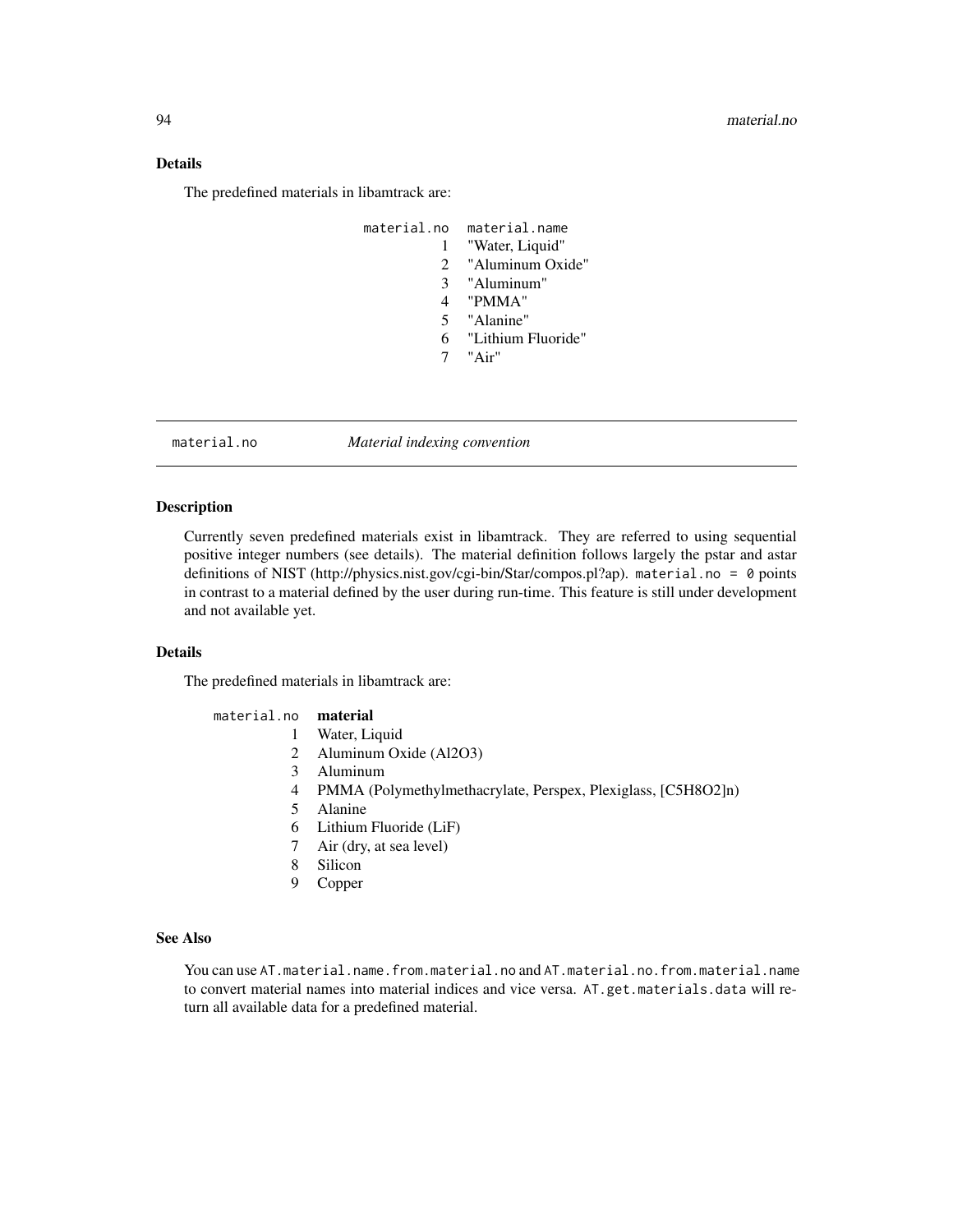<span id="page-94-1"></span><span id="page-94-0"></span>number.of.field.components

*Handling of mixed particle fields*

#### Description

Many functions in libamtrack offer the possibility to consider mixed particle fields. These fields are composed from a finite number of specific nuclids defined by [particle.no](#page-95-0). All particles of an individual component are supposed to have exactly the same energy (given by [particle.no](#page-95-0)), without spread. Thus an energy distribution has to be describe in discrete energy steps. Below is a compilation of the arguments a mixed field is described by. Depending on the function all or a subset are necessary. If arrays of length > number.of.field.components are entered, the additional data will be ignored. If array hold too few data, the computation will not be executed.

#### Arguments

| number.of.field.components |                                                                                                                                       |  |
|----------------------------|---------------------------------------------------------------------------------------------------------------------------------------|--|
|                            | A variable describing how many components are used for the field. This also<br>dictates the array lengths of all following variables. |  |
| E.MeV.u                    | Particle energies (array of size number, of, field, components, see also E. MeV, u                                                    |  |
| particle.no                | Particle type indices (array of size number.of.field.components), see also<br>particle.no                                             |  |
| fluence.cm2.or.dose.Gy     |                                                                                                                                       |  |
|                            | Fluences (if positive), or doses (if negative, array of size number of field.components),<br>see also fluence.cm2.or.dose.Gy          |  |

particle.name *Particle naming convention*

# Description

The particle naming system in libamtrack works as follows: a particle is identified by a character string consisting of the mass number A and the abbreviation of the element (identifying the atomic number Z).

#### Details

- For a proton particle.name is '1H'.
- For deuterium particle.name is '2H'.
- For He-4 particle.name is '4He'.
- For C-12 particle.name is '12C'.
- For a U-238 particle.name is '238U'.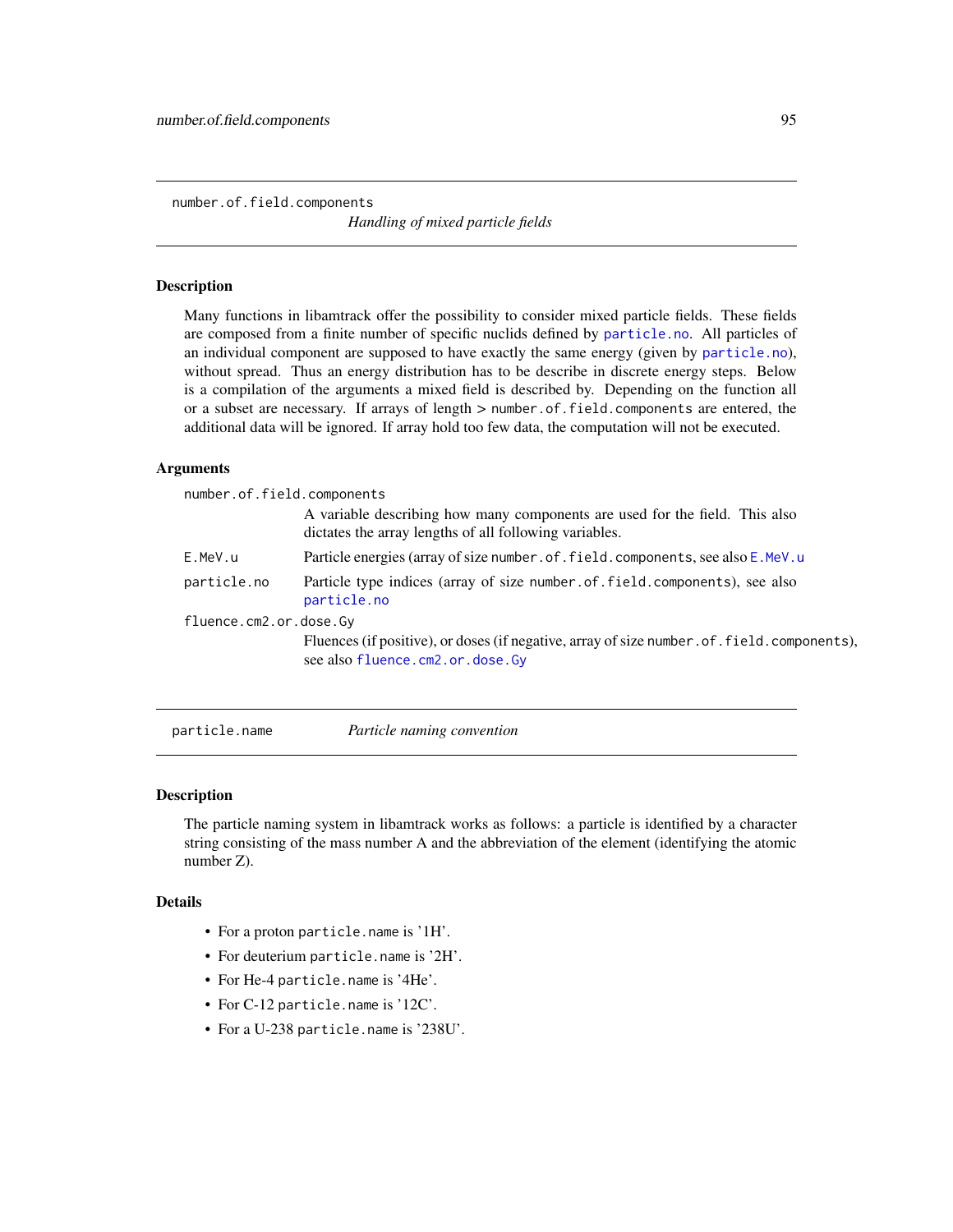<span id="page-95-1"></span><span id="page-95-0"></span>

#### Description

The particle indexing system in libamtrack works as follows: for a particle with atomic number Z and mass number A the index is particle.no =  $1000 \times Z + A$ . This ensures uniqueness for all particle types used in libamtrack. Also, an extension to anti-protons or ions could be made using negative numbers.

# Details

- For a proton (Z=1,A=1) particle.no is 1001.
- For deuterium (Z=1, A=2) particle.no is 1002.
- For He-4  $(Z=2, A=4)$  particle.no is 2004.
- For C-12 (Z=6, A=12) particle. no is  $6012$ .
- For a U-238 (Z=92, A=238) particle.no is 92238.

# See Also

You can use AT.particle.name.from.particle.no and AT.particle.no.from.particle.name to convert particle names into particle indices and vice versa.

rdd.model *Radial dose distribution (rdd) models*

#### Description

In libamtrack, there are currently seven parametrizations of distribution of local dose around particle track as a function of the primary particle's energy and type. They are referred to using sequential positive integer numbers (see details).

# Details

#### The implemented rdd models are:

#### rdd.model description

- 1 A simple test function (constant over entire track width/electron range)
- 2 Point target rdd proposed by Butts and Katz (Butts & Katz, 1969)
- 3 Simplified extended target rdd proposed by O. Geiss (Geiss, 1997)
- 4 Simplified extended target rdd proposed by Katz (Katz et al., 1972)
- 5 Point target rdd proposed by Cucinotta (Cucinotta, XXXX)
- 6 Extended target rdd proposed by Katz (Katz, XXXX)
- 7 Extended target rdd proposed by Cucinotta (Cucinotta, XXXX)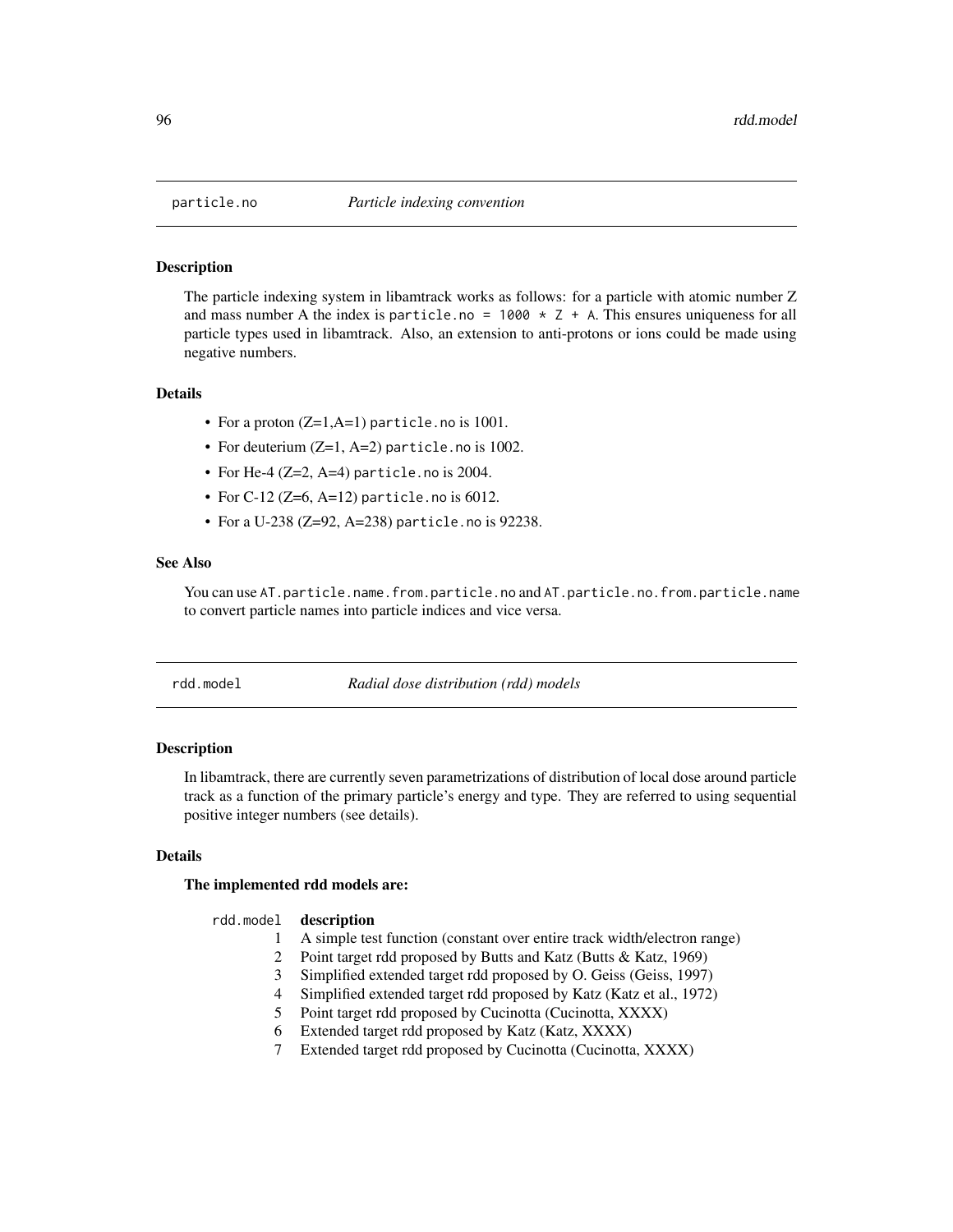#### <span id="page-96-1"></span>The corresponding rdd parameters are:

| rdd.model | rdd.parameters[1]                        | rdd.parameters[2]             | rdd.parameters[3]       |
|-----------|------------------------------------------|-------------------------------|-------------------------|
|           | <b>NA</b>                                | NA.                           | <b>NA</b>               |
|           | minimal radius (integration limit) $[m]$ | lower dose cut-off [Gy]       | <b>NA</b>               |
| 3         | core diameter/target size [m]            | NA.                           | NA                      |
|           | 4 core diameter/target size [m]          | lower dose cut-off [Gy]       | <b>NA</b>               |
| 5         | minimal radius (integration limit) [m]   | lower dose cut-off [Gy]       | <b>NA</b>               |
| 6         | minimal radius (integration limit) [m]   | core diameter/target size [m] | lower dose cut-off [Gy] |
|           | minimal radius (integration limit) [m]   | core diameter/target size [m] | lower dose cut-off [Gy] |
|           |                                          |                               |                         |

#### The corresponding default values are:

|   |                 | rdd.model rdd.parameters[1] rdd.parameters[2] rdd.parameters[3] |           |
|---|-----------------|-----------------------------------------------------------------|-----------|
|   | NA              | NA.                                                             | NA        |
|   | $1e-10$         | $1e-10$                                                         | <b>NA</b> |
| 3 | 5e-8            | NA.                                                             | <b>NA</b> |
| 4 | 5e-8            | $1e-10$                                                         | <b>NA</b> |
|   | $5 \quad 5e-11$ | $1e-10$                                                         | <b>NA</b> |
| 6 | $1e-10$         | $1e-8$                                                          | $1e-10$   |
|   | $5e-11$         | $1e-8$                                                          | $1e-10$   |

# See Also

More information on the radial dose distribution models, especially the explicit formulas used, valid energy ranges and references to literature are found in the libamtrack reference manual ([http:](http://libamtrack.dkfz.org/libamtrack/images/3/31/LibamtrackReferenceManual.pdf) [//libamtrack.dkfz.org/libamtrack/images/3/31/LibamtrackReferenceManual.pdf](http://libamtrack.dkfz.org/libamtrack/images/3/31/LibamtrackReferenceManual.pdf)).

<span id="page-96-0"></span>stopping.power.source.no

*Sources of stopping power data*

#### Description

In libamtrack, there are currently four stopping power data sources. They are referred to using sequential positive integer numbers (see details). Please note, that not all sources can be used for every material. The most versatile, but also inaccurate source in the context is the Bethe formular.

#### Details

The stopping power sources are:

stopping.power.source.no description

- 0 Tabulated data from NIS T's PSTAR code, for other ions scales by the square of the effective
- 1 Analytical Bethe formular, including density effect
- 2 Tabulated data from the SHIELD-HIT code, generate with an extended Bethe-Bloch approach
- 3 Tabulated data from ICRU49 (H, He) and ICRU73, for liquid water only. N.B. the I value incom-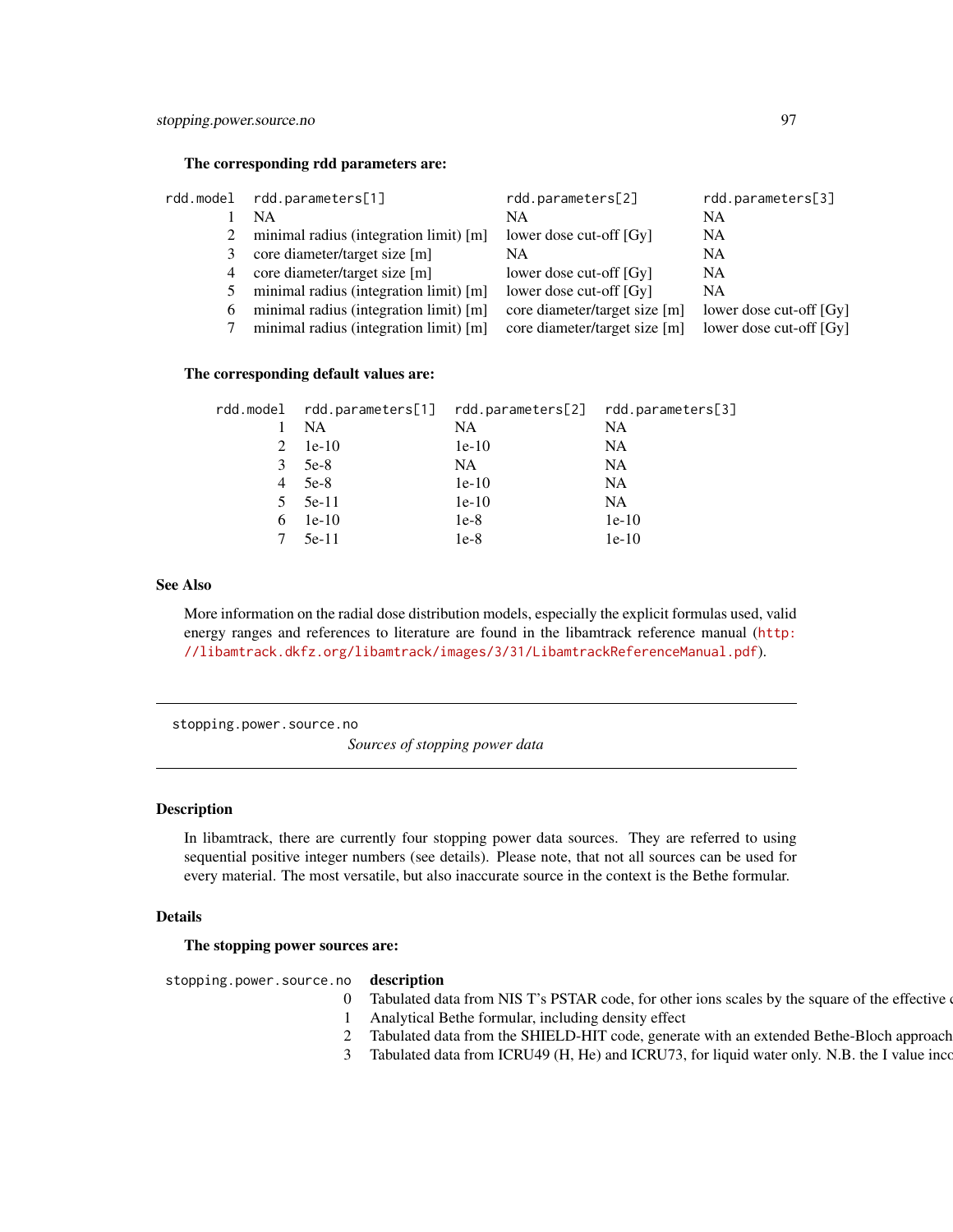# See Also

More information, especially the explicit formulas used, valid energy ranges and references to literature are found in the libamtrack reference manual ([http://libamtrack.dkfz.org/libamtrack/](http://libamtrack.dkfz.org/libamtrack/images/3/31/LibamtrackReferenceManual.pdf) [images/3/31/LibamtrackReferenceManual.pdf](http://libamtrack.dkfz.org/libamtrack/images/3/31/LibamtrackReferenceManual.pdf)).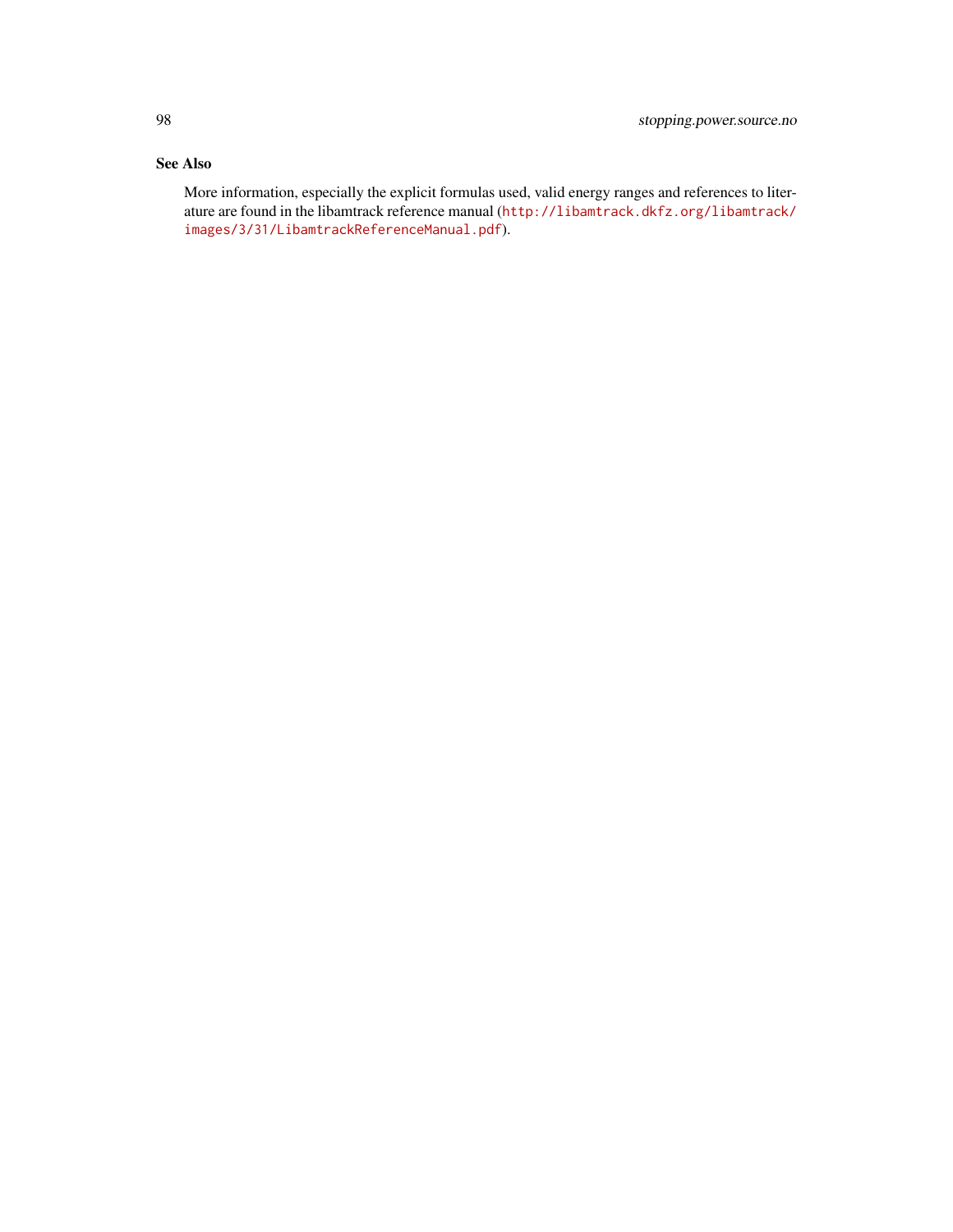# **Index**

∗Topic Sources of stopping power data stopping.power.source.no, [97](#page-96-1) ∗Topic electron-range models er.model, [91](#page-90-1) ∗Topic gamma response models gamma.model, [92](#page-91-1) ∗Topic material indexing material.no, [94](#page-93-1) ∗Topic material naming material.name, [93](#page-92-0) ∗Topic package libamtrack-package, [4](#page-3-0) ∗Topic particle indexing particle.no, [96](#page-95-1) ∗Topic particle naming particle.name, [95](#page-94-1) ∗Topic radial dose distribution models rdd.model, [96](#page-95-1) AT.A.from.particle.no, *[6](#page-5-0)*, [8](#page-7-0) AT.add.leading.zeros, *[6](#page-5-0)*, [9](#page-8-0) AT.add.trailing.zeros, *[6](#page-5-0)*, [10](#page-9-0) AT.atomic.weight.from.element.acronym, [10](#page-9-0) AT.atomic.weight.from.Z, [11](#page-10-0) AT.average.A.from.composition, *[6](#page-5-0)*, [11](#page-10-0) AT.average.Z.from.composition, *[6](#page-5-0)*, [12](#page-11-0) AT.beam.par.physical.to.technical, *[5](#page-4-0)*, [13](#page-12-0) AT.beam.par.technical.to.physical, *[5](#page-4-0)*, [14](#page-13-0) AT.beta.from.E, *[6](#page-5-0)*, [15](#page-14-0) AT.Bethe.mean.energy.loss.MeV, [15](#page-14-0) AT.characteristic.single.scattering.angle, [16](#page-15-0) AT.characteristicple.scattering.angle, [17](#page-16-0) AT.CPPSC.alpha.and.beta, *[4](#page-3-0)*, [18](#page-17-0) AT.D.RDD.Gy, *[4](#page-3-0)*, [19](#page-18-0)

AT.density.g.cm3.from.element.acronym, [21](#page-20-0) AT.dose.Gy.from.fluence.cm2, *[5](#page-4-0)*, [21](#page-20-0) AT.dose.weighted.E.MeV.u, *[5](#page-4-0)*, [22](#page-21-0) AT.dose.weighted.LET.MeV.cm2.g, *[5](#page-4-0)*, [23](#page-22-0) AT.E.from.beta, *[6](#page-5-0)*, [24](#page-23-0) AT.E.MeV.u.from.momentum.MeV.c.u, *[5](#page-4-0)*, [25](#page-24-0) AT.effective.charge.from.E.MeV.u, *[5](#page-4-0)*, [26](#page-25-0) AT.effective.collision.number, [27](#page-26-0) AT.effective.Z.from.composition, *[6](#page-5-0)*, [28](#page-27-0) AT.electron.density.m3, *[6](#page-5-0)*, [28](#page-27-0) AT.electron.density.m3.from.composition, *[6](#page-5-0)*, [29](#page-28-0) AT.electron.density.m3.from.material.no, *[6](#page-5-0)*, [30](#page-29-0) AT.element.acronym.from.Z, [30](#page-29-0) AT.energy.loss.distribution, [31](#page-30-0) AT.energy.loss.FWHM, [32](#page-31-0) AT.energy.loss.mode, [32](#page-31-0) AT.energy.straggling.after.slab.E.MeV.u, [33](#page-32-0) AT.energy.straggling.MeV2.cm2.g, [34](#page-33-0) AT.fluence.cm2.from.dose.Gy, *[5](#page-4-0)*, [35](#page-34-0) AT.fluence.weighted.E.MeV.u, *[5](#page-4-0)*, [35](#page-34-0) AT.fluence.weighted.LET.MeV.cm2.g, *[5](#page-4-0)*, [36](#page-35-0) AT.FLUKA.particle.name.to.libamtrack.particle.name, *[5](#page-4-0)*, [37](#page-36-0) AT.FLUKA.read.USRBIN.mesh, *[5](#page-4-0)*, [38](#page-37-0) AT.FLUKA.read.USRBIN.regs, *[5](#page-4-0)*, [39](#page-38-0) AT.FLUKA.read.USRTRACK, *[5](#page-4-0)*, [40](#page-39-0) AT.gamma.from.E, *[6](#page-5-0)*, [41](#page-40-0) AT.gamma.response, *[4](#page-3-0)*, [41](#page-40-0) AT.get.materials.data, *[6](#page-5-0)*, [43](#page-42-0) AT.Highland.angle, [44](#page-43-0) AT.I.eV.from.composition, *[6](#page-5-0)*, [45](#page-44-0) AT.I.eV.from.element.acronym, [46](#page-45-0) AT.inverse.gamma.response, *[4](#page-3-0)*, [46](#page-45-0) AT.kappa, [47](#page-46-0)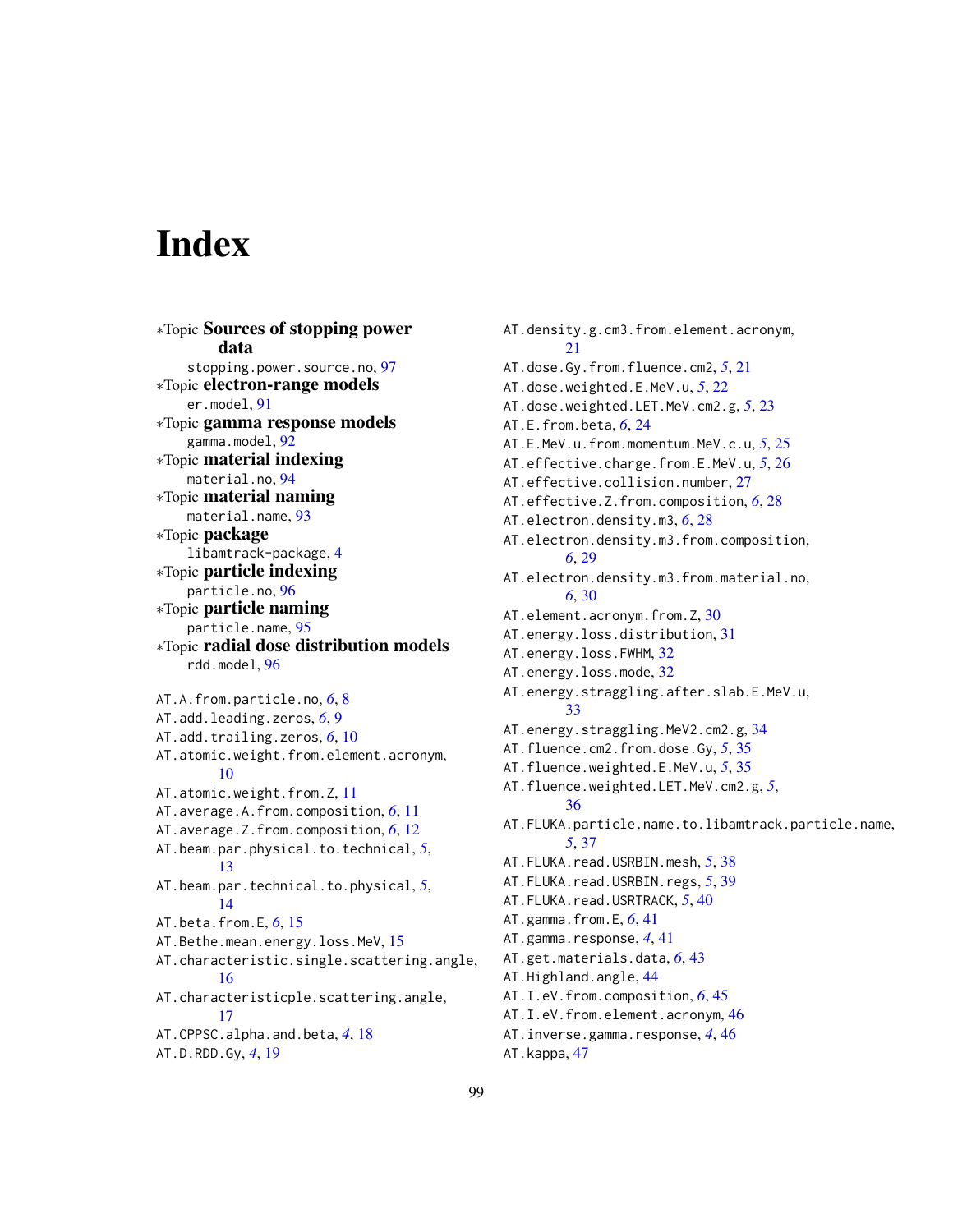AT.lambda.from.energy.loss, [48](#page-47-0) AT.Landau.PDF, [48](#page-47-0) AT.material.name.from.material.no, *[6](#page-5-0)*, [49](#page-48-0) AT.material.no.from.material.name, *[6](#page-5-0)*, [50](#page-49-0) AT.max.E.transfer.MeV, *[6](#page-5-0)*, [50](#page-49-0) AT.max.electron.ranges.m, *[4](#page-3-0)*, [52](#page-51-0) AT.mean.number.of.tracks.contrib, *[6](#page-5-0)*, [53](#page-52-0) AT.Moliere.function.f0, [53](#page-52-0) AT.Moliere.function.f1, [54](#page-53-0) AT.Moliere.function.f2, [55](#page-54-0) AT.momentum.MeV.c.u.from.E.MeV.u, *[5](#page-4-0)*, [55](#page-54-0) AT.nuclear.spin.from.particle.no, *[6](#page-5-0)*, [56](#page-55-0) AT.particle.name.from.particle.no, *[6](#page-5-0)*, [57](#page-56-0) AT.particle.no.from.particle.name, *[6](#page-5-0)*, [57](#page-56-0) AT.particle.no.from.Z.and.A, *[6](#page-5-0)*, [58](#page-57-0) AT.r.RDD.m, *[4](#page-3-0)*, [58](#page-57-0) AT. reduced.target.thickness, [59](#page-58-0) AT.run.CPPSC.method, *[4](#page-3-0)*, *[18](#page-17-0)*, [60](#page-59-0) AT.run.GSM.method, *[4](#page-3-0)*, [62](#page-61-0) AT.run.IGK.method, *[4](#page-3-0)*, [64](#page-63-0) AT.Rutherford.SDCS, *[6](#page-5-0)*, [66](#page-65-0) AT.scattering.angle.distribution, [67](#page-66-0) AT.screening.angle, [68](#page-67-0) AT.set.user.material, *[6](#page-5-0)*, [68](#page-67-0) AT.set.user.material.from.composition, *[6](#page-5-0)*, [69](#page-68-0) AT.SPC.convert.to.DDD, [70](#page-69-0) AT.SPC.export.DEDX, [70](#page-69-0) AT.SPC.get, [71,](#page-70-0) *[72](#page-71-0)* AT.SPC.get.list, *[71](#page-70-0)*, [72](#page-71-0) AT.SPC.interpolate, [73](#page-72-0) AT.SPC.read, *[5](#page-4-0)*, *[70,](#page-69-0) [71](#page-70-0)*, [74,](#page-73-1) *[78–](#page-77-2)[80](#page-79-0)* AT.SPC.spectrum.at.depth.g.cm2, *[5](#page-4-0)*, [78,](#page-77-2) *[79](#page-78-1)* AT.SPC.spectrum.at.depth.step, *[5](#page-4-0)*, *[78](#page-77-2)*, [78](#page-77-2) AT.SPC.tapply, *[5](#page-4-0)*, *[75](#page-74-0)*, [79](#page-78-1) AT.Stopping.Power.keV.um, *[5](#page-4-0)*, [82](#page-81-0) AT.Stopping.Power.MeV.cm2.g, *[5](#page-4-0)*, [83](#page-82-0) AT.stopping.power.ratio, *[5](#page-4-0)*, [83](#page-82-0) AT.total.D.Gy, *[5](#page-4-0)*, [85](#page-84-0) AT.total.fluence.cm2, *[5](#page-4-0)*, [86](#page-85-0) AT.translate.dose.into.DSB.distribution, [87](#page-86-0) AT.Vavilov.energy.loss.distribution,

[88](#page-87-0) AT.Vavilov.PDF, [89](#page-88-0) AT.WEPL.Bethe, *[5](#page-4-0)*, [89](#page-88-0) AT.Z.from.element.acronym, [90](#page-89-0) AT.Z.from.particle.no, *[6](#page-5-0)*, [91](#page-90-1) E.MeV.u, *[15](#page-14-0)[–17](#page-16-0)*, *[19](#page-18-0)*, *[22](#page-21-0)[–24](#page-23-0)*, *[26,](#page-25-0) [27](#page-26-0)*, *[31](#page-30-0)[–36](#page-35-0)*, *[41](#page-40-0)*, *[45](#page-44-0)*, *[47,](#page-46-0) [48](#page-47-0)*, *[50](#page-49-0)*, *[52,](#page-51-0) [53](#page-52-0)*, *[55](#page-54-0)*, *[59,](#page-58-0) [60](#page-59-0)*, *[63](#page-62-0)*, *[65](#page-64-0)[–68](#page-67-0)*, *[75](#page-74-0)*, *[82](#page-81-0)[–86](#page-85-0)*, *[88,](#page-87-0) [89](#page-88-0)*, [91,](#page-90-1) *[95](#page-94-1)* electron-range model index *(*er.model*)*, [91](#page-90-1) electron-range model numbering *(*er.model*)*, [91](#page-90-1) electron-range models *(*er.model*)*, [91](#page-90-1) er.model, *[19](#page-18-0)*, *[52,](#page-51-0) [53](#page-52-0)*, *[59,](#page-58-0) [60](#page-59-0)*, *[63](#page-62-0)*, *[65](#page-64-0)*, [91](#page-90-1) Fluence or dose argument *(*fluence.cm2.or.dose.Gy*)*, [92](#page-91-1) fluence.cm2.or.dose.Gy, *[60,](#page-59-0) [61](#page-60-0)*, *[63](#page-62-0)*, *[65](#page-64-0)*, [92,](#page-91-1) *[95](#page-94-1)* gamma response model index *(*gamma.model*)*, [92](#page-91-1) gamma response model numbering *(*gamma.model*)*, [92](#page-91-1) gamma response models *(*gamma.model*)*, [92](#page-91-1) gamma.model, [92](#page-91-1) Handling of mixed particle fields *(*number.of.field.components*)*, [95](#page-94-1) Ion energies *(*E.MeV.u*)*, [91](#page-90-1) libamtrack *(*libamtrack-package*)*, [4](#page-3-0) libamtrack-package, [4](#page-3-0) material index *(*material.no*)*, [94](#page-93-1) material naming *(*material.name*)*, [93](#page-92-0) material number *(*material.no*)*, [94](#page-93-1) material numbering *(*material.no*)*, [94](#page-93-1) material.name, *[49,](#page-48-0) [50](#page-49-0)*, [93](#page-92-0) material.no, *[16](#page-15-0)*, *[19](#page-18-0)*, *[22](#page-21-0)[–24](#page-23-0)*, *[30](#page-29-0)[–36](#page-35-0)*, *[44](#page-43-0)*, *[47](#page-46-0)[–50](#page-49-0)*, *[52,](#page-51-0) [53](#page-52-0)*, *[59,](#page-58-0) [60](#page-59-0)*, *[63](#page-62-0)*, *[65,](#page-64-0) [66](#page-65-0)*, *[79](#page-78-1)*, *[82](#page-81-0)[–84](#page-83-0)*, *[86](#page-85-0)*, *[88,](#page-87-0) [89](#page-88-0)*, [94](#page-93-1) number.of.field.components, *[23,](#page-22-0) [24](#page-23-0)*, *[36](#page-35-0)*, *[53](#page-52-0)*, *[60](#page-59-0)*, *[63](#page-62-0)*, *[65](#page-64-0)*, *[79](#page-78-1)*, *[84](#page-83-0)[–86](#page-85-0)*, [95](#page-94-1)

particle index *(*particle.no*)*, [96](#page-95-1)